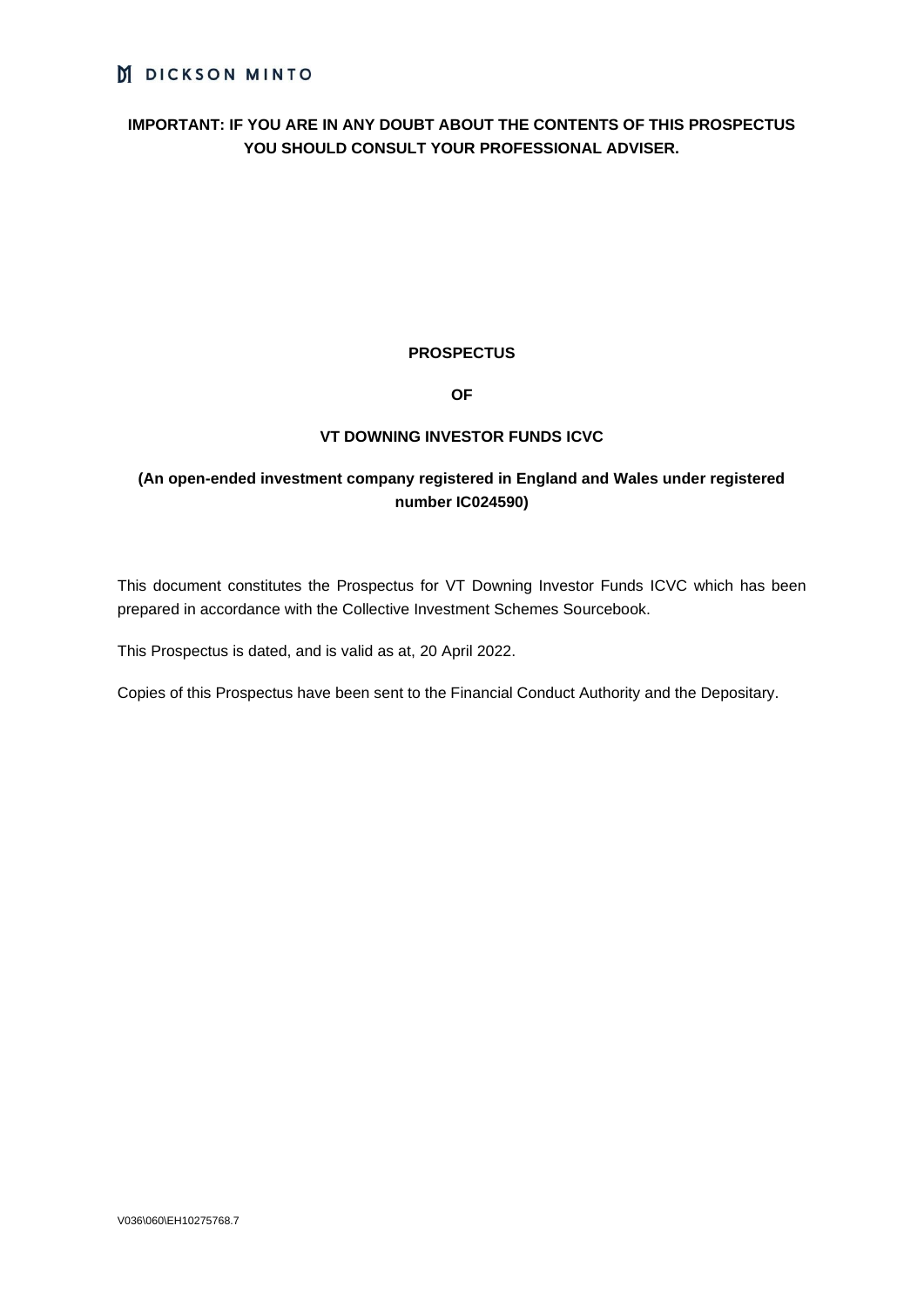# **CONTENTS**

| 1.                                                             |                                                                                                                                |
|----------------------------------------------------------------|--------------------------------------------------------------------------------------------------------------------------------|
| 2.                                                             |                                                                                                                                |
| 3.                                                             | BUYING, REDEEMING, CONVERTING AND SWITCHING SHARES 15                                                                          |
| 4.                                                             |                                                                                                                                |
| 5.                                                             |                                                                                                                                |
| 6.                                                             |                                                                                                                                |
| 7 <sub>1</sub>                                                 |                                                                                                                                |
| 8.                                                             |                                                                                                                                |
| 9.                                                             |                                                                                                                                |
| 10.                                                            |                                                                                                                                |
| 11.                                                            |                                                                                                                                |
| 12.                                                            |                                                                                                                                |
|                                                                |                                                                                                                                |
|                                                                | APPENDIX II PART I - ELIGIBLE SECURITIES MARKETS AND ELIGIBLE DERIVATIVES                                                      |
| APPENDIX III INVESTMENT AND BORROWING POWERS OF THE COMPANY 95 |                                                                                                                                |
|                                                                | APPENDIX IV LIST OF OTHER INTERESTS OF DIRECTORS AND OTHER AUTHORISED<br>COLLECTIVE INVESTMENT SCHEMES OPERATED BY THE ACD 124 |
|                                                                |                                                                                                                                |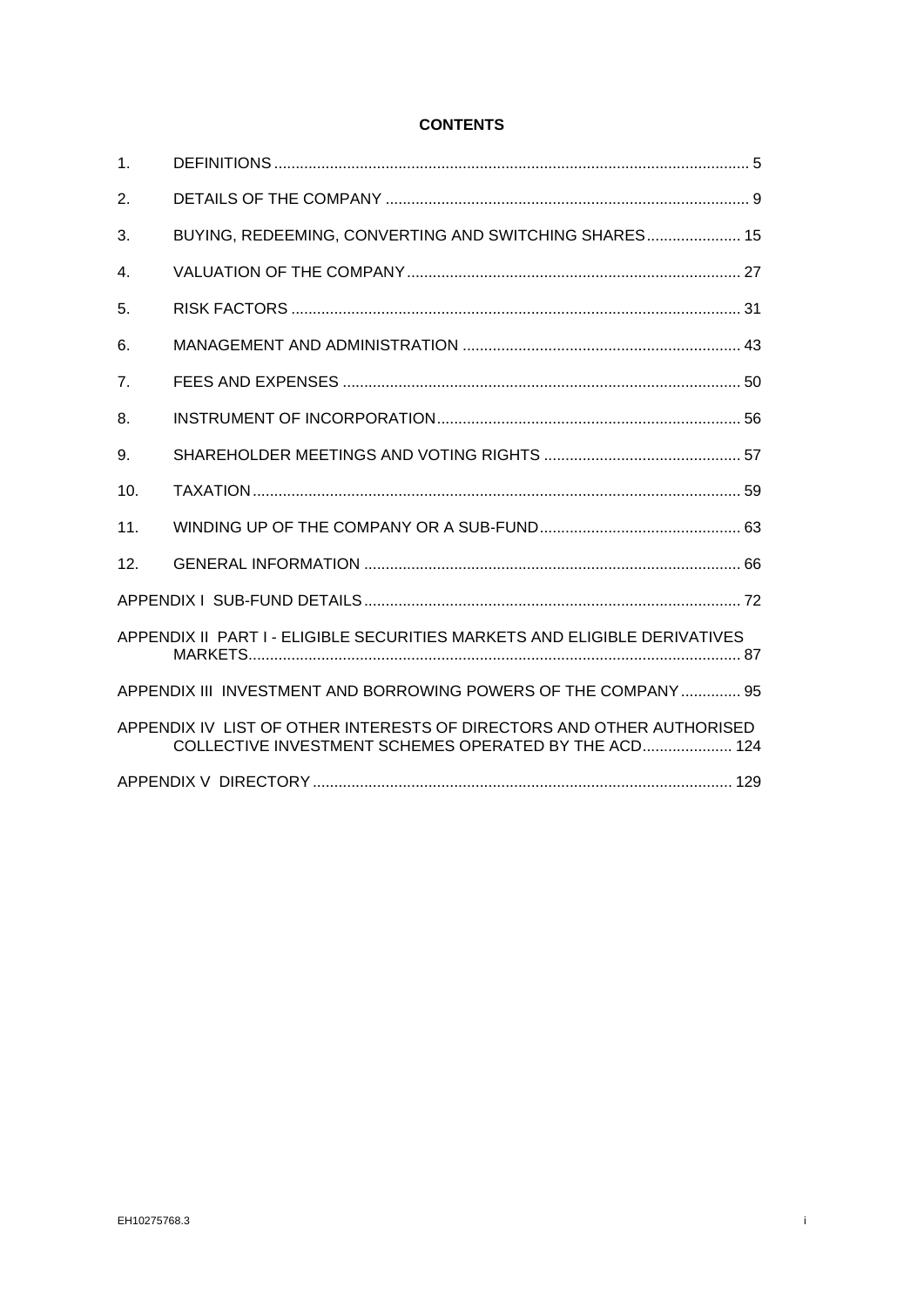#### **Important Information**

# **If you are in any doubt about the contents of this Prospectus you should consult your professional adviser.**

The Company is an investment company with variable capital incorporated with limited liability and registered in England and Wales under registered number IC024590. It is a UCITS scheme as defined in COLL, and also an umbrella company for the purposes of the OEIC Regulations.

Valu-Trac Investment Management Limited, the authorised corporate director ("ACD") of the Company, is the person responsible for the information contained in this Prospectus. To the best of its knowledge and belief (having taken all reasonable care to ensure that such is the case) the information contained herein does not contain any untrue or misleading statement or omit any matters required by the Collective Investment Schemes Sourcebook to be included in it. Valu-Trac Investment Management Limited, accepts responsibility accordingly.

No person has been authorised by the Company or the ACD to give any information or to make any representations in connection with the offering of Shares other than those contained in this Prospectus and, if given or made, such information or representations must not be relied upon as having been made by the Company or the ACD. The delivery of this Prospectus (whether or not accompanied by any reports) or the issue of Shares shall not, under any circumstances, create any implication that the affairs of the Company have not changed since the date hereof.

The provisions of the Instrument of Incorporation are binding on each of the Shareholders and a copy of the Instrument of Incorporation is available on request from Valu-Trac Investment Management Limited,

This Prospectus has been issued for the purpose of section 21 of the Financial Services and Markets Act 2000 by Valu-Trac Investment Management Limited.

The distribution of this Prospectus and the offering of Shares in certain jurisdictions may be restricted. Persons into whose possession this Prospectus comes are required by the Company to inform themselves about and to observe any such restrictions. This Prospectus does not constitute an offer or solicitation by anyone in any jurisdiction in which such offer or solicitation is not authorised or to any person to whom it is unlawful to make such offer or solicitation.

US Persons are not permitted to subscribe for shares in the Sub-funds. The shares in the Subfunds have not and will not be registered under the United States Securities Act 1933, the United States Investment Company Act 1940, or the securities laws of any of any of the States of the United States of America and may not be directly or indirectly offered or sold in the United States of America or for the account or benefit of any US Person, except pursuant to an exemption from, or in a transaction not subject to, the registration requirements of the United States Securities Act 1933, United States Investment Company Act 1940 and similar requirements of such state securities law.

The UK government has enacted legislation enabling it to comply with its obligations in relation to international tax compliance including the United States provisions commonly known as "FATCA"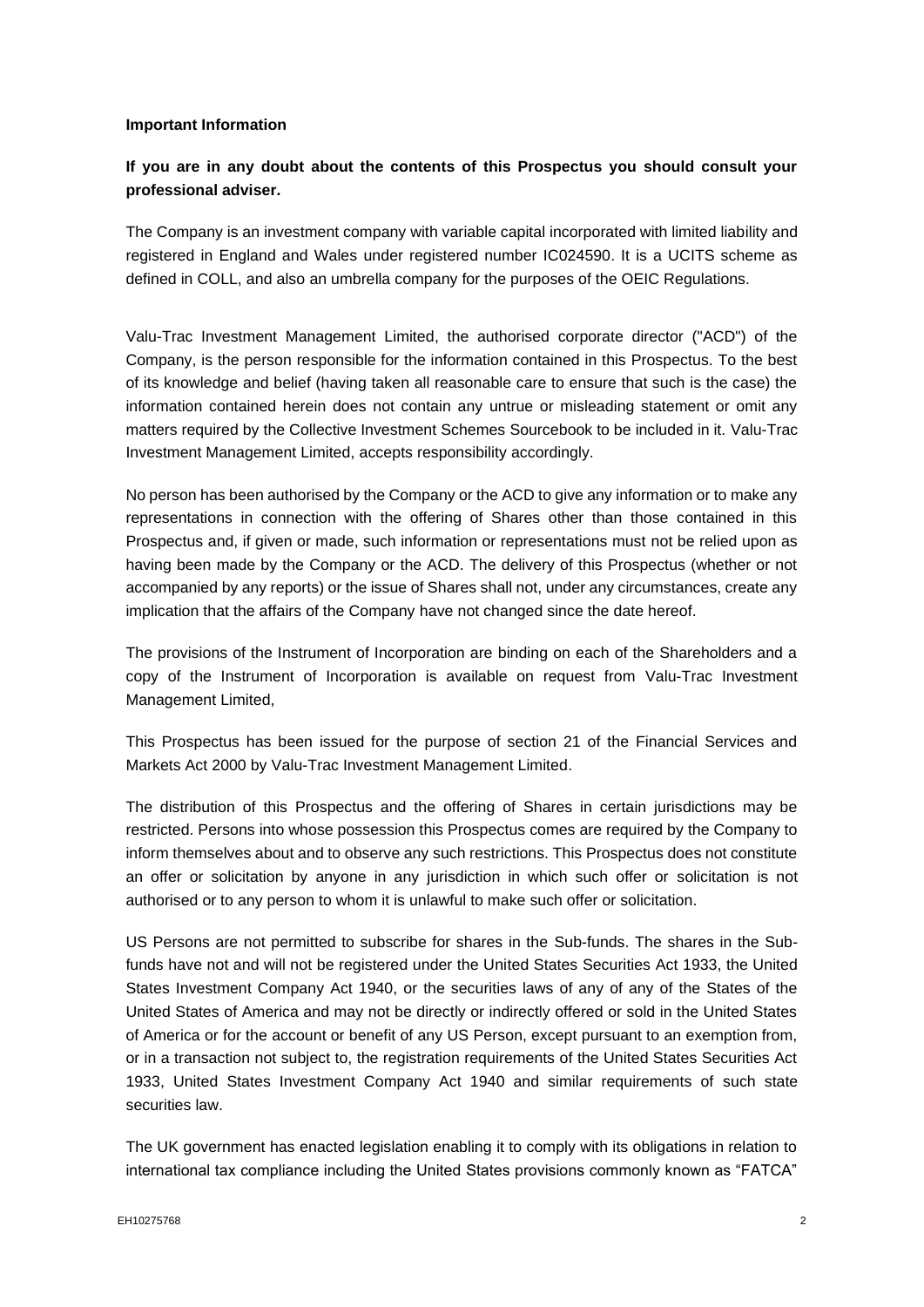and the Organisation for Economic Co-Operation and Development provisions known as the "CRS". As a result the ACD may need to disclose the name, address, taxpayer identification number and investment information relating to certain investors in the Trust to HM Revenue & Customs, who will in turn exchange this information with their overseas counterparts in relevant jurisdictions.

The extent to which the Company is able to report to HM Revenue & Customs will depend on each affected Shareholder in the Company providing the Company or its delegate with any information that the Company determines is necessary to satisfy such obligations.

By signing the application form to subscribe for shares, each prospective shareholder is agreeing to provide information upon request to the ACD or its agent. If a shareholder does not provide the necessary information, the ACD will be required to report it to HM Revenue & Customs and may exercise its right to redeem completely the holding of an affected shareholder (at any time upon any or no notice).

The distribution of this Prospectus in certain jurisdictions may require that this Prospectus is translated into the official language of those countries. Should any inconsistency arise between the translated version and the English version, the English version shall prevail.

This Prospectus is based on information, law and practice at the date hereof. The Company and ACD cannot be bound by an out of date prospectus when a new version has been issued and investors should check with Valu-Trac Investment Management Limited, that this is the most recently published prospectus.

Shares in the Company are not listed on any investment exchange.

Potential investors should not treat the contents of this Prospectus as advice relating to legal, taxation, investment or any other matters and are recommended to consult their own professional advisers concerning the acquisition, holding or disposal of Shares.

Except from the information about itself as Depositary contained in this Prospectus, the Depositary is not a person responsible for the information contained in this Prospectus and accordingly does not accept any responsibility therefore under the COLL Sourcebook or otherwise.

The Money Laundering Regulations 2017, The Proceeds of Crime Act 2002, The FCA Senior Management Arrangements Systems & Controls Source book and Joint Money Laundering Steering Group guidance notes (which are updated from time to time) state that the ACD must check your identity and the source of the money invested. The checks may include an electronic search of information held about you on the electoral roll and using credit reference agencies. The credit reference agency may check the details you supply against any particulars on any database (public or otherwise) to which they have access and may retain a record of that information although this is only to verify your identity and will not affect your credit rating. They may also use your details in the future to assist other companies for verification purposes. If you apply for shares you are giving the ACD permission to ask for this information in line with the Data Protection legislation. If you invest through a financial adviser they must fill an identity verification certificate on your behalf and send it to the ACD with your application.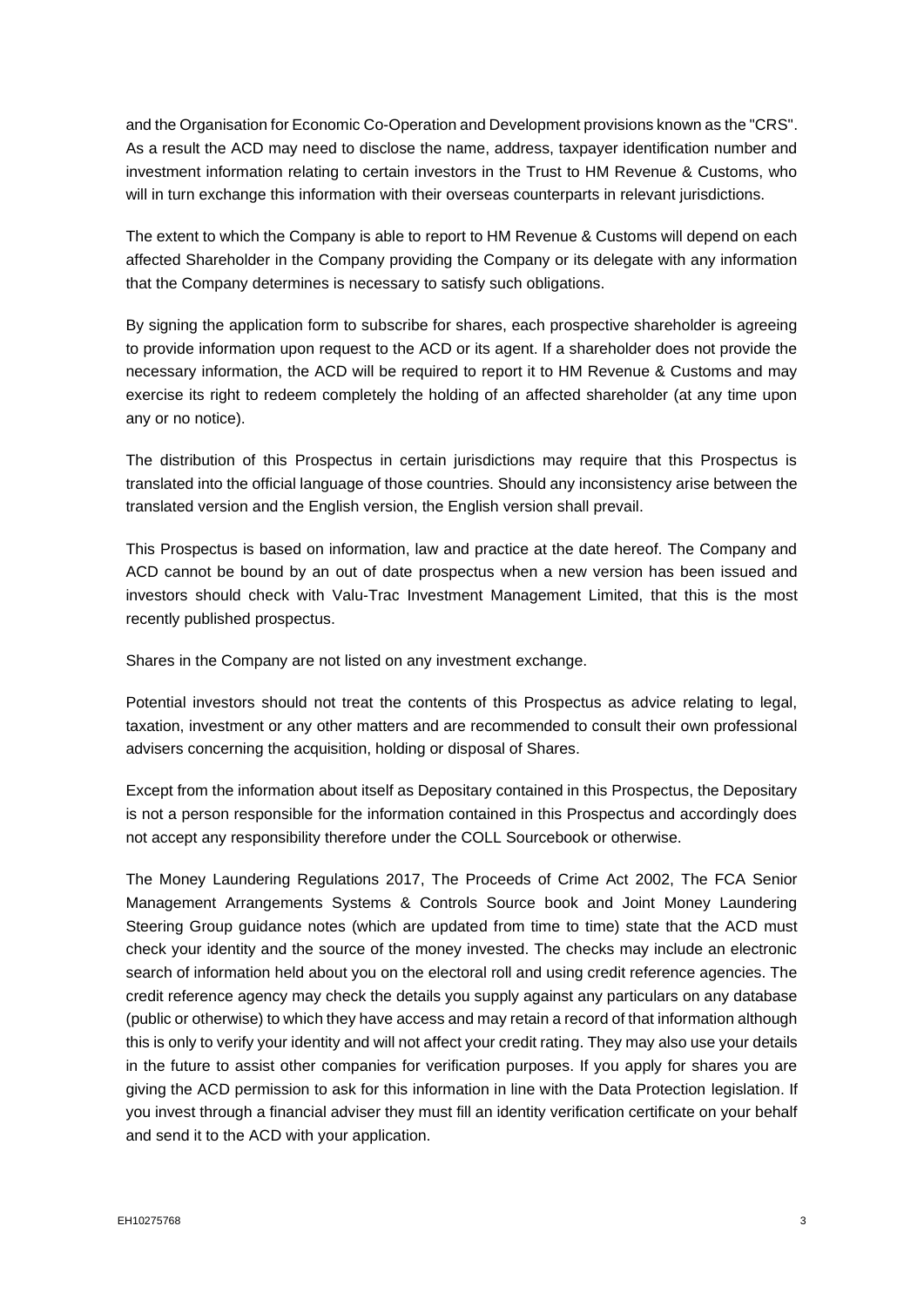The ACD shall not divulge any confidential information concerning investors unless required to do so by law or regulation or as set out in this Prospectus or the ACD's Privacy Policy (available at [www.valu-trac.com](http://www.valu-trac.com/) or otherwise on request). Shareholders and potential investors acknowledge that their personal data as well as confidential information contained in the application form and arising from the business relationship with the ACD may be stored, modified, processed or used in any other way by the ACD, its agents, delegates, sub-delegates and certain third parties in any country in which the ACD conducts business or has a service provider (even in countries that do not provide the same statutory protection towards investors' personal data deemed equivalent to those prevailing in the European Union) for the purpose of administering and developing the business relationship with the investor. Subject to applicable law, investors may have rights in respect of their personal data, including a right to access and rectification of their personal data and, in some circumstances, a right to object to the processing of their personal data.

**Target market for MiFID II purposes:** The Target Market for MiFID II purposes for each Sub-fund is set out in Appendix I.

.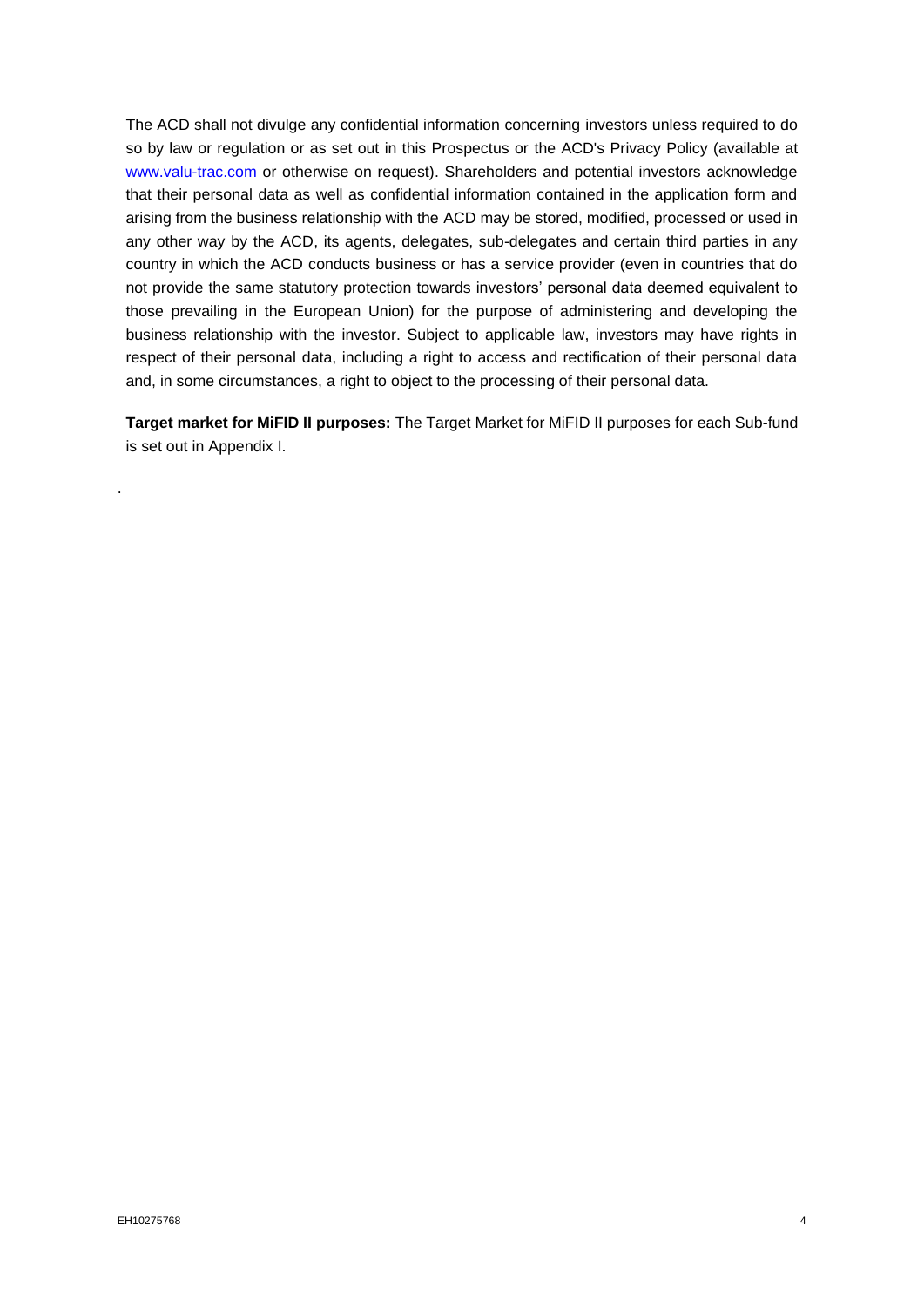# <span id="page-5-0"></span>**1. DEFINITIONS**

"**ACD**" means Valu-Trac Investment Management Limited, the authorised corporate director of the Company.

"**ACD Agreement**" means an agreement between the Company and the ACD.

"**Approved Bank**" means (in relation to a bank account opened by the Company):

- (a) if the account is opened at a branch in the United Kingdom:
	- (i) the Bank of England; or
	- (ii) the central bank of a member state of the OECD; or
	- (iii) a bank; or
	- (iv) a building society; or
	- (v) a bank which is supervised by the central bank or other banking regulator of a member state of the OECD; or
- (b) if the account is opened elsewhere:
	- (i) a bank in (a); or
	- (ii) a credit institution established in an EEA State and duly authorised by the relevant Home State Regulator; or
	- (iii) a bank which is regulated in the Isle of Man or the Channel Islands; or
	- (iv) a bank supervised by the South African Reserve Bank;

as such definition may be updated in the glossary of definitions in the FCA Handbook from time to time.

"**Associate**" means any other person whose business or domestic relationship with the ACD or the ACD's associate might reasonably be expected to give rise to a community of interest between them which may involve a conflict of interest in dealings with third parties.

"**Auditor**" means Johnston Carmichael LLP, or such other entity as is appointed to act as auditor to the Company from time to time.

"**Base Currency**" means, unless otherwise specified in the case of a Sub-fund, Sterling.

"**Business Day**" means a day on which the London Stock Exchange is open. If the London Stock Exchange is closed as a result of a holiday or for any other reason, or there is a holiday elsewhere or other reason which impedes the calculation of the fair market value of the Sub-fund's portfolio of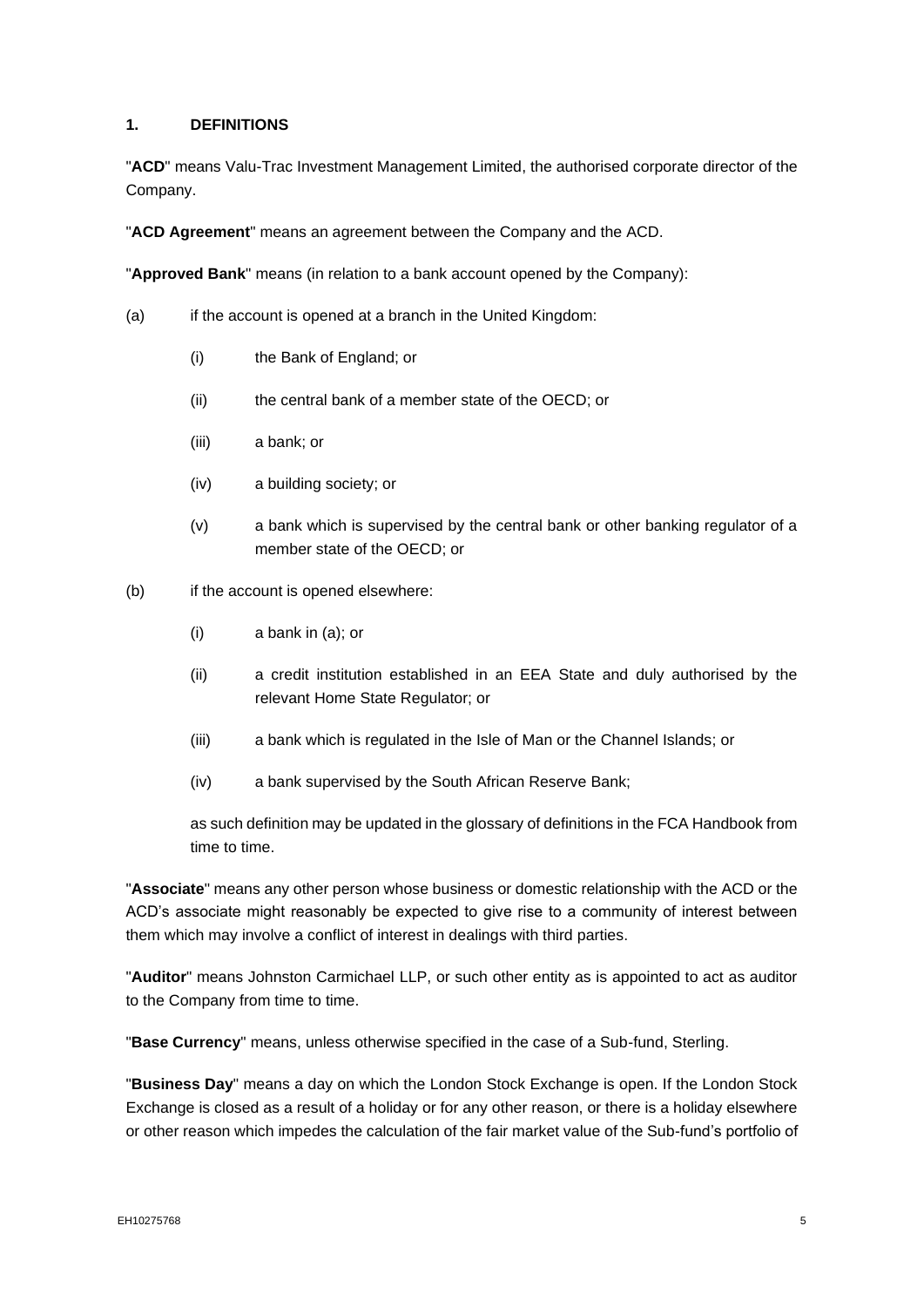securities or a significant portion thereof, the ACD may decide that any Business Day shall not be construed as such.

"**Class**" or "**Classes**" means in relation to Shares, means (according to the context) all of the Shares related to a single Sub-fund or a particular class or classes of Share related to a single Sub-fund.

"**Class Currency**" means the currency in which the Shares of a Class are designated.

"**COLL**" refers to the appropriate chapter or rule in the COLL Sourcebook.

"**the COLL Sourcebook**" means the Collective Investment Schemes Sourcebook issued by the FCA (and forming part of the FCA Handbook)as amended from time to time.

"**Company**" means VT Downing Investor Funds ICVC.

**"Conversion"** means the conversion of Shares in one Class in a Sub-fund to shares of another Class within the same Sub-fund and "Convert" shall be construed accordingly.

"**Custodian**" means RBC Investor Services Trust (UK Branch) or such other entity as is appointed to act as Custodian.

"**Dealing Day**" means Monday to Friday inclusive when these are Business Days and other days at the ACD's discretion.

"**Depositary**" means NatWest Trustee and Depositary Services Limited, or such other entity as is appointed to act as Depositary.

"**Director**" or "**Directors**" means the director(s) of the Company from time to time (including the ACD).

"**EEA State**" means a member state of the European Union and any other state which is within the European Economic Area.

"**Efficient Portfolio Management or EPM**" means for the purposes of this Prospectus, an investment technique where derivatives are used for one or more of the following purposes: reduction of risk, reduction of costs or the generation of additional capital or income for the Subfunds with a risk level which is consistent with the risk profile of the Sub-funds and the risk diversification rules laid down in COLL.

"**Eligible Institution**" means one of certain eligible institutions as defined in the glossary of definitions to the FCA Handbook.

"**the FCA**" means the Financial Conduct Authority or any other regulatory body which may assume its regulatory responsibilities from time to time.

"**the FCA Handbook**" means the FCA Handbook of Rules and Guidance, as amended from time to time.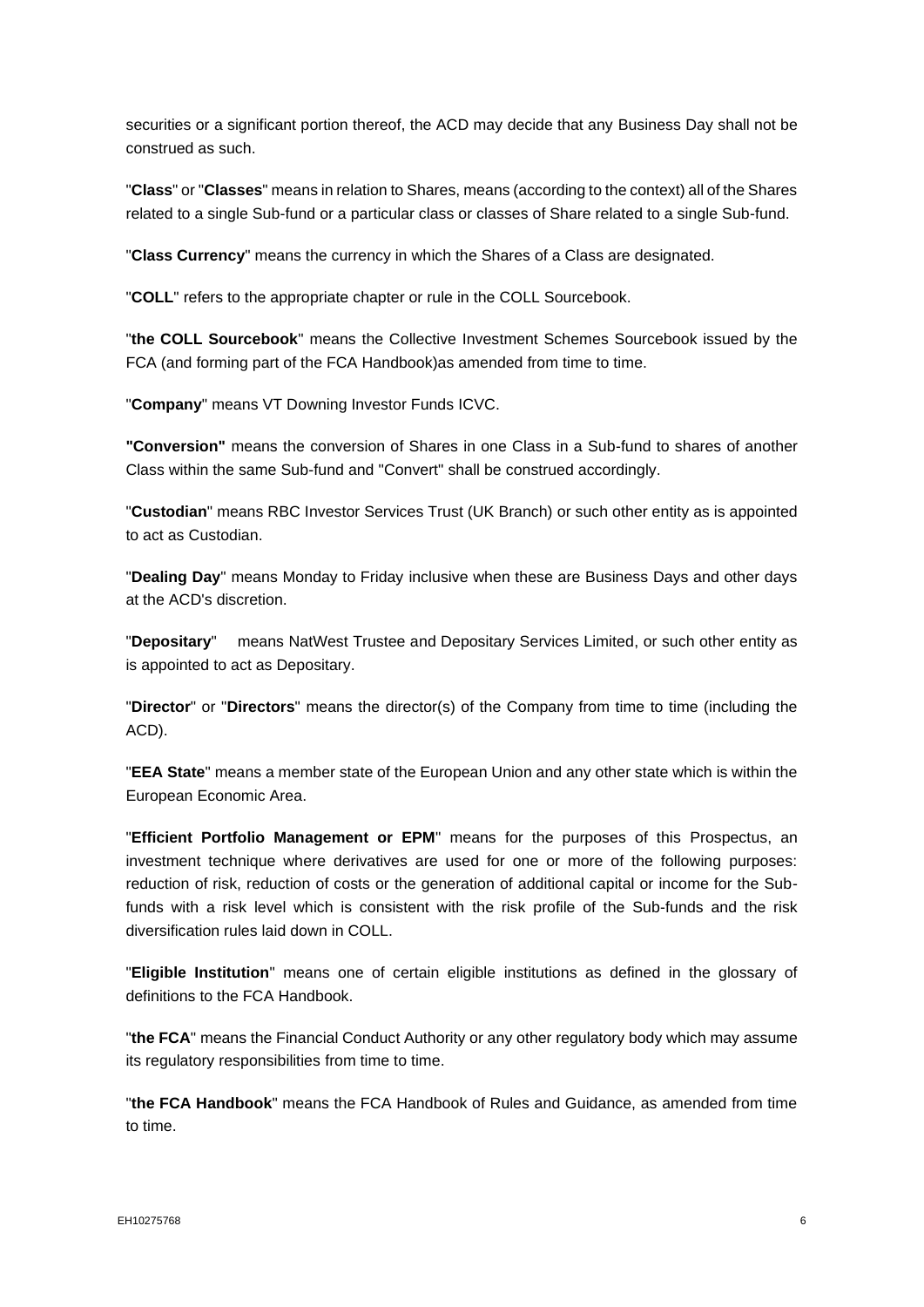"**the Financial Services Register**" means the public record, as required by section 347 of the Financial Services and Markets Act 2000 and as defined in the glossary of definitions to the FCA Handbook.

"**Hedged Classes**" means a Class in respect of which the Investment Manager employs techniques and instruments with a view to hedging against fluctuations between the Class Currency of the relevant Class and the Base Currency.

"**Home State**" has the meaning given to it in the glossary of definitions to the FCA Handbook.

"**Instrument of Incorporation**" means the instrument of incorporation of the Company as amended from time to time.

"**Investment Manager**" means Downing LLP or such other entity as is appointed to act as the investment manager of the Company from time to time.

"**IOSCO**" means the International Organisation of Securities Commissions.

"**MiFID II**" means the Markets in Financial Instruments Directive 2014/65/EU.

"**Net Asset Value**" or "**NAV**" means the value of the Scheme Property of the Company or of any Sub-fund (as the context may require) less the liabilities of the Company (or of the Sub-fund concerned) as calculated in accordance with the Instrument of Incorporation.

"**OEIC Regulations**" means the Open-Ended Investment Companies Regulations 2001 as amended or re-enacted from time to time.

"**OTC**" means over-the-counter: a derivative transaction which is not traded on an investment exchange.

"**Register**" means the register of Shareholders of the Company.

"**Registrar**" means Valu-Trac Investment Management Limited, or such other entity as is appointed to act as Registrar to the Company from time to time.

"**Regulated Activities Order**" means the Financial Services and Markets Act 2000 (Regulated Activities) Order 2001 (SI 2001/544) as amended from time to time.

"**Regulations**" means the OEIC Regulations and the FCA Handbook (including the COLL Sourcebook), as amended.

"**Scheme Property**" means the scheme property of the Company or a Sub-fund (as appropriate) required under the COLL Sourcebook to be given for safekeeping to the Depositary.

"**SDRT**" means stamp duty reserve tax.

"**Share**" or "**Shares**" means a share or shares in the Company (including larger denomination shares, and smaller denomination shares equivalent to one thousandth of a larger denomination share).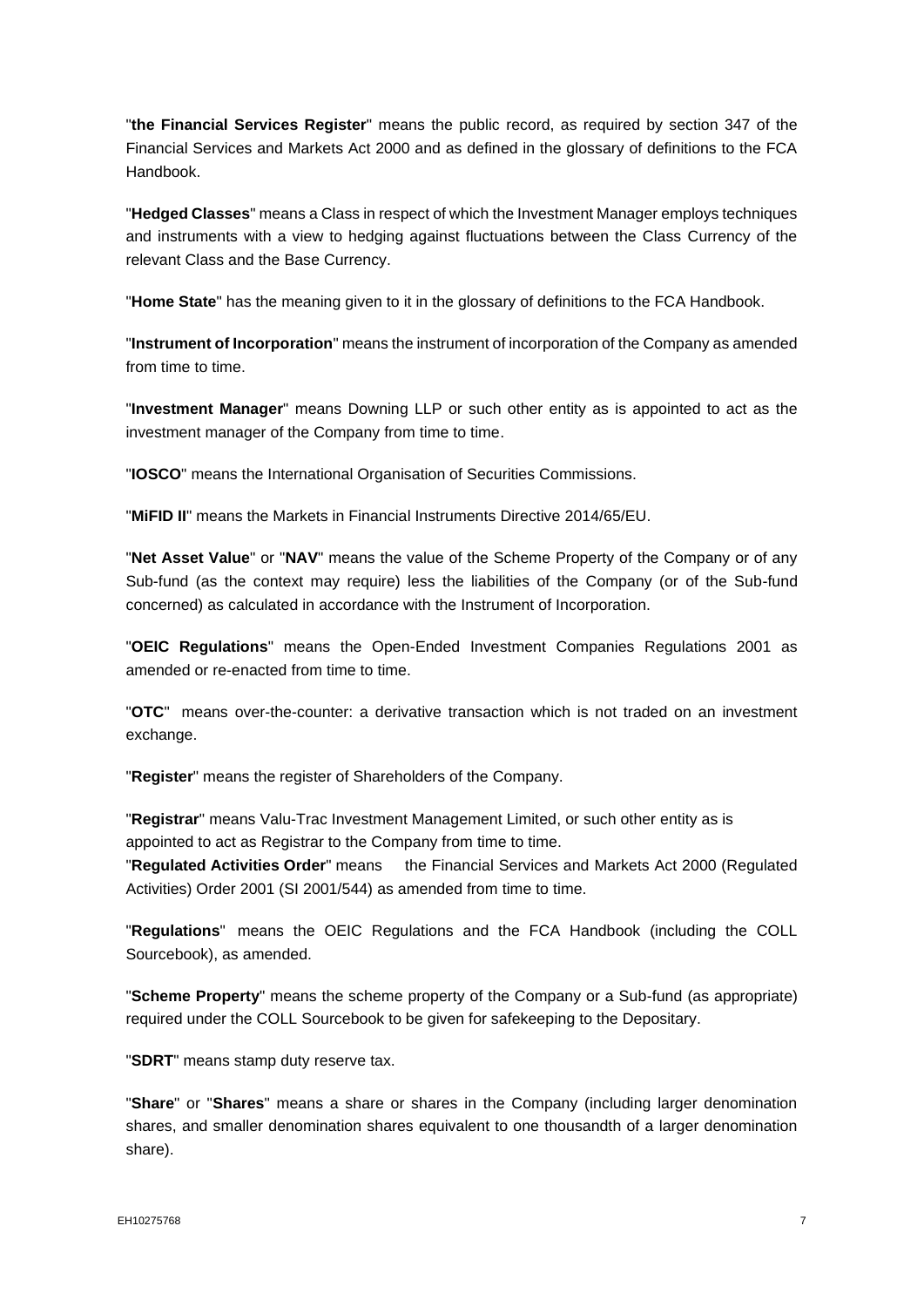"**Shareholder**" means a holder of registered Shares in the Company.

"**SFDR**" means Regulation (EU) 2019/2088 of the European Parliament and of the Council of 27 November 2019 on sustainability-related disclosures in the financial services sector;

"**Sub-fund**" or "**Sub-funds**" means a sub-fund of the Company (being part of the Scheme Property of the Company which is pooled separately) to which specific assets and liabilities of the Company may be allocated and which is invested in accordance with the investment objective applicable to such sub-fund.

"**Sustainability Risk**" means an environmental, social or governance event or condition that the Investment Manager considers could have a material negative impact on the financial value of one or more investments in a Sub-fund.

"**Switch**" means the exchange where permissible of Shares of one Class or Sub-fund for Shares of another Class or Sub-fund.

"**UCITS scheme**" means a scheme constituted in accordance with the UCITS Directive (a European Directive relating to undertakings for collective investment in transferable securities which has been adopted in the UK).

"**UCITS Directive**" means the European Parliament and Council Directive of 13 July 2009 on the coordination of laws, regulations and administrative provisions relating to undertakings for collective investments in transferable securities (UCITS) (No. 2009/65/EC) as amended.

"**Valuation Point**" means the point on a Dealing Day whether on a periodic basis or for a particular valuation, at which the ACD carries out a valuation of the Scheme Property for the Company or a Sub-fund (as the case may be) for the purpose of determining the price at which Shares of a Class may be issued, cancelled or redeemed. The current Valuation Point is 12 noon London time on each Dealing Day.

"**VAT**" means value added tax.

*Words in the singular include the plural, and words in the plural include the singular, and words importing male persons include female persons and words importing female persons include male persons.*

*Reference to any law or statute shall mean such law or statute as amended to the date of this Prospectus, and shall include any subordinate legislation made pursuant to such law or statute.*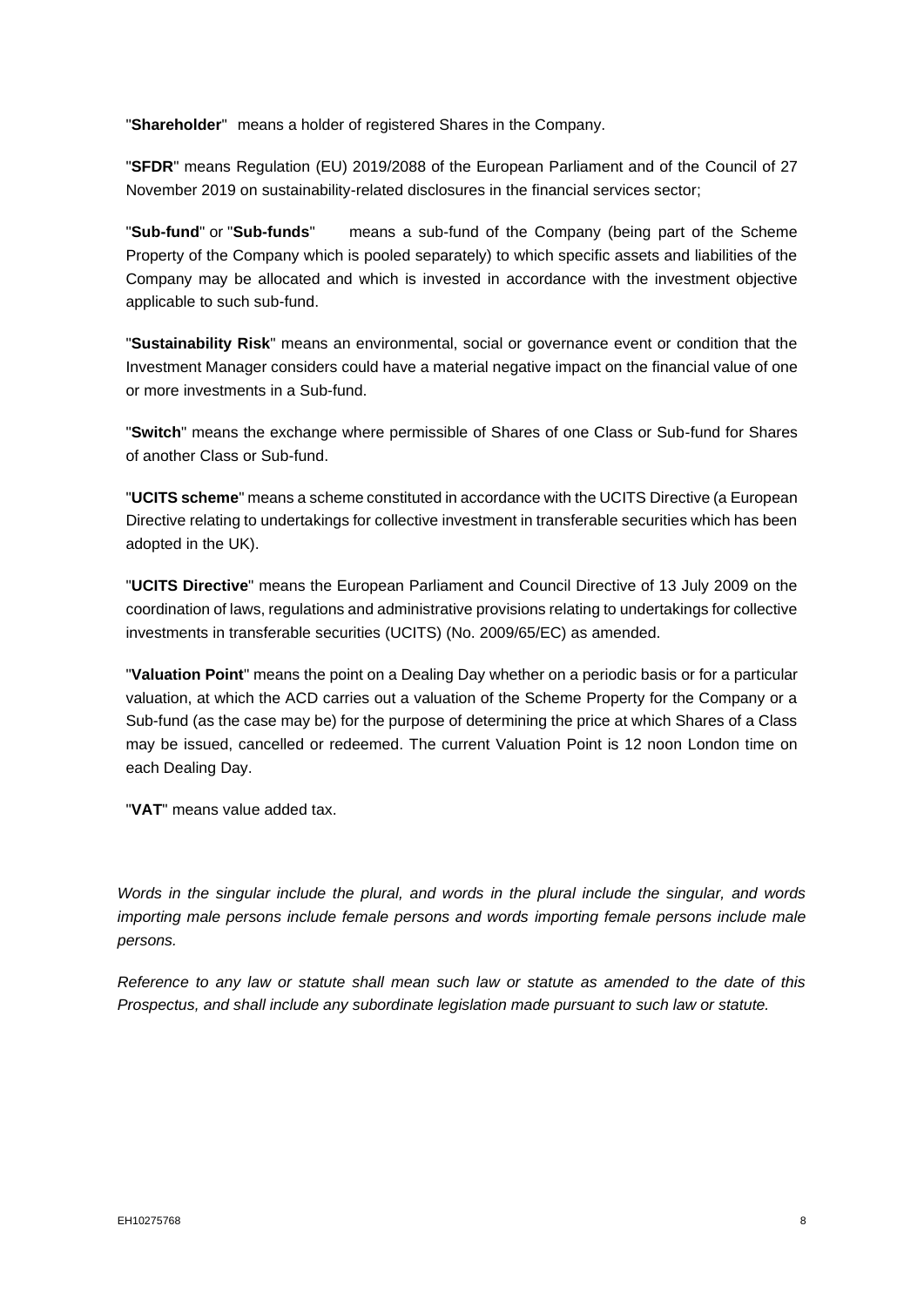# <span id="page-9-0"></span>**2. DETAILS OF THE COMPANY**

# **2.1. General information**

## **2.1.1. General**

VT Downing Investor Funds ICVC (the Company) is an investment company with variable capital incorporated in England and Wales under the OEIC Regulations with registered number IC024590 and authorised by the Financial Conduct Authority (PRN: 921279) pursuant to an authorisation order dated 17 February 2020. The Company has an unlimited duration.

The Company is a UCITS scheme and is an umbrella company (as defined in the OEIC Regulations). Each Sub-fund would be a UCITS scheme if it had a separate authorisation order.

Shareholders are not liable for the debts of the Company.

A Shareholder is not liable to make any further payment to the Company after he has paid the price on purchase of the Shares.

Historical performance figures in respect of each Sub-fund are, where available, set out in Appendix I.

The ACD is also the manager of certain open-ended investment companies details of which are set out in Appendix IV.

Details of a typical investor in the Company are set out in Appendix I.

# **2.1.2. Head Office**

The head office of the Company is at Level 13, Broadgate Tower, 20 Primrose Street, London EC2A 2EW and its principal place of business is at Orton, Moray, IV32 7QE.

### **2.1.3. Address for Service**

The head office is the address of the place in the UK for service on the Company of notices or other documents required or authorised to be served on it.

#### **2.1.4. Base Currency**

The Base Currency of the Company and each Sub-fund is Pounds Sterling.

# **2.1.5. Share Capital**

Maximum £100,000,000,000

Minimum £1,000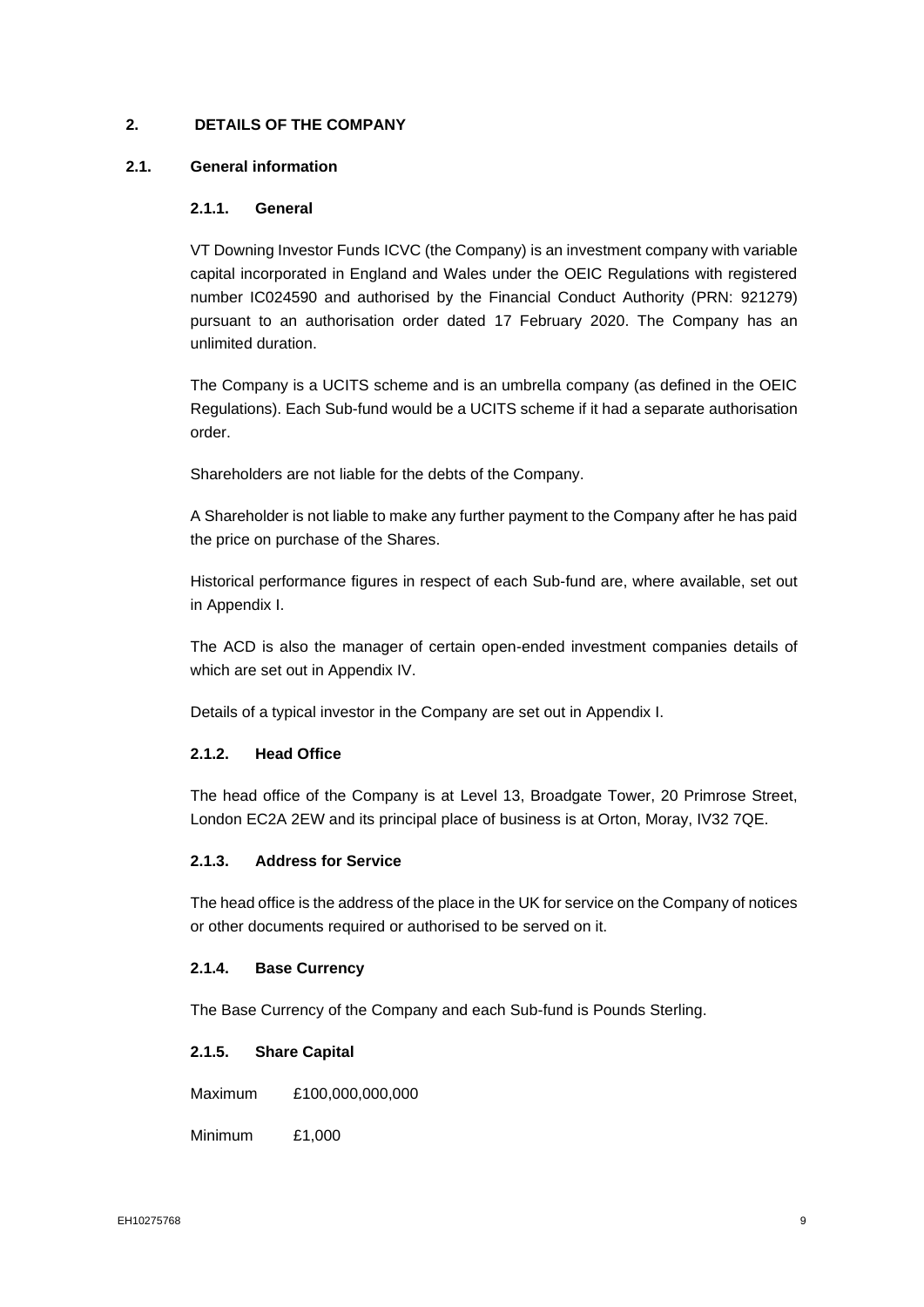Shares have no par value. The share capital of the Company at all times equals the sum of the Net Asset Values of each of the Sub-funds.

# **2.1.6. Marketing in EEA states**

In connection with marketing Shares in EEA States, there are currently no special arrangements in place for:

- (a) paying in that EEA State amounts distributable to Shareholders resident in that EEA State;
- (b) redeeming in that EEA State the Shares of Shareholders resident in the EEA State;
- (c) inspecting and obtaining copies in that EEA State of the Instrument of Incorporation, this Prospectus and the annual and half-yearly report; and
- (d) making public the price of Shares of each Class.

Accordingly, the provisions applicable to the marketing of the Shares in the Company in the UK shall also apply in these cases.

Shares in the Company may be marketed in Member States and in countries outside the European Union and European Economic Area, subject to the Regulations, and any regulatory constraints in those countries, if the ACD so decides.

# **2.2. The structure of the Company**

#### **2.2.1. The Sub-funds**

The Company is structured as an umbrella company, in that different Sub-funds may be established from time to time by the ACD with the approval of the FCA and the agreement of the Depositary. On the introduction of any new Sub-fund or Class, a revised prospectus will be prepared setting out the relevant details of each Sub-fund or Class.

The Company is a UCITS scheme.

The Sub-funds are segregated portfolios of assets and, accordingly, the assets of a Subfund belong exclusively to that Sub-fund and shall not be used to discharge directly or indirectly the liabilities of, or claims against, any other person or body, including the Company, or any other Sub-fund, and shall not be available for any such purpose. While the provisions of the OEIC Regulations provide for segregated liability between sub-funds, the concept of segregated liability is relatively new. Accordingly, where claims are brought by local creditors in foreign courts or under foreign law contracts, it is not yet known how those foreign courts will react to regulations 11A and 11B (segregated liability and crossinvestment provisions) of the OEIC Regulations. Therefore, it is not possible to be certain that the assets of a Sub-fund will always be completely insulated from the liabilities of another Sub-fund of the Company in every circumstance.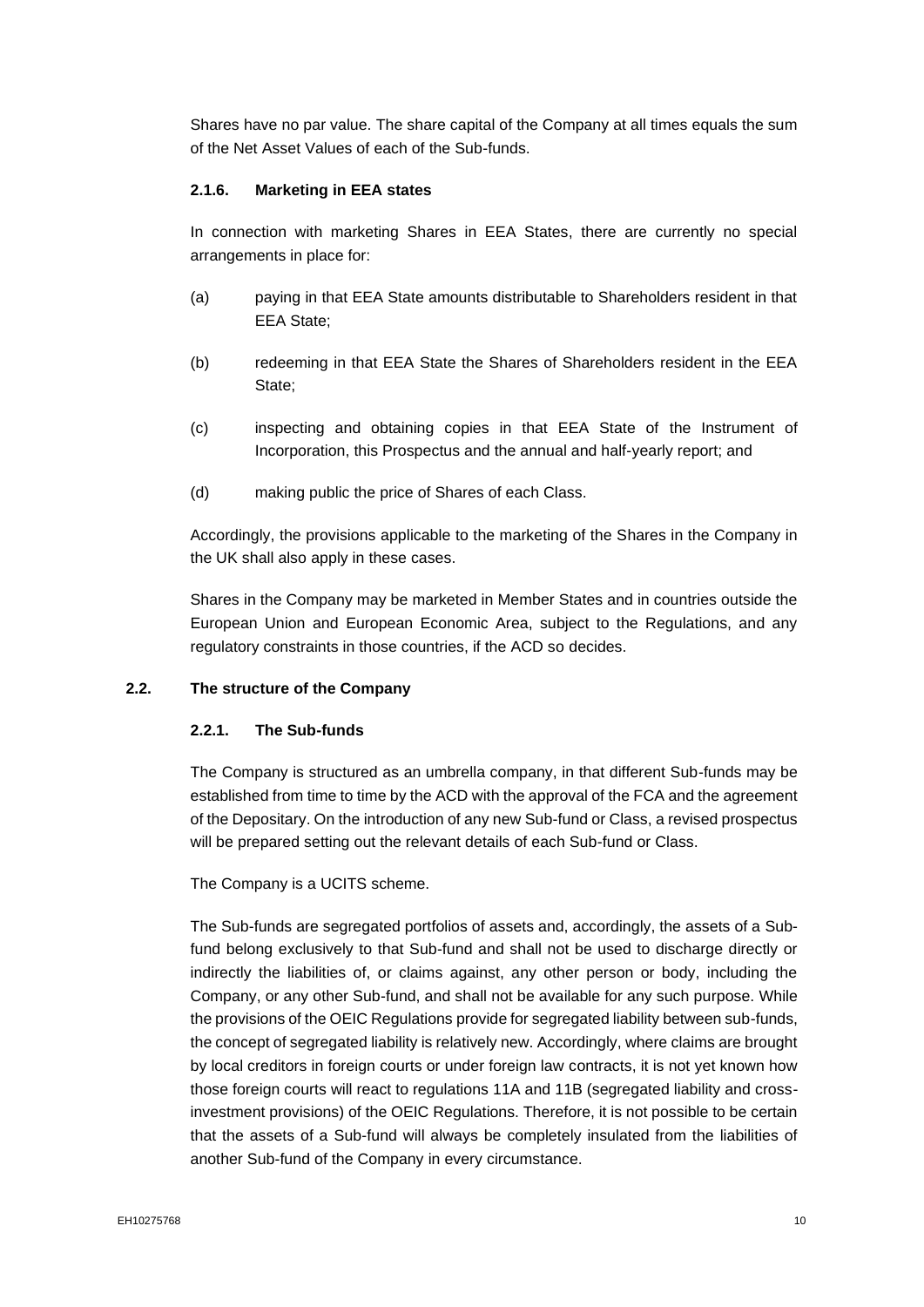The assets of each Sub-fund will be treated as separate from those of every other Subfund and will be invested in accordance with the investment objective and investment policy applicable to that Sub-fund. Investment of the assets of each of the Sub-funds must comply with the COLL Sourcebook and the investment objective and policy of the relevant Sub-fund. Details of the Sub-funds, including their investment objectives and policies, are set out in Appendix I.

The eligible securities markets and eligible derivatives markets on which the Sub-funds may invest are set out in Appendix II. A detailed statement of the general investment and borrowing restrictions in respect of each type of Sub-fund is set out in Appendix III.

Subject to the above, each Sub-fund will be charged with the liabilities, expenses, costs and charges of the Company attributable to that Sub-fund, and within each Sub-fund charges will be allocated between Classes in accordance with the terms of issue of Shares of those Classes. Any assets, liabilities, expenses, costs or charges not attributable to a particular Sub-fund may be allocated by the ACD in a manner which it believes is fair to the Shareholders generally. This will normally be pro rata to the Net Asset Value of the relevant Sub-funds.

# **2.2.2. Shares**

Shares of different Classes may from time to time be issued in respect of each Sub-fund. The differences between Classes may be the minimum subscription, the minimum holding, the charges to be borne and/or the Class Currency, as detailed in Appendix I. In most cases either income Shares or accumulation Shares are offered. The Classes currently available in each Sub-fund are set out in Appendix I.

Further Classes of Share may be established from time to time by the ACD with the approval of the FCA, the agreement of the Depositary and in accordance with the Instrument of Incorporation and the Regulations. On the introduction of any new Sub-fund or Class a revised prospectus will be prepared, setting out the details of each Sub-fund or Class.

The currency in which each new Class of Shares will be denominated will be determined at the date of creation and set out in the Prospectus issued in respect of the new Class of Shares.

The net proceeds from subscriptions to a Sub-fund will be invested in the specific pool of assets constituting that Sub-fund. The Company will maintain for each current Sub-fund a separate pool of assets, each invested for the exclusive benefit of the relevant Subfund.

Shares have no par value and, within each Class in each Sub-fund subject to their denomination, are entitled to participate equally in the profits arising in respect of, and in the proceeds of, the liquidation of the Company or termination of a relevant Sub-fund. Shares do not carry preferential or pre-emptive rights to acquire further Shares.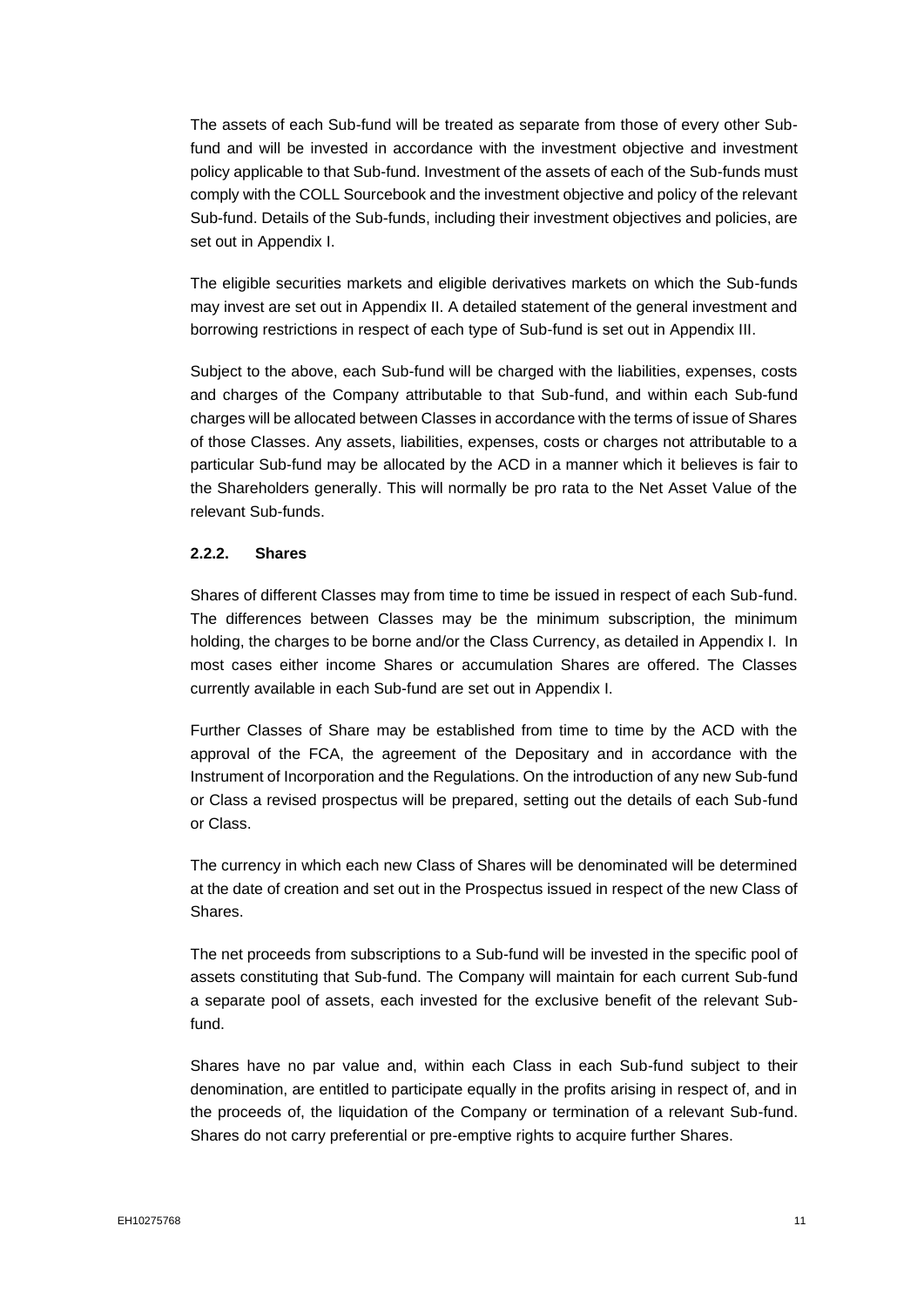To the extent that any Scheme Property, or any assets to be received as part of the Scheme Property, or any costs, charges or expenses to be paid out of the Scheme Property, are not attributable to one Sub-fund only, the ACD will allocate such Scheme Property, assets, costs, charges or expenses between Sub-funds in a manner which is fair to all Shareholders of the Company.

Where a Sub-fund has different Classes, each Class may attract different charges and so monies may be deducted from the Scheme Property attributable to such Classes in unequal proportions. In these circumstances, the proportionate interests of the Classes within a Sub-fund will be adjusted accordingly. Also, each Class may have its own investment minima or other features, such as restricted access, at the discretion of the ACD.

Shareholders are entitled (subject to certain restrictions) to Switch all or part of their Shares in a Class or a Sub-fund for Shares of another Class within the same Sub-fund or for Shares of the same or another Class within a different Sub-fund of the Company. Details of this switching facility and the restrictions are set out in paragraph 3.4 "Conversion and Switching".

### **Registered Shares**

All Shares are in registered form. Certificates will not be issued in respect of Shares. Ownership of Shares will be evidenced by an entry in the Company's register of Shareholders.

At least twice per year the ACD will send a statement to each person who holds shares or has held shares since the previous statement. Where shares are jointly held, statements are sent to the first named Shareholder. The statement will describe the current holding(s) of Shares at the date of the statement and any transactions in Shares since the date of the last statement. Individual statements will also be issued at any time on request by the registered Shareholder.

# **Larger and smaller denomination Shares**

Shares will be issued in larger and smaller denominations. There are 1,000 smaller denomination Shares to each larger denomination Share. Smaller denomination Shares represent what, in other terms, might be called fractions of a larger Share and have proportionate rights.

#### **Class of Shares**

The Instrument of Incorporation currently provides for Income and Accumulation shares which can be further classified in accordance with the Instrument.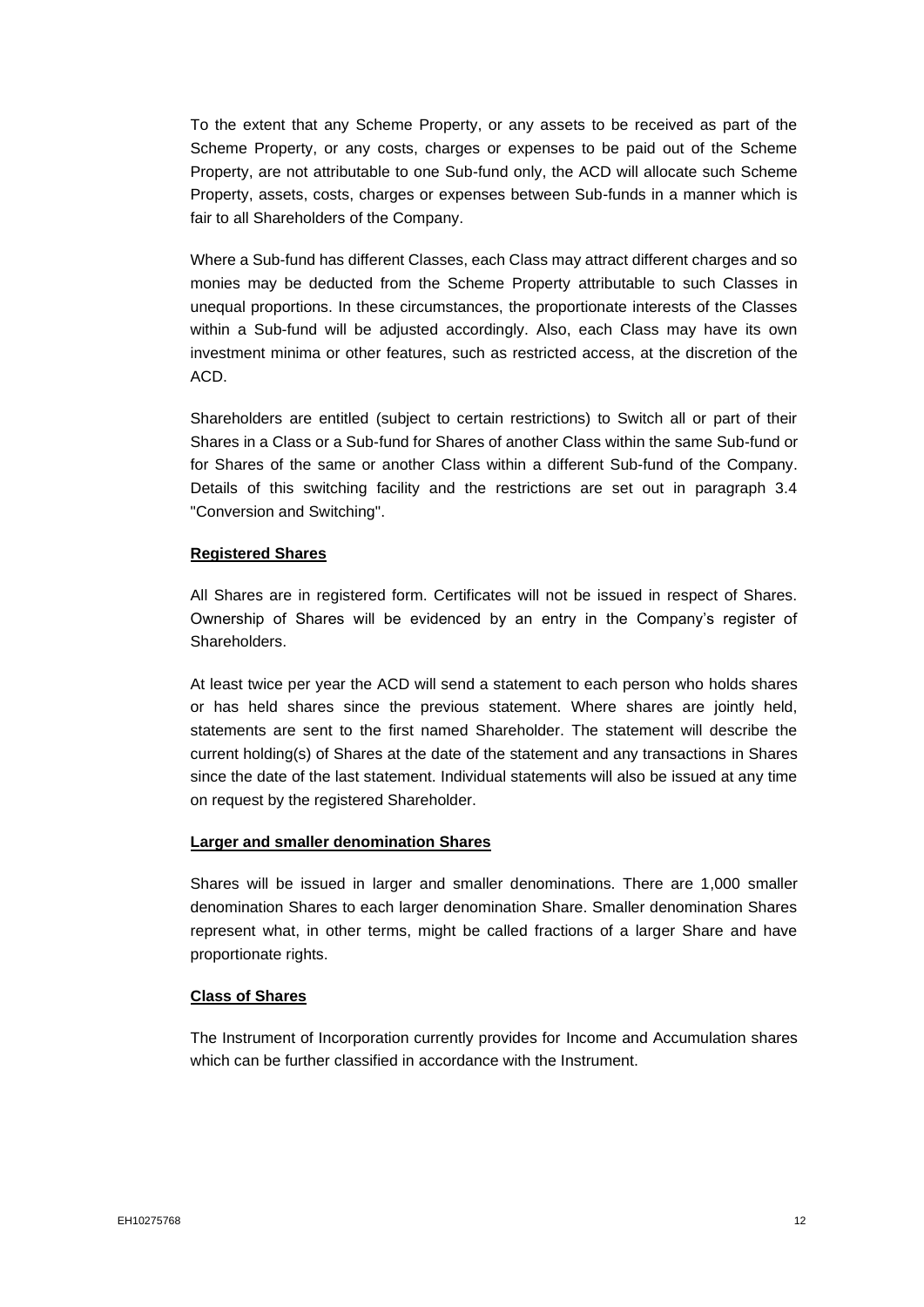#### **Hedged Classes/Currency Management**

Where available for any Sub-fund (in relation to which, see Appendix I), Hedged Classes allow the ACD to use currency hedging transactions to reduce the effect of exchange rate fluctuations between the Class Currency of the Hedged Class and the Base Currency of the relevant Sub-fund. It is intended to hedge between 98%-102% against currency fluctuations. A 100% hedge may not be a perfect hedge and there can be no assurance that the currency hedging employed will fully eliminate the currency exposure to the Class Currency.

A Class of Shares may be designated in a currency other than the Base Currency of the relevant Sub-fund as detailed in the relevant section of Appendix I of this Prospectus. The Investment Manager may try to mitigate this risk by using financial instruments, such as foreign exchange spot and forward contracts, as a hedge. If the Investment Manager enters into such transactions then they will each be solely attributable to the relevant Class of Shares and the gains/losses on and the costs of the relevant financial instruments will accrue solely to the relevant Class of Shares. In such circumstances, Shareholders of that Class may be exposed to fluctuations in the Net Asset Value per Share reflecting the gains/losses on and the costs of the relevant financial instruments and this strategy may limit holders of the relevant Class from benefiting if the Class currency falls against the Base Currency of the Sub-fund and/or the currency in which the assets of the scheme are denominated. Where the Investment Manager seeks to hedge against currency fluctuations, while not intended, this could result in over-hedged or under-hedged positions due to external factors outside the control of the Company. As noted above, it is intended to hedge between 98%-102% against currency fluctuations. However overhedged positions will not exceed 105% of the Net Asset Value and hedged positions will be kept under review to ensure that positions in excess of 100% of Net Asset Value will not be carried forward from month to month. To the extent that hedging is successful for a particular Class the performance of the Class is likely to move in line with the performance of the underlying assets with the result that investors in that Class may not gain if the Class currency falls against the Base Currency and/or the currency in which the assets of the particular Fund are denominated. Where the Investment Manager intends to enter into such hedging transactions it will be disclosed in the relevant section of Appendix I.

It should be noted that the total return will be hedged with all costs and expenses incurred from the currency hedge transactions being borne on a pro rata basis by all Hedged Share Classes denominated in the same currency issued within the same Sub-fund

The ACD and Investment Manager will review the hedging position each Dealing Day and adjust the hedge where relevant if there is a material change to the dealing volume.

Investors should refer to the paragraph under the heading "Share Currency Designation Risk" and "Hedged Share Class Risk" in the "Risks " section for a description of the risks associated with currency transactions.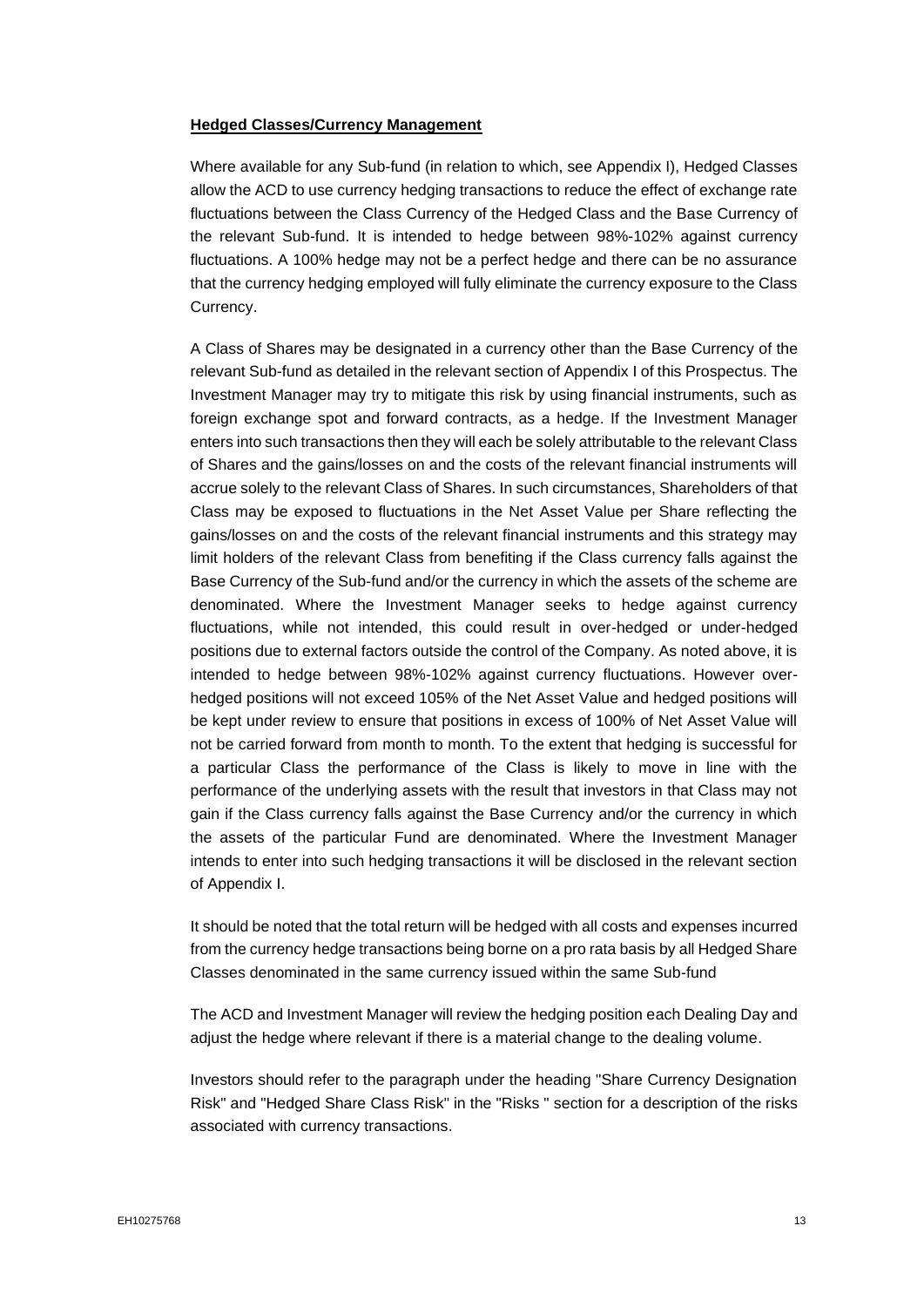#### **Income and accumulation Shares**

Each Sub-fund may issue income and accumulation Shares. Further details of the Shares presently available for each Sub-fund, including details of their criteria for subscription and fee structure, are set out in Appendix I.

Holders of income Shares are entitled to be paid the distributable income attributed to such Shares on any relevant interim and annual allocation dates.

Holders of accumulation Shares are not entitled to be paid the income attributed to such Shares, but that income is automatically transferred to (and retained as part of) the capital assets of the relevant Sub-fund on the relevant interim and/or annual accounting dates. This is reflected in the price of an accumulation Share.

Where a Sub-fund has different Classes, each Class may attract different charges and so monies may be deducted from the Scheme Property attributable to such Classes in unequal proportions. In these circumstances, the proportionate interests of the Classes within a Sub-fund will be adjusted accordingly.

Shareholders are entitled (subject to certain restrictions) to Switch all or part of their Shares in a Class or a Sub-fund for Shares of another Class within the same Sub-fund or for Shares of the same or another Class within a different Sub-fund of the Company. Details of this switching facility and the restrictions are set out in clause 3.5 "Conversion and Switching".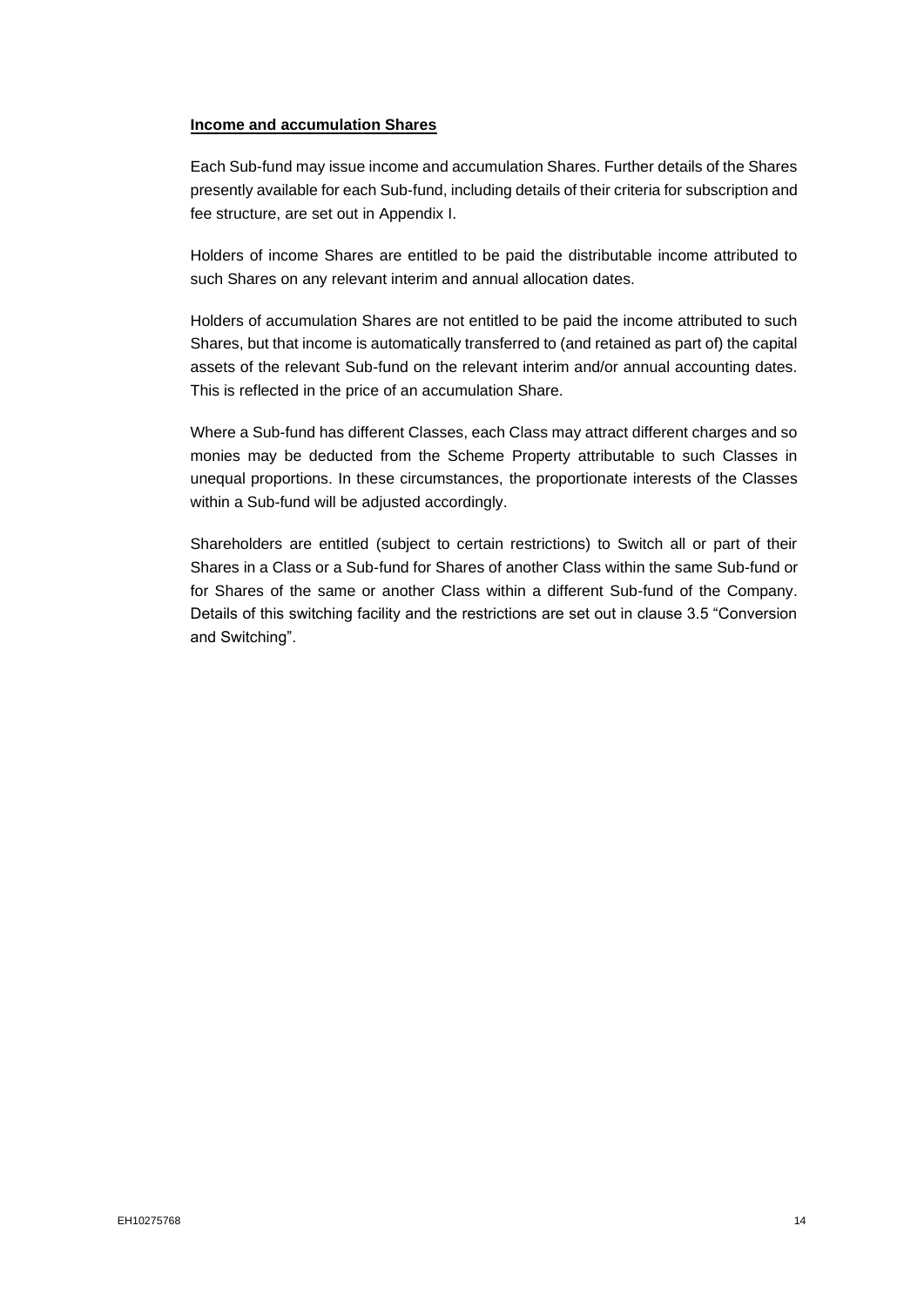### **3. BUYING, REDEEMING, CONVERTING AND SWITCHING SHARES**

<span id="page-15-0"></span>The dealing office of the ACD is normally open from 8.30 a.m. to 5.30 p.m. (London time) on each Business Day to receive requests for the purchase, sale, conversion and switching of Shares. The ACD may vary these times at its discretion.

Requests to deal in Shares may be made by sending clear written instructions (or an application form) to the ACD or by telephoning 01343 880 344 (or such other number as published from time to time). The initial purchase must, at the discretion of the ACD, be accompanied by an application form.

In addition, the ACD may from time to time make arrangements to allow Shares to be bought or sold on-line or through other communication media (electronic or otherwise).

The ACD may also, at its discretion, introduce further methods of dealing in Shares in the future. Telephone calls may be recorded.

In its dealings in Shares of the Sub-funds the ACD is dealing as principal. The ACD does not actively seek to make a profit from dealing in Shares as principal but does so in order to facilitate the efficient management of the Company. The ACD is not accountable to Shareholders or the Depositary for any profit it makes from dealing in Shares as principal.

The ACD will make use of the revised 'delivery versus payment' (DvP) exemption as set out in the FCA Rules, which provides for a one Business Day window during which money held for the purposes of settling a transaction in Shares is not treated as 'client money'. Specifically, under the DvP exemption, money received by the ACD from an investor, or money due to be paid to an investor by the ACD, need not be treated as client money if: (i) the ACD receives the money from an investor for the subscription of Shares and the money is passed to the Depositary for the purpose of creating Shares in a Sub-fund by close of business on the Business Day following receipt of money from the investor; or (ii) the ACD holds the money in the course of redeeming Shares provided that the proceeds of that redemption are paid to an investor by close of business on the Business Day following receipt from the Depositary.

Accordingly under the exemption when investors are buying Shares the ACD will protect investor money in a client money account if it does not pass the investor's money onto the Depositary by the close of the Business Day following receipt. Similarly when Shareholders sell Shares, the ACD will protect their money in a client money account if it does not pass their money to them by the close of the Business Day following receipt from the Depositary.

# **3.1. Money laundering**

As a result of legislation in force in the UK to prevent money laundering, the ACD is responsible for compliance with anti-money laundering regulations. In order to implement these regulations, in certain circumstances investors may be asked to provide proof of identity when buying or redeeming Shares. This may involve an electronic check of information. Until satisfactory proof of identity is provided, the ACD reserves the right to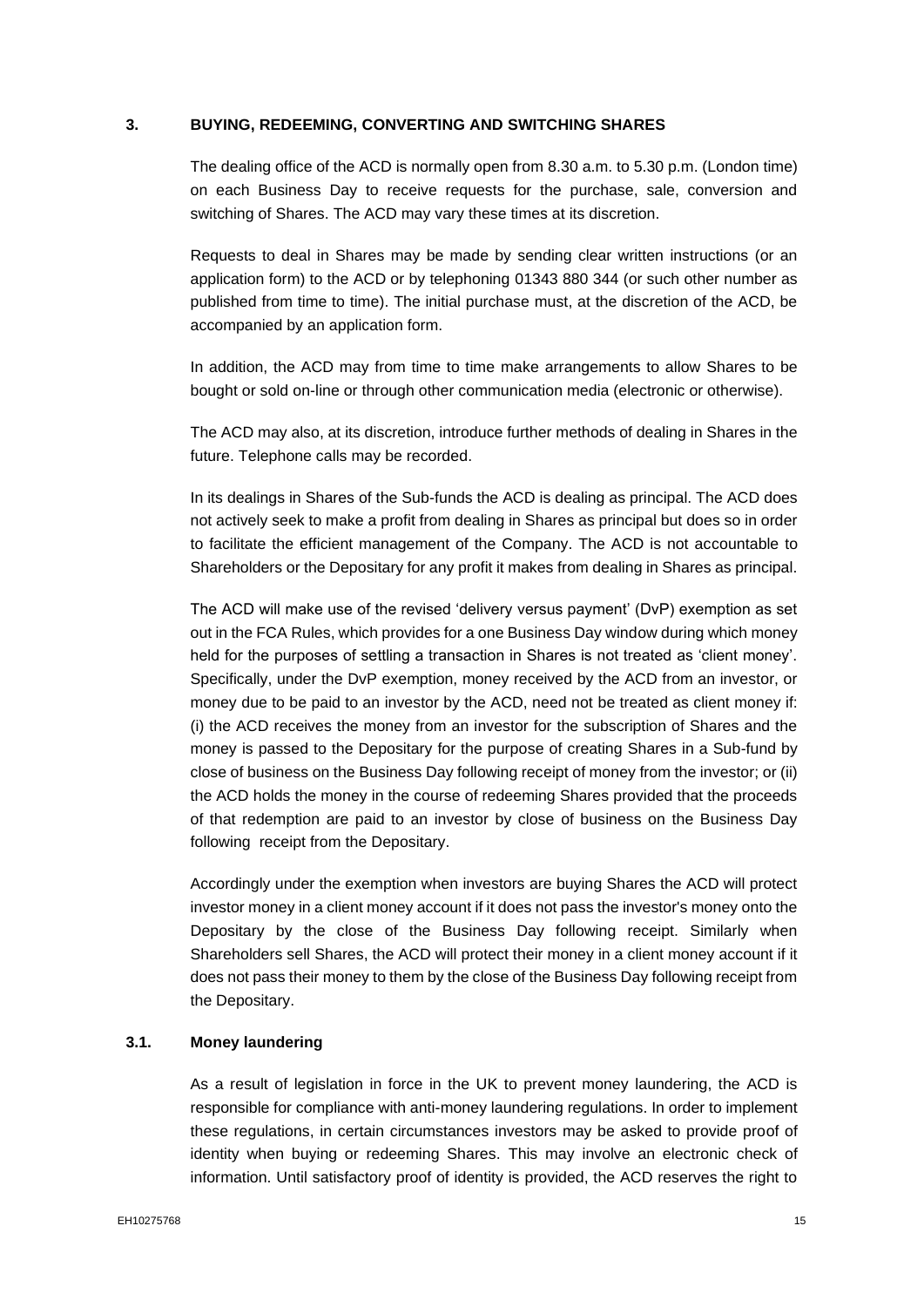refuse to issue Shares, pay the proceeds of a redemption of Shares, or pay income on Shares to the investor. In the case of a purchase of Shares where the applicant is not willing or is unable to provide the information requested within a reasonable period, the ACD also reserves the right to sell the Shares purchased and return the proceeds to the account from which the subscription was made. These proceeds may be less than the original investment. The ACD can use credit reference agencies (who will record that an enquiry has been made) and/or may check electronic databases. In the case of bodies corporate, trusts and other legal arrangements, it is also required to establish the identity of any trustees or other controllers who have greater than 25% control of the body corporate or property of the trust that are not named on the application. In addition, it is also required to establish the identity of any individuals who have a specified beneficial interest in the Shares. In the case of individuals it is required to establish the identity of any individuals who have a specified beneficial interest in the Shares that are not named on the application. The applicant retains legal title to the Shares and instructions will only be accepted from the applicant. The beneficial owner details are required for anti-money laundering purposes only. The ACD reserves the right to refuse any application to invest without providing any justification for doing so.

### **3.2. Buying Shares**

### **3.2.1. Procedure**

Shares may be bought directly from the ACD or through a professional adviser or other intermediary. In addition, the ACD may from time to time make arrangements to allow Shares to be bought through other communication media. For details of dealing charges see paragraph 3.6 below. Application forms may be obtained from the ACD.

Valid applications to purchase Shares in a Sub-fund will be processed at the Share price calculated, based on the Net Asset Value per Share (or the relevant proportion of the Net Asset Value), at the next Valuation Point following receipt of the application, except in the case where dealing in a Sub-fund has been suspended as set out in paragraph 3.11.

The ACD, at its discretion, has the right to cancel a purchase deal if settlement is materially overdue (being more than five Business Days of receipt of an application form or other instruction) and any loss arising on such cancellation shall be the liability of the applicant. The ACD is not obliged to issue Shares unless it has received cleared funds from an investor.

A purchase of Shares in writing or by telephone or any other communication media made available is a legally binding contract. Applications to purchase, once made are, except in the case where cancellation rights are applied, irrevocable. However, subject to its obligations under the Regulations, the ACD has the right to reject, on reasonable grounds relating to the circumstances of the applicant, any application for Shares in whole or part, and in this event the ACD will return any money sent, or the balance of such monies, at the risk of the applicant. Such instructions will only be executed by the ACD once they have been verified and confirmed and the ACD's processing procedure has been satisfactorily completed. Please note that the ACD will not be liable for any losses or lost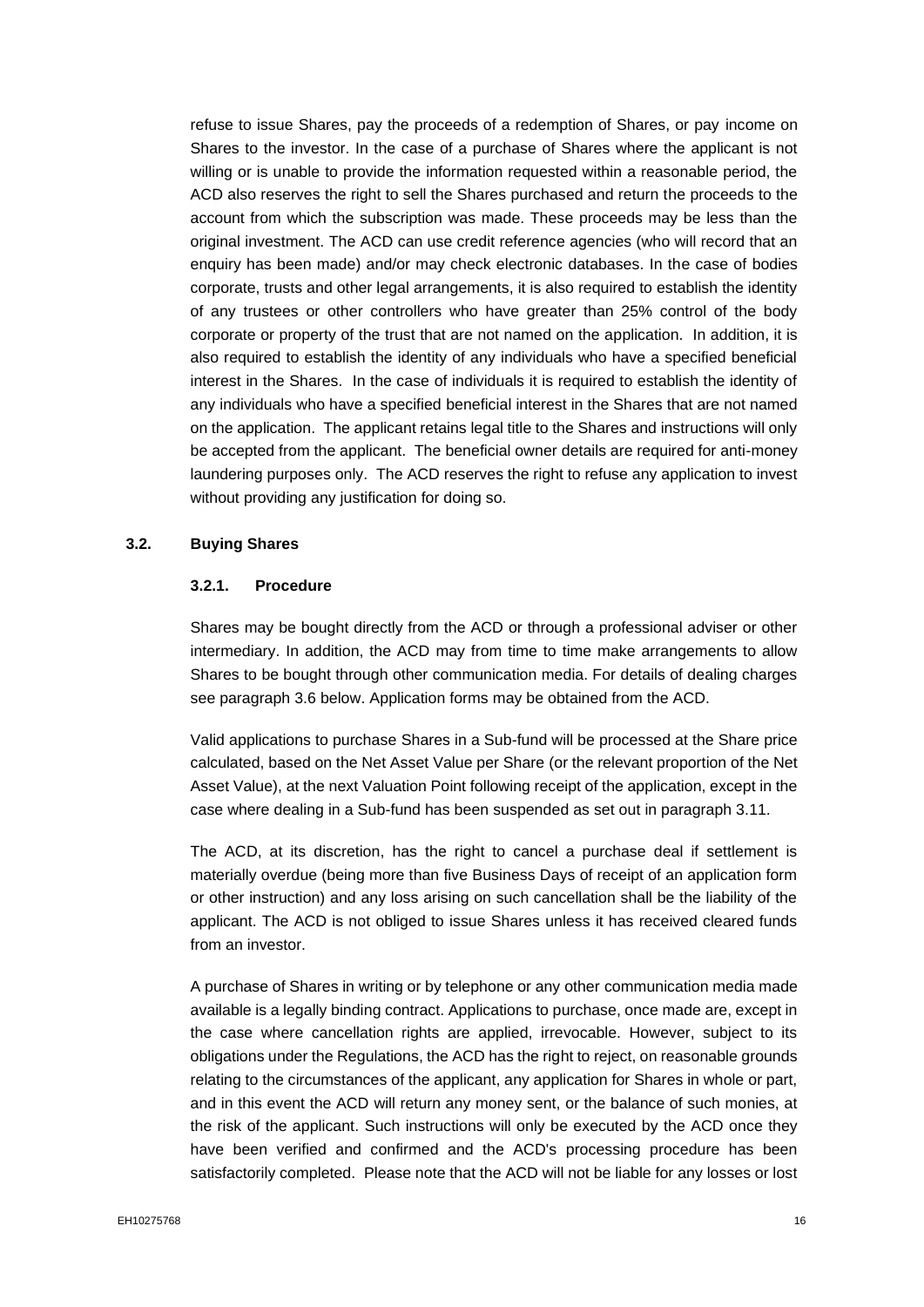opportunities which may result from delays or rejections that arise from unclear instructions.

Any subscription monies remaining after a whole number of Shares have been issued will not be returned to the applicant. Instead, smaller denomination Shares will be issued. A smaller denomination Share is equivalent to one thousandth of a larger denomination Share.

Applicants who have received advice may have the right to cancel their application to buy Shares at any time during the 14 days after the date on which they receive a contract notice from the ACD. If an applicant decides to cancel the contract, and the value of the investment has fallen at the time the ACD receives the completed cancellation notice, they will not receive a full refund as an amount equal to any fall in value will be deducted from the sum originally invested. The ACD may extend cancellation rights to other investors but is under no obligation to do so.

# **3.2.2. Documents the buyer will receive**

A confirmation giving details of the number and price of Shares bought will be issued no later than the end of the Business Day following the Valuation Point by reference to which the price is determined, together with, where appropriate, a notice of the applicant's right to cancel.

Registration of Shares can only be completed by the ACD upon receipt of any required registration details. These details may be supplied in writing to the ACD or by returning to the ACD the properly completed registration form and copy of the confirmation.

Settlement is due within four Business Days of the Valuation Point. An order for the purchase of Shares will only be deemed to have been accepted by the ACD once it is in receipt of cleared funds for the application. If settlement is not made within a reasonable period, then the ACD has the right to cancel any Shares issued in respect of the application. In the event of such a sale or realisation, the ACD shall be entitled to transfer such investments to such persons as it shall specify and, recover any shortfall from that original investor.

The ACD reserves the right to charge interest at 4% above the prevailing Bank of England base rate, on the value of any settlement received later than the 4th Business Day following the Valuation Point.

No interest will be paid on funds held prior to investment. Shares that have not been paid for cannot be redeemed.

Settlement must be made by electronic bank transfer to the bank account detailed on the application form.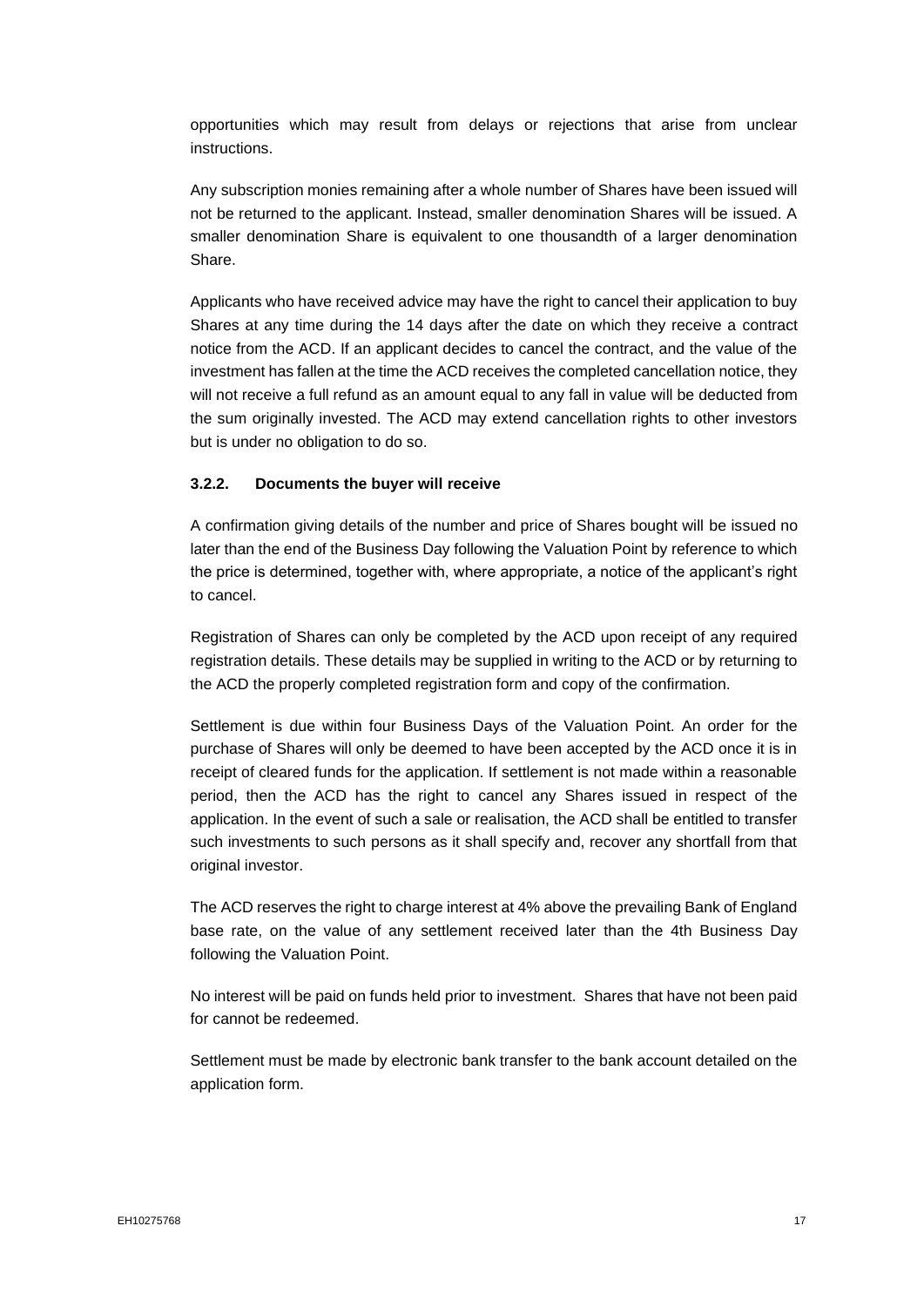Share certificates will not be issued in respect of Shares. Ownership of Shares will be evidenced by an entry on the Register. Tax vouchers in respect of periodic distributions on Shares will show the number of Shares held by the recipient.

# **3.2.3. Minimum subscriptions and holdings**

The minimum initial subscriptions, subsequent subscriptions and holdings levels for each Class of Share in a Sub-fund are set out in Appendix I.

The ACD may at its sole discretion accept subscriptions and/or holdings lower than the minimum amount(s).

If following a redemption, conversion, Switch or transfer, a holding in any Class of Share should fall below the minimum holding for that Class, the ACD has the discretion to effect a redemption of that Shareholder's entire holding in that Class of Share. The ACD may use this discretion at any time. Failure not to do so immediately after such redemption, Switch or transfer does not remove this right.

# **3.3. Redeeming Shares**

### **3.3.1. Procedure**

Every Shareholder is entitled on any Dealing Day to redeem its Shares, which shall be purchased by the ACD dealing as principal.

Valid instructions to the ACD to redeem Shares in a Sub-fund will be processed at the Share price calculated, based on the Net Asset Value per Share, at the next Valuation Point following receipt of the instruction, except in the case where dealing in a Sub-fund has been suspended as set out in paragraph 3.11.

A redemption instruction in respect of Shares in writing or by telephone or any other communication media made available is a legally binding contract. However, an instruction to the ACD to redeem Shares, although irrevocable, may not be settled by either the Company or the ACD if the redemption represents Shares where the money due on the earlier purchase of those Shares has not yet been received or if insufficient documentation or anti-money laundering information has been received by the ACD.

For details of dealing charges see paragraph 3.6 below.

#### **3.3.2. Documents a redeeming Shareholder will receive**

A confirmation giving details of the number and price of Shares redeemed will be sent to the redeeming Shareholder (or the first named Shareholder, in the case of joint Shareholders) together with (if sufficient written instructions have not already been given) a form of renunciation for completion and execution by the Shareholder (or, in the case of a joint holding, by all the joint Shareholders) no later than the end of the Business Day following the later of the request to redeem Shares or the Valuation Point by reference to which the price is determined.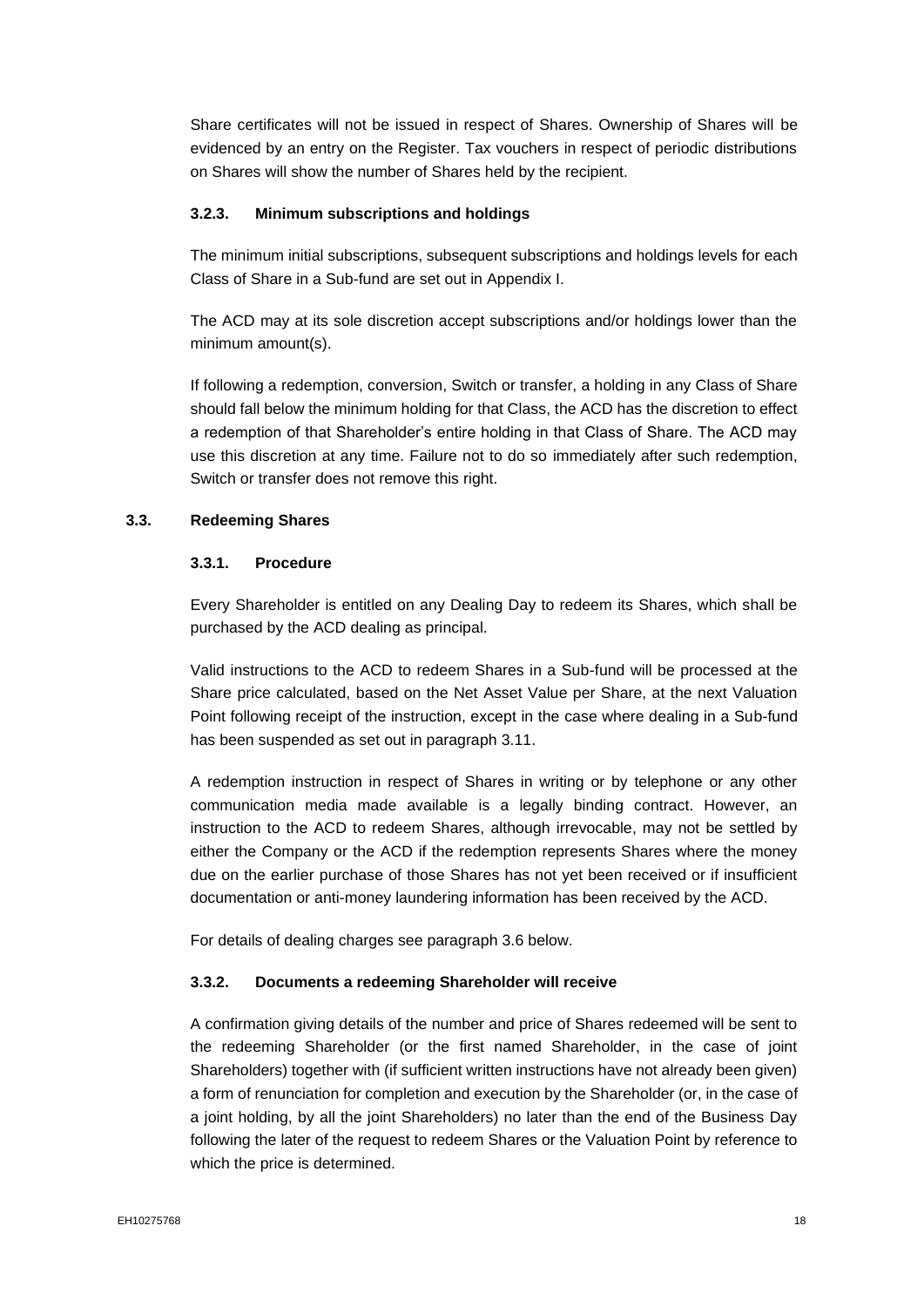Payment of redemption proceeds will normally be made to the first named Shareholder (at their risk), via bank transfer in accordance with any instruction received (the ACD may recover any bank charge levied on such transfers). Instructions to make payments to third parties (other than intermediaries associated with the redemption) will not normally be accepted.

Such payment will be made within four Business Days of the later of (a) receipt by the ACD of the form of renunciation (or other sufficient written instructions) duly signed and completed by all the relevant Shareholders together with any other documentation and appropriate evidence of title, any required anti-money laundering related documentation, and (b) the Valuation Point following receipt by the ACD of the request to redeem.

### **3.3.3. Minimum redemption**

Part of a Shareholder's holding may be redeemed but the ACD reserves the right to refuse a redemption request if the value of the Shares of any Sub-fund to be redeemed is less than the minimum stated in respect of the appropriate Class in the Sub-fund in question (see Appendix I).

### **3.3.4 Deferred redemption of the ACD**

The ACD may limit the total number of shares of a Sub-fund which may be redeemed on any Dealing Day to a number representing 10% of the net assets of that Sub-fund. The ACD will ensure consistent treatment of all Shareholders who have sought to redeem Shares at any Dealing Day at which redemption requests to the stated level (i.e. 10% of the Sub-fund's value) and will defer the remainder until the next dealing day. The ACD will ensure that all deals relating to an earlier Dealing Day are completed before those relating to a later Dealing Day are considered.

# **3.4. Conversion and Switching**

Subject to any restrictions on the eligibility of investors for a particular Share Class, a Shareholder in a Sub-fund may at any time:

- (i) Convert all or some of his Shares of one Class in a Sub-fund (the "Original Shares") for Shares in another Class in the same Sub-fund (the "New Shares"); or
- (ii) Switch all or some of his Shares in a Sub-fund (the "Original Shares") for Shares in another Sub-fund in the Company (the "New Shares").

The number of New Shares issued will be determined by reference to the respective prices of New Shares and Original Shares at the Valuation Point applicable at the time the Original Shares are redeemed and the New Shares are issued.

Telephone switching or conversion instructions may be given but Shareholders are required to provide written instructions to the ACD (which, in the case of joint Shareholders, must be signed by all the joint Shareholders) before switching or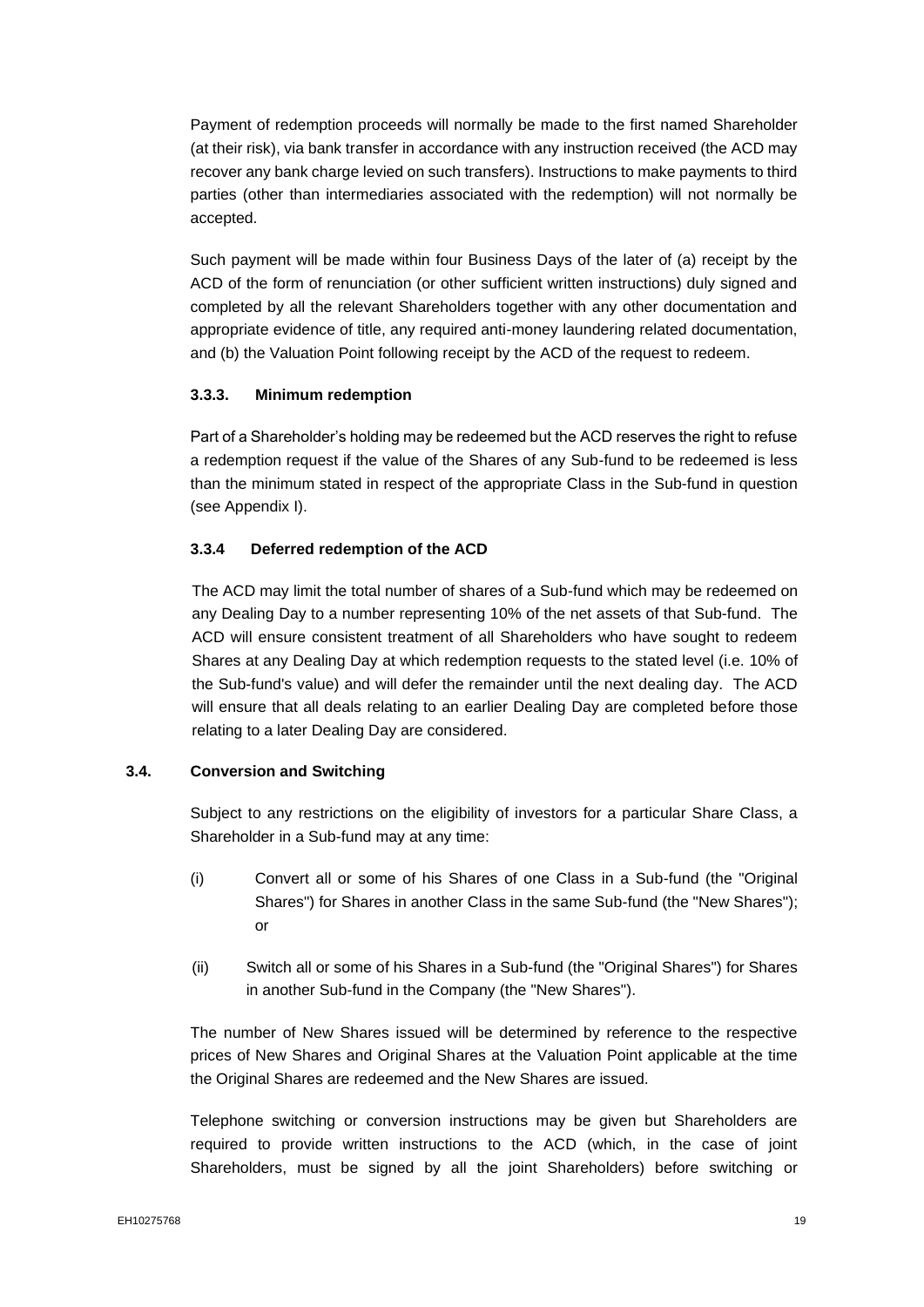conversion is effected. Conversions will be effected by the ACD recording the change of Share Class on the Register.

The ACD may at its discretion make a charge on the switching or conversion of Shares between Sub-funds or Classes. Any such charge on switching does not constitute a separate charge payable by a Shareholder, but is rather the application of any redemption charge on the Original Shares and any initial charge on the New Shares, subject to certain waivers. For details of the charges on switching currently payable, please see paragraph 3.6.3 "Charges on Conversion and Switching".

If a partial Switch or conversion would result in the Shareholder holding a number of Original Shares or New Shares of a value which is less than the minimum holding in the Class concerned, the ACD may, if it thinks fit, convert the whole of the applicant's holding of Original Shares to New Shares (and make a charge on switching or conversion) or refuse to effect any Switch or conversion of the Original Shares. Save as otherwise specifically set out, the general provisions on procedures relating to redemption will apply equally to a Switch. Written instructions must be received by the ACD before the Valuation Point on a Dealing Day in the Sub-fund or Sub-funds concerned to be dealt with at the prices at the Valuation Point on that Dealing Day or at such other Valuation Point as the ACD at the request of the Shareholder giving the relevant instruction may agree. Switching or conversion requests received after a Valuation Point will be held over until the next day which is a Dealing Day in each of the relevant Sub-fund or Sub-funds.

The ACD may adjust the number of New Shares to be issued to reflect the application of any charge on switching together with any other charges or levies in respect of the application for the New Shares or redemption of the Original Shares as may be permitted pursuant to the COLL Sourcebook.

**Please note that under UK tax law a Switch of Shares in one Sub-fund for Shares in any other Sub-fund is treated as a redemption of the Original Shares and a purchase of New Shares and will, for persons subject to taxation, be a realisation of the Original Shares for the purposes of capital gains taxation, which may give rise to a liability to tax, depending upon the Shareholder's circumstances. A conversion of Shares in one Class for Shares in another Class in relation to the same Sub-fund will not normally be treated as a realisation for UK tax purposes.** 

**A Shareholder who Switches Shares in one Sub-fund for Shares in any other Subfund (or who converts between Classes of Shares) will not be given a right by law to withdraw from or cancel the transaction.**

#### **3.5. Market timing**

The ACD may refuse to accept a new subscription in the Company or a switch from another Sub-fund if, in the opinion of the ACD, it has reasonable grounds for refusing to accept a subscription or a switch from them. In particular, the ACD may exercise this discretion if it believes the Shareholder has been or intends to engage in market timing.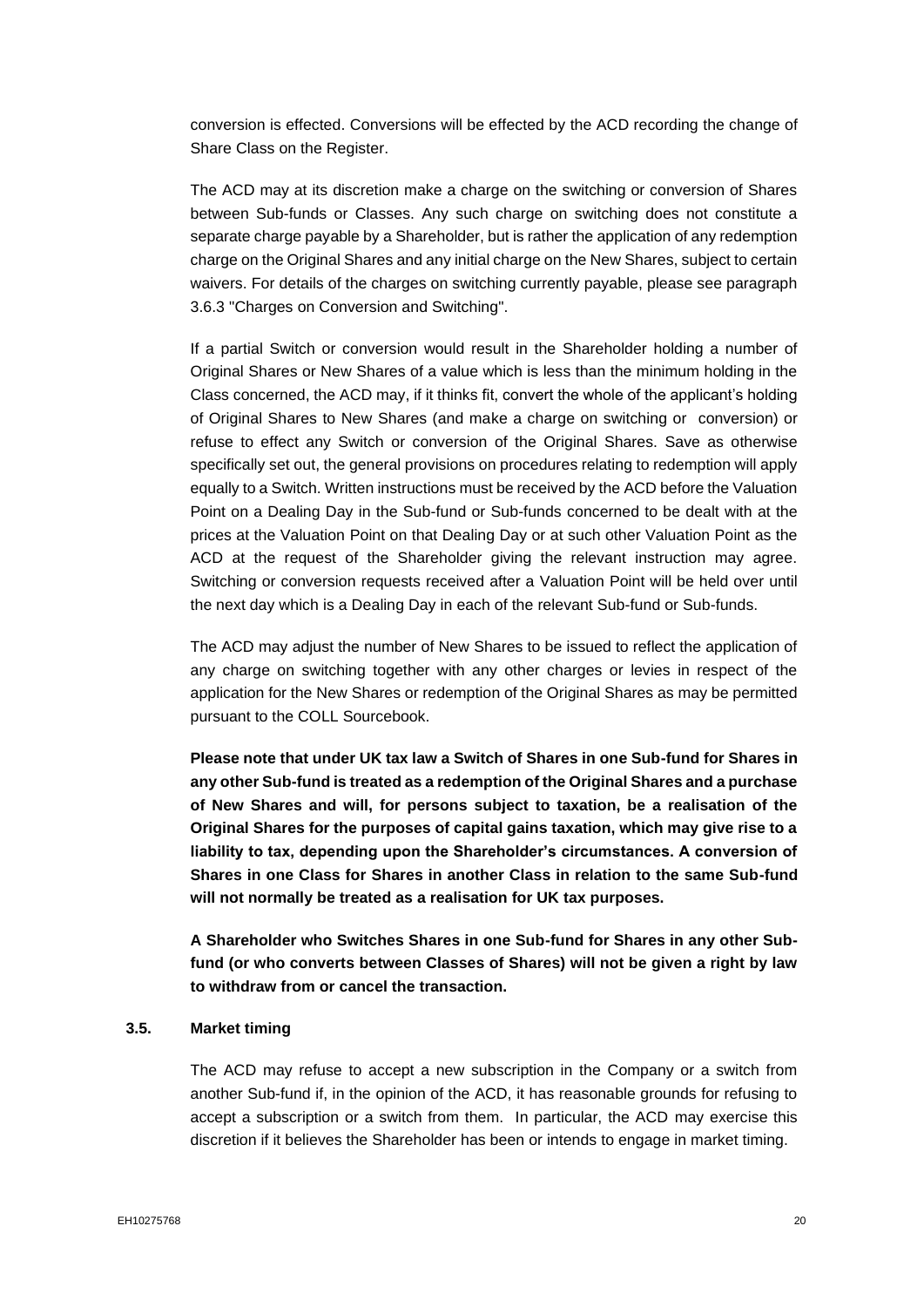For these purposes, market timing activities include investment techniques which involve short term trading in and out of shares generally to take advantage of variation in the price of Shares between the daily valuation points in the Company. Short term trading of this nature may often be detrimental to long term Shareholders, in particular, the frequency of dealing may lead to additional dealing costs which can affect long term performance.

# **3.6. Dealing Charges**

The price per Share at which Shares are bought, redeemed or switched is the Net Asset Value per Share. Any initial charge or redemption charge, (or dilution levy or SDRT on a specific deal, if applicable) is payable in addition to the price or deducted from the proceeds and is taken from the gross subscription or redemption monies.

# **3.6.1. Initial charge**

The ACD may impose a charge on the purchase of Shares in each Class. The current initial charge, if any, is calculated as a percentage of the amount invested by a potential Shareholder in respect of each Sub-fund with such percentage being set out in Appendix I. The ACD may waive or discount the initial charge at its discretion,

The initial charge (which is deducted from subscription monies) is payable by the Shareholder to the ACD. The current initial charge (if any) of a Class may only be increased in accordance with the Regulations.

# **3.6.2. Redemption Charge**

The ACD may make a charge on the redemption of Shares in each Class. The current redemption charge, if any, is calculated as a percentage of the redemption proceeds with such percentage, in respect of each Share Class in a Sub-fund, being set out in Appendix I. The ACD may waive or discount the redemption charge at its discretion.

The redemption charge (which is deducted from redemption proceeds) is payable by the Shareholder to the relevant Sub-fund. The ACD may only introduce or increase a redemption charge in accordance with the Regulations. Also, if such a charge was introduced in respect of a specific Class of Shares, it would not apply to Shares issued before the date of the introduction (i.e., those not previously subject to a redemption charge).

# **3.6.3. Charges on Conversion and Switching**

On the switching of Shares between Sub-funds or Classes in the Company the Instrument of Incorporation authorises the Company to impose a charge. If a redemption charge is payable in respect of the Original Shares, this may become payable instead of, or as well as, the then prevailing initial charge for the New Shares. The charge on switching is payable by the Shareholder to the ACD.

The ACD's current policy is to only levy a charge on switching between Sub-funds that is no more than the excess of the initial charge applicable to New Shares over the initial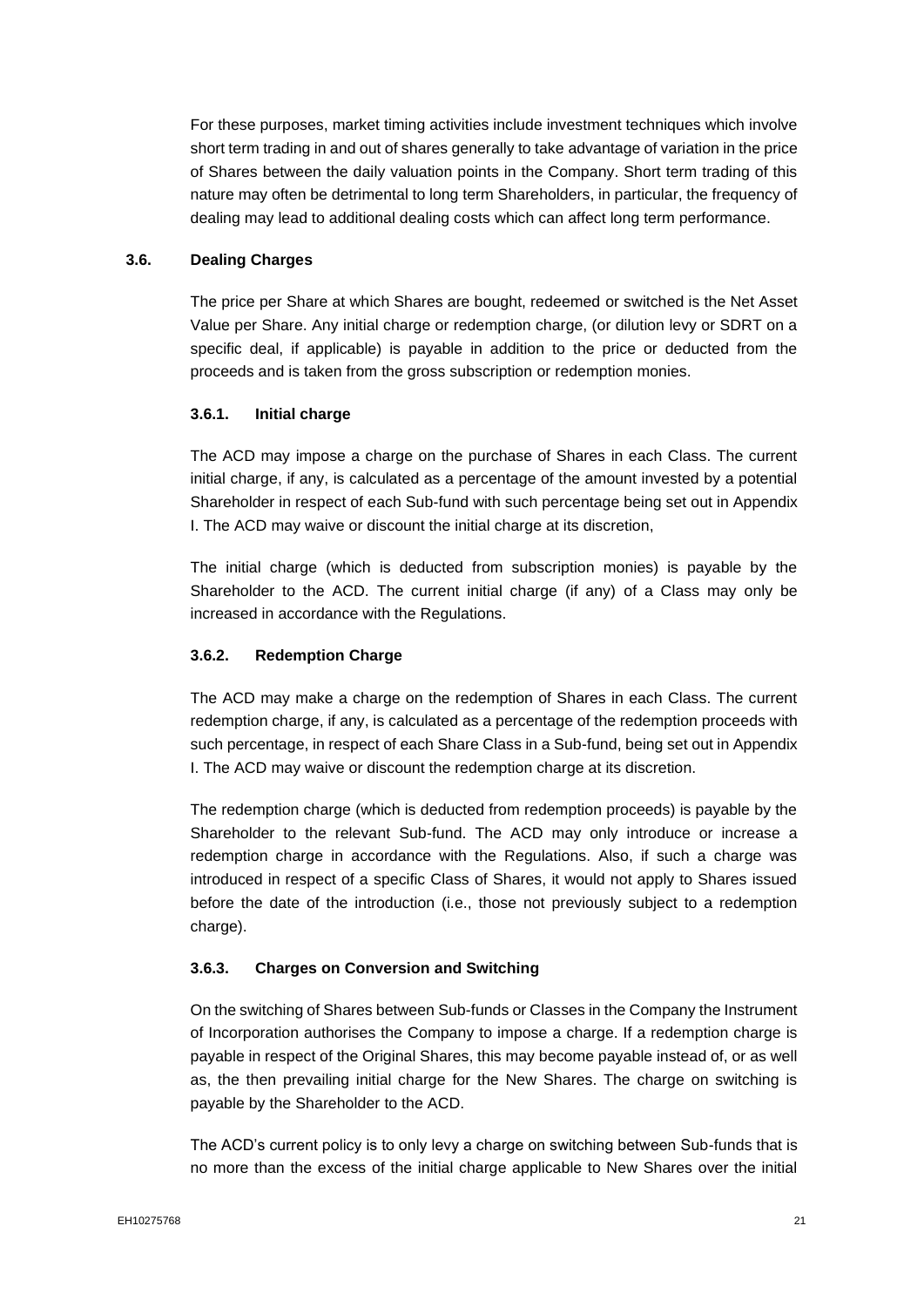charge applicable to the Original Shares as specified in Appendix I. There is currently no charge for converting Shares in one Class of a Sub-fund for Shares in another Class of the same Sub-fund.

# **3.6.4. Dilution Levy**

The actual cost of purchasing, selling or switching underlying investments in a Sub-fund may deviate from the mid-market value used in calculating its Share price, due to dealing charges, taxes, and any spread between buying and selling prices of the Sub-fund's underlying investments. These dealing costs could have an adverse effect on the value of a Sub-fund, known as "dilution". In order to mitigate the effect of dilution the Regulations allow the ACD to make a dilution levy on the purchase, redemption or Switch of Shares in a Sub-fund. A dilution levy is a separate charge of such amount or at such rate as is determined by the ACD to be made for the purpose of reducing the effect of dilution. This amount is not retained by the ACD, but is paid into the relevant Sub-fund.

The dilution levy is calculated by reference to the costs of dealing in the underlying investments of the relevant Sub-fund, including any dealing spreads, commission and transfer taxes.

The need to charge a dilution levy will depend on the volume of purchases and redemptions.

The ACD's policy is that it may require a dilution levy on the purchase and redemption of Shares if, in its opinion, the existing Shareholders (for purchases) or remaining Shareholders (for redemptions) might otherwise be adversely affected. For example, the dilution levy may be charged in the following circumstances: where the Scheme Property of a Sub-fund is in continual decline; on a Sub-fund experiencing large levels of net purchases relative to its size; on "large deals" (typically being a purchase or redemption of Shares to a size exceeding 3% of the Net Asset Value of the relevant Sub-fund); in any case where the ACD is of the opinion that the interests of existing or remaining Shareholders require the imposition of a dilution levy.

This policy is intended to mitigate the dilutive effect of Shareholder transactions on the future growth of the Company.

Based on future projections and on its experience of managing the Company the ACD is unlikely to impose a dilution levy unless it considers that the dealing costs relating to a Shareholder transaction are significant and will have a material impact on the relevant Sub-fund.

It is not possible to predict accurately whether dilution would occur at any point in time. The level of dilution is not fixed and may change from time to time to reflect the underlying market conditions and the composition of the portfolio. If a dilution levy is required then, based on future projections, the estimated rate or amount of such levy will ordinarily be up to 0.75%.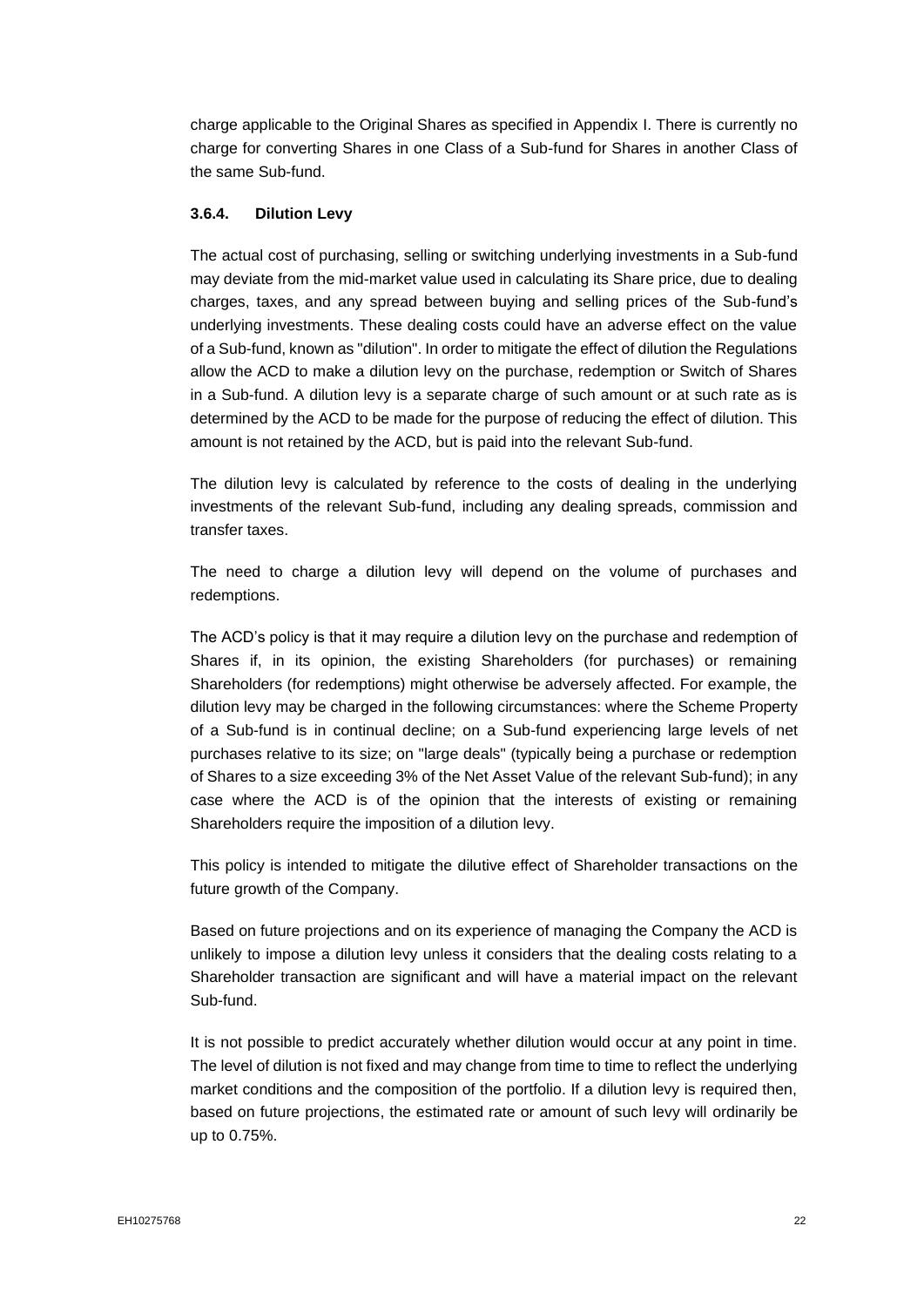The ACD, in its absolute discretion, may waive or reduce the dilution levy. The ACD may alter its current dilution policy in accordance with the procedure set out in the Regulations.

**On the occasions that the dilution levy is not applied, there may be an adverse impact on the total assets of the relevant Sub-fund which may otherwise constrain the future growth of that Sub-fund. It should be noted that, as dilution is directly related to the inflows and outflows of monies from the Company, it is not possible to predict accurately the exact amount of such a charge in advance on a particular transaction.**

# **3.6.5. Stamp duty reserve tax ("SDRT")**

The charging of SDRT (at a rate of 0.5%) on the redemption of shares has now been abolished except from in relation to non-pro rata in specie redemptions.

The current policy is that all SDRT costs (if applicable) will be paid out of the Scheme Property of the relevant Sub-fund and charged to capital and that SDRT will not be recovered from individual Shareholders. However, the ACD reserves the right to require individual Shareholders to pay SDRT whenever it considers that the circumstances have arisen which make such imposition fair to all Shareholders or potential Shareholders. Deductions of any such costs from capital may erode or constrain capital growth.

# **3.7. Transfers**

Shareholders are entitled to transfer their Shares to another person or body. All transfers must be in writing in the form of an instrument of transfer approved by the ACD for this purpose. Completed instruments of transfer must be returned to the ACD in order for the transfer to be registered by the ACD. The ACD may refuse to register a transfer unless any provision for SDRT due has been paid.

# **3.8. Restrictions and compulsory transfer, conversion and redemption**

The ACD may from time to time take such action and/or impose such restrictions as it may think necessary for the purpose of ensuring that no Shares are acquired or held by any person in breach of the law or governmental regulation (or any interpretation of a law or regulation by a competent authority) of any country or territory or which would result in the Company incurring any liability to taxation which the Company is not able to recoup itself or otherwise suffering (in the ACD's absolute discretion) any other adverse consequence. In this connection, the ACD may, inter alia, reject in its discretion any application for the purchase, redemption, transfer or switching of Shares or require the conversion of shares in one class to another class.

If it comes to the notice of the ACD that any Shares ("affected Shares"):

(a) are owned directly or beneficially in breach of any law or governmental regulation (or any interpretation of a law or regulation by a competent authority) of any country or territory; or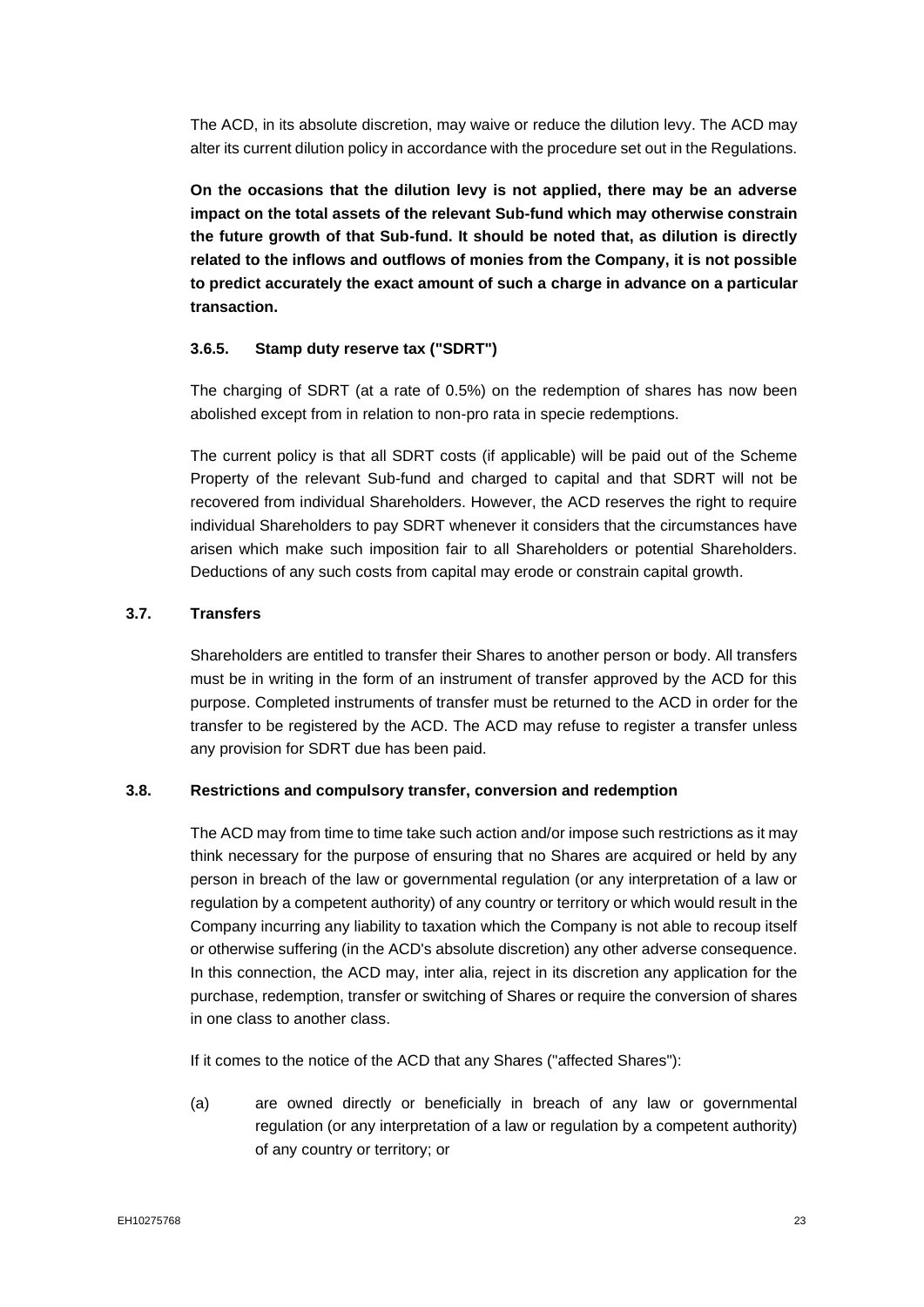- (b) would result in the Company incurring any liability to taxation which the Company would not be able to recoup itself or suffering any other sanction, penalty, burden or other disadvantage (whether pecuniary, administrative or operational) which the Company (including its Shareholders) or its delegates might not otherwise have incurred or suffered (including a requirement to register under any securities or investment or similar laws or governmental regulation of any country or territory); or
- (c) are held in any manner by virtue of which the Shareholder or Shareholders in question is/are not qualified to hold such Shares or if it reasonably believes this to be the case or the holding of such shares might cause the Company or its shareholders a pecuniary or administrative disadvantage or other adverse consequence which the Company might not otherwise incur or suffer;

the ACD may give notice to the Shareholder(s) of the affected Shares requiring the transfer of such Shares to a person who is qualified or entitled to own them or that a request in writing be given for the redemption or conversion of such Shares in accordance with the COLL Sourcebook. If any Shareholder upon whom such a notice is served does not within 30 days after the date of such notice transfer his affected Shares to a person qualified to own them or submit a written request for their redemption to the ACD or establish to the satisfaction of the ACD (whose judgement is final and binding) that he or the beneficial owner is qualified and entitled to own the affected Shares, he shall be deemed upon the expiry of that 30 day period to have given a request in writing for the redemption or cancellation or conversion (at the discretion of the ACD) of all the affected Shares.

A Shareholder who becomes aware that he is holding or owns affected Shares shall immediately, unless he has already received a notice as set out above, either transfer all his affected Shares to a person qualified to own them or submit a request in writing to the ACD for the redemption, conversion or cancellation of all his affected Shares.

Where a request in writing is given or deemed to be given for the redemption of affected Shares, such redemption will (if effected) be effected in the same manner as provided for in the COLL Sourcebook. The ACD can effect compulsory conversions of Shares in certain circumstances.

Subject to any restrictions on the eligibility of investors for a particular Share Class, with the agreement of the Depositary the ACD may effect a mandatory Conversion of all or some of a Shareholder's shares in one Share Class for shares of another Share Class if this is in the best interests of Shareholders. Shareholders will be advised in advance of any such mandatory Conversion.

# **3.9. Issue of Shares in exchange for in specie assets**

The ACD may arrange for the Company to issue Shares in exchange for assets other than cash, but will only do so where the Depositary has taken reasonable care to determine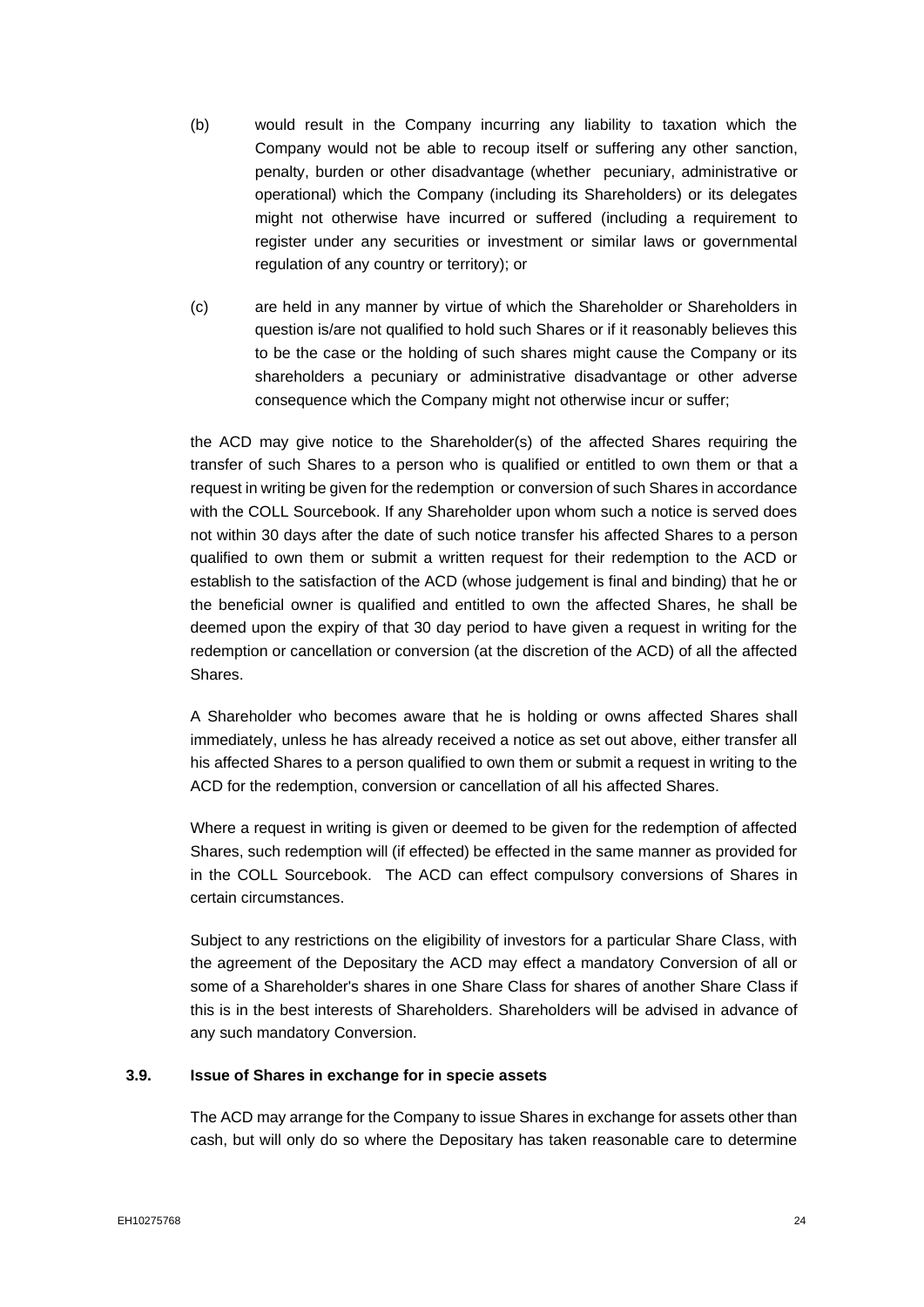that the Company's acquisition of those assets in exchange for the Shares concerned is not likely to result in any material prejudice to the interests of Shareholders.

The ACD will ensure that the beneficial interest in the assets is transferred to the Company with effect from the issue of the Shares.

The ACD will not issue Shares in any Sub-fund in exchange for assets the holding of which would be inconsistent with the investment objective or policy of that Sub-fund.

# **3.10. In specie redemptions**

If a Shareholder requests the redemption of Shares the ACD may, where it considers that deal to be substantial in relation to the total size of a Sub-fund or in some way detrimental to the Sub-fund, arrange for scheme property having the appropriate value to be transferred to the Shareholder (an 'in specie transfer'), in place of payment for the Shares in cash. Before the redemption is effected, the ACD will give written notice to the Shareholder of the intention to make an in specie transfer. The Scheme Property to be transferred (or, if agreed by the ACD and properly authorised by the Shareholder, the proceeds of sale of such Scheme Property) is subject to stamp duty reserve tax or stamp duty unless the Scheme Property is transferred pro-rata.

The ACD will select the property to be transferred in consultation with the Depositary. The ACD and Depositary must ensure that the selection is made with a view to achieving no more advantage or disadvantage to the Shareholder requesting the redemption than to the continuing Shareholders. The Company may retain out of the property to be transferred (or the proceeds of sale) property or cash value or amount equivalent to any stamp duty reserve tax to be paid in relation to the cancellation of shares.

# **3.11. Suspension of dealings in the Company**

The ACD may, with the prior agreement of the Depositary, and must without delay if the Depositary so requires and without prior notice to shareholders temporarily suspend the issue, cancellation, sale and redemption of Shares in the Company where due to exceptional circumstances it is in the interests of all the Shareholders in the Company.

The ACD and the Depositary must ensure that the suspension is only allowed to continue for as long as is justified having regard to the interests of Shareholders.

The ACD or the Depositary (as appropriate) will immediately inform the FCA of the suspension and the reasons for it and will follow this up as soon as practicable with written confirmation of the suspension and the reasons for it to the FCA and the regulator in each EEA state where the Company is offered for sale.

The ACD will notify Shareholders as soon as is practicable after the commencement of the suspension, including details of the exceptional circumstances which have led to the suspension, in a clear, fair and not misleading way and giving Shareholders details of how to find further information about the suspension.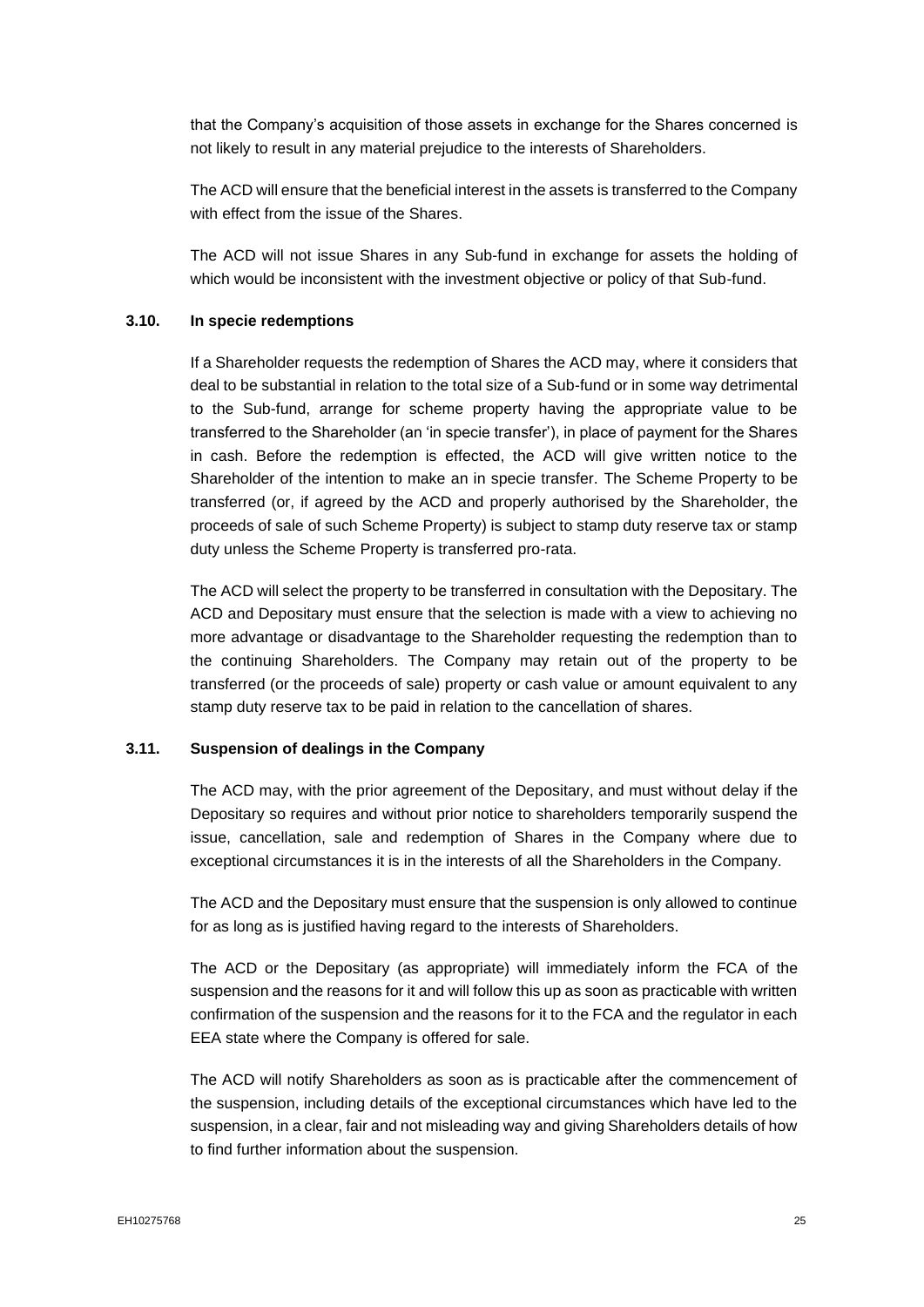Where such suspension takes place, the ACD will publish details on its website or other general means, sufficient details to keep Shareholders appropriately informed about the suspension, including, if known, its possible duration.

During the suspension none of the obligations in COLL 6.2 (Dealing) will apply but the ACD will comply with as much of COLL 6.3 (Valuation and Pricing) during the period of suspension as is practicable in light of the suspension.

Suspension will cease as soon as practicable after the exceptional circumstances leading to the suspension have ceased but the ACD and the Depositary will formally review the suspension at least every 28 days and will inform the FCA of the review and any change to the information given to Shareholders.

The ACD may agree during the suspension to deal in Shares in which case all deals accepted during and outstanding prior to the suspension will be undertaken at a price calculated at the first Valuation Point after the restart of dealings in Shares. On a resumption of dealings following suspension, the calculation of Share prices and dealing will take place at the Dealing Day and times stated in this Prospectus.

### **3.12. Governing law**

All deals in Shares are governed by the law of England and Wales.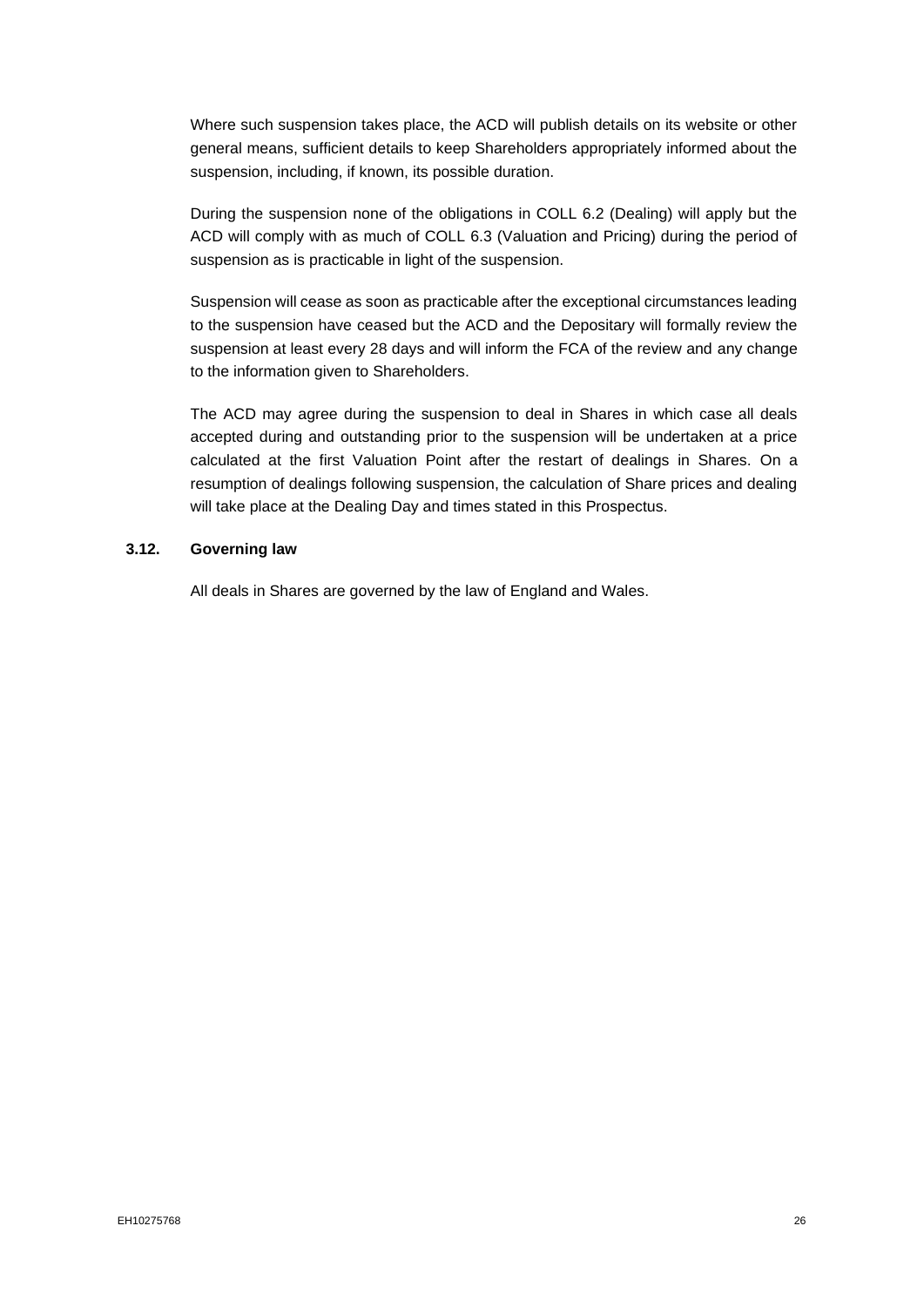# <span id="page-27-0"></span>**4. VALUATION OF THE COMPANY**

# **4.1. General**

The price of a Share is calculated by reference to the Net Asset Value of the Sub-fund to which it relates. The Net Asset Value per Share of a Sub-fund is currently calculated at 12 noon (London time) (this being the Valuation Point) on each Dealing Day.

The ACD may at any time during a Business Day carry out an additional valuation if it considers it desirable to do so. The ACD shall inform the Depositary of any decision to carry out any such additional valuation. Valuations may be carried out for effecting a scheme of amalgamation or reconstruction which do not create a Valuation Point for the purposes of dealings. Where permitted and subject to the Regulations, the ACD may, in certain circumstances (for example where a significant event has occurred since the closure of a market) substitute a price with a more appropriate price which in its opinion reflects a fair and reasonable price for that investment.

The ACD will, upon completion of each valuation, notify the Depositary of the price of Shares, of each Class of each Sub-fund and the amount of any dilution levy applicable in respect of any purchase or redemption of Shares.

A request for dealing in Shares must be received by the Valuation Point on a particular Dealing Day in order to be processed on that Dealing Day. A dealing request received after this time will be held over and processed on the next Dealing Day, using the Net Asset Value per Share calculated as at the Valuation Point on that next Dealing Day.

#### **4.2. Calculation of the Net Asset Value**

The value of the Scheme Property shall be the value of its assets less the value of its liabilities determined in accordance with the following provisions:

- 4.2.1. All the Scheme Property (including receivables) is to be included, subject to the following provisions.
- 4.2.2. Scheme Property which is not cash (or other assets dealt with in paragraph 4.2.3 and 4.2.4 below) shall be valued as follows and the prices used shall (subject as follows) be the most recent prices which it is practicable to obtain:
	- (a) Units or shares in a collective investment scheme:
		- (i) if a single price for buying and redeeming units or shares is quoted, at that price; or
		- (ii) if separate buying and redemption prices are quoted, at the average of the two prices provided the buying price has been reduced by any initial charge included therein and the redemption price has been increased by any exit or redemption charge attributable thereto; or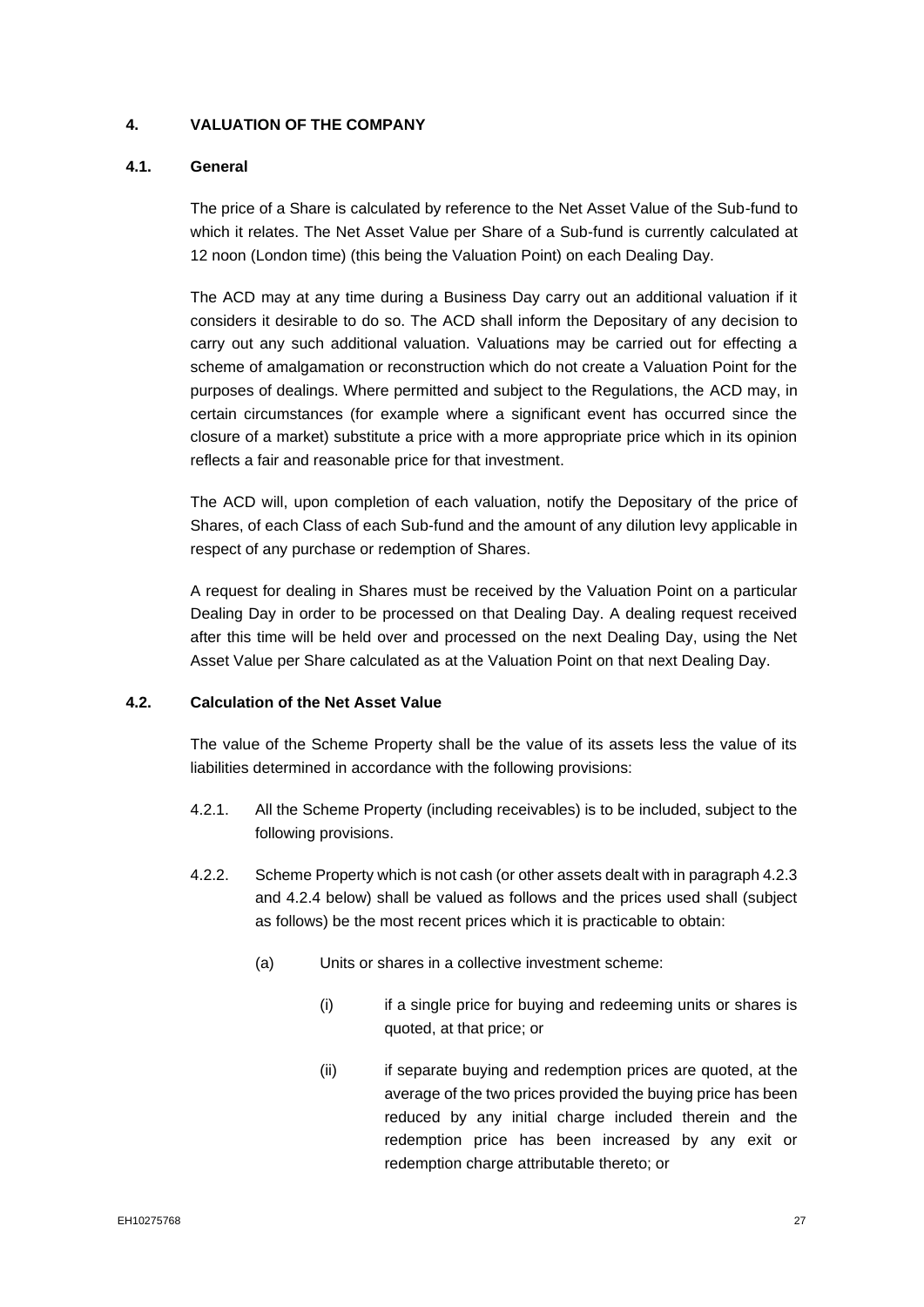- (iii) if, in the opinion of the ACD, the price obtained is unreliable or no recent traded price is available or if no recent price exists, at a value which, in the opinion of the ACD, is fair and reasonable;
- (b) exchange traded derivative contracts:
	- (i) if a single price for buying and selling the exchange-traded derivative contract is quoted, at that price; or
	- (ii) if separate buying and selling prices are quoted, at the average of the two prices;
- (c) over-the-counter derivative contracts shall be valued in accordance with the method of valuation as shall have been agreed between the ACD and the Depositary;
- (d) any other investment:
	- (i) if a single price for buying and redeeming the security is quoted, at that price; or
	- (ii) if separate buying and redemption prices are quoted, at the average of the two prices; or
	- (iii) if, in the opinion of the ACD, the price obtained is unreliable or no recent traded price is available or if no recent price exists or if the most recent price available does not reflect the ACD's best estimate of the value, at a value which, in the opinion of the ACD, is fair and reasonable;
- (e) Scheme Property other than that described in paragraphs 4.2.2(a) to 4.3.2(d) above, at a value which, in the opinion of the ACD, is fair and reasonable;
- 4.2.3. Cash and amounts held in current and deposit and margin accounts and in other time related deposits shall be valued at their nominal values.
- 4.2.4. In determining the value of the Scheme Property, all instructions given to issue or cancel Shares shall be assumed (unless the contrary is shown) to have been carried out and any cash paid or received and all consequential action required by the Regulations or this Instrument of Incorporation shall be assumed (unless the contrary has been shown) to have been taken.
- 4.2.5. Subject to paragraphs 4.2.6 and 4.2.7 below, agreements for the unconditional sale or purchase of Scheme Property which are in existence but uncompleted shall be assumed to have been completed and all consequential action required to have been taken. Such unconditional agreements need not be taken into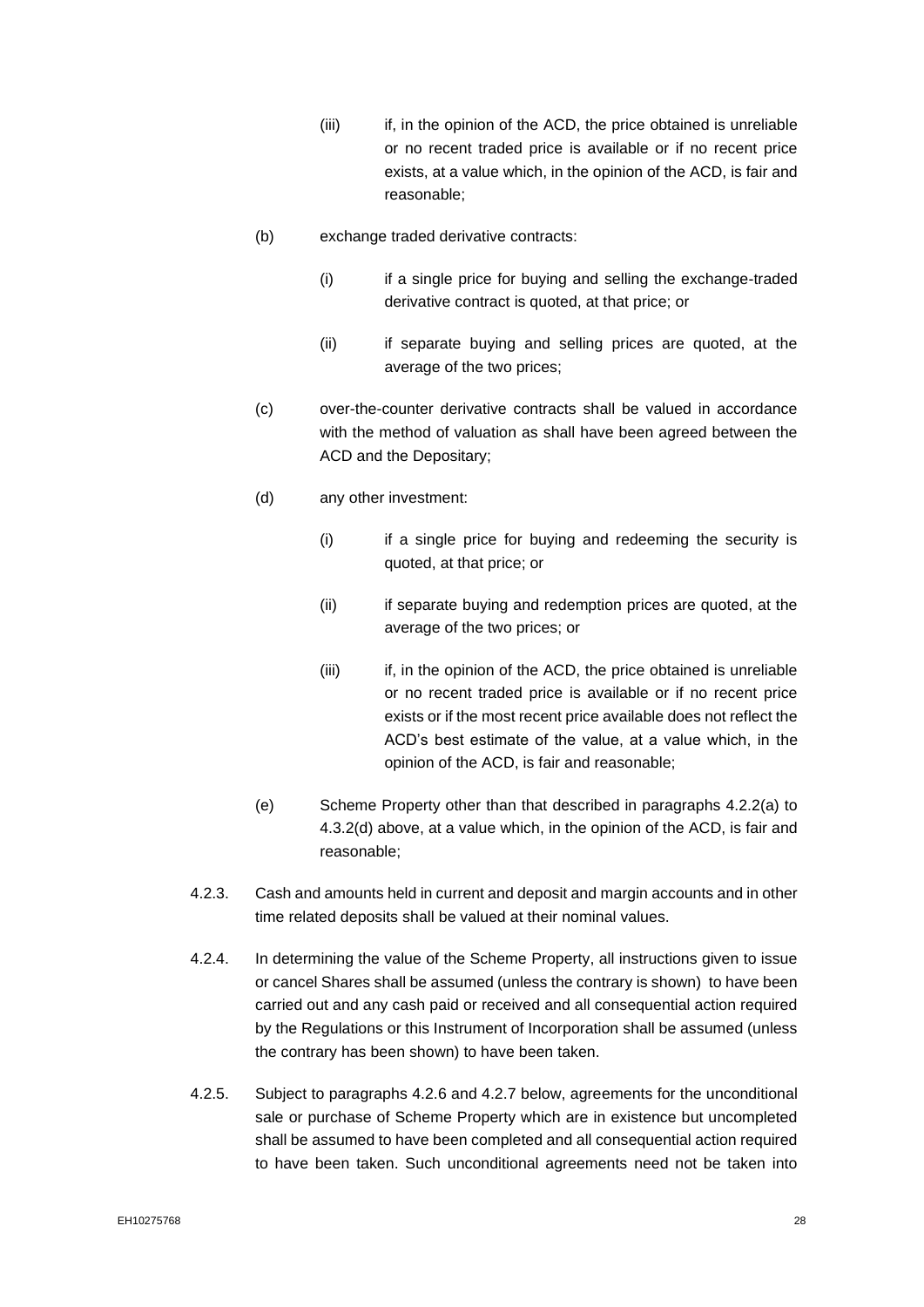account if made shortly before the valuation takes place and if, in the opinion of the ACD, their omission will not materially affect the final net asset amount.

- 4.2.6. Futures or contracts for differences which are not yet due to be performed and unexpired and unexercised written or purchased options shall not be included under paragraph 4.2.5.
- 4.2.7. All agreements are to be included under paragraph 4.2.5 which are, or ought reasonably to have been, known to the person valuing the Scheme Property assuming that all other persons in the ACD's employment take all reasonable steps to inform it immediately of the making of any agreement.
- 4.2.8. Deduct an estimated amount for anticipated tax liabilities (on unrealised capital gains where the liabilities have accrued and are payable out of the property of the Scheme; on realised capital gains in respect of previously completed and current accounting periods; and on income where the liabilities have accrued) including (as applicable and without limitation) capital gains tax, income tax, corporation tax, VAT, stamp duty, SDRT and any foreign taxes or duties.
- 4.2.9. Deduct an estimated amount for any liabilities payable out of the Scheme Property and any tax or duty thereon, treating periodic items as accruing from day to day.
- 4.2.10. Deduct the principal amount of any outstanding borrowings whenever repayable and any accrued but unpaid interest on borrowings.
- 4.2.11. Add an estimated amount for accrued claims for tax of whatever nature which may be recoverable.
- 4.2.12. Add any other credits or amounts due to be paid into the Scheme Property.
- 4.2.13. Add a sum representing any interest or any income accrued due or deemed to have accrued but not received and any stamp duty reserve tax provision anticipated to be received.
- 4.2.14. Currencies or values in currencies other than Sterling shall be converted at the relevant Valuation Point at a rate of exchange that is not likely to result in any material prejudice to the interests of Shareholders or potential Shareholders.

#### **4.3. Price per Share in each Sub-fund and each Class**

The price per Share at which Shares are bought or are redeemed is the Net Asset Value per Share at the Valuation Point. Any initial charge or redemption charge, (or dilution levy or SDRT on a specific deal, if applicable) is payable in addition to the price or deducted from the proceeds and is taken from the gross subscription or redemption monies.

Each allocation of income made in respect of any Sub-fund at a time when more than one Class is in issue in respect of that Sub-fund shall be done by reference to the relevant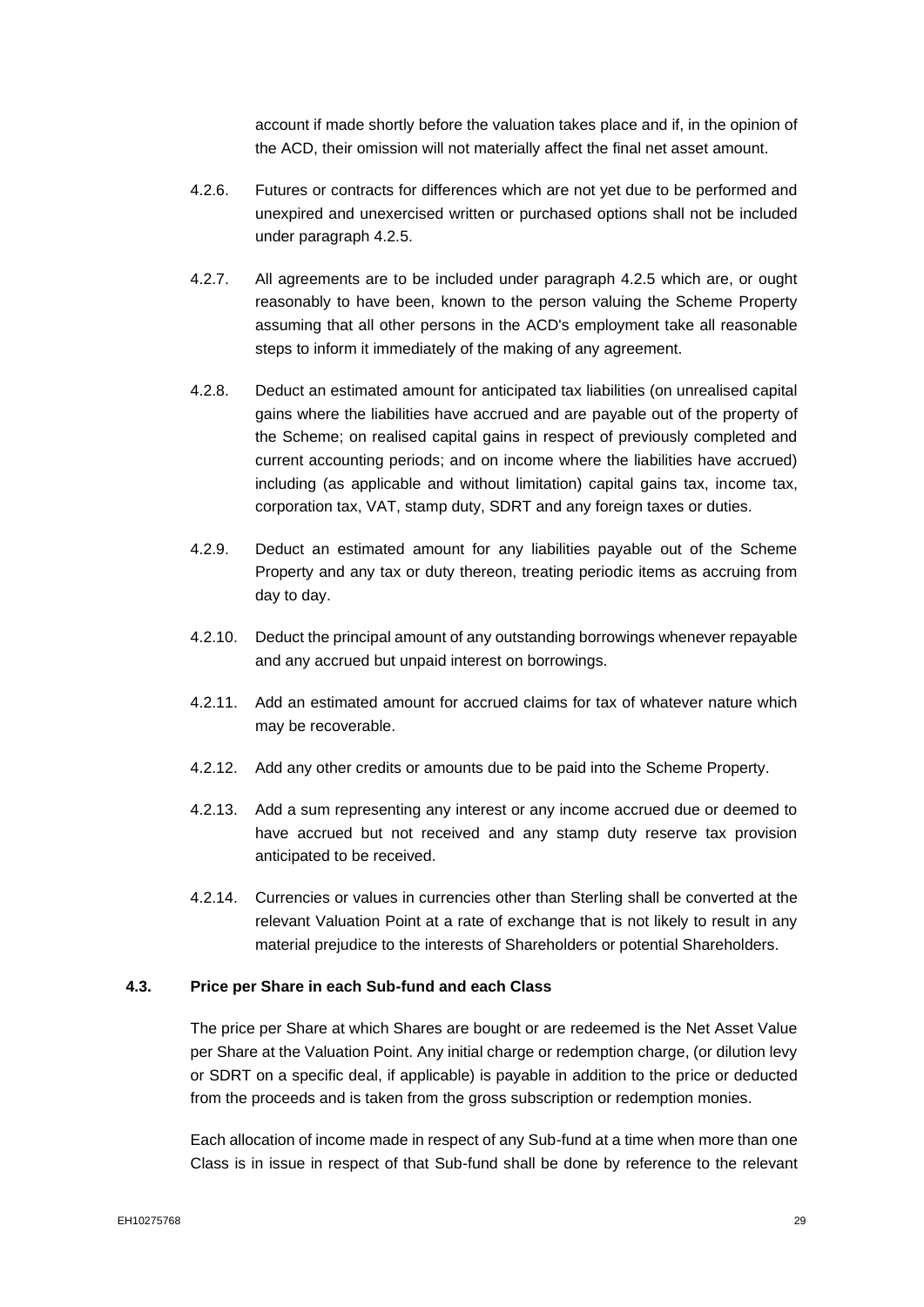Shareholder's proportionate interest in the income property of the Sub-fund in question calculated in accordance with the Instrument of Incorporation.

# **4.4. Pricing basis**

The ACD deals on a forward pricing basis. A forward price is the price calculated at the next Valuation Point after the purchase or redemption is deemed to be accepted by the ACD. Shares in the Company are single priced.

# **4.5. Publication of prices**

The prices of all Shares are published on the ACD's website (www.valu-trac.com). The prices of Shares may also be obtained by calling 01343 880 344 during the ACD's normal business hours.

As the ACD deals on a forward pricing basis, the price that appears in these sources will not necessarily be the same as the one at which investors can currently deal.

The ACD may also, at its sole discretion, decide to publish certain Share prices in other third party websites or publications but the ACD does not accept responsibility for the accuracy of the prices published in, or for the non-publication of prices by, these sources for reasons beyond the control of the ACD.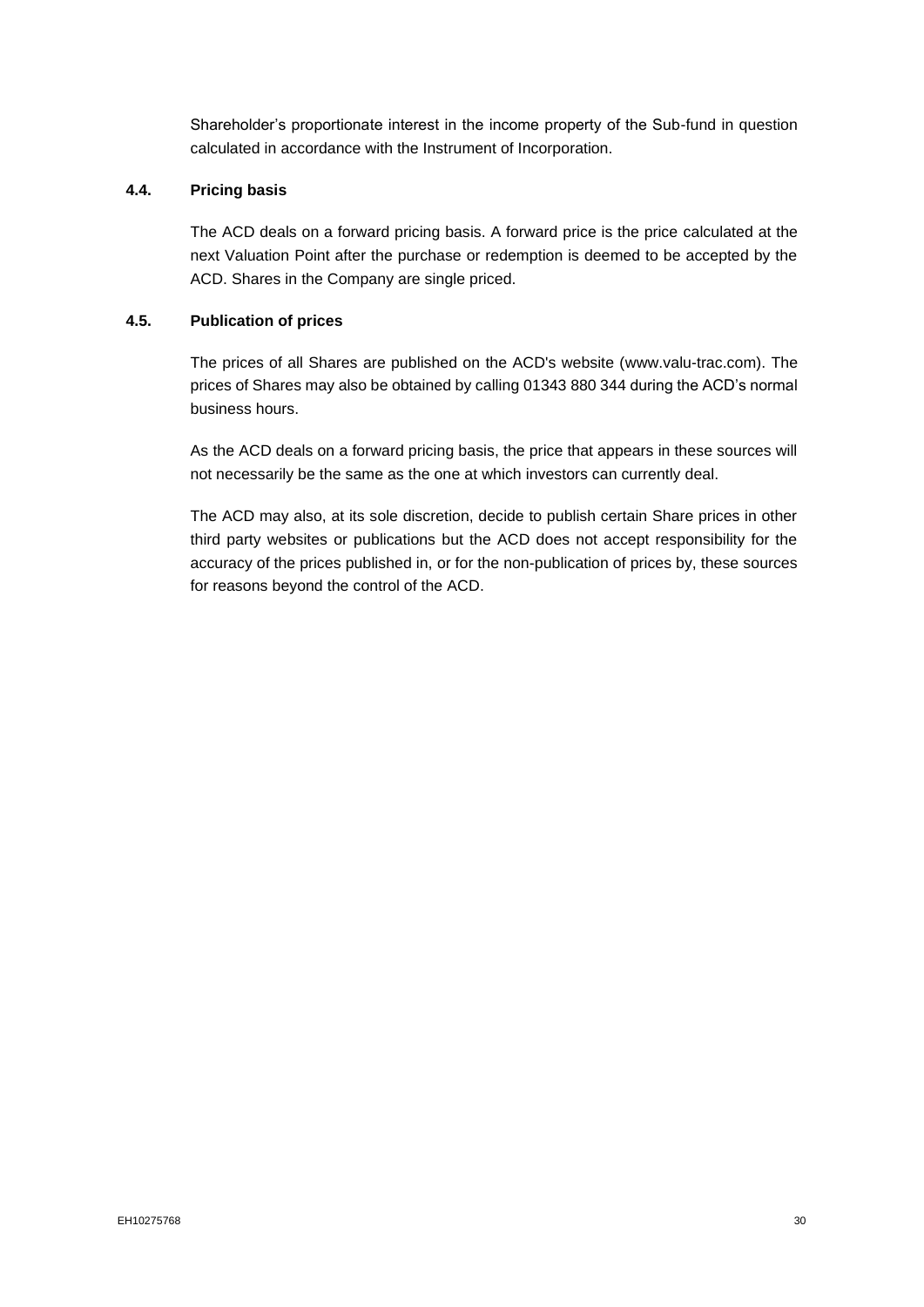# **5. RISK FACTORS**

<span id="page-31-0"></span>Potential investors should consider the following risk factors before investing in the Company (or in the case of specific risks applying to specific Sub-funds, in those Subfunds). This list must not be taken to be comprehensive as there may be new risks that arise in the future which could not have been anticipated in advance. Also, the risk factors listed will apply to different Sub-funds to different degrees, and for a given Sub-fund this degree could increase or reduce through time.

# **5.1. General**

The investments of the Company are subject to normal market fluctuations and other risks inherent in investing in securities. There can be no assurance that any appreciation in the value of investments will occur. The value of investments and the income derived from them may fall as well as rise and investors may not recoup the original amount they invest in the Company. There is no certainty that the investment objective of the Sub-funds will actually be achieved and no warranty or representation is given to this effect. The level of any yield for a Sub-fund may be subject to fluctuations and is not guaranteed.

Inflation will affect the future buying power of any investment. If the returns on an investment in the Company have not beaten the rate of inflation, such investment will have less buying power in the future.

The entire market of a particular asset class or geographical sector may fall, having a more pronounced effect on funds heavily invested in that asset class or region. There will be a variation in performance between funds with similar objectives due to the different assets selected.

# **5.2. Effect of initial charge or redemption charge**

Where an initial charge or redemption charge is imposed, an investor who realises his Shares may not (even in the absence of a fall in the value of the relevant investments) realise the amount originally invested.

In particular, where a redemption charge is payable, investors should note that the percentage rate at which the redemption charge is calculated is based on the market value rather than the initial value of the Shares. If the market value of the Shares has increased the redemption charge will show a corresponding increase.

The Shares therefore should be viewed as medium to long term investments.

#### **5.3. Dilution**

A Sub-fund may suffer a reduction in the value of its Scheme Property due to dealing costs incurred when buying and selling investments. To offset this dilution effect the ACD may require the payment of a dilution levy in addition to the price of Shares when bought or as a deduction when sold.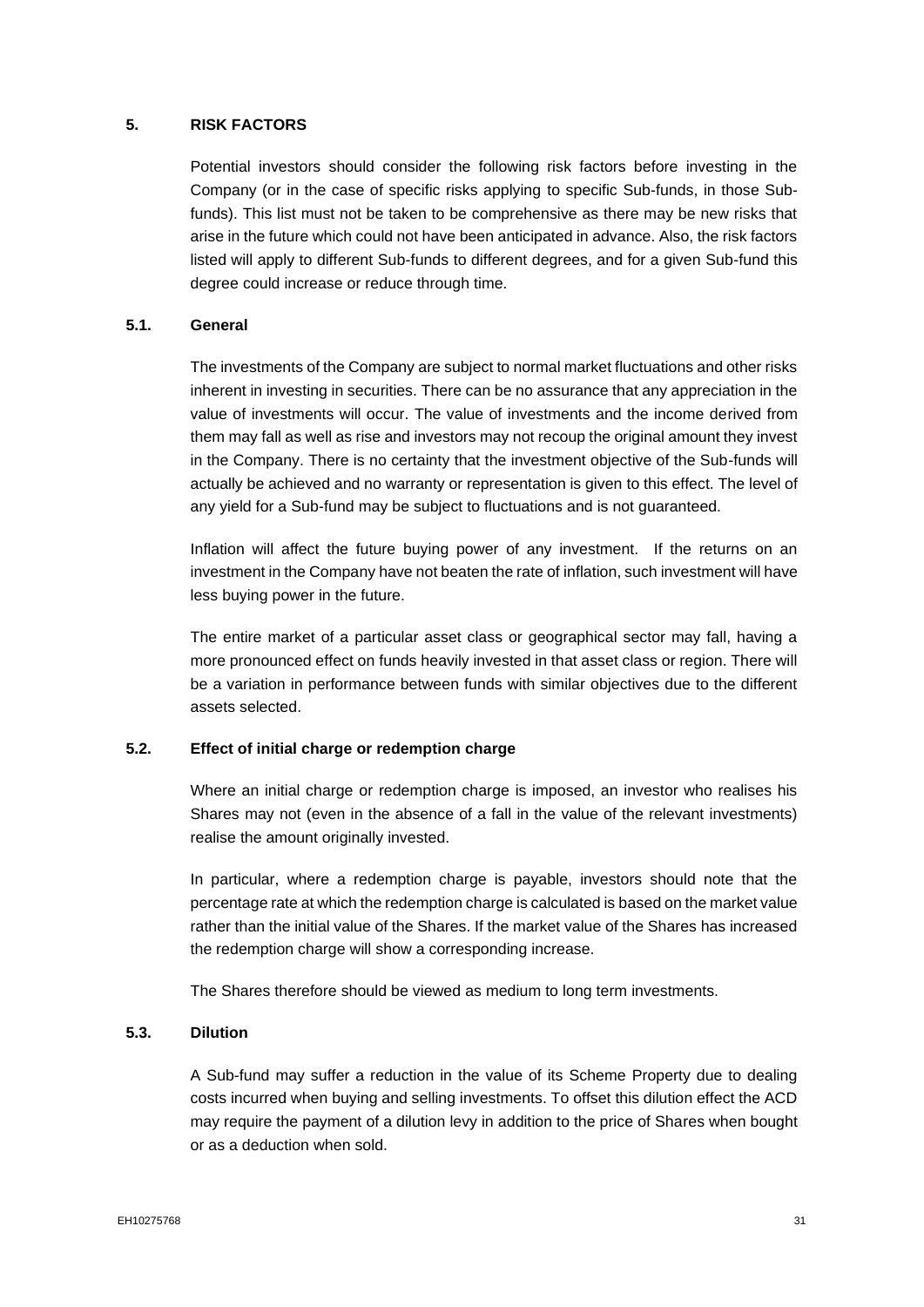### **5.4. Charges to capital**

Where the investment objective of a Sub-fund is to treat the generation of income as a higher priority than capital growth, or the generation of income and capital growth have equal priority, or a fund is seeking total returns through a combination of capital growth and income all or part of the ACD's fee (and where appropriate fixed expenses) may be charged against capital instead of against income. The treatment of the ACD's fee (and where appropriate fixed expenses) may increase the amount of income (which may be taxable) available for distribution to Shareholders in the Sub-fund concerned but will erode capital and may constrain capital growth. It may also have tax implications for certain investors.

### **5.5. Market Risk**

External factors can cause an entire asset class to decline in value. Prices and values of all shares or all bonds could decline at the same time. Some of the recognised exchanges on which each Sub-fund may invest may prove to be illiquid or highly volatile from time to time and this may affect the price at which each Sub-fund may liquidate positions to meet repurchase requests or other funding requirements.

# **5.6. Suspension of dealings in Shares**

Investors are reminded that in certain circumstances their right to redeem Shares (including a redemption by way of switching) may be suspended.

# **5.7. Currency exchange rates**

Currency fluctuations may adversely affect the value of a Sub-fund's investments and the income thereon and, depending on an investor's currency of reference, currency fluctuations may adversely affect the value of his investment in Shares. Exchange rate changes may also cause the value of underlying overseas investments of a Sub-fund and any income from them to go down as well as up.

The Net Asset Value per Share of a Sub-fund will be computed in the Base Currency, whereas the investments held for the account of that Sub-fund may be acquired in other currencies. The Base Currency value of the investments of a Sub-fund designated in another currency may rise and fall due to exchange rate fluctuations in respect of the relevant currencies. Adverse movements in currency exchange rates (e.g. between the Base Currency and the currency of the assets of the Sub-funds) can result in a decrease in return and a loss of capital. The Investment Manager(s) may or may not try to mitigate such risk by using financial instruments where they consider it to be in the best interests of shareholders. Although these transactions are intended to minimise the risk of loss due to a decline in the value of hedged currency, at the same time they limit any potential gain that might be realised should the value of the hedged currency increase.

As noted, it may not be possible or practical to hedge against the consequent currency risk exposure and in certain instances where it is believed to be in the best interests of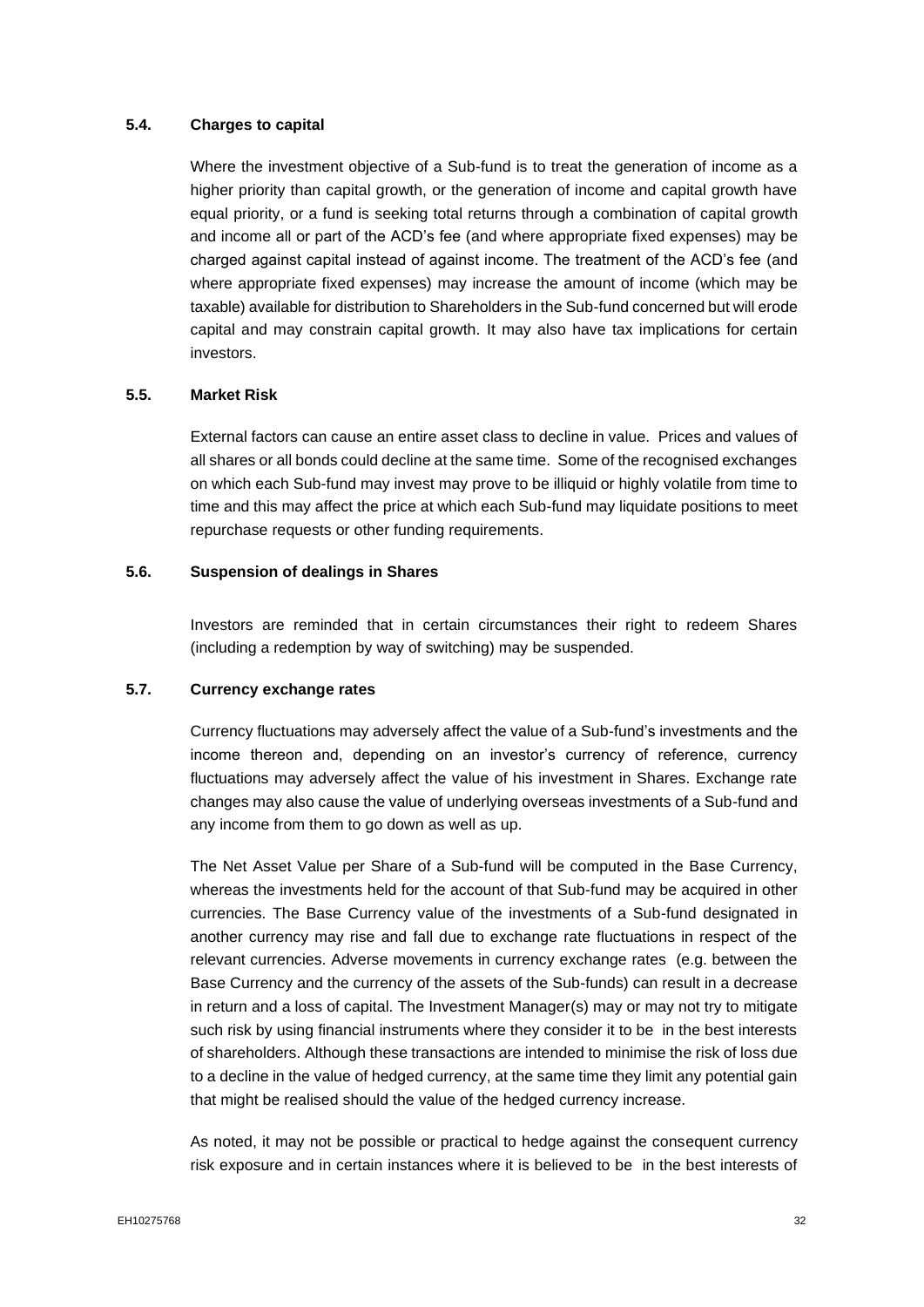shareholders, the relevant Investment Manager may consider it desirable not to hedge against such risk. Accordingly, the investments of each Sub-fund may or may not be fully hedged into its Base Currency. Currency management transactions, while potentially reducing the currency risks to which a Sub-fund would otherwise be exposed, involve certain other risks, including the risk of a default by a counterparty.

Where a Sub-fund engages in foreign exchange transactions which alter the currency exposure characteristics of its investments, the performance of such Sub-fund may be strongly influenced by movements in exchange rates as currency positions held by the Sub-fund may not fully correspond with the securities positions held.

Investors should be aware that any currency hedging process may not give a precise hedge. Furthermore, there is no guarantee that the hedging will be totally successful.

#### **5.8. Derivatives**

An Investment Manager may employ derivatives with the aim of reducing the risk profile of the Sub-funds, reducing costs or generating additional capital or income, in accordance with EPM and also, where specified in Appendix I, for investment purposes. The use of derivatives and forward transactions for investment purposes may increase the risk profile of that Sub-fund.

To the extent that derivative instruments are utilised for hedging purposes, the risk of loss to the Sub-funds may be increased where the value of the derivative instrument and the value of the security or position which it is hedging prove to be insufficiently correlated.

Investment in derivatives may result in gains or losses that are greater than the original amount invested.

Where a Sub-fund enters into swap arrangements (including total return swaps) and derivative techniques, they will be exposed to the risk that the counterparty may default on its obligations to perform under the relevant contract. In the event of a bankruptcy or insolvency of a counterparty, the Sub-funds could experience delays in liquidating the position and may incur significant losses. There is also a possibility that ongoing derivative transactions will be terminated unexpectedly as a result of events outside the control of the ACD, for instance, bankruptcy, supervening illegality or a change in the tax or accounting laws relative to those transactions at the time the agreement was originated. In accordance with standard industry practice, it is the ACD's policy to net exposures of each Sub-fund against its counterparties.

Since many derivatives have a leverage component, adverse changes in the value or level of the underlying asset, rate or index can result in a loss substantially greater than the amount invested in the derivative itself. Certain derivatives have the potential for unlimited loss regardless of the size of the initial investment. If there is a default by the other party to any such transaction, there will be contractual remedies; however, exercising such contractual rights may involve delays or costs which could result in the value of the total assets of the related portfolio being less than if the transaction had not been entered into. The swap market has grown substantially in recent years with a large number of banks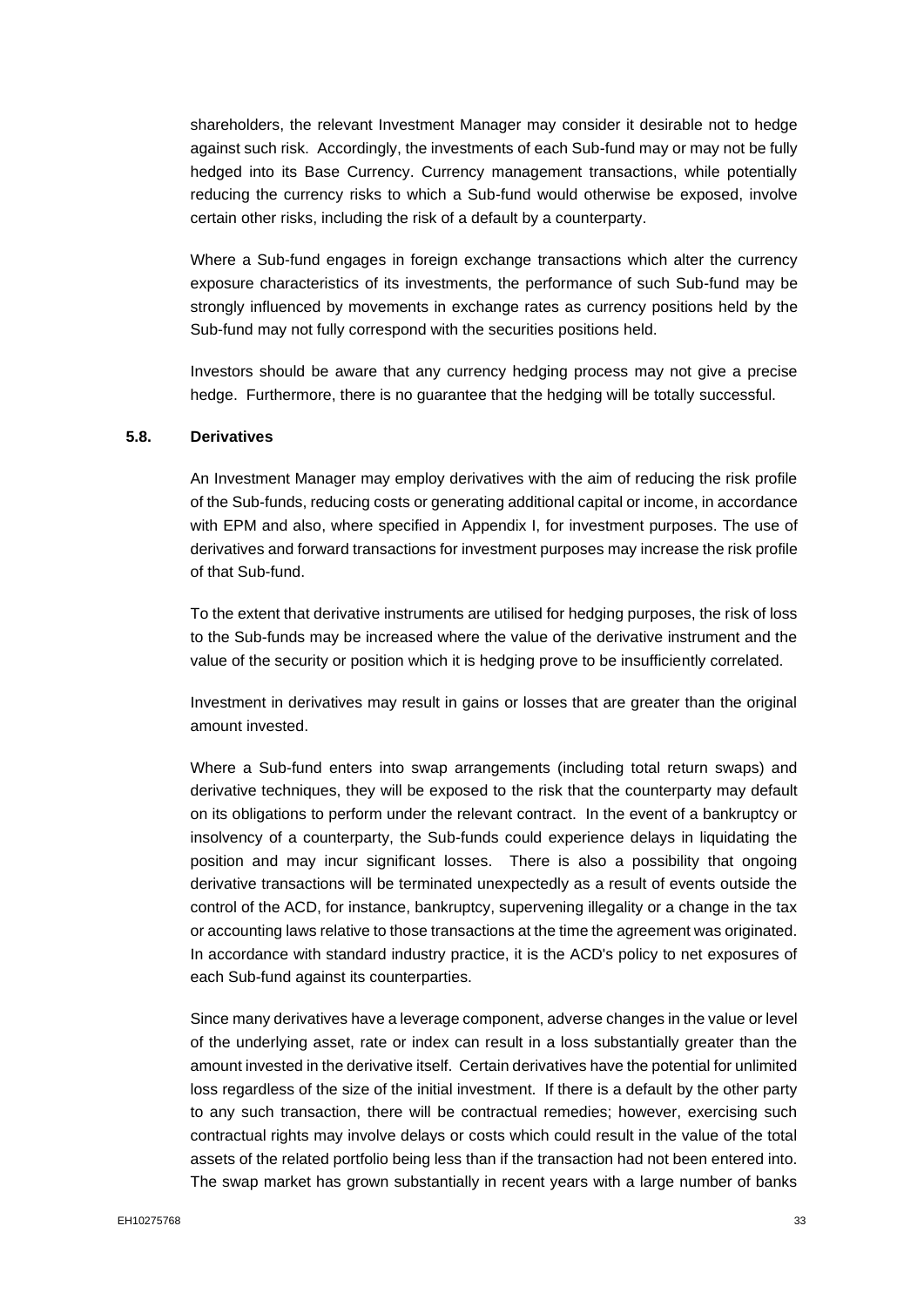and investment banking firms acting both as principals and as agents utilising standardised swap documentation. As a result, the swap market has become liquid but there can be no assurance that a liquid secondary market will exist at any specified time for any particular swap. Derivatives do not always perfectly or even highly correlate or track the value of the securities, rates or indices they are designed to track. Consequently, the ACD's use of derivative techniques may not always be an effective means of achieving and sometimes could be counter productive to, the Sub-fund's investment objective. An adverse price movement in a derivative position may require cash payments of variation margin by the ACD that might in turn require, if there is insufficient cash available in the portfolio, the sale of the relevant Sub-fund's investments under disadvantageous conditions.

For more information in relation to investment in derivatives, please see paragraphs 17 in Appendix III.

# **5.9. Credit and fixed interest securities**

Fixed interest securities are particularly affected by trends in interest rates and inflation. If interest rates go up, the value of capital may fall, and vice versa. Inflation will also decrease the real value of capital.

The value of a fixed interest security will fall in the event of the default or reduced credit rating of the issuer. Generally, the higher the yield, the higher the perceived credit risk of the issuer. High yield bonds with lower credit ratings (also known as sub-investment grade bonds) are potentially more risky (higher credit risk) than investment grade bonds. A subinvestment grade bond has a Standard & Poor's credit rating of below BBB- or equivalent. BBB- is described as having adequate capacity to meet financial commitments. However, adverse economic conditions or changing circumstances are more likely to lead to a weakened capacity of the bond issuer to meet its financial commitments.

### **5.10. Counterparty and settlement**

The Sub-funds will be exposed to a credit risk on parties with whom it trades and will also bear the risk of settlement default.

### **5.11. Concentration Risk**

Sub-funds which invest in a narrow range of investments or in specialised sectors may be more volatile than those with a more broadly diversified portfolio.

## **5.12. Tax**

Tax laws currently in place may change in the future which could affect the value of your investments. See the section headed 'Taxation' for further details about taxation of the Sub-funds.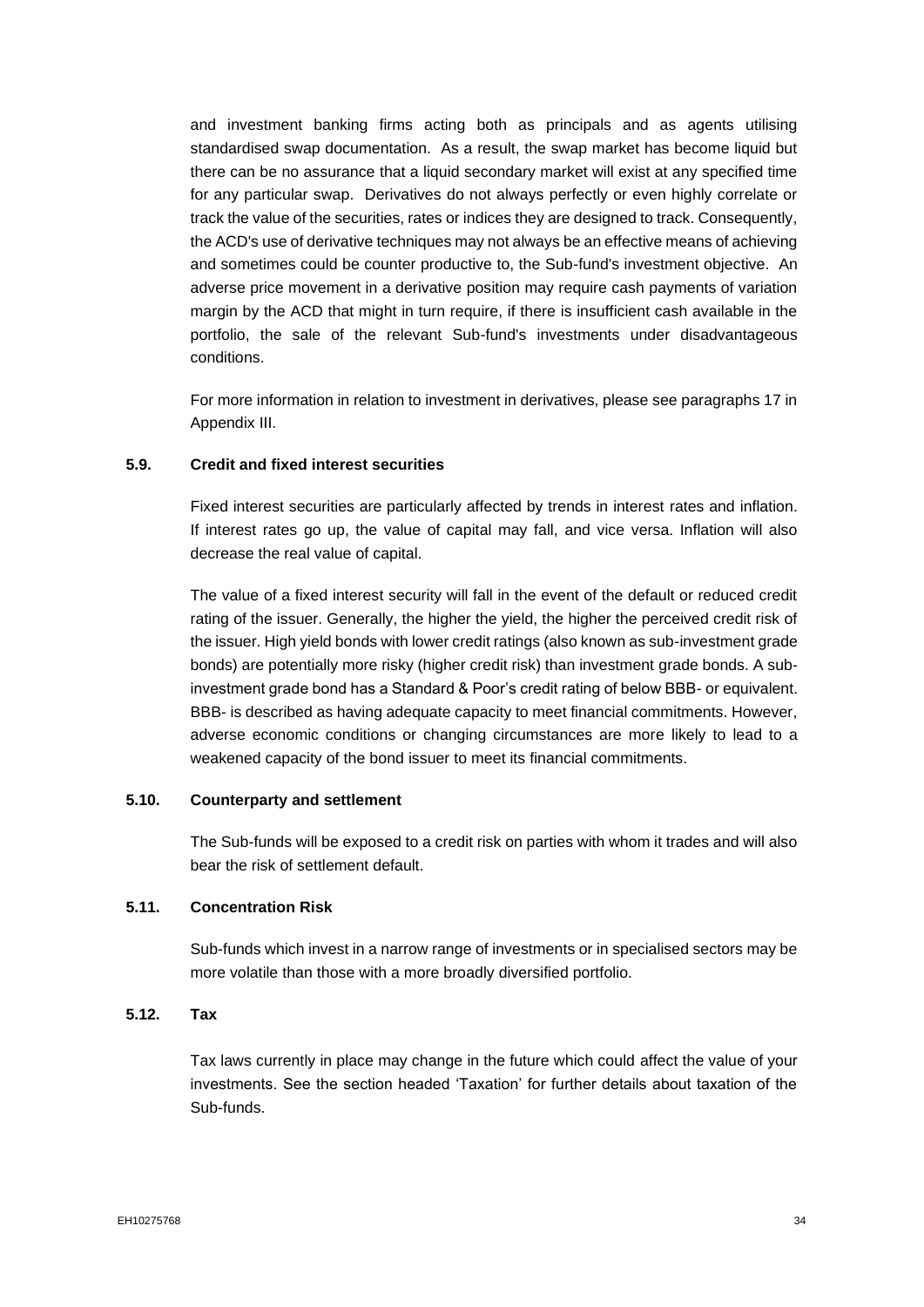### **5.13. Inflation and interest rates**

The real value of any returns that an investor may receive from the Sub-fund could be affected by interest rates and inflation over time.

### **5.14. Custody**

There may be a risk of loss where the assets of the Sub-funds are held in custody that could result from the insolvency, negligence or fraudulent action of a custodian or subcustodian.

### **5.15. Liquidity**

Depending on the types of assets the Company invests in there may be occasions where there is an increased risk that a position cannot be liquidated in a timely manner at a reasonable price.

Investments made may become less liquid in response to market developments or adverse investor perceptions.

Liquidity risk also includes the risk that a Sub-fund will not be able to pay redemption proceeds within an allowable time period because of unusual market conditions, and unusually high volume of redemption requests, or other uncontrollable factors. To meet redemption requests, the Sub-fund may be forced to sell investments, at an unfavourable time and/or conditions.

# **5.16. Leverage**

A proportion of the capital may be leveraged. While leverage presents opportunities for increasing the capital return, it has the effect of potentially increasing losses as well. Any event which adversely affects the underlying vehicles would be magnified to the extent the capital is leveraged. The cumulative effect of the use of leverage in a market that moves adversely to the underlying investment vehicles could result in a substantial loss to capital that would be greater than if capital were not leveraged.

# **5.17. Legal and regulatory risks**

Legal and regulatory (including taxation) changes could adversely affect the Company. Regulation (including taxation) of investment vehicles such as the Company is subject to change. The effect of any future legal or regulatory (including taxation) change on the Company is impossible to predict, but could be substantial and have adverse consequences on the rights and returns of Shareholders.

# **5.18. Risks associated with the UK leaving the European Union ("Brexit")**

The UK formally left the European Union on 31 January 2020 (informally known as "Brexit"). However, the formal process of implementing Brexit is continuing and so there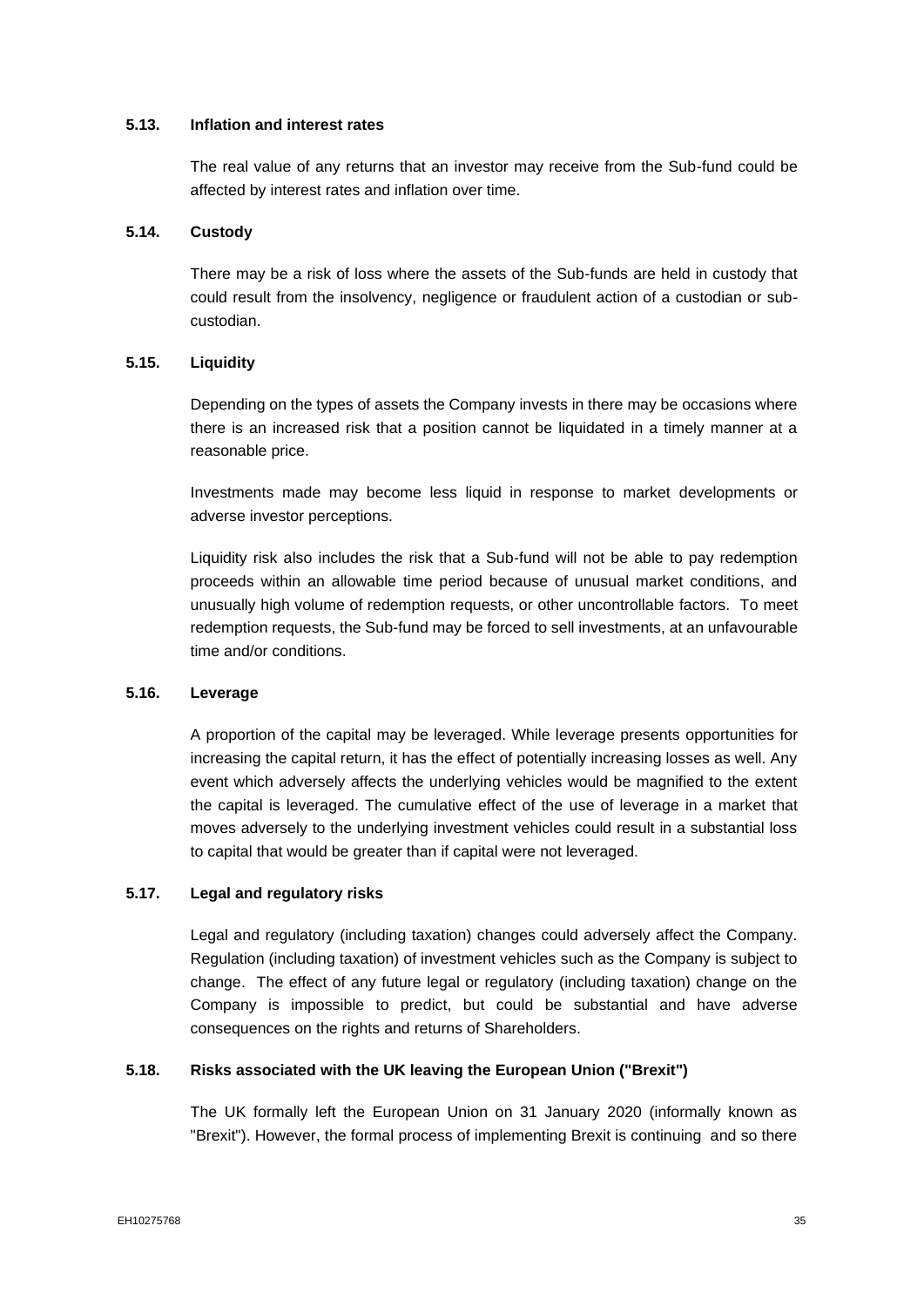is likely to be a period of uncertainty as the UK seeks to negotiate the terms of its exit from the European Union.

The political, economic and legal consequences of Brexit are not yet fully known. It is possible investments in the UK may be more difficult to value, to assess for suitability of risk, harder to buy or sell or subject to greater or more frequent rises and falls in value.

The UK's laws and regulations concerning funds may in future diverge from those of the European Union. This may lead to changes in the operation of the Company or the rights of investors or the territories in which the Shares of the Company may be promoted and sold.

## **5.19. Epidemics/Pandemics**

Occurrences of epidemics/pandemics (such as COVID-19), depending on their scale, may cause damage to national and local economies which will have an impact on investments. Global economic conditions may be disrupted by widespread outbreaks of infectious or contagious diseases, and such disruption may adversely affect funds, may increase volatility, impair liquidity and potential returns and make assets difficult to value. During such epidemics investment management practices that have worked well in the past, or are accepted ways of addressing certain conditions, could prove ineffective. Custody, trading and settlements may also be affected. As a result there may be a negative impact on the value of funds.

## **5.20. Political Risk**

The value of each Sub-fund may be affected by uncertainties such as international political developments, civil conflicts and war, changes in government policies, changes in taxation, restrictions on foreign investment and currency repatriation, currency fluctuations and other developments in the laws and regulations of countries in which investments may be made. For example, assets could be compulsorily re-acquired without adequate compensation.

Events and evolving conditions in certain economies or markets may alter the risks associated with investments in countries or regions that historically were perceived as comparatively stable becoming riskier and more volatile.

## **5.21. Emerging markets**

Investments in emerging markets may be more volatile than investments in more developed markets. Some of these markets may have relatively unstable governments, economies based on only a few industries and securities markets that trade only a limited number of securities. Many emerging markets do not have well developed regulatory systems and disclosure standards may be less stringent than those of developed markets.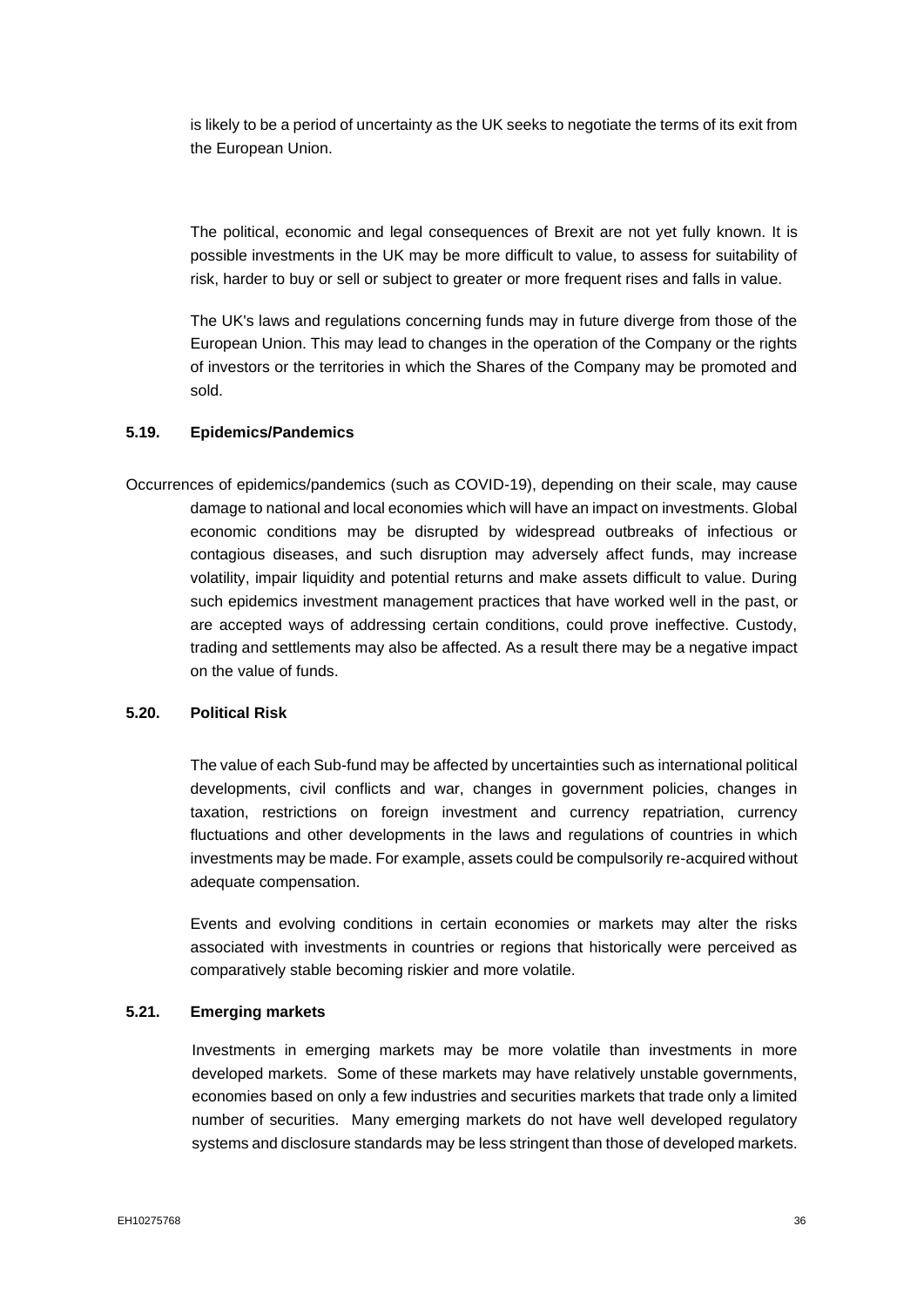The risks of expropriation, nationalisation and social, political and economic instability are greater in emerging markets than in more developed markets.

The following is a brief summary of some of the more common risks associated with emerging markets investment:

**Fraudulent securities** – Given the lack of a regulatory structure it is possible that securities in which investments are made may be found to be fraudulent. As a result, it is possible that loss may be suffered.

**Lack of liquidity** – The accumulation and disposal of holdings may be more expensive, time consuming and generally more difficult than in more developed markets. Also, due to the lack of liquidity, volatility may be higher. Many emerging markets are small, have low trading volumes, low liquidity and significant price volatility.

**Currency fluctuations** – Significant changes in the currencies of the countries in which investments are made in respect of the currency of denomination of the relevant Sub-Fund may occur following the investment of the Company in these currencies. These changes may impact the total return of a Sub-Fund to a significant degree. In respect of currencies of certain emerging countries, it is not possible to undertake currency hedging techniques.

**Settlement and custody risks** – Settlement and custody systems in emerging markets are not as well developed as those in developed markets. Standards may not be as high and supervisory and regulatory authorities not as sophisticated. As a result there may be risks that settlement may be delayed and that cash or securities could be disadvantaged.

**Investment and remittance restrictions** – In some cases, emerging markets may restrict the access of foreign investors to securities. As a result, certain equity securities may not always be available to a fund because the maximum permitted number of or investment by foreign shareholders has been reached. In addition, the outward remittance by foreign investors of their share of net profits, capital and dividends may be restricted or require governmental approval. The Sub-fund will only invest in markets in which it believes these restrictions to be acceptable. However, there can be no guarantee that additional restrictions will not be imposed.

**Accounting** – Accounting, auditing and financial reporting standards, practices and disclosure requirements applicable to companies in emerging markets differ from those applicable in more developed markets in respect of the nature, quality and timeliness of the information disclosed to investors and, accordingly, investment possibilities may be difficult to properly assess.

### **5.22. Lack of Operating History**

Each new Sub-fund is a sub-fund of the Company which is a newly incorporated entity and has no operating history. The past investment performance of the ACD, any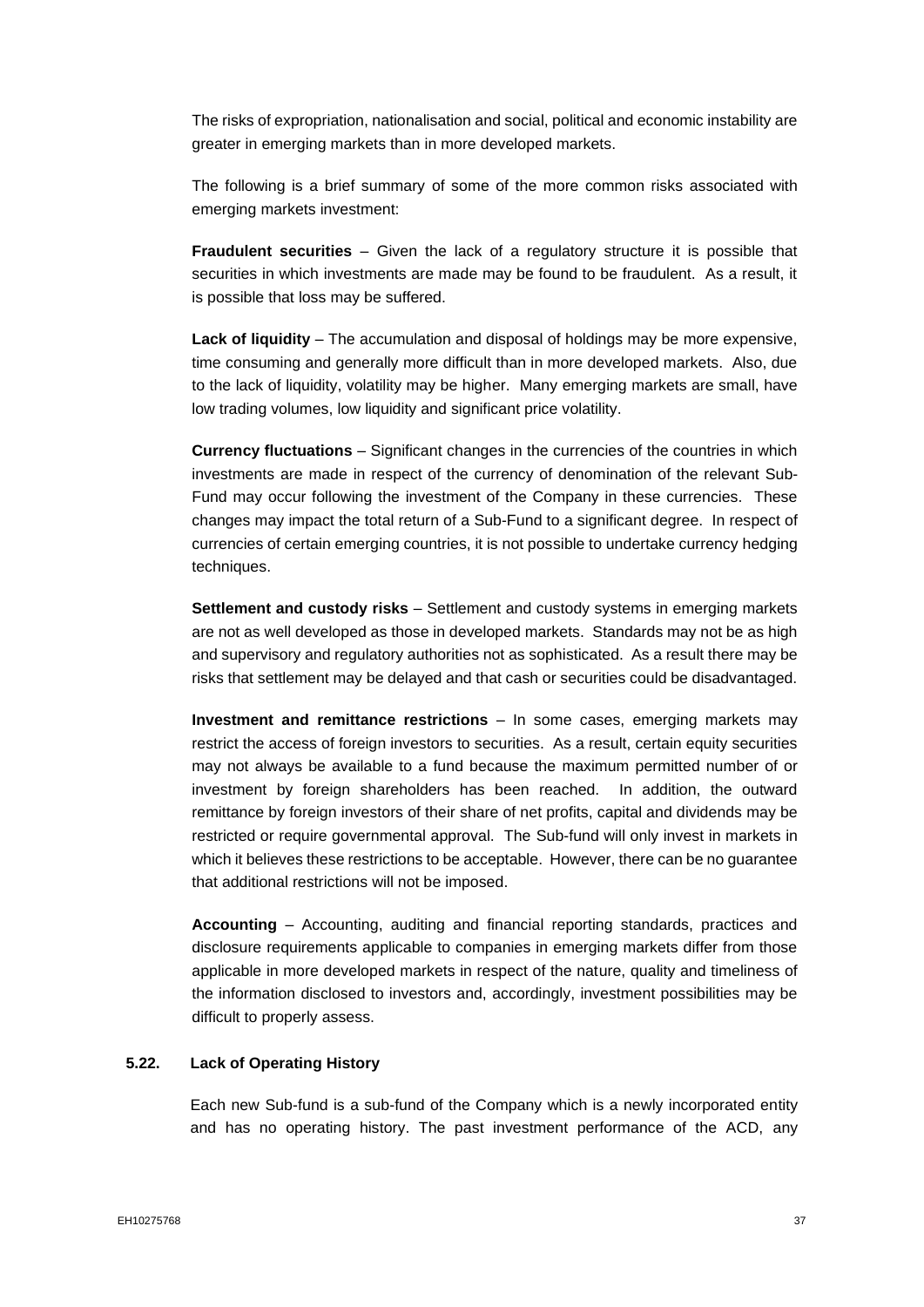Investment Manager or their affiliates may not be construed as an indicator of the future results of an investment in any Sub-fund.

## **5.23. Collective Investment Scheme**

A Sub-fund may invest in other collective investment schemes (including those managed by the ACD or an Investment Manager). As an investor in another collective investment scheme, a Sub-fund will bear, along with the other investors, its portion of the expenses of the other collective investment scheme, including the management performance and/or other fees. These fees will be in addition to the management fees and other expenses which a Sub-fund bears directly with its own operations.

## **5.24. Counterparty risk in over-the-counter markets**

A Sub-fund may enter into transactions in over-the-counter markets, which will expose the Sub-fund to the credit of its counterparties and their ability to wholly or partially satisfy the terms of such contracts. For example, the Sub-fund may enter into agreements or use other derivative techniques, each of which expose the Sub-fund to the risk that the counterparty may default on its obligations to perform under the relevant contract. In the event of a bankruptcy or insolvency of a counterparty, the Sub-fund could experience delays in liquidating the position and significant losses, including declines in the value of its investment during the period in which the Company seeks to enforce its rights, inability to realise any gains on its investment during such period and fees and expenses incurred in enforcing its rights. The Company may only be able to achieve limited or, in some circumstances no, recovery in such circumstances. There is also a possibility that the above agreements and derivative techniques are terminated due, for instance, to bankruptcy, supervening illegality or change in the tax or accounting laws relative to those at the time the agreement was originated. In such circumstances, investors may be unable to recover any losses incurred.

#### **5.25. Sustainability Risks**

The Sub-funds may be exposed to Sustainability Risks, which may adversely affect the value of the investments in which the Sub-funds invest.

The Investment Manager may seek to mitigate the likely impacts of Sustainability Risks on the Sub-funds' returns, by taking these risks into account in its investment decisions (e.g. based on the likelihood of each risk occurring and the probable impact if it did).

The Investment Manager considers that its process for integration of Sustainability Risks into investment decisions should limit the potential financial impacts of Sustainability Risks on the overall financial returns of the Sub-funds. However, the choice of monitored Sustainability Risks is based on the judgement of the Investment Manager and is not an exhaustive monitoring of all risks related to the environment, society or governance which could have a negative impact (whether or not material) on the value of an investment. Consideration of Sustainability risks as part of the investment process may result in a Subfund foregoing certain investment opportunities when it might otherwise be advantageous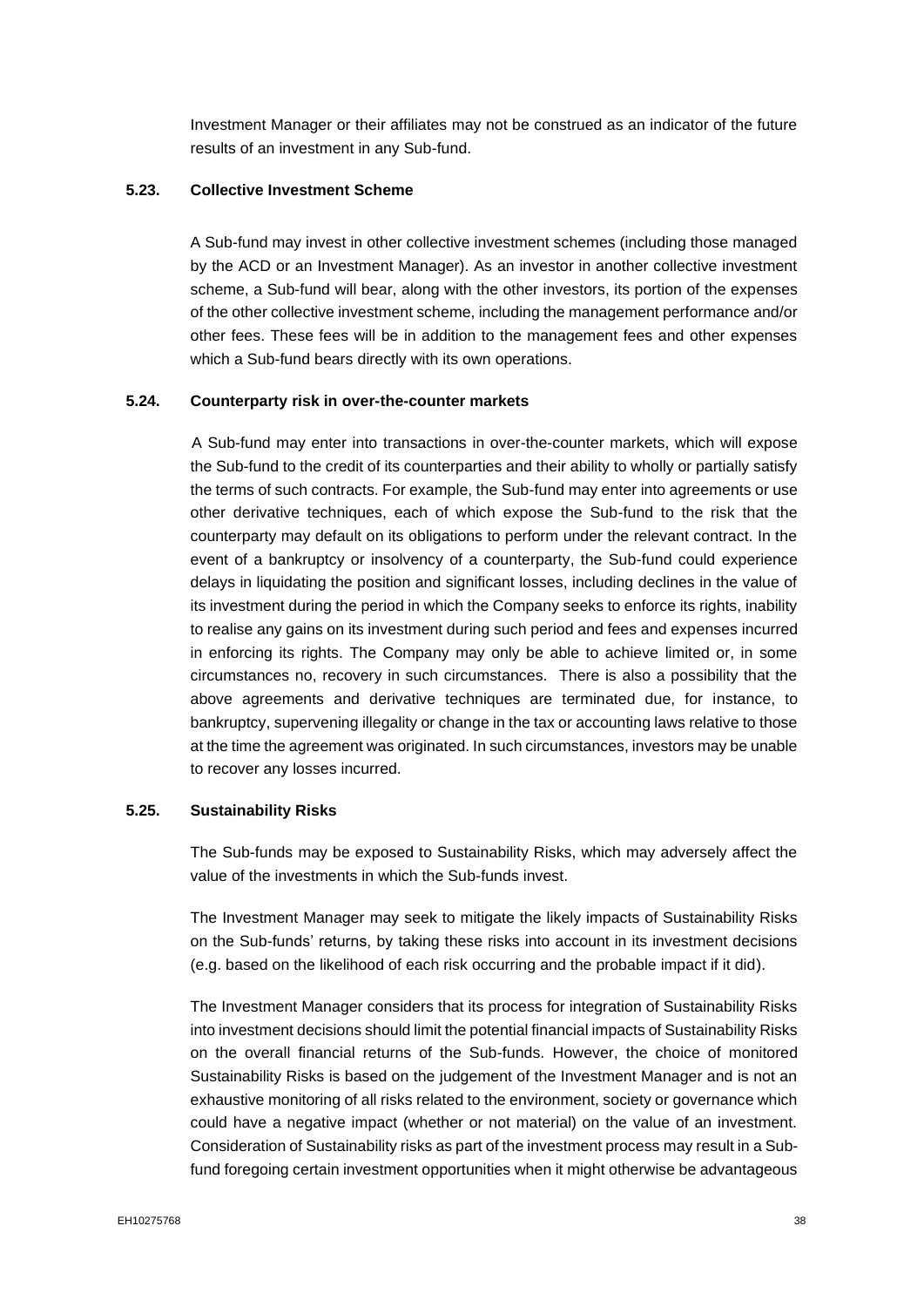to do so, and/or selling investments due to their ESG characteristics when it might be disadvantageous to do so.

The assessment of the likely impact of Sustainability Risks on the financial returns of the Sub-Funds also relies on the judgement of the Investment Manager and on the availability of reliable data. For example, the Investment Manager may be dependent on information provided by one or more third party ESG research providers which may be incomplete, inaccurate or unavailable. As a result, there is a risk that the Investment Manager may incorrectly assess a security/the likely impact of the risks.

There can be no guarantee that the actual impact of the Sustainability Risks on the Subfunds' returns will be correctly predicted, as the exposure to and materiality of Sustainability Risks changes over time and is difficult to predict, detect and quantify.

The approach to sustainable finance may evolve and develop over time, both due to a refinement of investment decision-making processes to address ESG factors and risks, and because of legal and regulatory developments. Please refer to the relevant Sub-fund for additional details.

#### **5.26. Cyber Security**

As the use of technology has become more prevalent in the course of business, funds have become more susceptible to operational and financial risks associated with cyber security, including: theft, loss, misuse, improper release, corruption and destruction of, or unauthorised access to, confidential or highly restricted data relating to the company and the Shareholders and compromises or failures to systems, networks, devices and applications relating to the operations of the Company and its service providers. Cyber security risks may result in financial losses to the Company and the Shareholders; the inability of the Company to transact business with the Shareholders; delays or mistakes in the calculation of the Net Asset Value or other materials provided to Shareholders; the inability to process transactions with Shareholders or the parties; violations of privacy and other laws,; regulatory fines, penalties and reputational damage; and compliance and remediation costs, legal fees and other expenses. The Company's service providers (including but not limited to the ACD and the Depositary and their agents), financial intermediaries, companies in which a Sub-fund invests and parties with which the Company engages in portfolio or other transactions also may be adversely impacted by cyber security risks in their own business, which could result in losses to a Sub-fund or the Shareholders. While measures have been developed which are designed to reduce the risks associated with cyber security, there is no guarantee that those measures will be effective, particularly since the Company does not directly control the cyber security defences or plans of its service providers, financial intermediaries and companies in which a Sub-fund invests or with which it does business.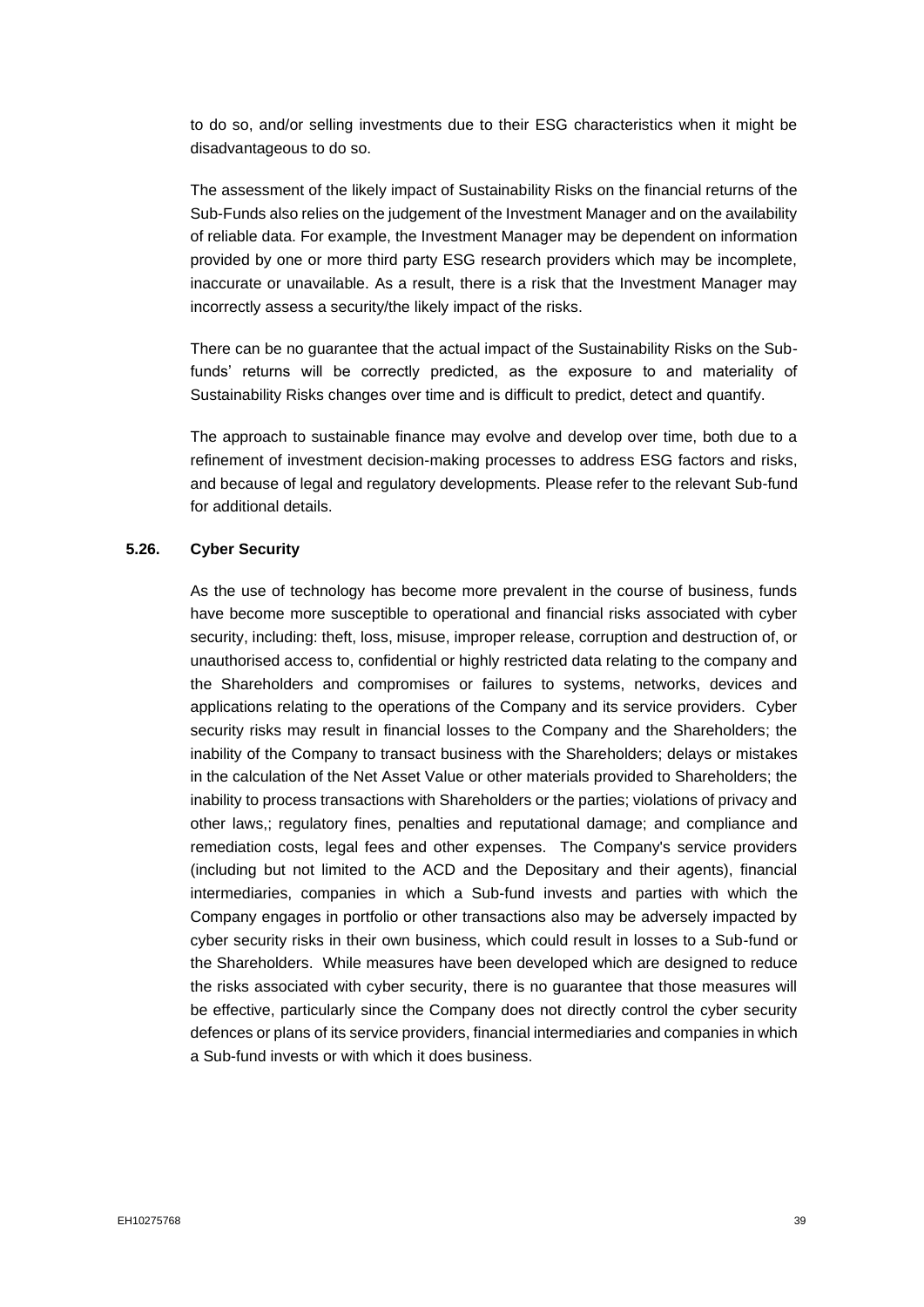### **5.27. Share currency designation**

Share Classes may be available in a Sub-fund which are designated in a currency other than the Base Currency of the relevant Sub-fund. In such circumstances, adverse exchange rate fluctuations between the Class Currency and the Base Currency of a Subfund, or between the Class Currency and the underlying currency exposures resulting from the underlying investment decisions including the currency management transactions may result in a decrease in return and/or a loss of capital for Shareholders.

Any currency management transactions that are undertaken to control this risk may limit Shareholders of any Share Class from benefiting from opportunities if there was no currency management transactions and might expose investors to losses. Currency management transactions will expose investors to fluctuations in the Net Asset Value per Shares reflecting the gains/loss on and the costs of the relevant financial instruments.

Where currency management transactions provide exposure to currencies that are different from the Class Currency or the currency exposures arising from the underlying investments, the Sub-fund will be exposed to the risk that changes in the value of the currencies to which the Sub-fund is exposed may not correlate with changes in the value of the currency in which the underlying securities are denominated, which could result in loss on both the currency management transactions and the Sub-fund securities.

#### **5.28. Hedged Share Class**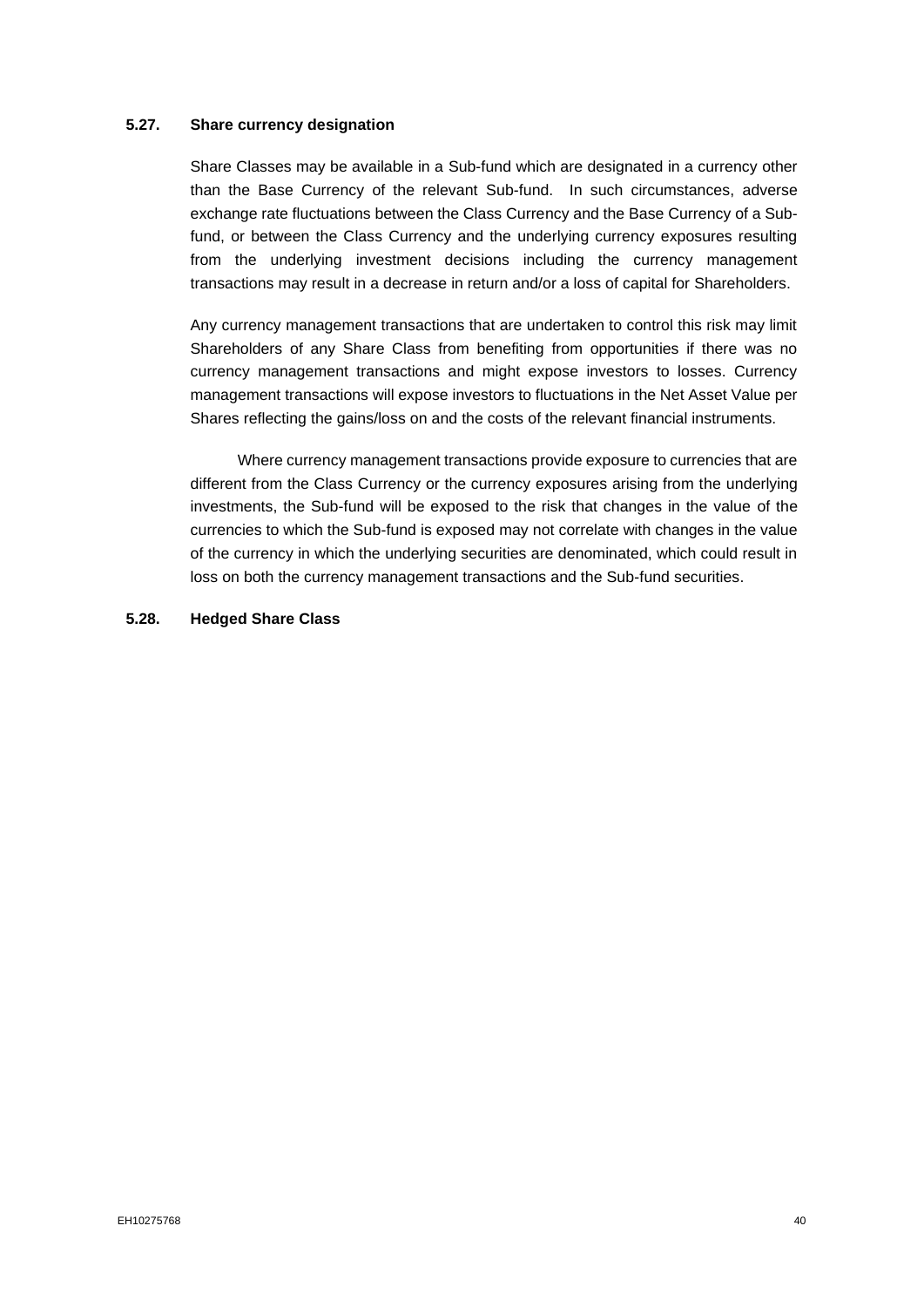Hedged Classes allow the Investment Manager to use currency hedging transactions to reduce the effect of exchange rate fluctuations between the Class Currency of the Hedged Class and the Base Currency. It may not always be possible or practical to hedge against the currency risk exposure and in certain instances where it is believed to be in the best interests of shareholders, the Investment Manager may consider it desirable not to hedge against such risk. There can be no assurance that any currency hedging employed will eliminate currency risk exposure.

Where there is more than one Hedged Class in a Sub-fund denominated in the same currency and it is intended to hedge the foreign currency exposure of such Classes against the Base Currency of the relevant Sub-fund or against the currency or currencies in which the assets of the relevant Sub-fund are, or are expected to be, denominated, the ACD may aggregate the foreign exchange transactions entered into on behalf of such Hedged Classes and apportion the gains/loss on and the costs of the relevant financial instruments pro rata to each such Hedged Class in the relevant Sub-fund. This may have an adverse effect on other share classes in issue.

Although Currency Hedging may be implemented differently for different Share Classes within a Sub-fund, the financial instruments used to implement such strategies shall be assets/liabilities of the Sub-fund as a whole. However, the gains/losses on and the costs of the relevant financial instruments will accrue to the relevant Share Class. It is not intended that any currency exposure of a Share Class will be combined with or offset with that of any other Class of the Sub-fund. However, the assets and liabilities attributable to a Share Class are not "ring-fenced" from the liabilities attributable to other Share Classes within the same Sub-fund. Accordingly, in the event of the Company being unable to meet liabilities attributable to any Share Class out of the assets attributable to that Share Class, the excess liabilities would have to be met out of the assets attributable to the other Share Classes of the same Sub-fund.

## **5.29. Structured Products**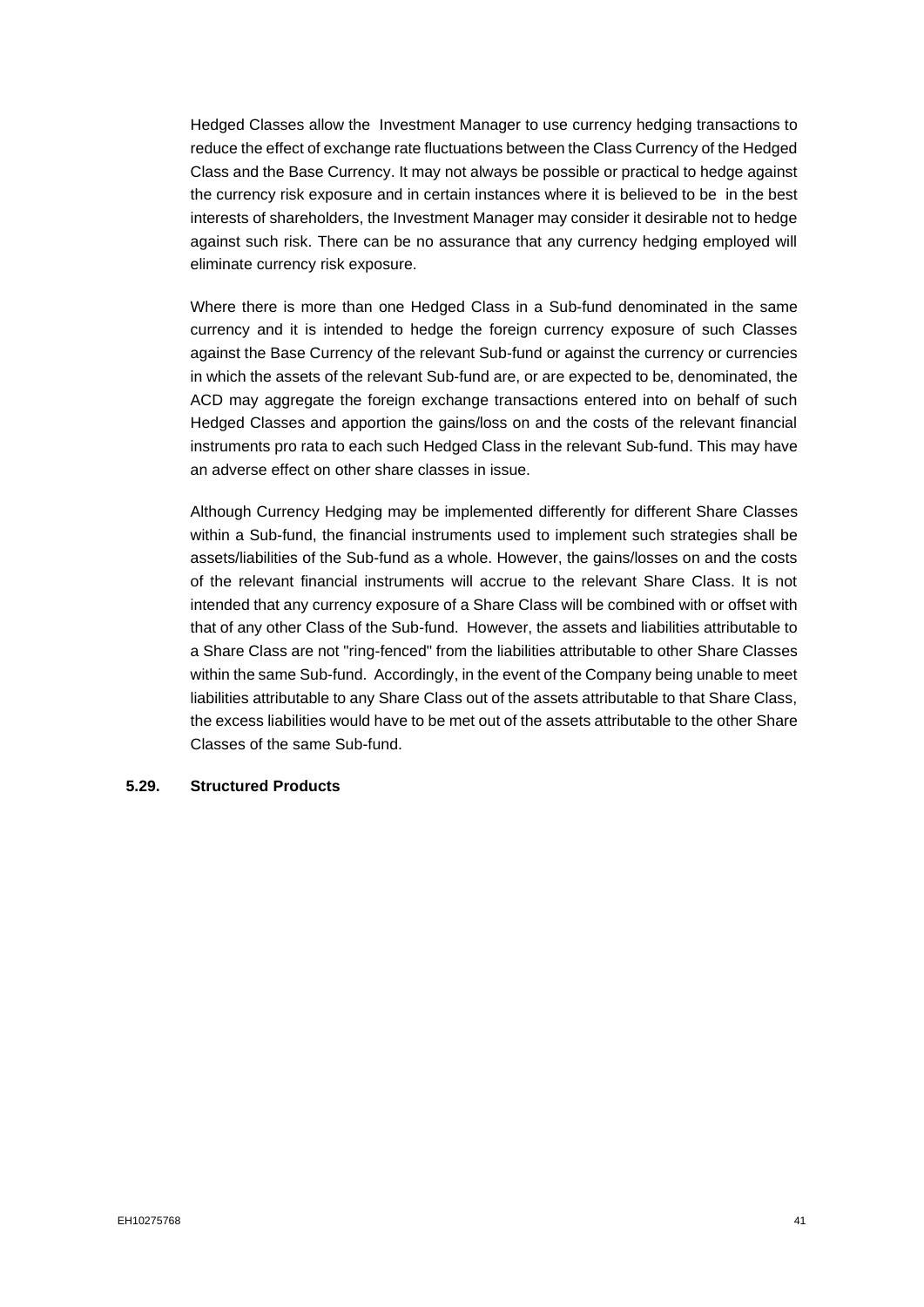The Sub-funds may invest in structured products in accordance with COLL. For the purposes of the FCA's rules, structured products may be regarded as either transferable securities, collective investment schemes or derivatives depending on the product in question. The common feature of these products is that they are designed to combine the potential upside of market performance with limited downside. Structured products typically are investments which are linked to the performance of one or more underlying instruments or assets such as market prices, rates, indices, securities, currencies and commodities and other financial instruments that may introduce significant risk that may affect the performance of the Sub-funds.

However, in addition to providing exposure to the asset classes described in the investment objective, the intention is that the use of structured products in the context of the Sub-funds should assist with keeping the volatility levels of the Sub-funds relatively low.

#### **5.30. Infrastructure Company risk**

Infrastructure companies may be subject to a variety of factors that may adversely affect their business or operations, including high interest costs in connection with capital construction programmes, high leverage, costs associated with environmental and other regulations, the effects of economic slowdown, surplus capacity, increased competition from other providers of services, uncertainties concerning the availability of fuel at reasonable prices, the effects of energy conservation policies and other factors. Infrastructure companies also may be affected by or subject to:

- regulation by various government authorities, including rate regulation;
- service interruption due to environmental, operational or other factors;
- the imposition of special tariffs and changes in tax laws, regulatory policies and accounting standards; and
- general changes in market sentiment towards infrastructure and utilities assets.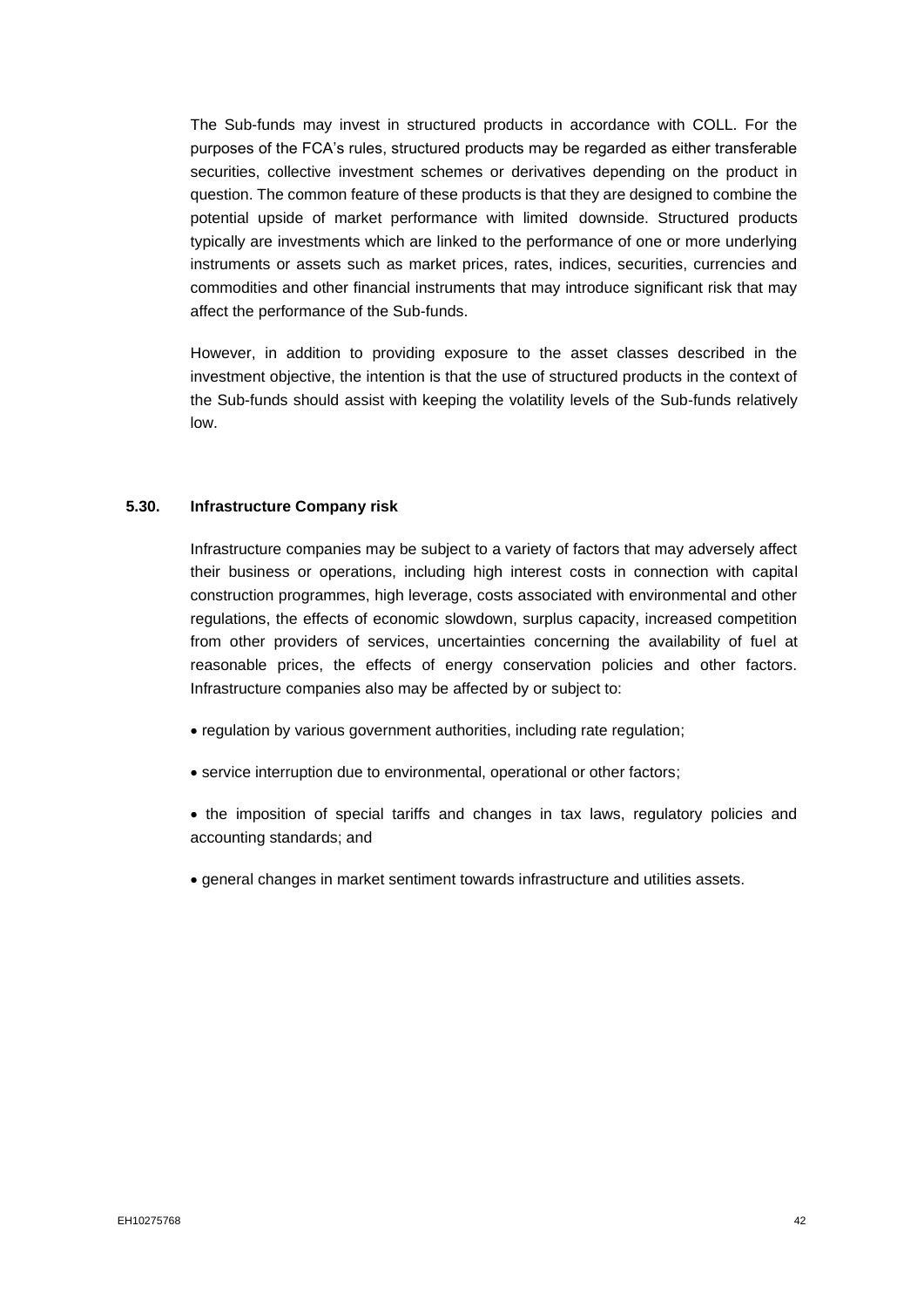## **6. MANAGEMENT AND ADMINISTRATION**

### **6.1. Regulatory Status**

The ACD, the Depositary and the Investment Manager are authorised and regulated by the Financial Conduct Authority of 12 Endeavour Square, London, E20 1JN.

## **6.2. Authorised Corporate Director**

## **6.2.1. General**

The ACD is Valu-Trac Investment Management Limited which is a private company limited by shares incorporated in England and Wales on 3 October 1989 with company number 02428648.

The directors of the ACD are:

- Anne Laing
- **Martin Henderson**
- **Douglas Halley**
- **Michael Barron**
- **Jeremy Brettell**

The directors of the ACD and their significant business activities (if any) not connected with the business of the ACD are set out in Appendix IV.

| <b>Registered office:</b>                                   | Level 13 Broadgate Tower, 20 Primrose Street, London,<br>EC2A 2EW.                     |
|-------------------------------------------------------------|----------------------------------------------------------------------------------------|
| <b>Principal place of business:</b> Orton, Moray, IV32 7QE. |                                                                                        |
| Share capital:                                              | It has a share capital of £1,873,295 ordinary shares of £1<br>each issued and paid up. |

**Ultimate holding company**: Valu-Trac Limited, a company incorporated in Bermuda.

The ACD is responsible for managing and administering the Company's affairs in compliance with the COLL Sourcebook. The ACD may delegate its management and administration functions, but not responsibility, to third parties, including associates subject to the rules in the COLL Sourcebook.

It has therefore delegated to the Investment Manager the function of managing and acting as the investment manager for the investment and reinvestment of the assets of the Subfunds (as further explained in paragraph 6.4 below).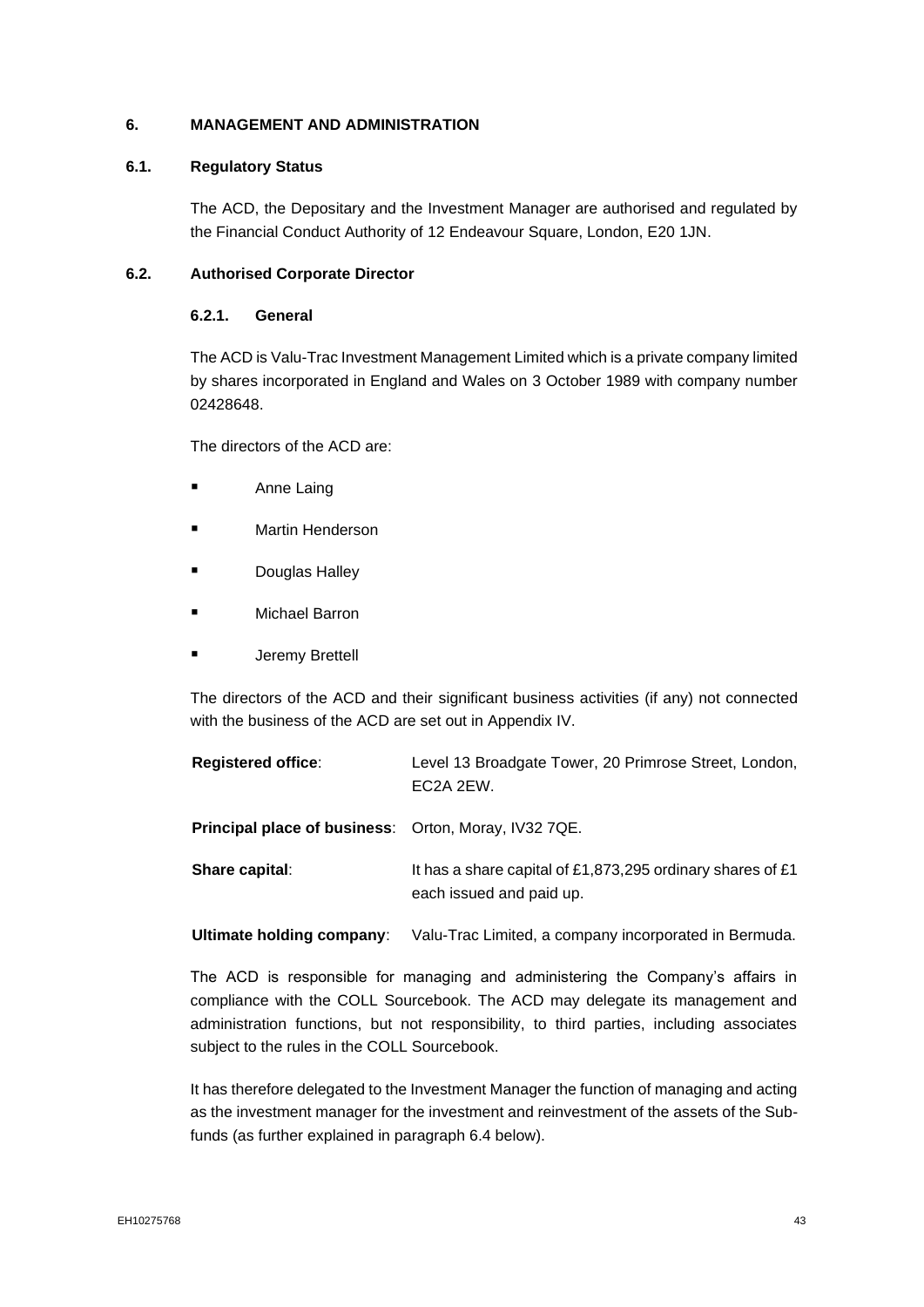## **6.2.2. Terms of appointment:**

The appointment of the ACD has been made under an agreement between the Company and the ACD, as amended from time to time (the "ACD Agreement").

Pursuant to the ACD Agreement, the ACD manages and administers the affairs of the Company in accordance with the Regulations, the Instrument of Incorporation and this Prospectus. The ACD Agreement incorporates detailed provisions relating to the ACD's responsibilities.

The ACD Agreement may be terminated by either party after on not less than six months written notice or earlier upon the happening of certain specified events.

The ACD Agreement contains detailed provisions relating to the responsibilities of the ACD and excludes it from any liability to the Company or any Shareholder for any act or omission except in the case of negligence, wilful default, fraud, bad faith, breach of duty or breach of trust in relation to the Company on its part.

The ACD Agreement provides indemnities to the ACD to the extent allowed by the Regulations and other than for matters arising by reason of its negligence, wilful default, fraud, bad faith, breach of duty or breach of trust in the performance of its duties and obligations. Subject to certain limited exceptions set out in the Regulations, the ACD may retain the services of any person to assist it in the performance of its functions.

Details of the fees payable to the ACD are set out in paragraph 7.2 "Charges payable to the ACD" below.

The ACD is also under no obligation to account to the Depositary, the Company or the Shareholders for any profit it makes on the issue or re-issue or cancellation of Shares which it has redeemed.

The Company has no directors other than the ACD. The ACD is the manager or authorised corporate director of certain open-ended investment companies details of which are set out in Appendix IV.

#### **6.2.3. Remuneration Policy**

FCA Rules require that the ACD applies remuneration policies and practices that are consistent with, and promote, effective risk management for certain categories of staff (namely those whose activities have a material impact on the risk profile of the ACD or the UCITS funds that it manages ("Code Staff"). The ACD, taking account of the principle of proportionality, has in place a remuneration policy (the "Remuneration Policy") which is reviewed at least annually.

The ACD considers the Remuneration Policy to be appropriate to the size, internal operations, nature, scale and complexity of the Sub-fund(s) and in line with the risk profile, risk appetite and the strategy of the Sub-fund(s).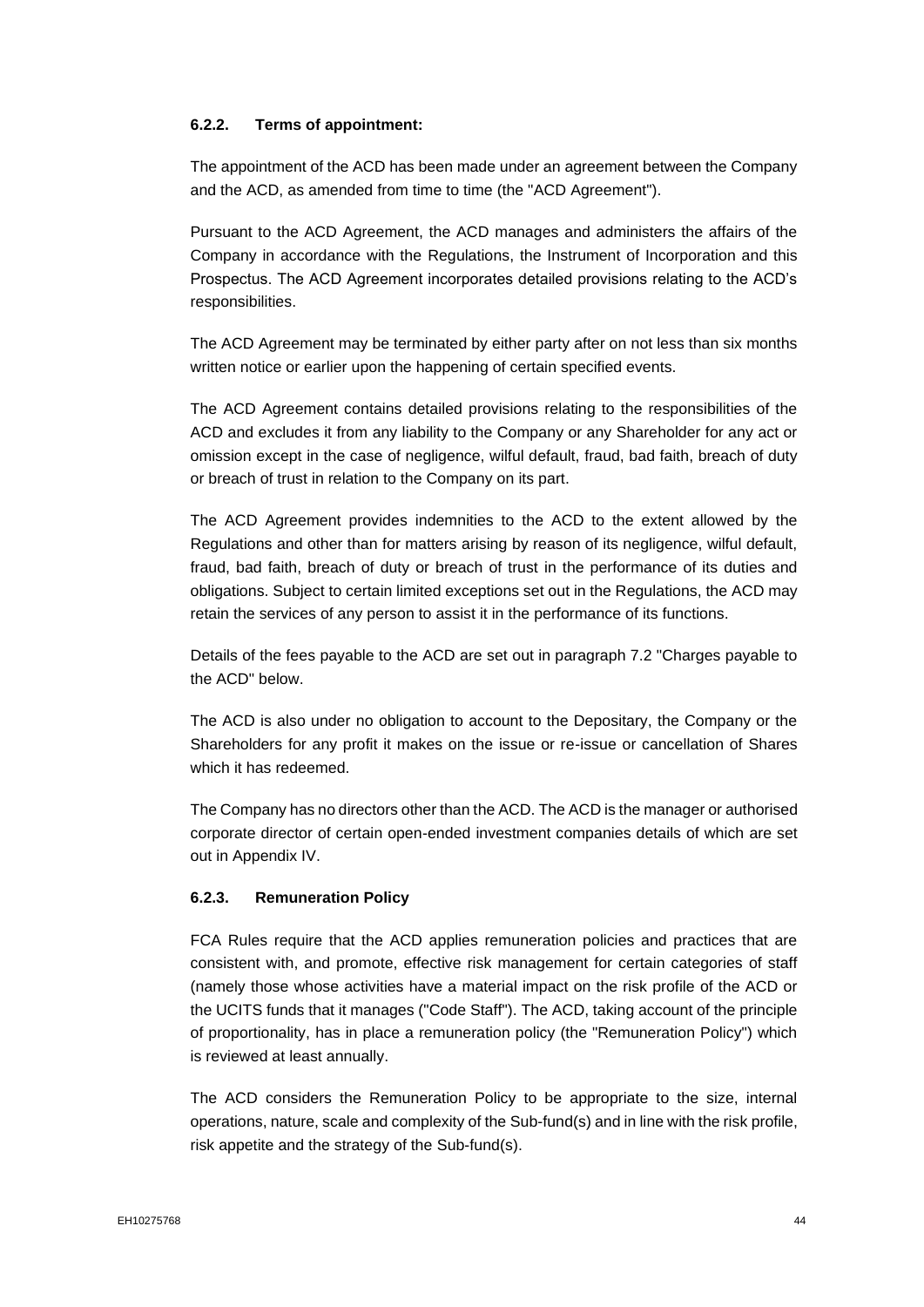The Remuneration Policy will apply to the fixed and variable (if any) remuneration received by the Code Staff.

In respect of any investment management delegates, the ACD requires that: (i) the entities to which such activities have been delegated are subject to regulatory requirements on remuneration that are equally as effective as those applicable under the European Securities and Market's Authority's ("ESMA's") Guidelines on Sound Remuneration Policies under the UCITS Directive and AIFMD/Article 14 of the UCITS Directive; or (ii) appropriate contractual arrangements are put in place with entities to which such activities have been delegated in order to ensure that there is no circumvention of the remuneration rules set out in the ESMA Guidelines or the FCA Handbook.

The ACD's remuneration policy requires, amongst other items, that the remuneration practices within the ACD:

- (i) are consistent with and promote sound and effective risk management;
- (ii) do not encourage risk taking and are consistent with the risk profiles of the funds which the ACD manages; and
- (iii) do not impair the ACD's ability to comply with its duty to act in the best interests of the funds which it manages.

Details of the Remuneration Policy, including a description of how remuneration and benefits are calculated, and the identities of persons responsible for awarding the remuneration and benefits, will be made available on the ACD's website (www.valutrac.com) and a paper copy will be made available free of charge from the ACD upon request.

#### **6.3. The Depositary**

#### *The Depositary*

NatWest Trustee and Depositary Services Limited is the Depositary of the Company.

The Depositary is incorporated in England as a private limited company. Its registered and head office is at 250 Bishopsgate, London EC2M 4AA. The ultimate holding company of the Depositary is NatWest Group plc, which is incorporated in Scotland. The principal business activity of the Depositary is the provision of trustee and depositary services. The Depositary is authorised and regulated by the FCA. It is authorised to carry on investment business in the United Kingdom by virtue of its authorisation and regulation by the regulator.

#### *Duties of the Depositary*

The Depositary is responsible for the safekeeping of all the Scheme Property, monitoring the cash flows of the Company, and must ensure that certain processes carried out by the ACD are performed in accordance with the applicable rules and scheme documents.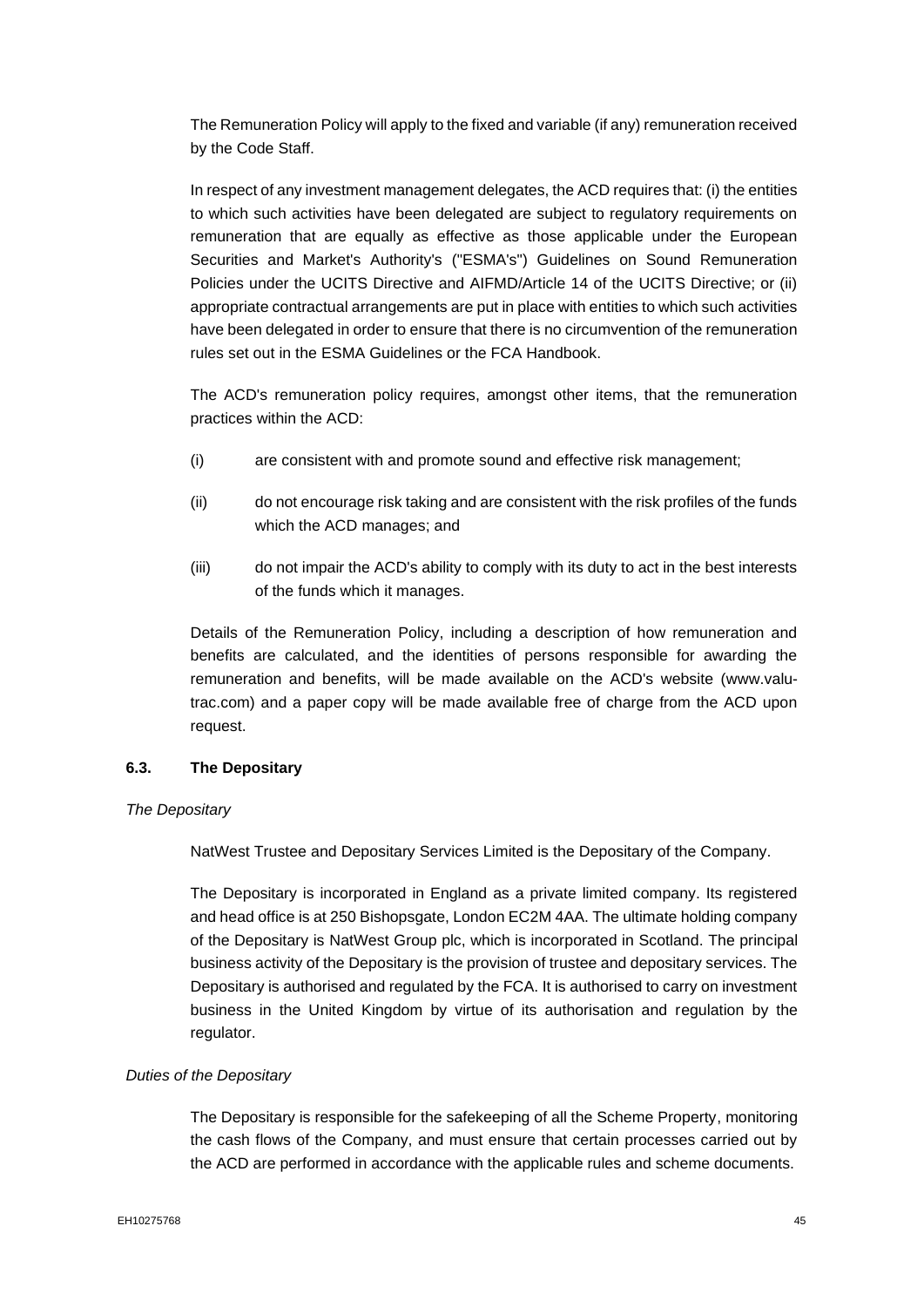#### *Conflicts of interest*

The Depositary may act as the depositary of other open-ended investment companies and as trustee or custodian of other collective investment schemes.

It is possible that the Depositary and/or its delegates and sub-delegates may in the course of its or their business be involved in other financial and professional activities which may on occasion have potential conflicts of interest with the UCITS or a particular Sub-fund and/or other funds managed by the ACD or other funds for which the Depositary acts as the depositary, trustee or custodian. The Depositary will, however, have regard in such event to its obligations under the Depositary Agreement and the Regulations and, in particular, will use reasonable endeavours to ensure that the performance of its duties will not be impaired by any such involvement it may have and that any conflicts which may arise will be resolved fairly and in the best interests of Shareholders collectively so far as practicable, having regard to its obligations to other clients.

Nevertheless, as the Depositary operates independently from the Company, Shareholders, the ACD and its associated suppliers and the Custodian, the Depositary does not anticipate any conflicts of interest with any of the aforementioned parties.

Up to date information regarding (i) the Depositary's name, (ii) the description of its duties and any conflicts of interest that may arise between the Company, the shareholders or the ACD and the depositary, and (iii) the description of any safekeeping functions delegated by the Depositary, the description of any conflicts of interest that may arise from such delegation, and the list showing the identity of each delegate and sub-delegate, will be made available to Shareholders on request.

#### *Delegation of safekeeping functions*

The Depositary is permitted to delegate (and authorise its delegate to sub-delegate) the safekeeping of Scheme Property.

The Depositary has delegated safekeeping of the Scheme Property to RBC Investor Services Trust (UK Branch) ("the Custodian"). In turn, the Custodian has delegated the custody of assets in certain markets in which the Company may invest to various subdelegates ("Sub-custodians"). A list of Sub-custodians is given in Appendix III. Investors should note that the list of Sub-custodians is updated only at each Prospectus review. An updated list of Sub-custodians is maintained by the ACD at www.valu-trac.com.

## *Updated information*

Up-to-date information regarding the Depositary, its duties, its conflicts of interest, the delegation of its safekeeping functions and a list showing the identity of each delegate and sub-delegate will be made available to Shareholders on request.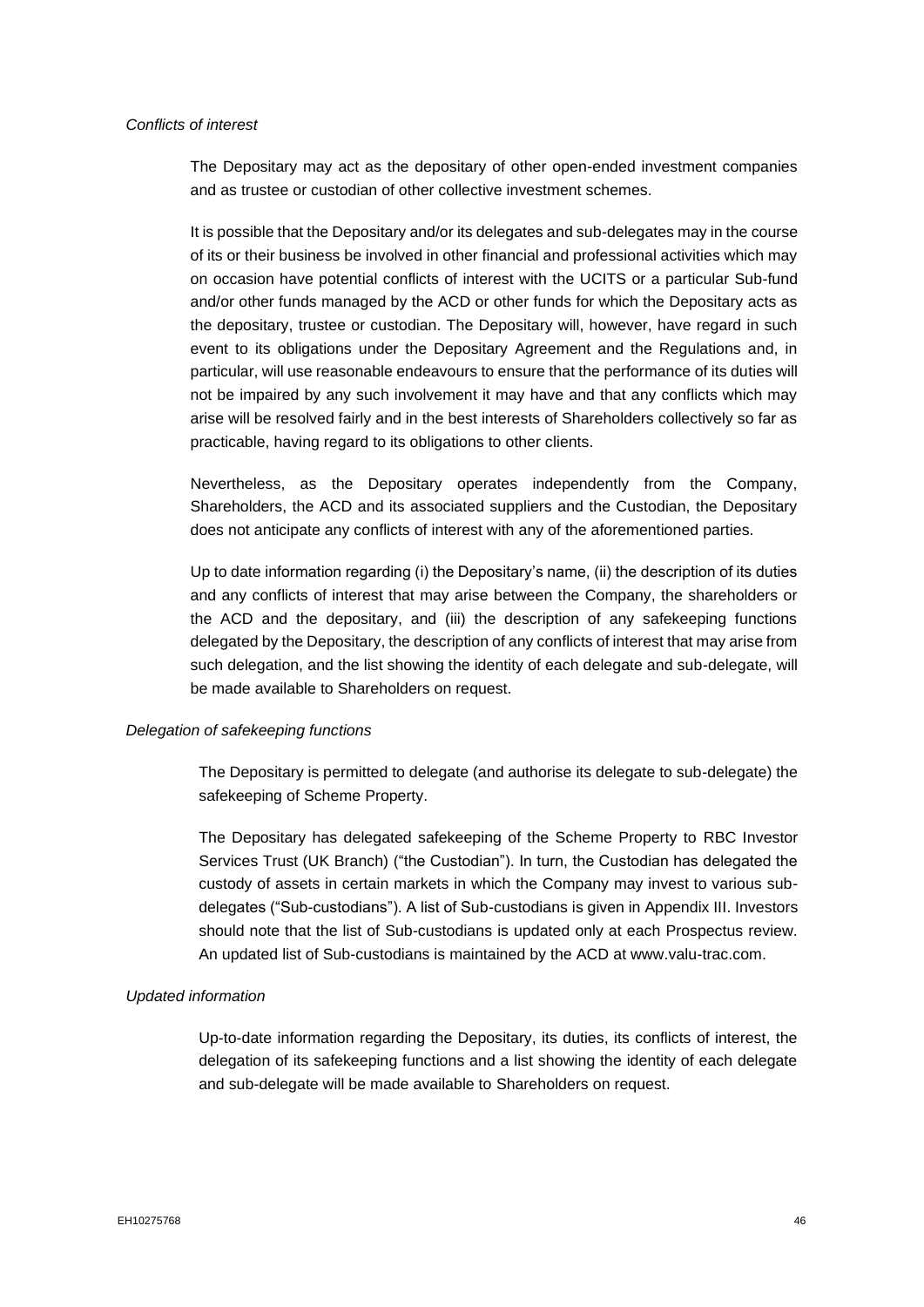## *Terms of Appointment*

The Depositary was appointed under a depositary agreement between the ACD, the Company and the Depositary (the "Depositary Agreement").

Under the Depositary Agreement, the Depositary is free to render similar services to others and the Depositary, the Company and the ACD are subject to a duty not to disclose confidential information.

The powers, duties, rights and obligations of the Depositary, the Company and the ACD under the Depositary Agreement shall, to the extent of any conflict, be overridden by the FCA Rules.

Under the Depositary Agreement the Depositary will be liable to the Company for any loss of financial instruments held in custody or for any liabilities incurred by the Company as a result of the Depositary's negligent or intentional failure to fulfil its obligations.

However, the Depositary Agreement excludes the Depositary from any liability except in the case of fraud, wilful default, negligence or failure to exercise due care and diligence in the performance or non-performance of its obligations.

It also provides that the Company will indemnify the Depositary for any loss suffered in the performance or non-performance of its obligations except in the case of fraud, wilful default, negligence or failure to exercise due care and diligence on its part.

The Depositary Agreement may be terminated on six months' notice by the Company or the Depositary or earlier on certain breaches or the insolvency of a party. However, termination of the Depositary Agreement will not take effect, nor may the Depositary retire voluntarily, until the appointment of a new Depositary.

Details of the fees payable to the Depositary are given in Clause 7.2.3.

## **6.4. The Investment Manager(s)**

#### **6.4.1. General**

The ACD has appointed Downing LLP (registered number OC341575) and having its registered office at St Magnus House, 3 Lower Thames Street, London, EC3R 6HD to provide investment management services to the ACD.

The principal activity of the Investment Manager is the provision of investment management services.

### **6.4.2. Terms of appointment:**

The terms of each Investment Management Agreement between the ACD and the Investment Manager (where the ACD does not perform the role of investment manager itself) provide that the Investment Manager has authority to make decisions on behalf of the ACD on a discretionary basis in respect of day to day investment management of the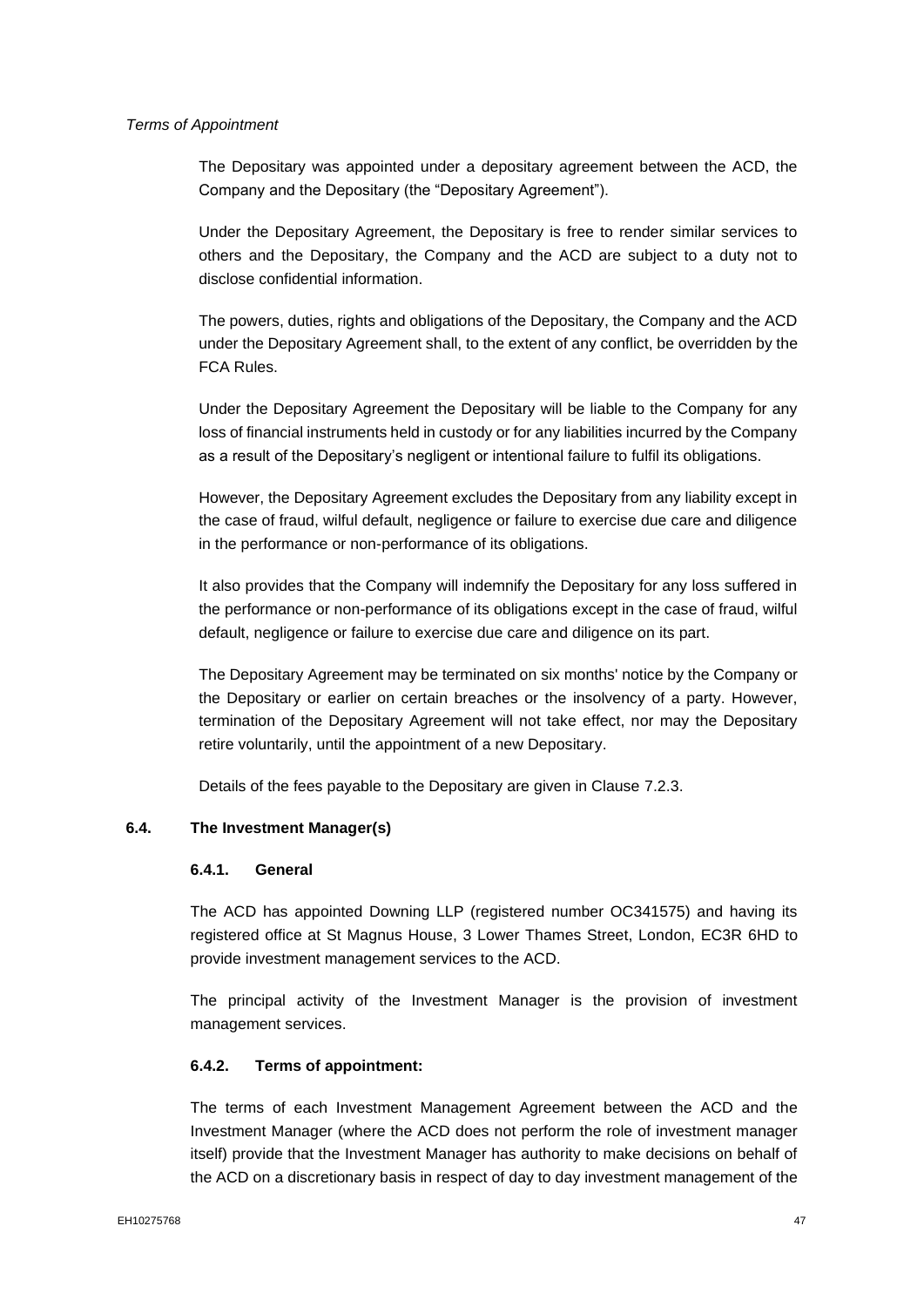Scheme Property including authority to place purchase orders and sale orders. Subject to the agreement of the ACD, the Investment Manager may appoint sub-investment advisers to discharge some or all of these duties. The Agreement may be terminated by either party on not less than six months' written notice or earlier upon the happening of certain specified events.

The Investment Manager will receive a fee paid by the ACD out of its remuneration received each month from the Company as explained in paragraph 7.4 below.

### **6.5. The Registrar**

The ACD will also act as Registrar with responsibility for maintaining the Register. The Register will be kept at the offices of the ACD at Mains of Orton, Orton, Moray, IV32 7QE, where it can be inspected by Shareholders during normal business hours.

## **6.6. The Auditors**

The auditors of the Company are Johnston Carmichael LLP whose principal place of business is at Commerce House, South Street, Elgin IV30 1JE.

#### **6.7. Sponsor**

Downing LLP act as sponsor to the Company.

## **6.8. Conflicts of interest**

The ACD, the Investment Manager and other companies within the ACD and/or an Investment Manager's group may, from time to time, act as investment manager or advisers to other funds or Sub-funds which follow similar investment objectives to those of the Sub-funds. It is therefore possible that the ACD and/or the Investment Manager may in the course of their business have potential conflicts of interest with the Company or a particular Sub-fund or that a conflict exists between the Company and other funds managed by the ACD. Each of the ACD and the Investment Manager will, however, have regard in such event to their obligations under the ACD Agreement and the Investment Management Agreement respectively and, in particular, to its obligation to act in the best interests of the Company so far as practicable, having regard to its obligations to other clients, when undertaking any investment business where potential conflicts of interest may arise. Where a conflict of interest cannot be avoided, the ACD and the Investment Manager will ensure that the Company and other collective investment schemes it manages are fairly treated.

The ACD acknowledges that there may be some situations where the organisational or administrative arrangements in place for the management of conflicts of interest are not sufficient to ensure, with reasonable confidence, that risks of damage to the interests of the Company or its shareholders will be prevented. Should any such situations arise the ACD will disclose these to shareholders in the report and accounts or otherwise in another appropriate format.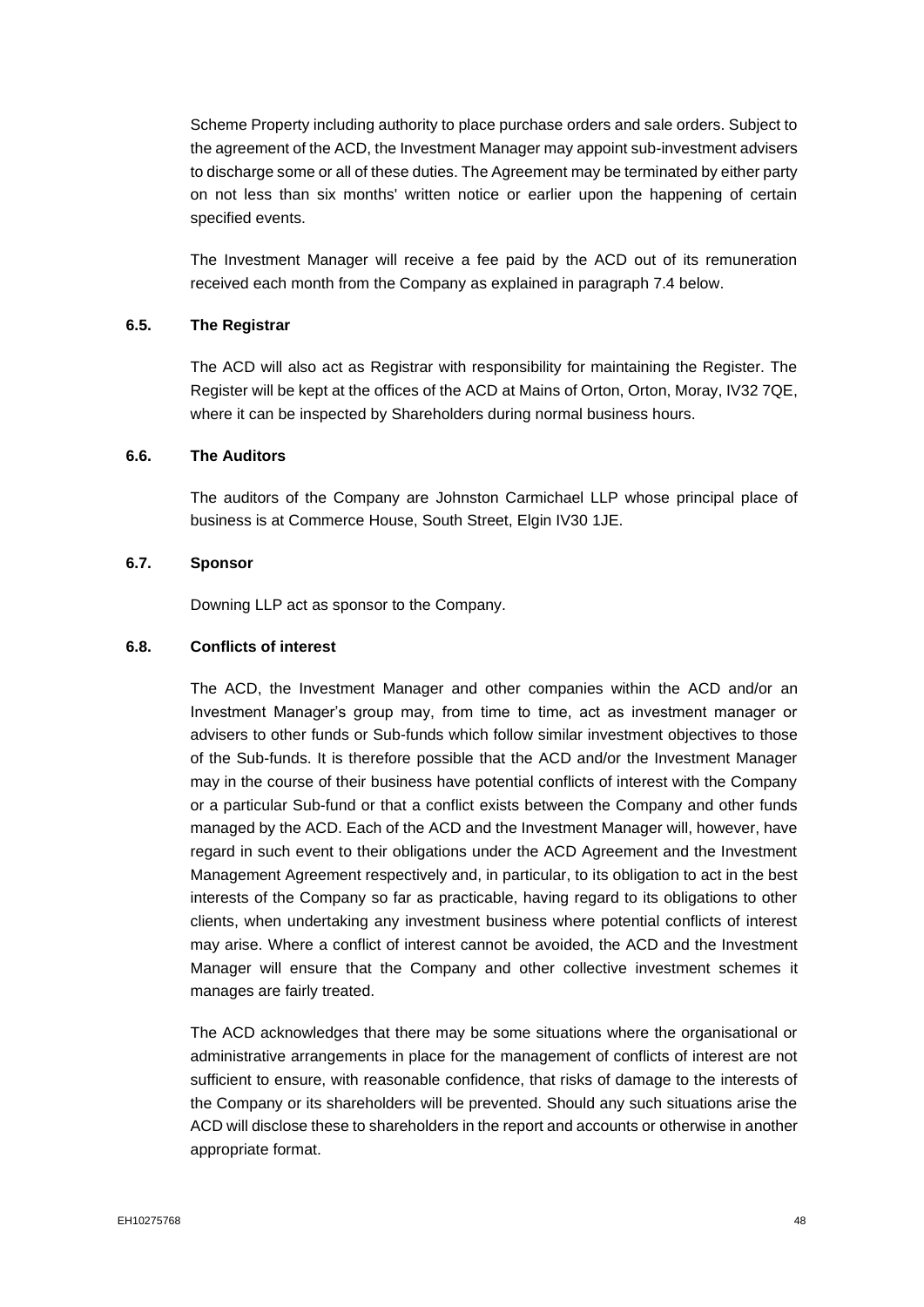The Depositary may act as the depositary of other open-ended investment companies and as trustee or custodian of other collective investment schemes.

Details of the ACD's conflicts of interest policy are available on its website at: www.valutrac.com.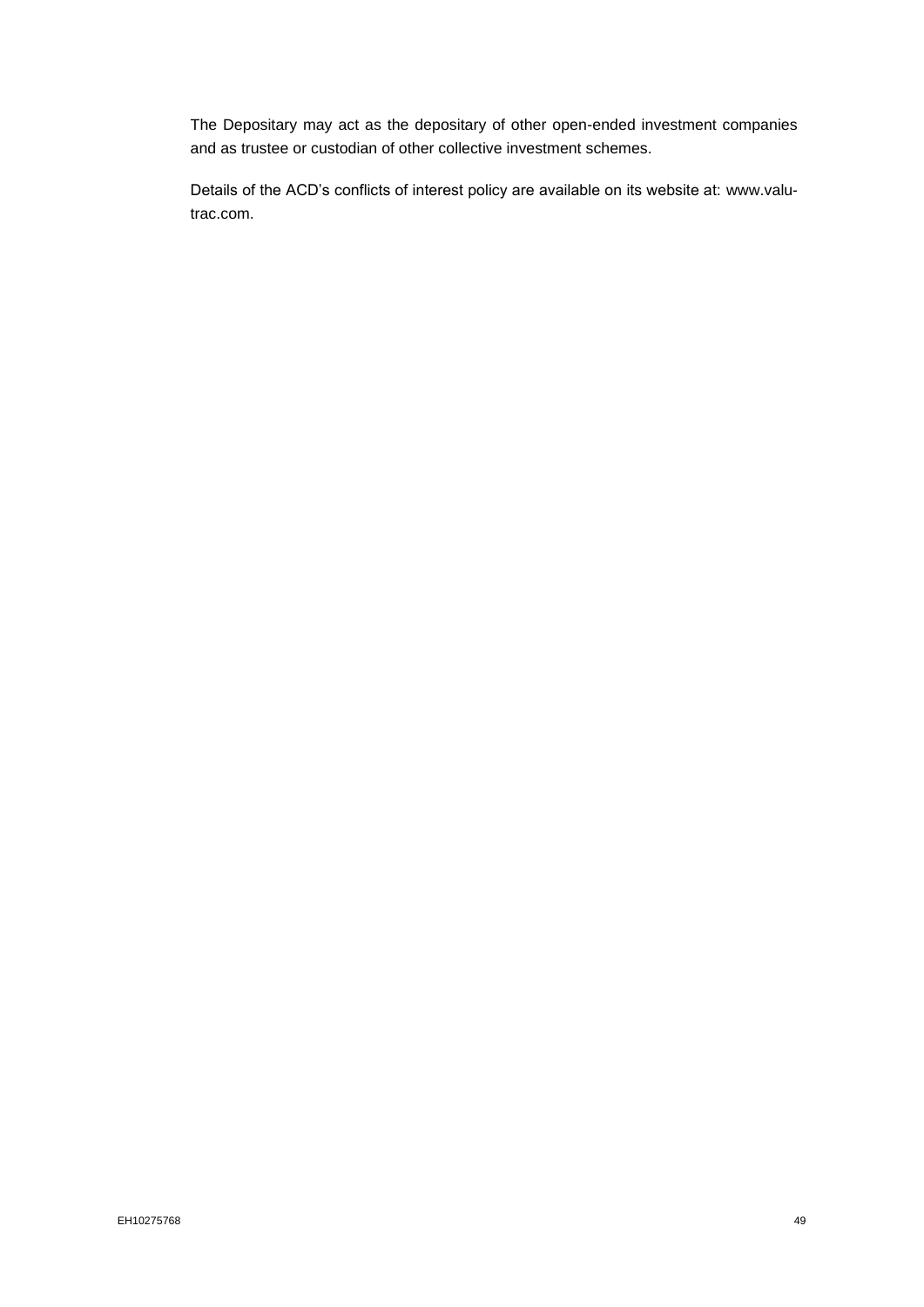## **7. FEES AND EXPENSES**

## **7.1. Ongoing**

Other costs, charges, fees or expenses, other than the charges made in connection with the subscription and redemption of Shares (see paragraph 3.6) payable by a Shareholder or out of Scheme Property are set out in this section.

The Company or each Sub-fund (as the case may be) may, so far as the COLL Sourcebook allows, pay out of the Scheme Property all relevant costs, charges, fees and expenses including, but not limited to, the following:

- 7.1.1. the fees and expenses and other charges (including for the avoidance of doubt any performance fee) payable to the ACD, the Investment Manager, the Registrar/Administrator and the Depositary;
- 7.1.2. broker's commission, fiscal charges (including stamp duty and/or stamp duty reserve tax) and other disbursements which are necessary to be incurred in effecting transactions for the Sub-funds and normally shown in contract notes, confirmation notes and difference accounts as appropriate;
- 7.1.3. fees and expenses in respect of establishing and maintaining the register of Shareholders, including any sub-registers and any associated incurred expenses whether they are provided by the ACD, its associates or any other person;
- 7.1.4. any costs incurred in or about the listing of Shares in the Company on any Stock Exchange, and the creation, conversion and cancellation of Shares;
- 7.1.5. any costs incurred in establishing or maintaining any services or facilities for electronic dealing in shares;
- 7.1.6. any costs incurred by the Company in publishing the price of the Shares in a national or other newspaper or any other form of media;
- 7.1.7. any costs incurred in producing and dispatching any payments made by the Company or a Sub-fund (as the case may be), or the yearly and half-yearly reports of the Company;
- 7.1.8. any fees, expenses or disbursements of any legal or other professional adviser of the Company or of the ACD or Investment Manager in relation to the Company;
- 7.1.9. any costs incurred in taking out and maintaining any insurance policy in relation to the Company and ACD;
- 7.1.10. any costs incurred in respect of meetings of Shareholders convened for any purpose;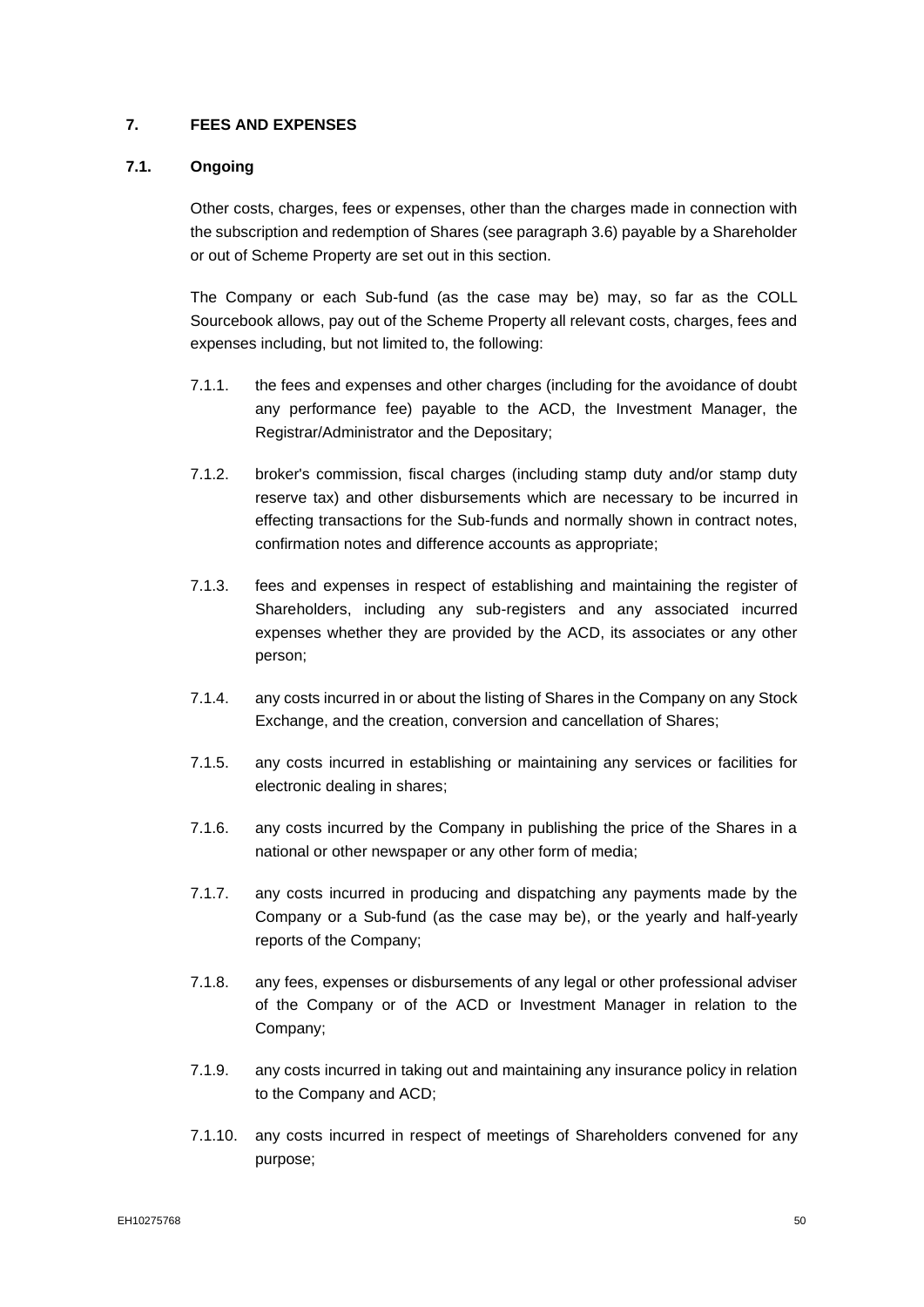- 7.1.11. any payment permitted by clause 6.7.15R of the COLL Sourcebook;
- 7.1.12. interest on borrowings and charges incurred in effecting or terminating such borrowings or in negotiating or varying the terms of such borrowings;
- 7.1.13. taxation and duties payable in respect of the Scheme Property or the issue or redemption of Shares;
- 7.1.14. the audit fees of the Auditors (including VAT) and any expenses of the Auditors;
- 7.1.15. the fees of the FCA, in accordance with FCA's Fee Manual, together with any corresponding periodic fees of any regulatory authority in a country or territory outside the United Kingdom in which shares in the Company or any Sub-fund are or may be marketed;
- 7.1.16. any expense incurred in relation to company secretarial duties including the cost of maintenance of minute books and other documentation required to be maintained by the Company;
- 7.1.17. any costs incurred in modifying the Instrument of Incorporation, Prospectus, KIIDs and other materials of the Company (including costs in respect of meetings of shareholders and/or directors convened for the purposes);
- 7.1.18. any costs incurred in printing reports, accounts, the Instrument of Incorporation, Prospectus and KIIDs of the Company, and any costs incurred as a result of periodic updates of such documents and any other administrative expenses;
- 7.1.19. any expense incurred in relation to each dealing transaction of Shares of the Company by way of example, including the cost of telephone, fax, postage and bank charges required to process a dealing transaction.
- 7.1.20. all fees and expenses of paying agents in countries other than the UK where shares in the Company are registered for retail sale;
- 7.1.21. the total amount of any cost relating to the authorisation and incorporation of any additional Sub-fund and of its initial offer or issue of shares;
- 7.1.22. any other fee, cost, charge or expense otherwise due or permitted to be deducted from the Company under the Regulations and/or by virtue of a change to the Regulations;
- 7.1.23. any value added or similar tax relating to any charge or expense set out herein;
- 7.1.24. expenses properly incurred by the ACD in the performance of its duties as ACD of the Company, including without limitation any costs incurred in preparing, translating, producing (including printing), distributing and modifying, any instrument of incorporation any prospectus or key investor information document (apart from the cost of distributing the key investor information document), or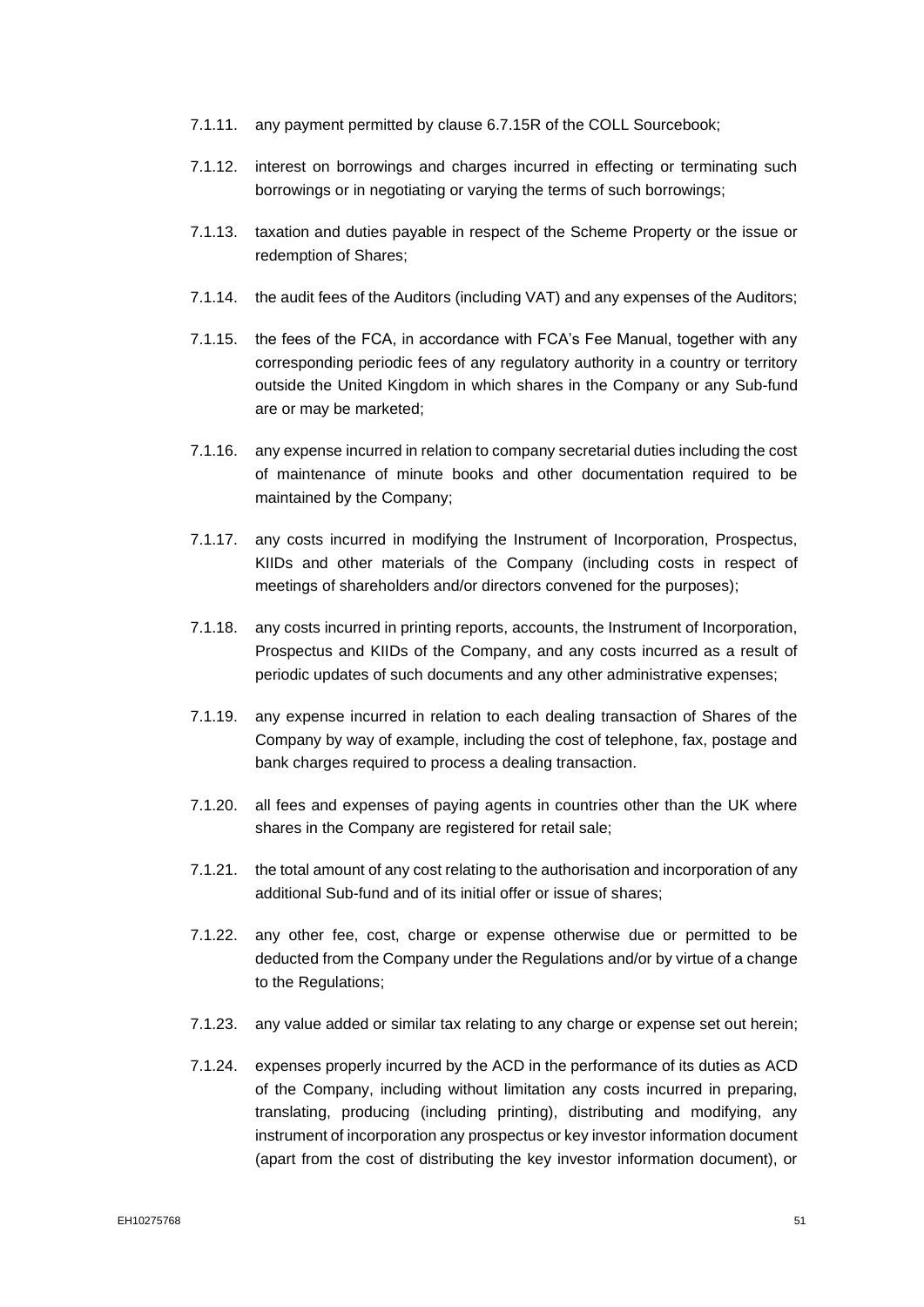reports, accounts, statements, contract notes and other like documentation or any other relevant document required under the Regulations;

7.1.25. such other expenses as the ACD resolves are properly payable out of the Subfunds property;

The ACD is also entitled to be paid by the Company out of the Scheme Property any expenses incurred by the ACD or its delegates of the kinds described above.

VAT will be added to these fees, charges and expenses where appropriate and will be payable by the Company.

## **7.2. Charges payable to the ACD and Depositary**

#### **7.2.1. ACD charges**

#### *Annual management charge*

In payment for carrying out its management duties and responsibilities the ACD is entitled to take an annual fee out of each Sub-fund as set out in Appendix I. The annual management charge will accrue on a daily basis in arrears by reference to the Net Asset Value of the Sub-fund on the immediately preceding Dealing Day and the amount due for each month is payable on the last Dealing Day of each month.

The current annual management charges for the Sub-funds (expressed as a percentage per annum of the Net Asset Value of each Sub-fund) are set out in Appendix I.

The fees payable to the Investment Manager are payable by the ACD out of its own fee income.

## **7.2.2. ACD Expenses**

The ACD is also entitled to all reasonable, properly documented, out of pocket expenses incurred in the performance of its duties as set out above, including stamp duty, stamp duty reserve tax on transactions in shares and expenses incurred in effecting regulatory changes to the Company.

VAT is payable on the charges or expenses mentioned above, where appropriate.

If a Class's expenses in any period exceed its income the ACD may take that excess from the capital property attributable to that Class.

The current annual fee payable to the ACD for a Class may only be increased or a new type of remuneration introduced in accordance with the Regulations.

#### **7.2.3. Depositary's fee and expenses**

The Depositary receives for its own account a periodic fee which will accrue daily and is due monthly on the last Valuation Point in each calendar month in respect of that day and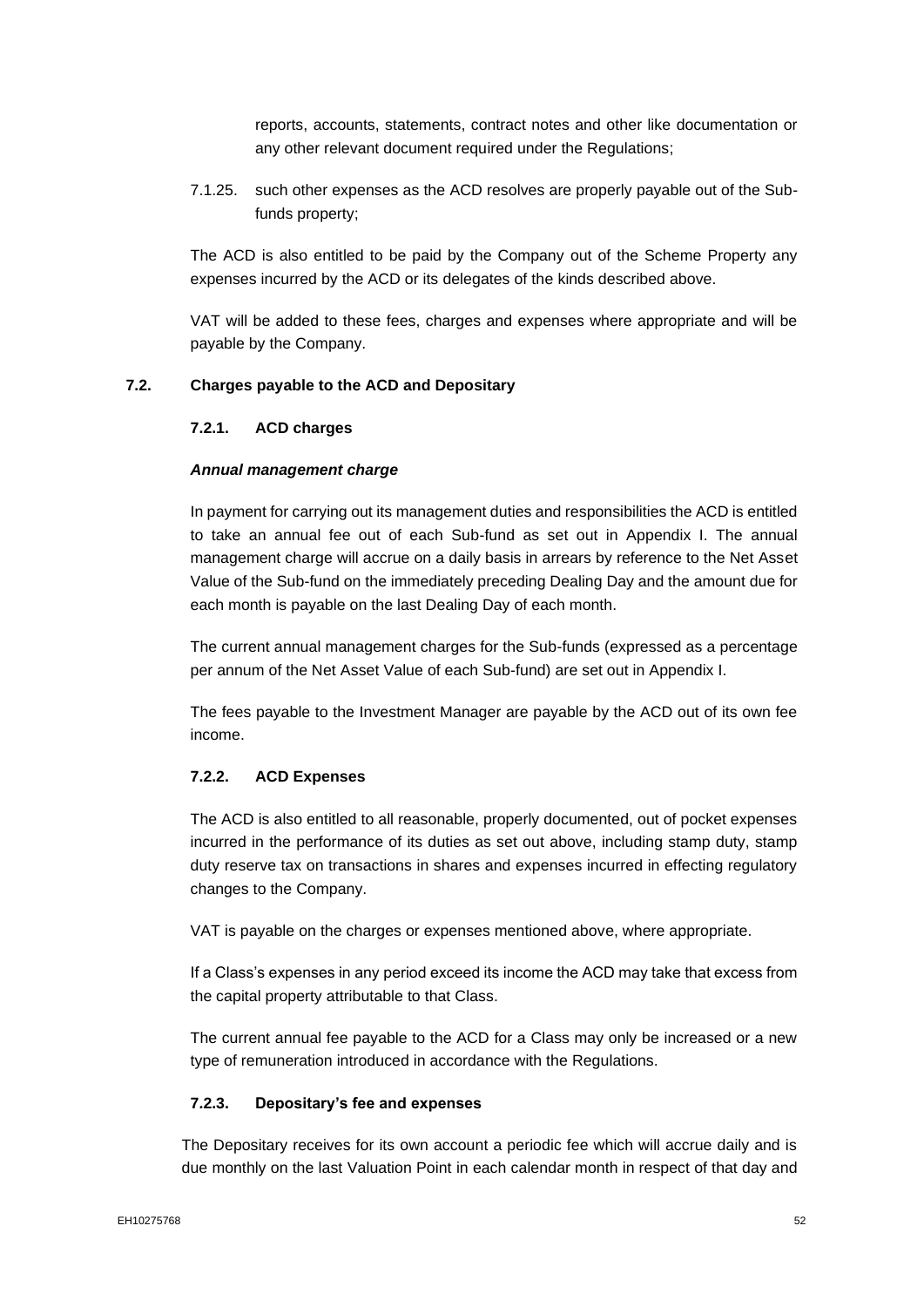the period since the last Valuation Point in the preceding month and is payable within seven days after the last Valuation Point in each month. The fee is calculated by reference to the value of the Company on the last Valuation Point of the preceding month except for the first accrual which is calculated by reference to the first Valuation Point of the Company. The rate of the periodic fee is agreed between the ACD and the Depositary from time to time and is currently based on the value of each Sub-fund:

Up to £100million – 3 bps (0.03%) per annum

- £100 million to £200 million 2.5 bps (0.025%) per annum
- £200 million to £400 million 2.0 bps (0.020%) per annum
- thereafter  $-1.5$  bps (0.015%) per annum

(plus VAT) subject to a minimum of £15,000 (plus VAT) per annum per Sub-fund.

These rates can be varied from time to time in accordance with the OEIC Regulations and the Rules.

In addition to the periodic fee referred to above, the Depositary shall also be entitled to be paid transaction and custody charges in relation to transaction handling and safekeeping of the Scheme Property as follows:

*Item Range*

Custody charges 0.0% to 0.12%

Transaction charges £0 to £40 per transaction

Transaction and custody charges vary from country to country depending on the markets and the type of transaction involved. Transaction charges accrue at the time the transactions are effected and are payable as soon as is reasonably practicable, and in any event not later than the last Business Day of the month when such charges arose or as otherwise agreed between the Depositary and the ACD. Custody charges accrue and are payable as agreed from time to time by the ACD, the Depositary and the Custodian.

Where relevant, the Depositary may make a charge for (or otherwise benefit from) providing services in relation to: distributions, the provision of banking services, holding money on deposit, lending money or engaging in stock lending or derivative transactions in relation to the Company and may purchase or sell or deal in the purchase or sale of Scheme Property, provided always that the services concerned and any such dealing are in accordance with the provisions of the OEIC Regulations or the Rules.

The Depositary will also be entitled to payment and reimbursement of all costs, liabilities and expenses properly incurred in the performance of, or arranging the performance of, functions conferred on it by the Instrument of Incorporation, the OEIC Regulations, the Rules or the general law.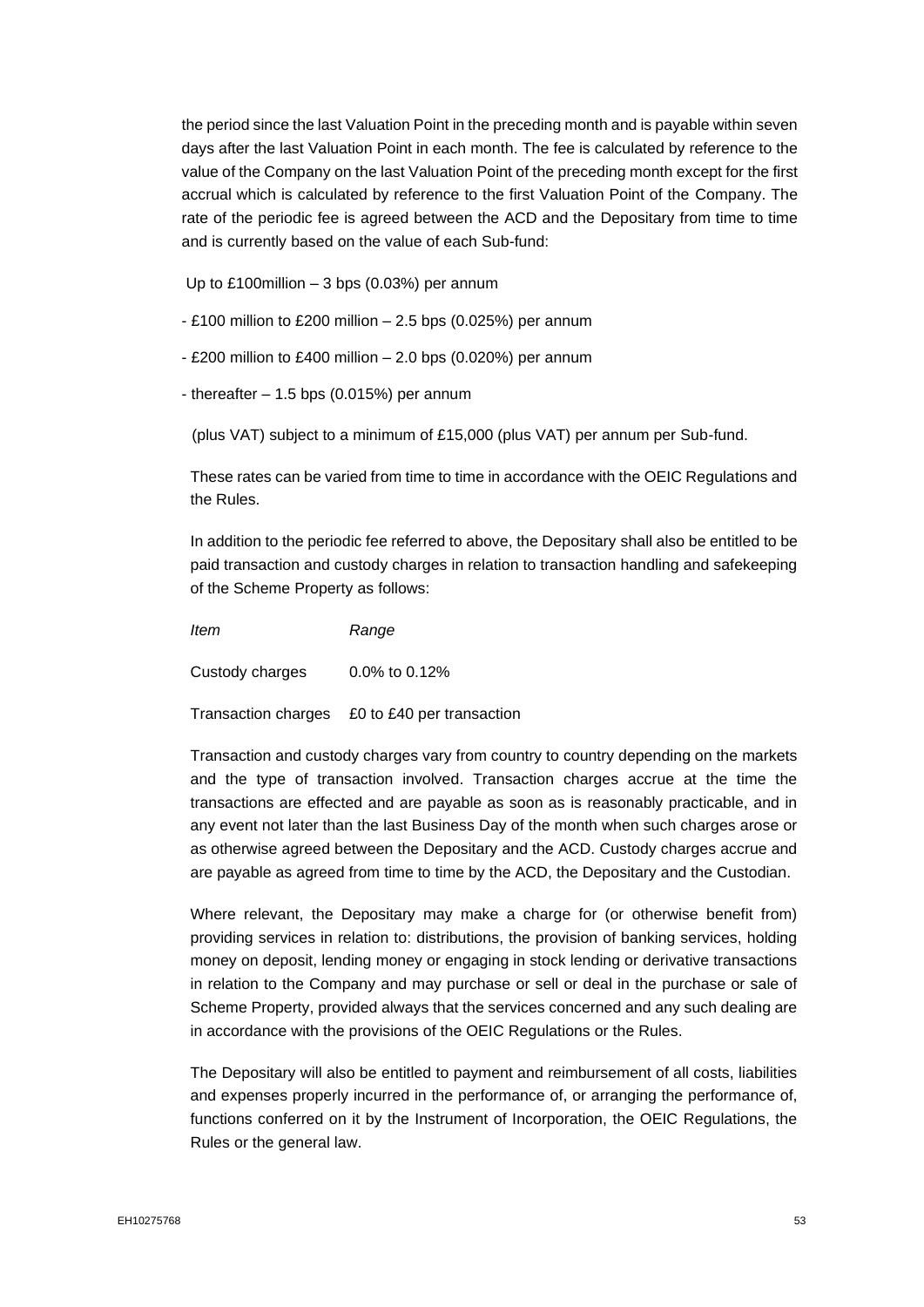On a winding up, redemption or termination of the Company or a Sub-fund, the Depositary will be entitled to its pro rata fees, charges and expenses to the date of winding up, redemption or termination (as appropriate) and any additional expenses necessarily realised in settling or receiving any outstanding obligations.

Any value added tax on any fees, charges or expenses payable to the Depositary will be added to such fees, charges or expenses.

Any of the Depositary's fees, charges and expenses described above may be payable to any person (including the ACD or any associate or nominee of the Depositary or of the ACD) who has had the relevant duty delegated to it by the Depositary pursuant to the FCA Rules.

#### **7.3. Investment Manager's fee**

The fees of any Investment Manager (plus VAT thereon where applicable) for providing investment management services will be paid by the ACD out of its remuneration under the ACD Agreement.

An Investment Manager is also entitled to be repaid out of the assets of the Company, all reasonable, properly documented, out of pocket expenses incurred in the proper performance of its duties.

Further details of this agreement are summarised in paragraph 6.4.2 "Terms of Appointment" above.

#### **7.4. Allocation of fees and expenses between Sub-funds**

All the above fees, duties and charges (other than those borne by the ACD) will be charged to the Sub-fund in respect of which they were incurred. This includes any charges and expenses incurred in relation to the Register of Shareholders, except that these will be allocated and charged to each class of Shares on a basis agreed between the ACD and the Depositary.

Where an expense is not considered to be attributable to any one Sub-fund, the expense will, subject to applicable law, normally be allocated to all Sub-funds pro rata to the value of the Net Asset Value of the Sub-funds, although the ACD has discretion to allocate these fees and expenses in a manner which it considers fair to Shareholders generally in accordance with COLL.

#### Allocation of expenses

Expenses are allocated between capital and income in accordance with the Regulations. However, the approach for a given Sub-fund is set out in Appendix I. **Deducting charges from capital may erode or constrain capital growth.**

Where expenses are deducted in the first instance from income, if and only if this is insufficient, the ACD and Depositary have agreed that all or part of the deductions will be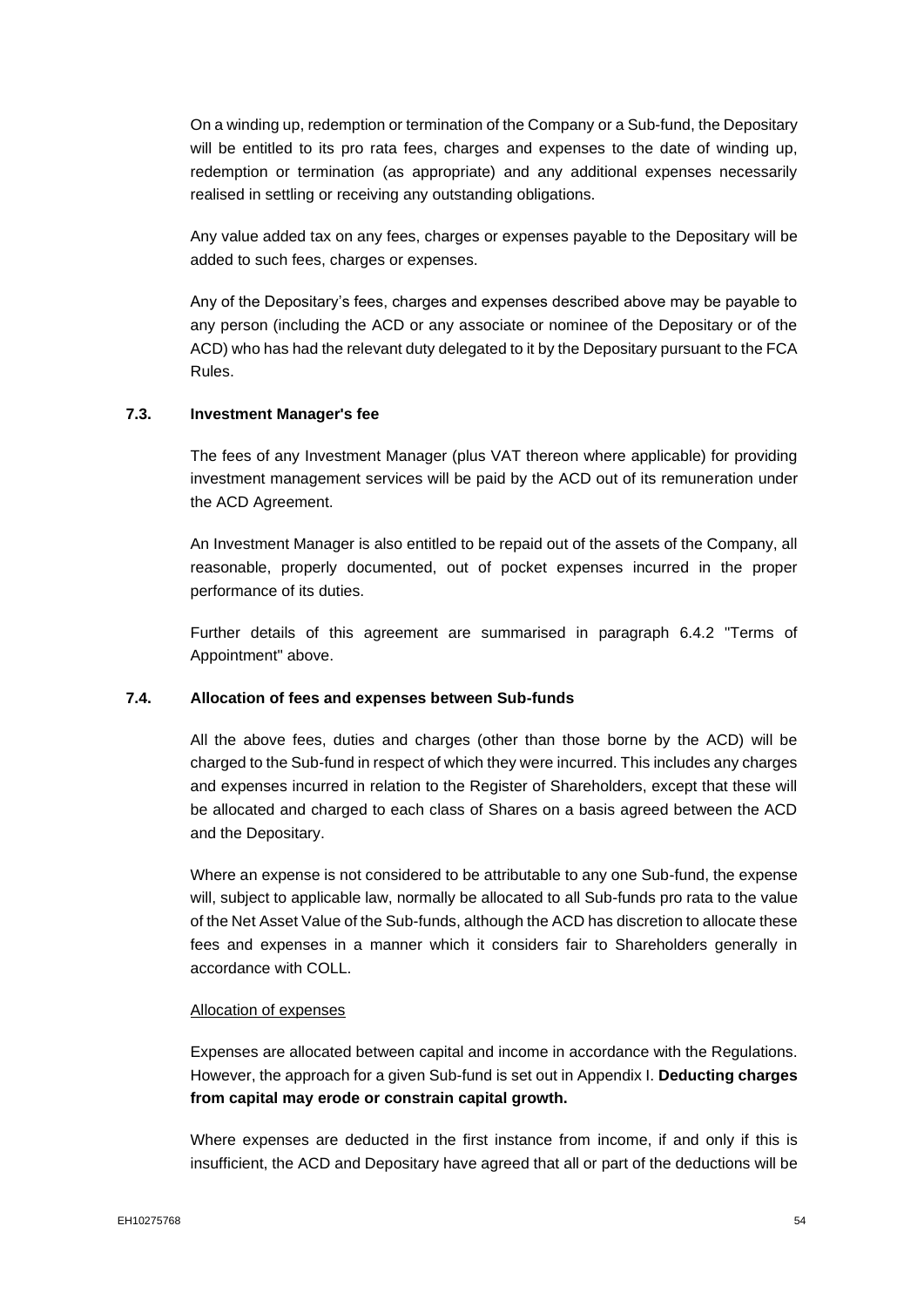made from capital (save for any charge made in respect of SDRT). If deductions were made from capital, this would result in capital erosion and constrain growth.

The ACD and the Depositary have agreed that the fees payable to the ACD and the Depositary will be apportioned as is set out in Appendix I in respect of each share class of each Sub-fund.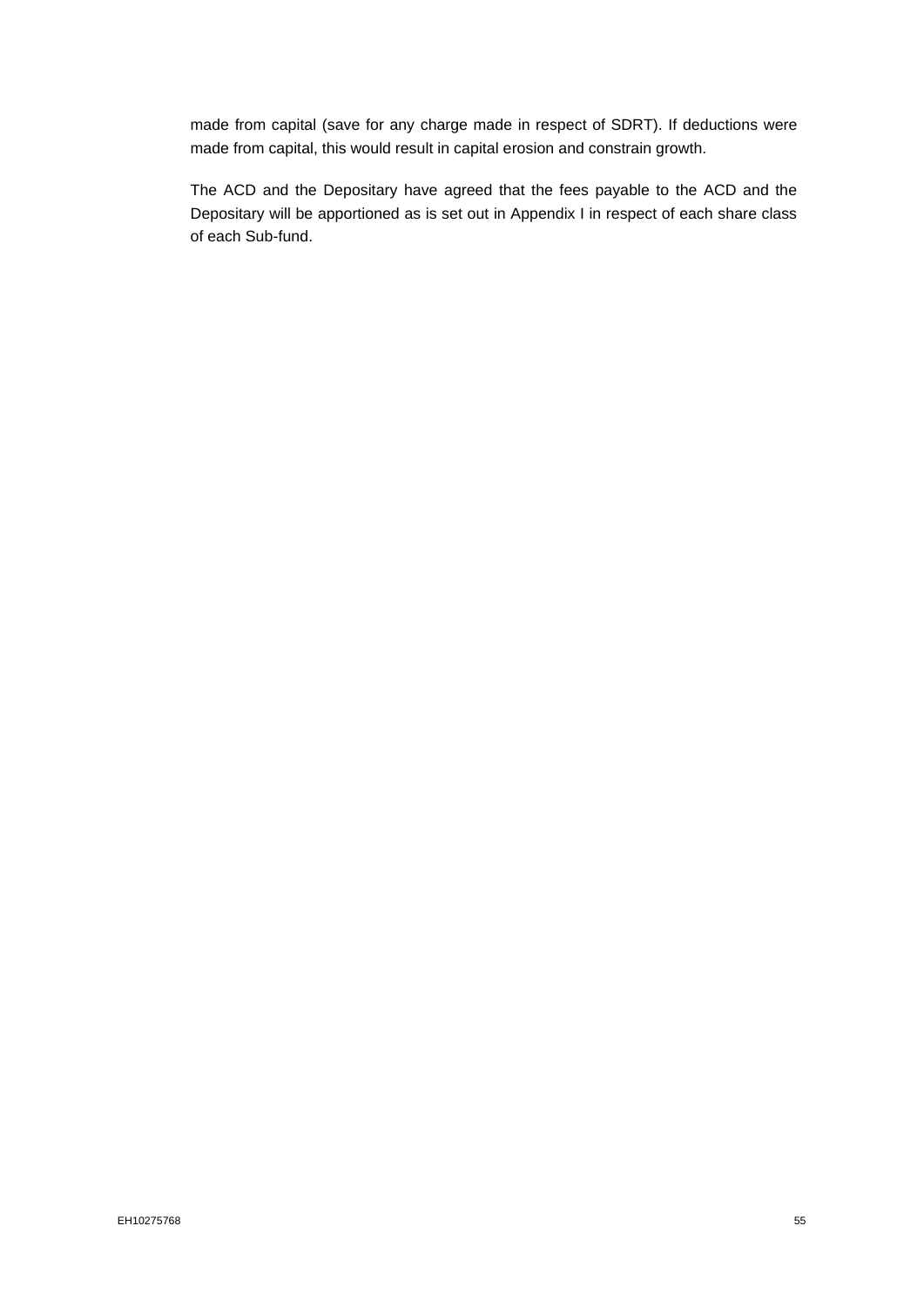# **8. INSTRUMENT OF INCORPORATION**

The Instrument of Incorporation is available for inspection at the ACD's offices at Orton, Moray, IV32 7QE.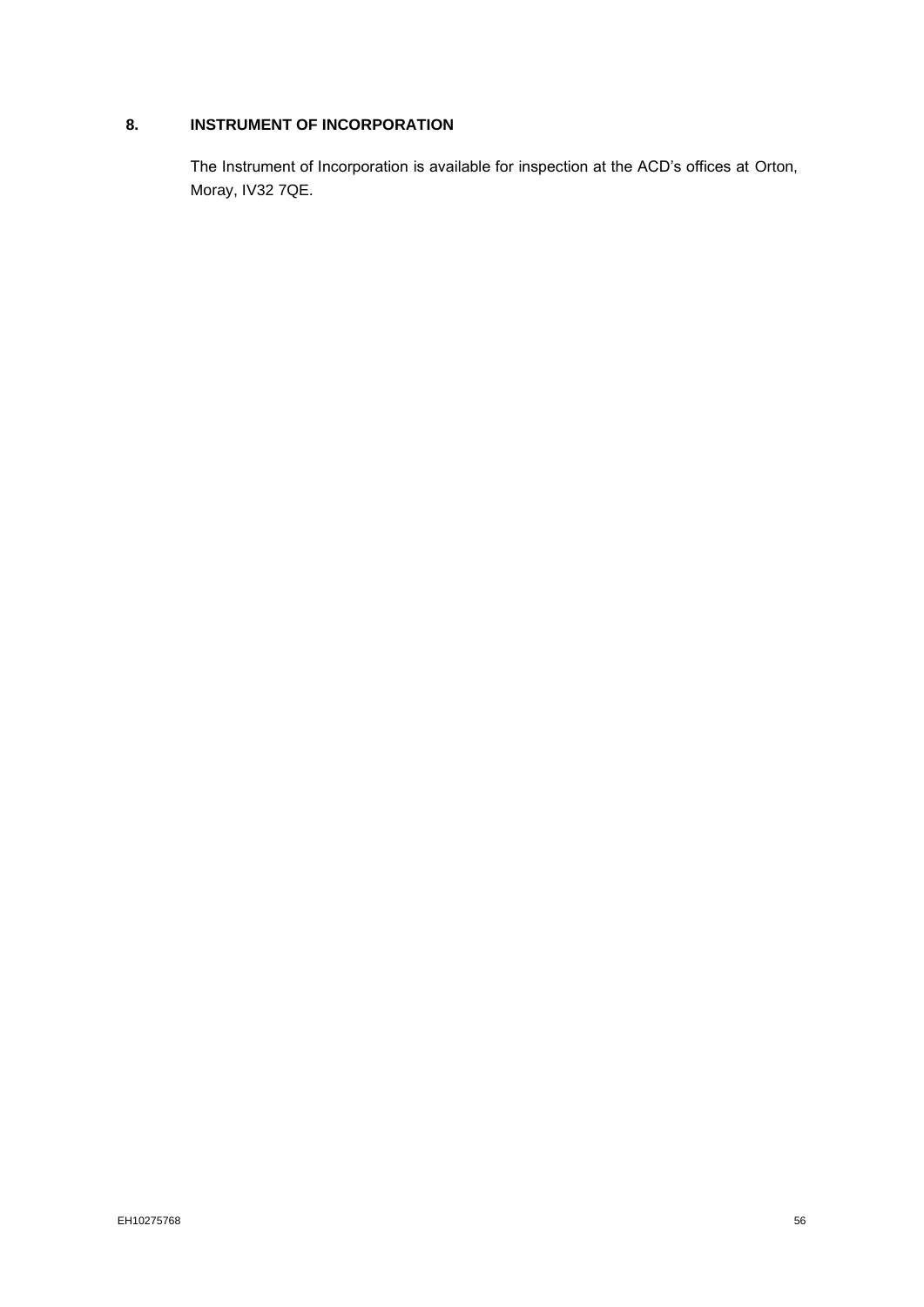## **9. SHAREHOLDER MEETINGS AND VOTING RIGHTS**

## **9.1. Class, Company and Sub-fund meetings**

The Company has dispensed with the holding of annual general meetings.

The provisions below, unless the context otherwise requires, apply to Class meetings and meetings of Sub-funds as they apply to general meetings of the Company, but by reference to Shares of the Class or Sub-fund concerned and the Shareholders and value and prices of such Shares.

## **9.2. Requisitions of meetings**

The ACD may requisition a general meeting at any time.

Shareholders may also requisition a general meeting of the Company. A requisition by Shareholders must state the objects of the meeting, be dated, be signed by Shareholders who, at the date of the requisition, are registered as holding not less than one tenth in value of all Shares then in issue and the requisition must be deposited at the head office of the Company. The ACD must convene a general meeting no later than eight weeks after receipt of such requisition.

## **9.3. Notice and quorum**

Shareholders will receive at least 14 days' notice of a general meeting and are entitled to be counted in the quorum and vote at such meeting either in person or by proxy. The quorum for a meeting is two Shareholders, present in person or by proxy. The quorum for an adjourned meeting is one person entitled to be counted in a quorum. Notices of meetings and adjourned meetings will be sent to Shareholders at their registered addresses.

#### **9.4. Voting rights**

At a general meeting, on a show of hands every Shareholder who (being an individual) is present in person or (being a corporation) is present by its representative properly authorised in that regard, has one vote.

On a poll vote, a Shareholder may vote either in person or by proxy. The voting rights attaching to each Share are such proportion of the voting rights attached to all the Shares in issue that the price of the Share bears to the aggregate price of all the Shares in issue at the date seven days before the notice of meeting is sent out, such date to be decided by the ACD.

A Shareholder entitled to more than one vote need not, if he votes, use all his votes or cast all the votes he uses in the same way.

In the case of joint Shareholders, the vote of the most senior Shareholder who votes, whether in person or by proxy, must be accepted to the exclusion of the votes of the other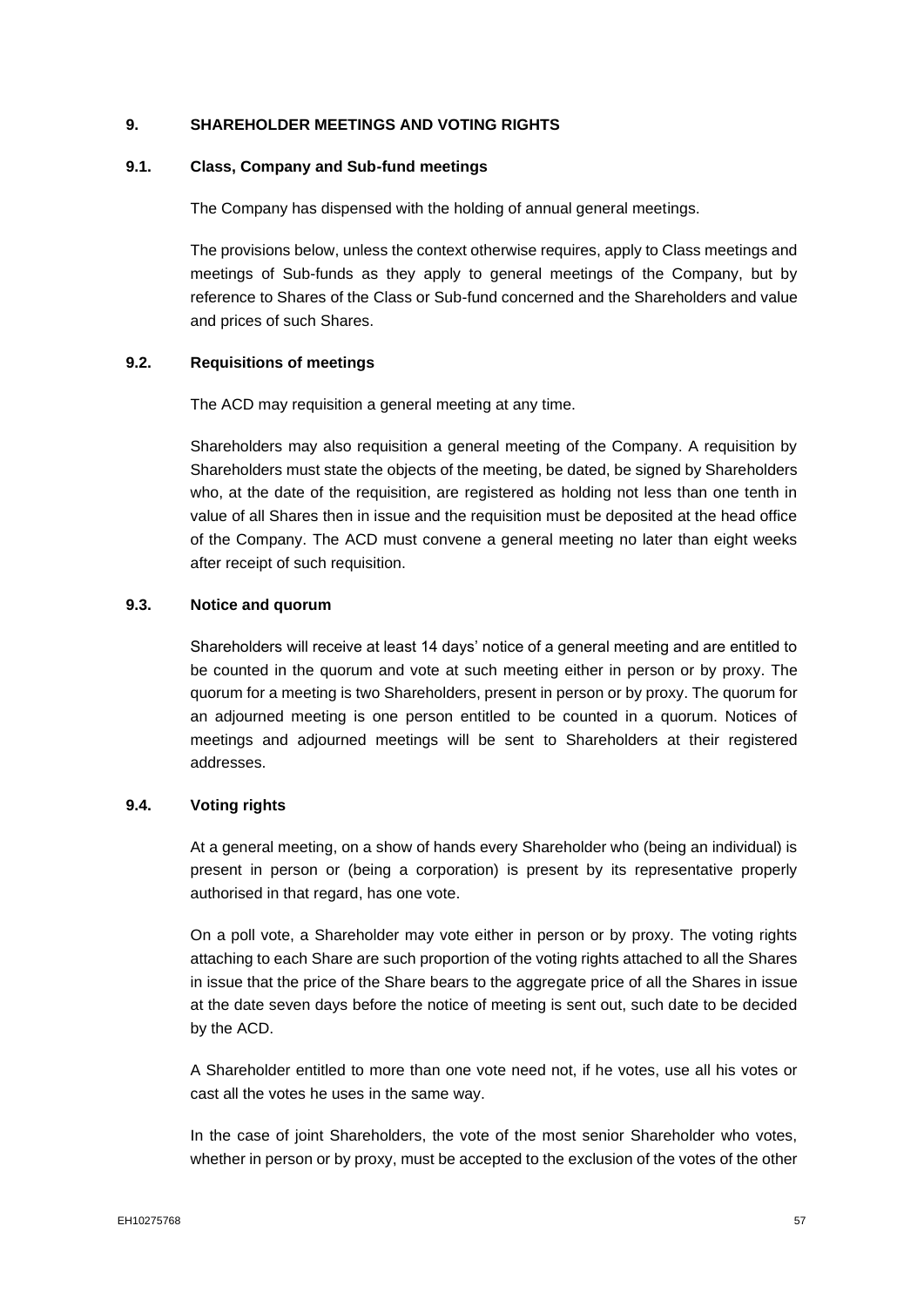joint Shareholders. For this purpose seniority must be determined by the order in which the names stand in the Register.

Except where the COLL Sourcebook or the Instrument of Incorporation require an extraordinary resolution (which needs at least 75% of the votes cast at the meeting to be in favour if the resolution is to be passed) any resolution required by the COLL Sourcebook will be passed by a simple majority of the votes validly cast for and against the resolution.

The ACD may not be counted in the quorum for a meeting and neither the ACD nor any associate (as defined in the COLL Sourcebook) of the ACD is entitled to vote at any meeting of the Company except in respect of Shares which the ACD or associate holds on behalf of or jointly with a person who, if the registered Shareholder, would be entitled to vote and from whom the ACD or associate has received voting instructions.

Where all the Shares in a Sub-fund are registered to, or held by, the ACD or its associates and they are therefore prohibited from voting and a resolution (including an extraordinary resolution) is required to conduct business at a meeting, it shall not be necessary to convene such a meeting and a resolution may, with the prior written agreement of the Depositary, instead be passed with the written consent of Shareholders representing 50% or more, or for an extraordinary resolution 75% or more, of the Shares in issue.

"Shareholders" in this context means Shareholders on the date seven days before the notice of the relevant meeting was sent out but excludes holders who are known to the ACD not to be Shareholders at the time of the meeting.

#### **9.5. Variation of Class or Sub-fund rights**

The rights attached to a Class or Sub-fund may not be varied without the sanction of an extraordinary resolution passed at a meeting of Shareholders of that Class or Sub-fund or otherwise in accordance with the COLL Sourcebook.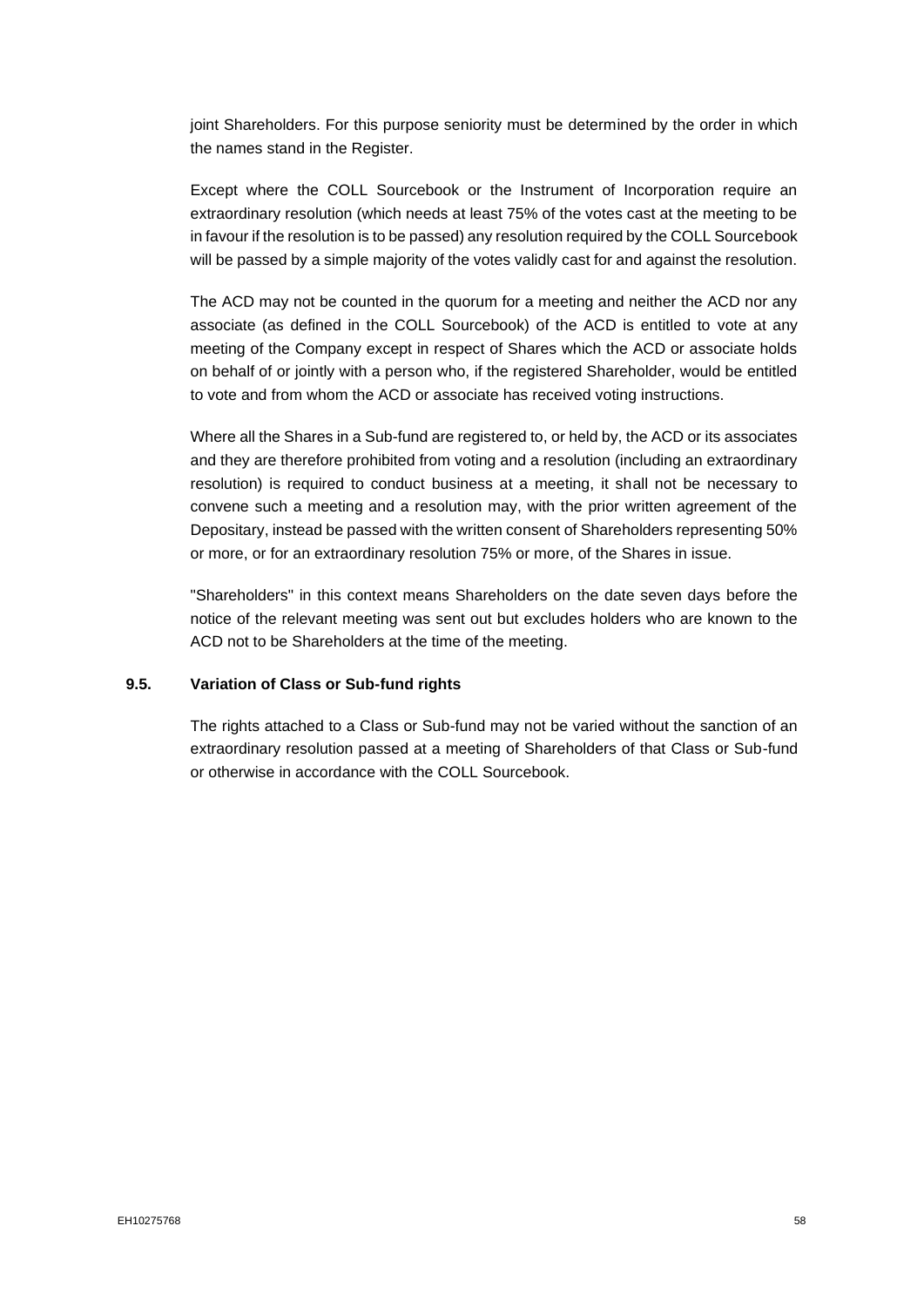## **10. TAXATION**

## **10.1. General**

The information below is a general guide based on current United Kingdom law and HM Revenue & Customs practice, all of which are subject to change. It is not intended to be exhaustive and there may be other tax considerations which may be relevant to prospective investors.

It summarises the tax position of the Company and of investors who are resident in the United Kingdom for tax purposes and hold Shares as investments. The regime for taxation of income and capital gains received by investors depends on the tax law applicable to their particular circumstances and/or the place where the Scheme Property is invested.

Prospective investors who are in any doubt about their tax position, or who may be subject to tax in a jurisdiction other than the United Kingdom, are recommended to take professional advice.

## **10.2. The Company**

Each Sub-fund will be treated as a separate entity for United Kingdom tax purposes.

The Company is generally exempt from United Kingdom tax on capital gains realised on the disposal of its investments. However, in some cases, gains realised on holdings in non-reporting offshore funds will incur a tax charge on disposal.

Any dividend distribution received by the Company will not normally be charged to corporation tax provided that it falls within one of the exempt classes set out in the relevant legislation. The Company will be subject to corporation tax on most other types of income but after deducting allowable management expenses and the gross amount of any interest distributions. Where the Company suffers foreign tax on income received, this will normally be an irrecoverable tax expense.

The Company will make dividend distributions except where more than a certain percentage of its property has been invested throughout the distribution period in interestpaying investments, in which case it will make interest distributions.

### **10.3. Shareholders**

## **10.3.1. Income distributions**

Any income distribution made by the Company, unless designated by the Company as an interest distribution, will be treated as if it were a dividend from a UK company. No deduction of UK income tax is made from a dividend distribution.

Corporate Shareholders within the charge to UK corporation tax receive this income distribution as franked investment income to the extent that the distribution relates to underlying franked investment income (before deduction of expenses, but net of UK corporation tax) for the period in respect of which the distribution is made. Any part of the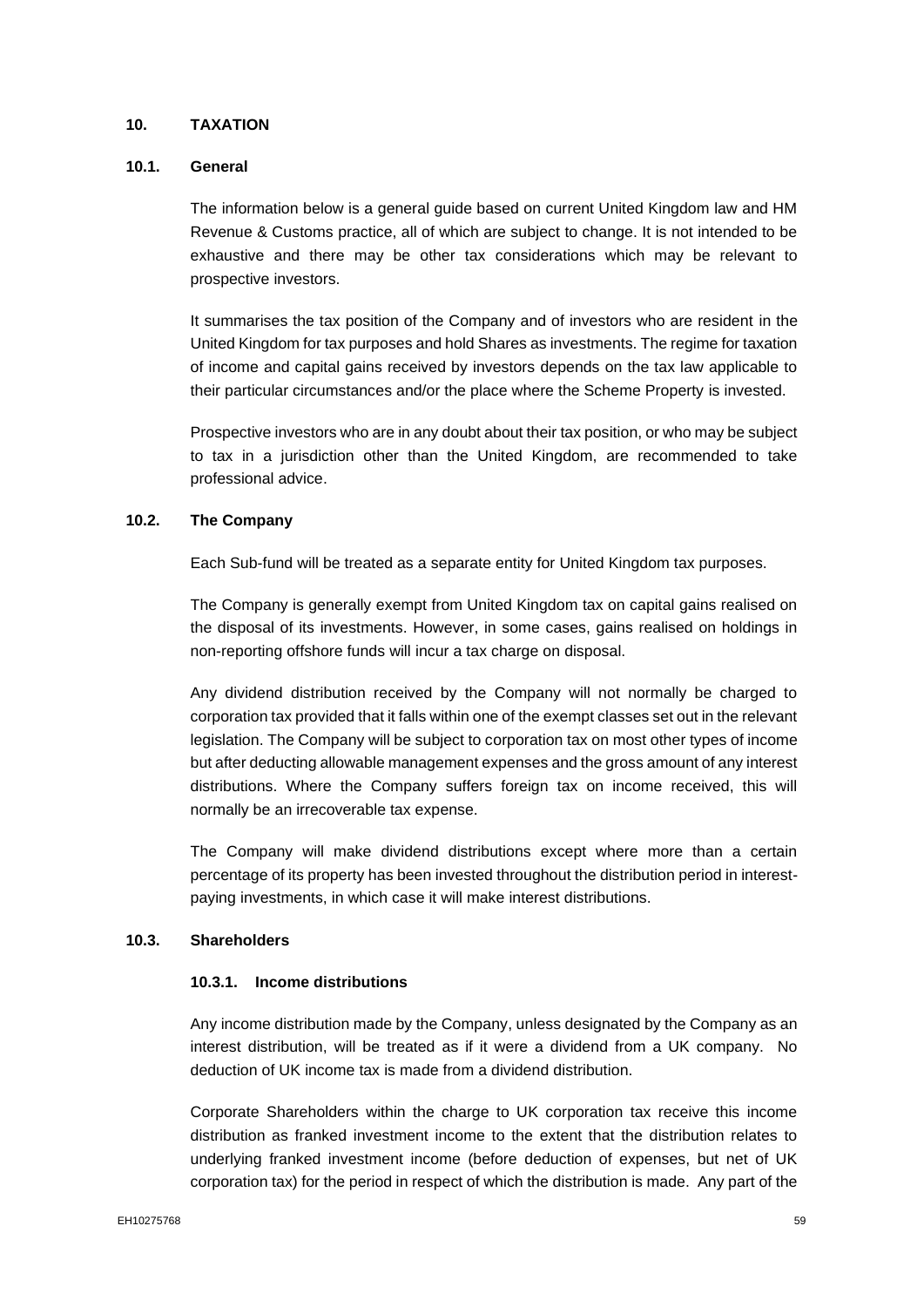distribution which is not received as franked investment income is deemed to be an annual payment from which income tax at the rate of 20% has been deducted.

## **10.3.2. Capital gains**

Shareholders who are resident in the UK for tax purposes may be liable to capital gains tax or, where the Shareholder is a company, corporation tax in respect of gains arising from the sale, exchange or other disposal of Shares (including Switches between Subfunds but not Switches between Classes in respect of the same Sub-fund).

Capital gains made by individual Shareholders on disposals from all chargeable sources of investment will be tax free if the net gain (after deduction of allowable losses) falls within an individual's annual capital gains exemption.

Shareholders chargeable to UK corporation tax must include all chargeable gains realised on the disposal of Shares in their taxable profits.

Special provisions apply to a UK corporate Shareholder which invests in a bond fund (see above). Where this is the case, the corporate Shareholder's Shares in the Sub-fund are treated for tax purposes as rights under a creditor loan relationship. This means that the increase or decrease in value of the Shares during each accounting period of the corporate Shareholder is treated as a loan relationship credit or debit, as appropriate and constitutes income (as opposed to a capital gain) for tax purposes and, as such, is taxed in the year that it arises.

The amount representing the income equalisation element of the Share price is a return of capital and is not taxable as income in the hands of Shareholders. This amount should be deducted from the cost of Shares in computing any capital gain realised on a subsequent disposal.

## **10.3.3 Income Equalisation**

The first income allocation received by an investor after buying Shares may include an amount of income equalisation, which will be shown on the issued tax voucher. This is effectively a repayment of the income equalisation paid by the investor as part of the purchase price. It is a return of capital, and is not taxable. Rather it should be deducted from the acquisition cost of the Shares for capital gains tax purposes.

#### **10.4. Reporting of tax information**

The Company and the ACD are subject to obligations which require them to provide certain information to relevant tax authorities about the Company, investors and payments made to them.

Under the Automatic Exchange of Information (AEOI) Regime the fund is obliged to share certain information in relation to investors with HMRC which will be shared with other tax authorities. AEOI refers to US Foreign Account Tax Compliant Act ("FATCA") and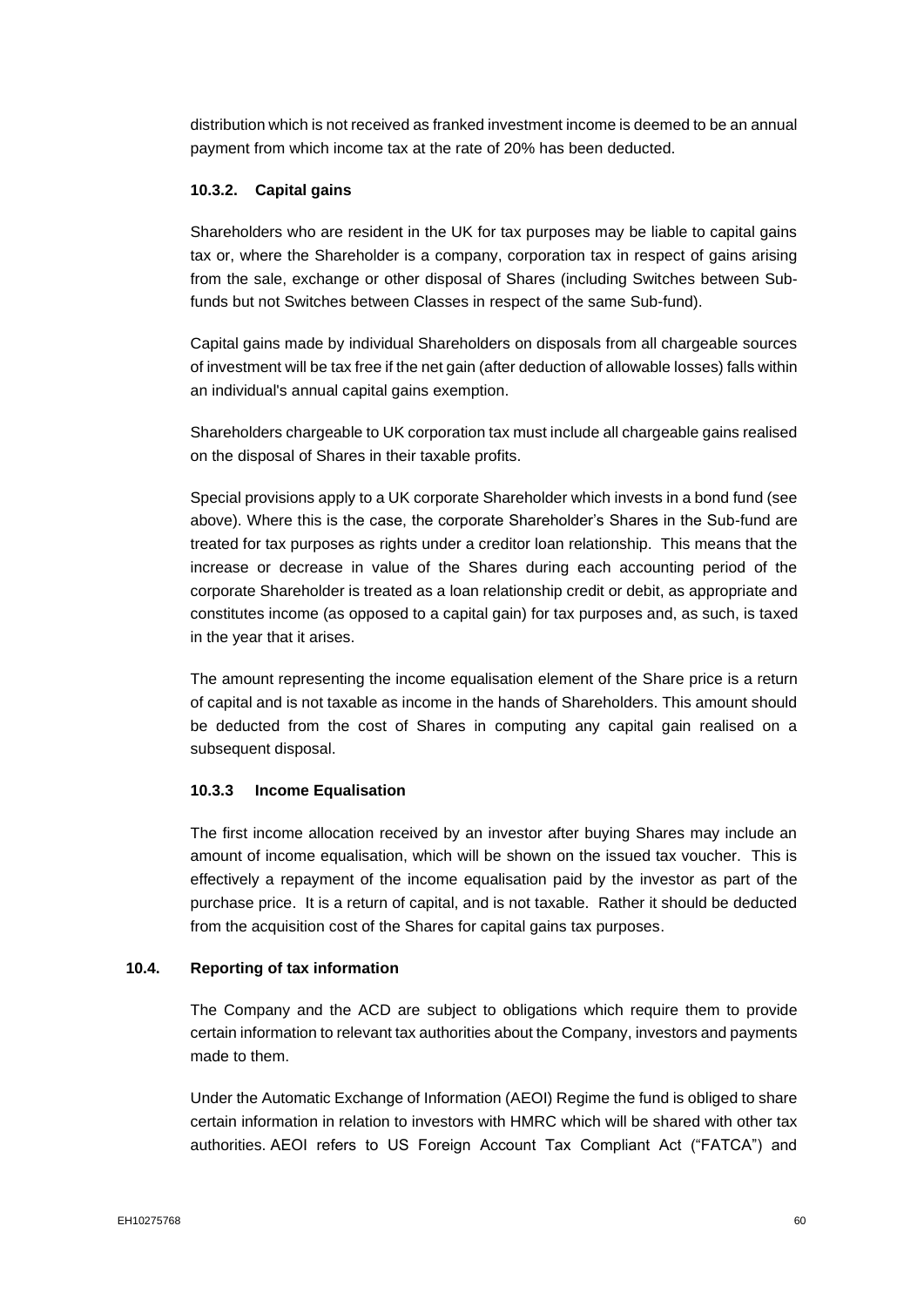associated inter-governmental agreements and OECD's Common Reporting Standard ("CRS") as applicable in participating jurisdictions.

Failure to comply with these requirements will subject a Fund to US withholding taxes on certain US-sourced income and gains under FATCA and various penalties as applicable in different participating jurisdictions for being non-compliant with CRS regulations.

Shareholders may be asked to provide additional information to the ACD to enable the Sub-fund to satisfy these obligations. Failure to provide requested information under FATCA may subject a Shareholder to liability for any resulting US withholding taxes, US tax information reporting and/or mandatory redemption, transfer or other termination of the Shareholder's interest in a Sub-fund.

To the extent a Sub-fund is subject to withholding tax as a result of:

- a Shareholder failing (or delaying) to provide relevant information to the ACD;
- a Shareholder failing (or delaying) to enter into a direct agreement with the IRS;
- the Sub-fund becoming liable under FATCA or any legislation or regulation to account for tax in any jurisdiction in the event that a Shareholder or beneficial owner of a Share receives a distribution, payment or redemption, in respect of their Shares or disposes (or be deemed to have disposed) of part or all of their Shares in any way;

(each a "Chargeable Event"),

the ACD may take any action in relation to a Shareholder's or beneficial owner's holding to ensure that such withholding is economically borne by the relevant Shareholder or beneficial owner, and/or the ACD and/or its delegate or agent shall be entitled to deduct from the payment arising on a Chargeable Event an amount equal to the appropriate tax. The action by the ACD may also include, but is not limited to, removal of a non-compliant Shareholder from the Company or the ACD or its delegates or agents redeeming or cancelling such number of Shares held by the Shareholder or such beneficial owner as are required to meet the amount of tax. Neither the ACD nor its delegate or agent, will be obliged to make any additional payments to the Shareholder or beneficial owner in respect of such withholding or deduction.

Each investor agrees to indemnify the Company, each Sub-fund and/or the ACD and its delegates/agents for any loss caused by such investor arising to the Company, a Sub-fund and/or ACD and/or its delegates/agents by reason of them becoming liable to account for tax in any jurisdiction on the happening of a Chargeable Event.

**The foregoing statements are based on UK law and HMRC practice as known at the date of this Prospectus, which is subject to change, are intended to provide general guidance only. Shareholders and applicants**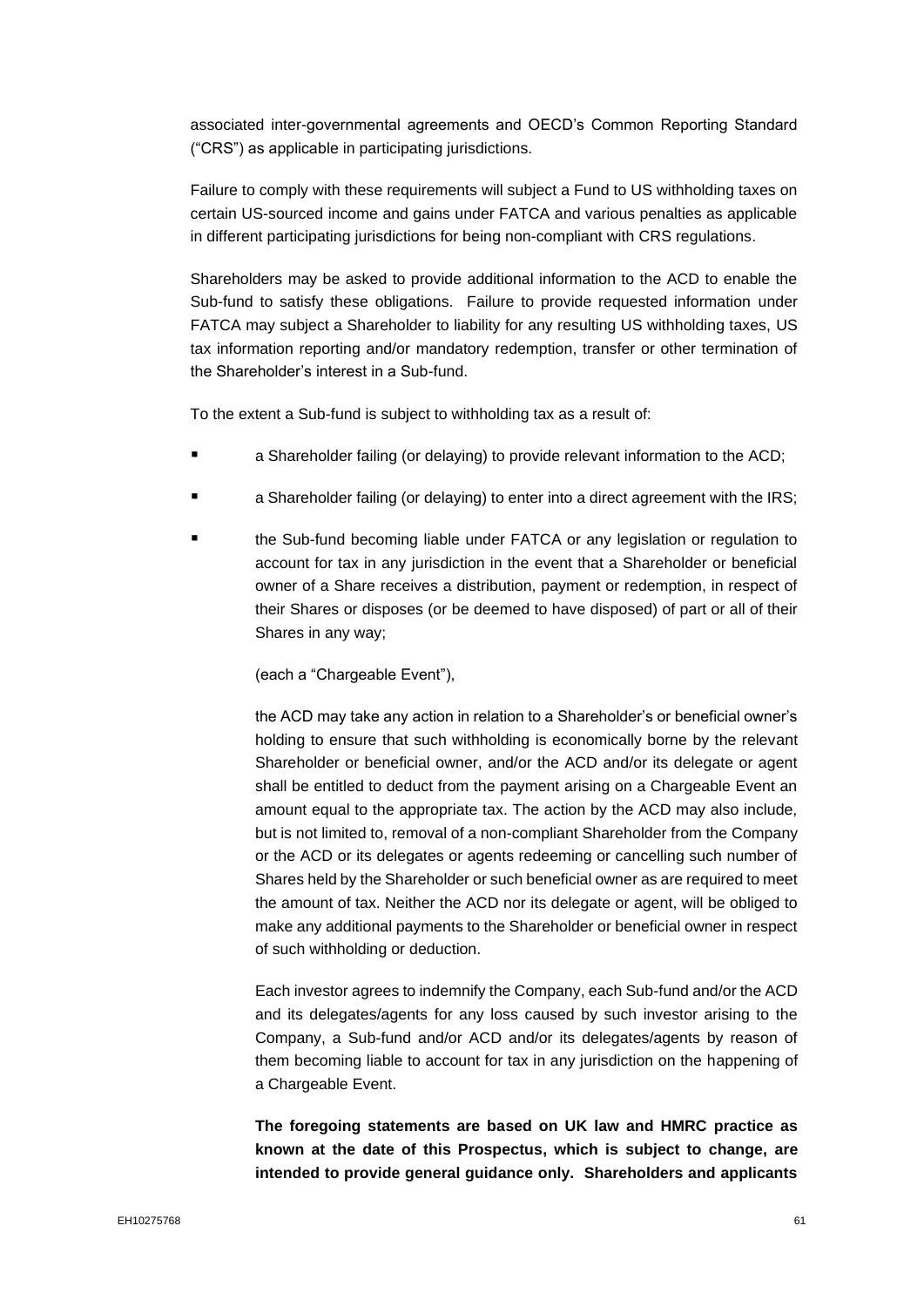**for Shares are recommended to consult their professional advisers if they are in any doubt about their tax position. No liability is accepted by the ACD for such interpretation.**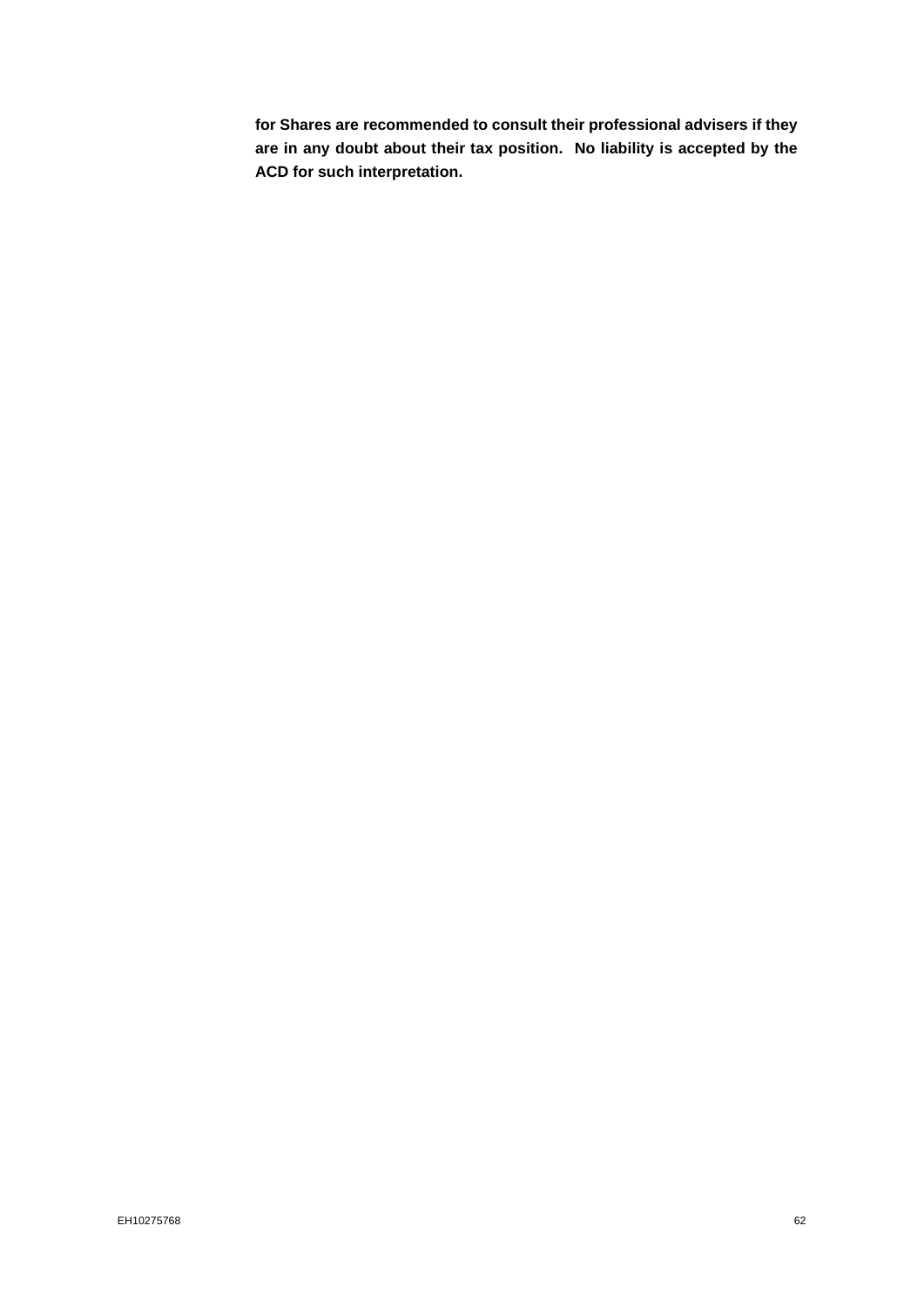## **11. WINDING UP OF THE COMPANY OR A SUB-FUND**

The Company will not be wound up except as an unregistered company under Part V of the Insolvency Act 1986 or under the COLL Sourcebook. A Sub-fund may be terminated under the COLL Sourcebook instead of by the court provided that the Sub-fund is solvent and the steps required by regulation 21 of the OEIC Regulations are complied with.

Where the Company is to be wound up or a Sub-fund terminated under the COLL Sourcebook, such winding up or termination may only be commenced following approval by the FCA. The FCA may only give such approval if the ACD provides a statement (following an investigation into the affairs of the Company or Sub-fund) either that the Company (or Sub-fund)(as the case may be) will be able to meet its liabilities within 12 months of the date of the statement or that the Company (or Sub-fund) will be unable to do so. The Company may not be wound up or a Sub-fund terminated under the COLL Sourcebook if there is a vacancy in the position of ACD at the relevant time.

The Company shall be wound up or a Sub-fund must be terminated under the COLL Sourcebook:

- 11.1. if an extraordinary resolution to that effect is passed by Shareholders; or
- 11.2. when the period (if any) fixed for the duration of the Company or a particular Sub-fund by the Instrument of Incorporation expires or any event occurs, on the occurrence of which the Instrument of Incorporation provides that the Company or a particular Sub-fund is to be wound up or terminated (as appropriate)(for example, if the Share capital of the Company or (in relation to any Sub-fund) the Net Asset Value of the Sub-fund is below £1 million, or if a change in the laws or regulations of any country means that, in the ACD's opinion, it is desirable to terminate the Sub-fund);
- 11.3. on the date stated in any agreement by the FCA in response to a request by the ACD for the winding up of the Company or for a request for the termination of the relevant Subfund;
- 11.4. on the effective date of a duly approved scheme of arrangement which is to result in the Company or Sub-fund ceasing to hold any Scheme Property; or
- 11.5. on the date on which all of the Sub-funds of the Company fall within 11.4 or have otherwise ceased to hold any Scheme Property, notwithstanding that the Company may have assets and liabilities that are not attributable to any particular Sub-fund.

On the occurrence of any of the above:

- 11.6. COLL 6.2 (Dealing), COLL 6.3 (Valuation and Pricing) and COLL 5 (Investment and borrowing powers) will cease to apply to the Company or the relevant Sub-fund (except in respect of the final calculation);
- 11.7. the Company will cease to issue and cancel Shares in the Company or the relevant Subfund and the ACD shall cease to sell or redeem Shares or arrange for the Company to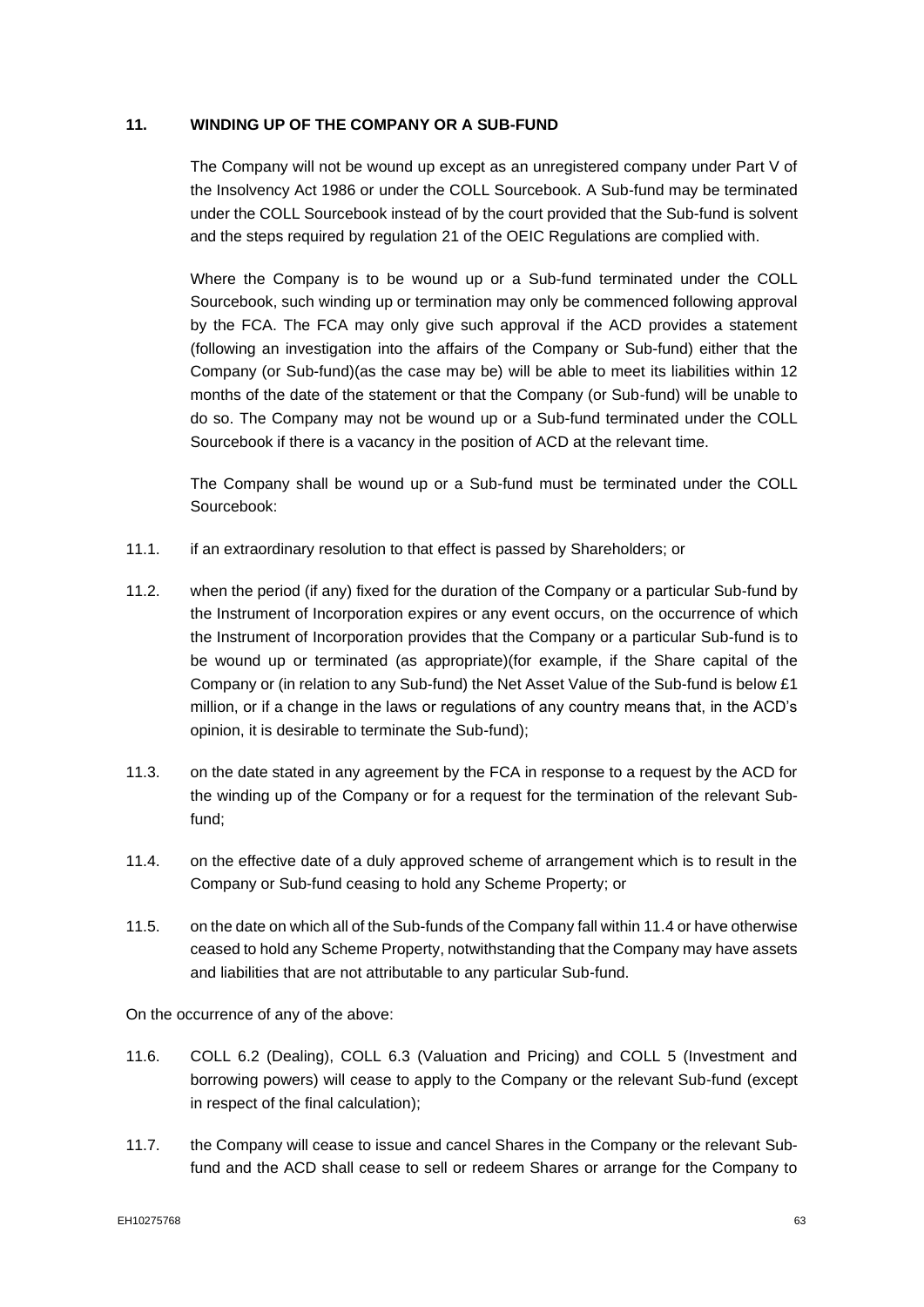issue or cancel them for the Company or the relevant Sub-fund (except in respect of a final cancellation);

- 11.8. no transfer of a Share shall be registered and no other change to the Register of Shareholders shall be made without the sanction of the ACD;
- 11.9. where the Company is being wound up, or a Sub-fund terminated, the Company shall cease to carry on its business except in so far as it is beneficial for the winding up of the Company; or for the termination of the Sub-fund.
- 11.10. the corporate status and powers of the Company and subject to 11.6 to 11.9 above, the powers of the ACD shall continue until the Company is dissolved. The ACD must ensure that it keeps Shareholders appropriately informed about the winding up or termination including, if known, its likely duration.

The ACD shall, as soon as practicable after the winding up or termination commences, realise the assets and meet the liabilities of the Company or the Sub-fund and, after paying out or retaining adequate provision for all liabilities properly payable and retaining provision for the costs of winding up, or termination arrange for the Depositary to make one or more interim distributions out of the proceeds to Shareholders proportionately to their rights to participate in the Scheme Property. The ACD must instruct the Depositary how the proceeds must be held prior to being utilised to meet liabilities or make distributions to Shareholders with a view to the prudent protection of creditors and Shareholders against loss. If the ACD has not previously notified Shareholders of the proposal to wind up the Company or terminate the Sub-fund, the ACD shall, as soon as practicable after the commencement of winding up of the Company or the termination of the Sub-fund, give written notice of the commencement to Shareholders. When the ACD has caused all of the Scheme Property to be realised and all of the liabilities of the Company or the particular Sub-fund to be realised, the ACD shall arrange for the Depositary to make a final distribution to Shareholders on or prior to the date on which the final account is sent to Shareholders of any balance remaining in proportion to their holdings in the Company or the particular Sub-fund.

As soon as reasonably practicable after completion of the winding up of the Company or the termination of a particular Sub-fund, the Depositary shall notify the FCA that the winding up or termination has been completed.

On completion of a winding up of the Company or termination of a sub-fund, the Company will be dissolved or the sub-fund terminated and any money (including unclaimed distributions) still standing to the account of the Company or the Sub-fund, will be paid into court by the ACD within one month of the dissolution or the termination.

Following the completion of a winding up the Company or termination of a Sub-fund, the ACD must prepare a final account showing how the winding up or termination took place and how the Scheme Property was distributed. The Auditors of the Company shall make a report in respect of the final account stating their opinion as to whether the final account has been properly prepared. Within four months of the completion of the winding up or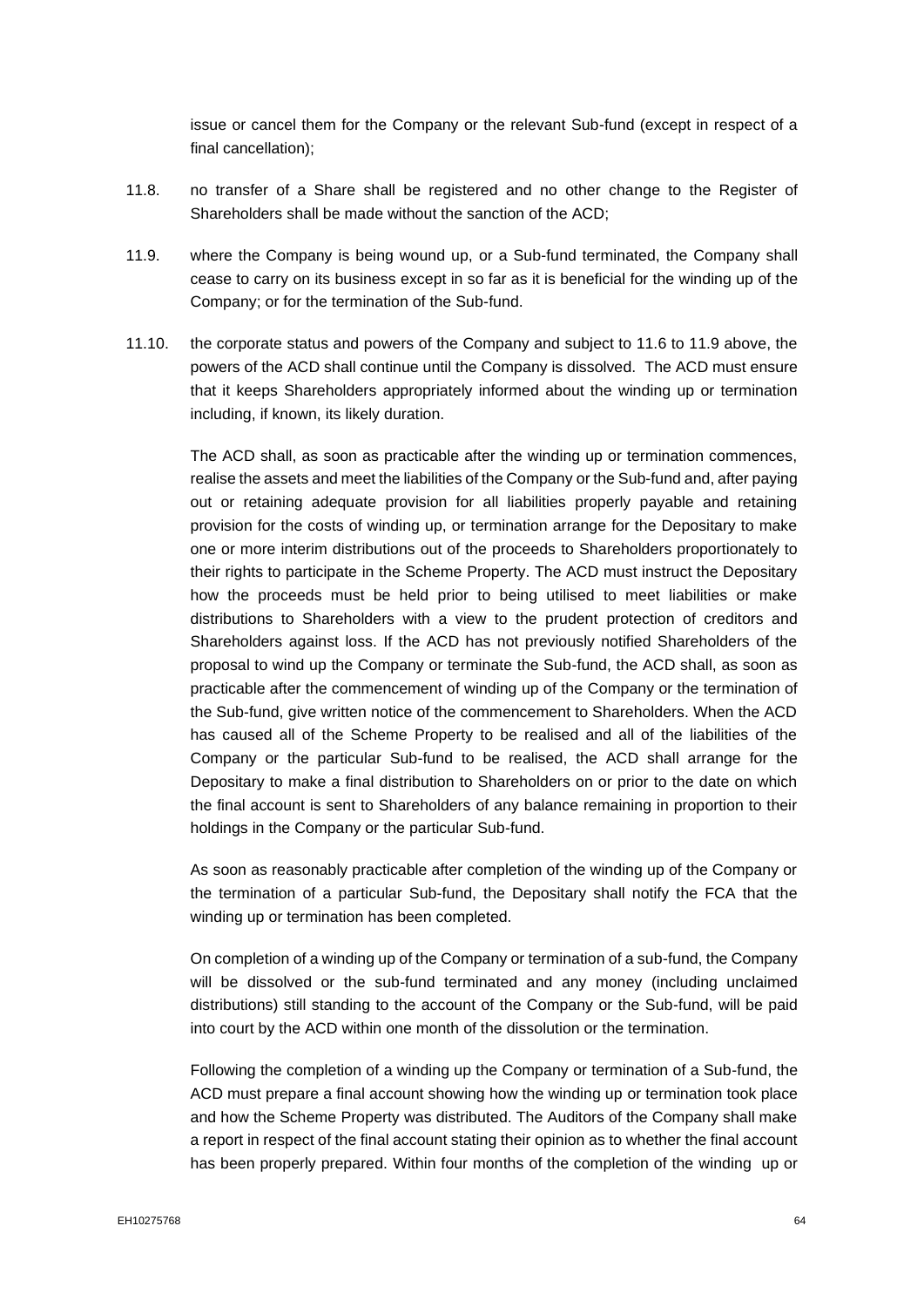termination this final account and the auditors' report must be sent to the FCA and to each person who was a Shareholder (or the first named of joint Shareholders) immediately before the winding up or termination commenced.

As the Company is an umbrella company, with each Sub-fund having segregated liability, any liabilities attributable or allocated to a particular Sub-fund under the COLL Sourcebook shall be met out of the Scheme Property attributable or allocated to that particular Sub-fund.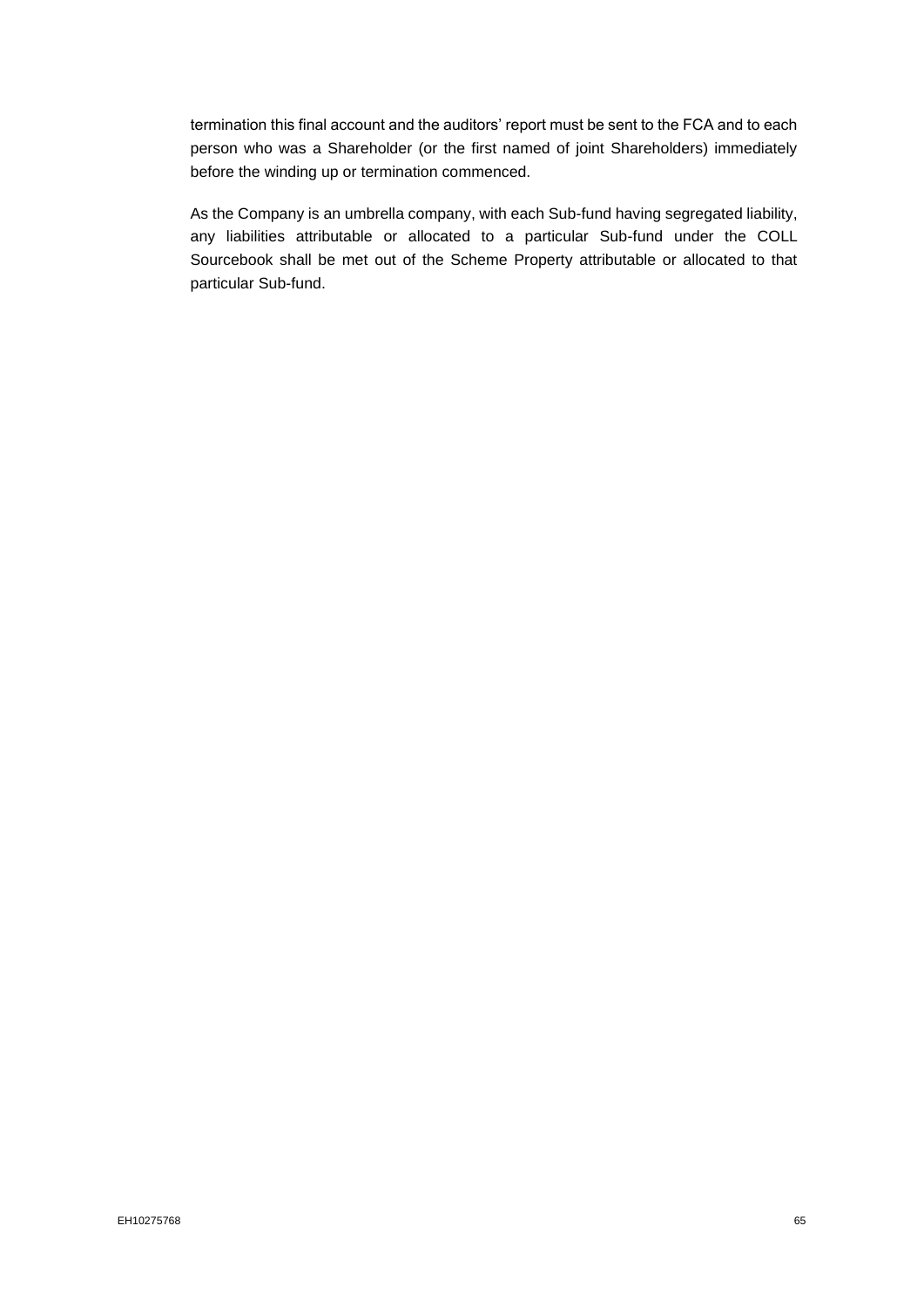## **12. GENERAL INFORMATION**

## **12.1. Accounting periods**

The annual accounting period of the Company ends each year on 30 June (the accounting reference date). Details of the interim accounting periods for each Sub-fund are set out in Appendix I.

## **12.2. Notice to Shareholders**

All notices or other documents sent by the ACD to a Shareholder will be sent by normal post (or by email if the Shareholder agrees) to the last address (or email address as appropriate) notified in writing to the Company by the Shareholder.

## **12.3. Income allocations**

Some Sub-funds may have interim and final income allocations. For each of the Subfunds income is allocated in respect of the income available at each accounting date set out in Appendix I.

In relation to income Shares, distributions of income for each Sub-fund in which income Shares are issued are paid by bank transfer directly into a Shareholder's bank account on or before the relevant income allocation date in each year as set out in Appendix I.

In relation to income Shares, distributions of income for each Sub-fund in which income Shares are issued will be paid in GBP, irrespective of the currency in which each Class of Shares is denominated.

The ACD may at its option carry out any authentication procedures that it considers appropriate to verify, confirm or clarify shareholder payment instructions relating to dividend payments. This aims to mitigate the risk of error and fraud for the Company, each Sub-fund, its agents or Shareholders. Where it has not been possible to complete any authentication procedures to its satisfaction, the ACD and transfer agent may, at its discretion, delay the processing of payment instructions until authentication procedures have been satisfied, to a date later than the envisaged dividend payment date.

If the ACD is not satisfied with any verification or confirmation, it may decline to execute the relevant dividend payment until satisfaction is obtained. Neither the ACD nor the Company shall be held responsible to the Shareholder or anyone if it delays execution or declines to execute dividend payments in these circumstances.

For Sub-funds in which accumulation Shares are issued, income will become part of the capital property of the Sub-fund and will be reflected in the price of each such accumulation Share as at the end of the relevant accounting period.

If a distribution made in relation to any income Shares remains unclaimed for a period of six years after it has become due, it will be forfeited and will revert to the relevant Subfund (or, if that no longer exists, to the Company).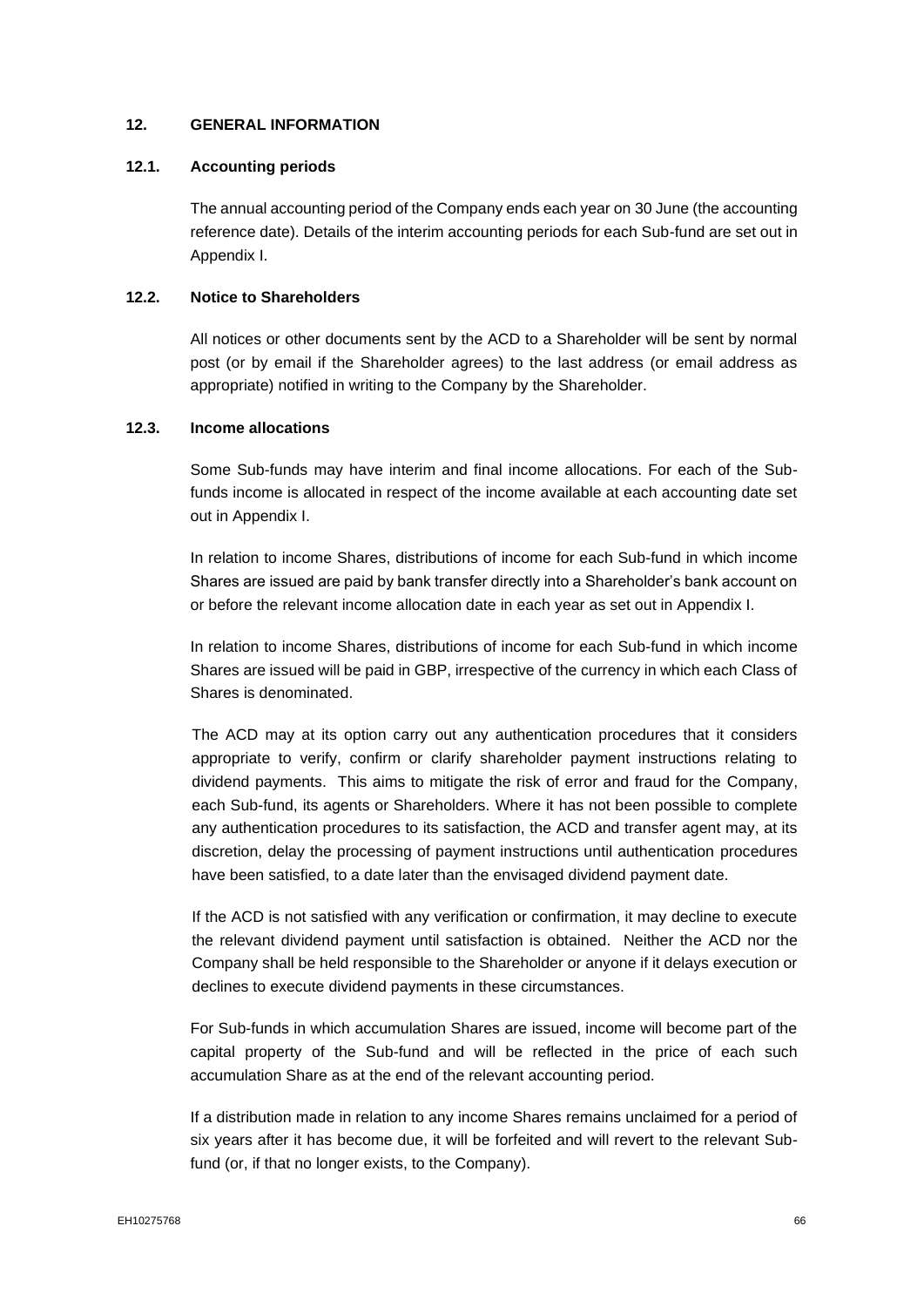The amount available for distribution in any accounting period is calculated by taking the aggregate of the income received or receivable for the account of the relevant Sub-fund in respect of that period, and deducting the charges and expenses of the relevant Subfund paid or payable out of income in respect of that accounting period. The ACD then makes such other adjustments as it considers appropriate (and after consulting the Company's Auditors as appropriate) in relation to taxation, income equalisation, income unlikely to be received within 12 months following the relevant income allocation date, income which should not be accounted for on an accrual basis because of lack of information as to how it accrues, transfers between the income and capital account and other matters.

## **12.4. Annual reports**

Annual reports of the Company will be published within four months of each annual accounting period and half yearly reports will be published within two months of each interim accounting period. The report containing the full accounts will be available upon request free of charge.

## **12.5. Documents of the Company**

The following documents may be inspected free of charge during normal business hours on any Business Day at the offices of the ACD at Orton, Moray, IV32 7QE.

- 12.5.1. the Prospectus;
- 12.5.2. the most recent annual and half yearly reports of the Company;
- 12.5.3. the Instrument of Incorporation (and any amending documents); and
- 12.5.4. the material contracts referred to below.

Shareholders may obtain copies of the above documents from the ACD. The ACD may make a charge at its discretion for copies of documents (apart from the most recent versions of the Instrument of Incorporation, Prospectus and annual and half yearly reports of the Company which are available free of charge to anyone who requests).

## **12.6. Material Contracts**

The following contracts, not being contracts entered into in the ordinary course of business, have been entered into by the Company and are, or may be, material:

- 12.6.1. the ACD Agreement between the Company, and the ACD;
- 12.6.2. the Depositary Agreement between the Company, the Depositary and the ACD; and
- 12.6.3. the Investment Management Agreement between the Investment Manager, the ACD and the Company.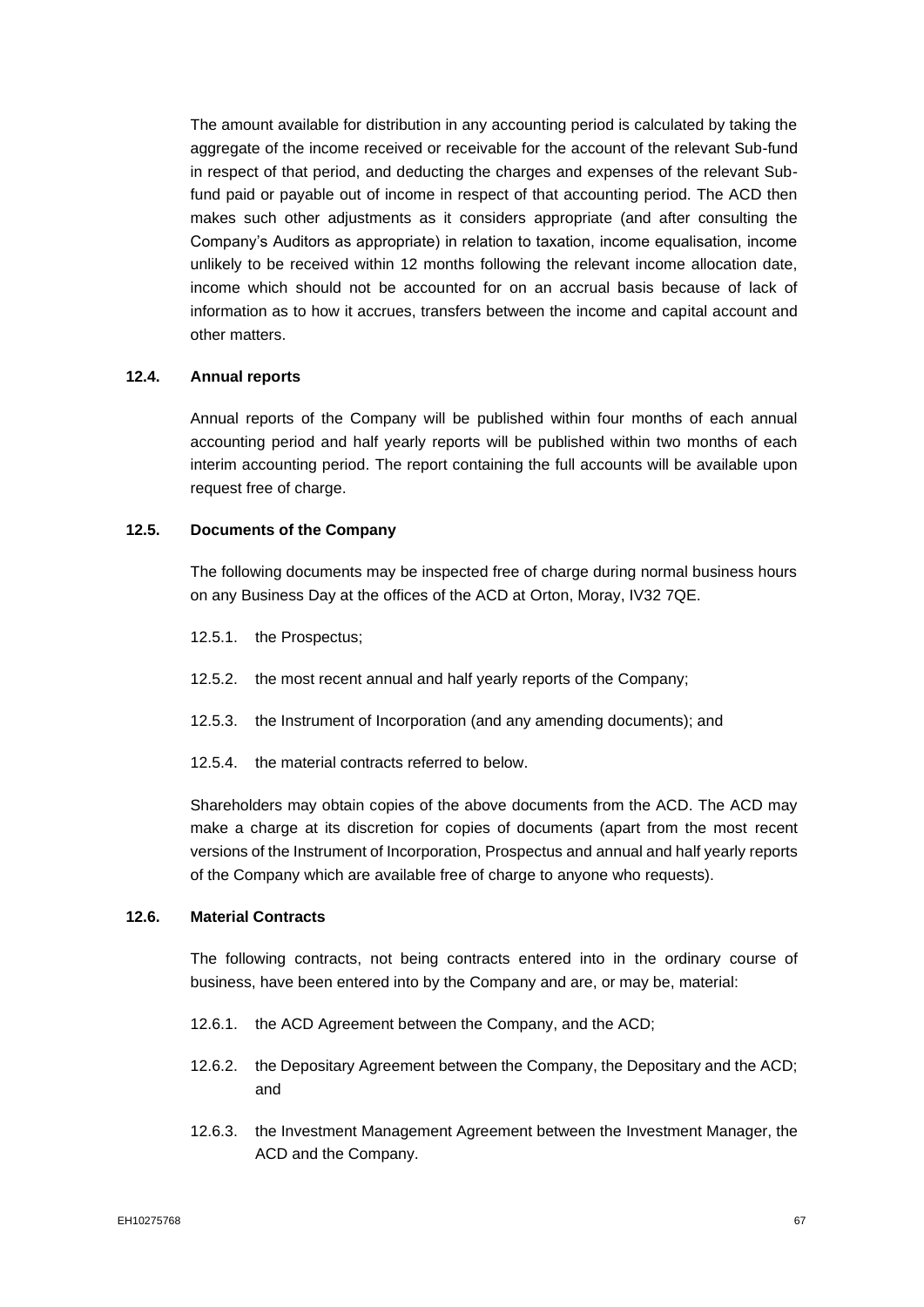Details of the above contracts are given under section 6 "Management and Administration".

### **12.7. Provision of investment advice**

All information concerning the Company and about investing in Shares of the Company is available from the ACD at Orton, Moray, IV32 7QE.

Neither the ACD nor any of its officers, representatives or advisers shall be regarded as giving investment advice and persons requiring such advice should consult a professional financial adviser. All applications for Shares are made solely on the basis of the current prospectus of the Company, and investors should ensure that they have the most up to date version.

## **12.8. Telephone recordings**

Please note that the ACD may record telephone calls for training and monitoring purposes and to confirm investors' instructions.

## **12.9. Complaints**

Complaints may be brought in writing to Valu-Trac Investment Management Limited, Orton, Moray, IV32 7QE

or by telephone to 01343 880 344.

In the event that an unsatisfactory response is provided, you can refer your complaint to the Financial Ombudsman Service at:

Financial Ombudsman Service Exchange Tower London E14 9SR

Please note that a copy of the ACD's guide to making a complaint is available upon request.

The Financial Services Compensation Scheme (FSCS) offers compensation when an authorised firm is unable to pay claims against it, usually because the firm has gone out of business. The ACD is covered by the Financial Services Compensation Scheme. Investors may be entitled to compensation from the scheme if the ACD cannot meet its obligations. Most types of investment business are covered for 100% of the first £85,000 only. Further information is available from:

The Financial Services Compensation Scheme

PO Box 300 MitcheldeanGL17 1DY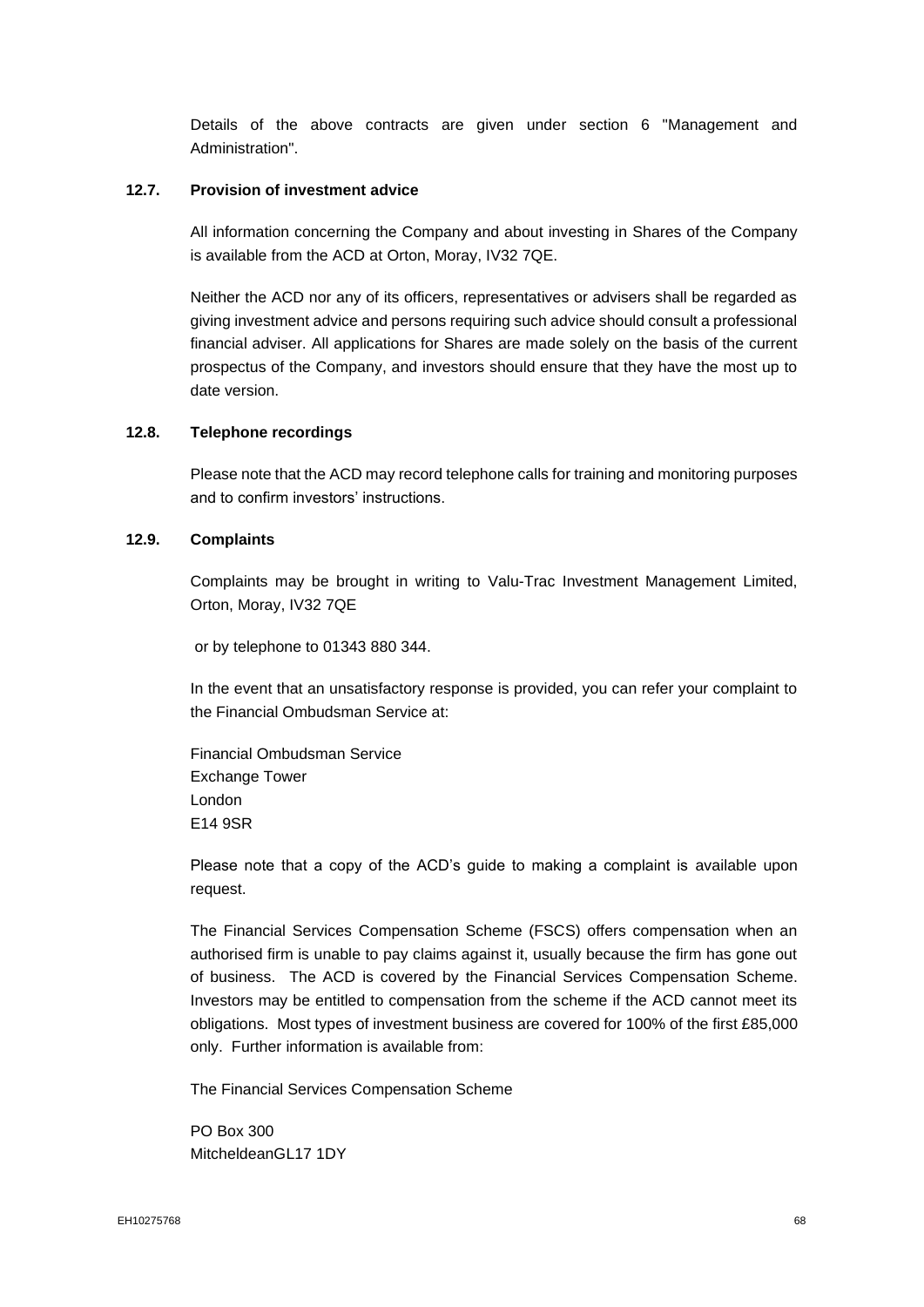Tel: 0800 678 1100

Website: www.fscs.org.uk

## **12.10. Risk management**

The ACD will provide upon the request of a Shareholder further information relating to:

- 12.10.1. the quantitative limits applying in the risk management of any Sub-fund;
- 12.10.2. the methods used in relation to 12.10.1; and
- 12.10.3. any recent development of the risk and yields of the main categories of investment.

# **12.11. Indemnity**

The Instrument of Incorporation contains provisions indemnifying the Directors, other officers and the Company's Auditors or the Depositary against liability in certain circumstances otherwise than in respect of their negligence, default, breach of duty or breach of trust, and indemnifying the Depositary against liability in certain circumstances otherwise than in respect of its failure to exercise due care and diligence in the discharge of its functions in respect of the Company.

## **12.12. Strategy for the exercise of voting rights**

The ACD has a strategy for determining when and how voting rights attached to ownership of the Scheme Property are to be exercised for the benefit of each Sub-fund. A summary of this strategy is available from the ACD on request or on the ACD's website at www.valutrac.com. Voting records and further details of the actions taken on the basis of this strategy in relation to each Sub-fund are available free of charge from the ACD on request.

## **12.13. Best execution**

The ACD's order execution policy sets out the factors which the ACD expects the Investment Manager to consider when effecting transactions and placing orders in relation to the Company. This policy has been developed in accordance with the ACD's obligations under the Regulations to obtain the best possible result for the Company.

Details of the order execution policy are available on the ACD's website at www.valutrac.com

#### 12.14 **Genuine diversity of ownership**

Shares in the Company and information on the Company are and will continue to be marketed and made easily and widely available to reach the intended categories of investors. The intended categories of investors are retail investors and non-retail, professional investors. Different Share Classes of a sub-fund are issued to different types of investors. Shares in the Company are and will continue to be marketed and made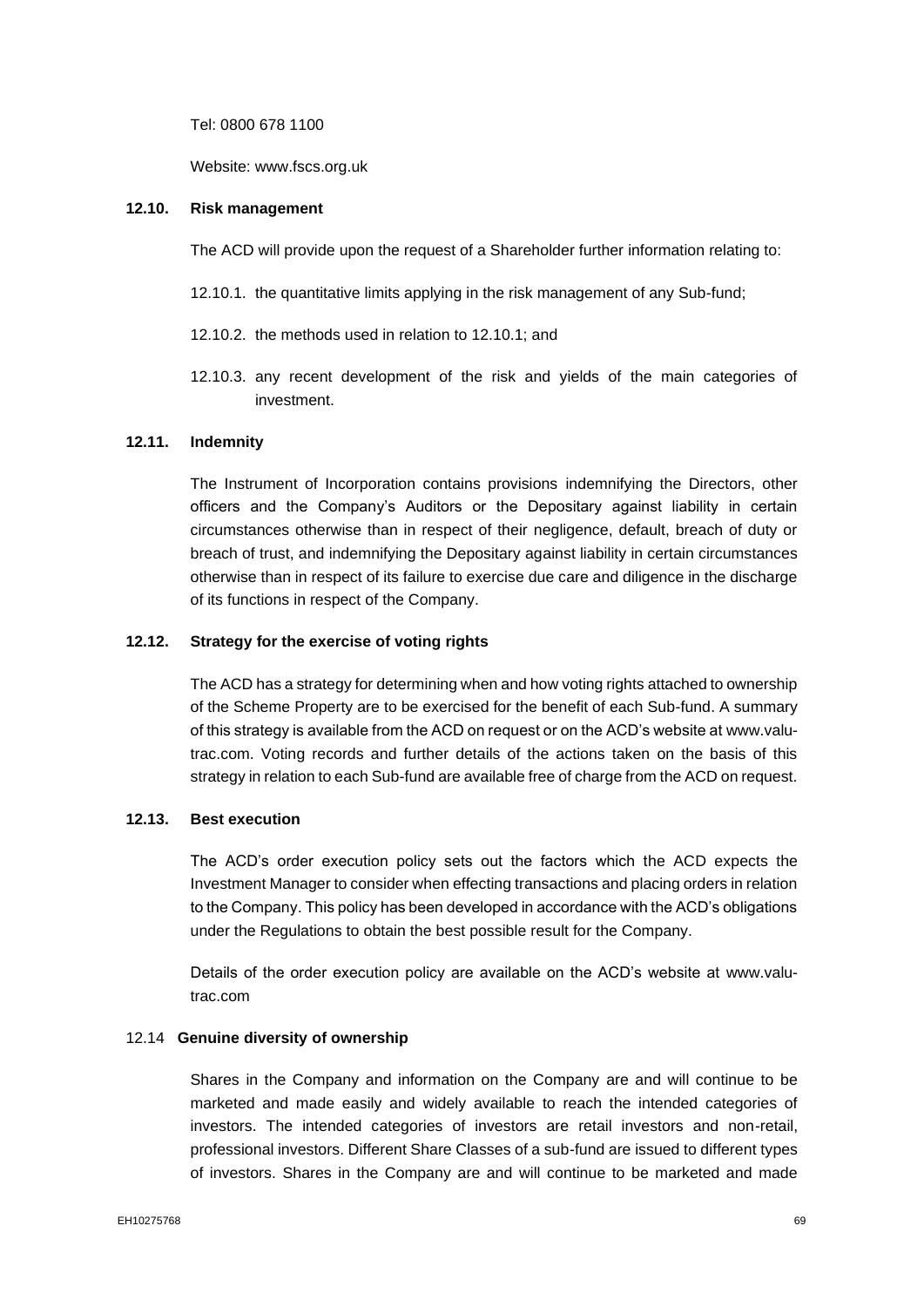available widely to reach the intended categories of investors and in a manner appropriate to attract those categories of investors.

## **12.15 Integration of Sustainability Risks**

SFDR requires that certain disclosures are provided in a prospectus to investors in respect of:

(i) a fund operator's approach to the integration of Sustainability Risks in the investment decision making process:

(ii) the likely impacts of Sustainability Risks on the returns of each fund; and

(iii) where a fund is considered to promote environmental or social characteristics, additional disclosures explaining what these characteristics are and how they are taken into account for that fund.

As a result of Brexit, SFDR does not directly apply to the ACD, the Investment Manager or the Subfunds as they are not marketed in the EU. However, the ACD has taken the decision to apply the principles of SFDR to the Sub-funds.

These disclosures will be updated regularly and, depending on the UK Government's future position on sustainability related disclosures, may be significantly altered to comply with future UK requirements.

#### (a) Categorisation of the Sub-funds

Article 6 equivalent sub-funds are considering Sustainability risks as they are implementing the minimum exclusion rules of the Investment Manager (preventing investment in worst practices businesses regarding governance, environment, social issues, human rights and in controversial activities deemed as having a significant sustainable negative impact); the underlying investments of the SFDR article 6 equivalent sub-funds do not take into account the EU criteria for environmentally sustainable economic activities. These sub-funds do not promote environmental or social characteristics or have sustainable investment as their objective and as such do not fall within the scope of Article 8 or Article 9 of SFDR.

#### (b) Integration of Sustainability Risks

The ACD delegates investment management of the Sub-funds to the Investment Manager and relies on the Investment Manager to integrate Sustainability Risks into its investment decision-making process.

The Investment Manager is committed to ensuring it has robust systems and processes to take Sustainability Risks into account when making investment decisions in a way that best serves its clients and seeks continuous improvement in this area. The Investment Manager integrates sustainability risks and opportunities into its research, analysis and investment decision-making processes. The Investment Manager believes that the consideration of sustainability risks and opportunities can have a material impact on long-term returns for investors.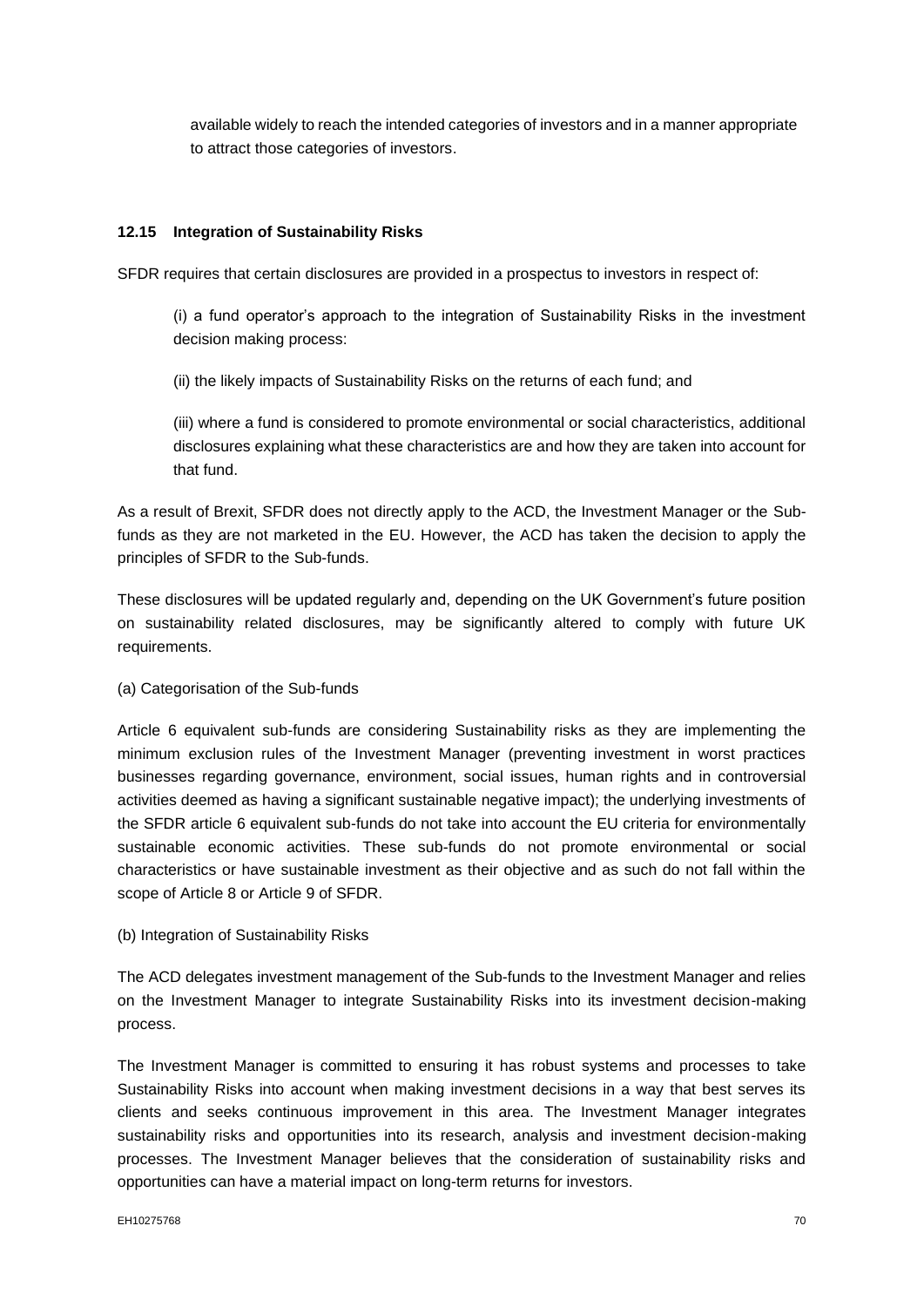The Investment Manager's ESG integration requires, in addition to its inclusion in the investment decision making process, appropriate monitoring of sustainability considerations in risk management, portfolio monitoring, engagement and stewardship activities. The Investment Manager also engages with policymakers on ESG and stewardship matters.

In the selection and assessment of potential investment opportunities and holdings, companies are assessed on a proprietary stakeholder-based approach against criteria including, but not limited to (1) good governance practices; (2) impact on the environment and local communities; and (3) fair and equitable treatment of employees, suppliers and customers. The primary sources of information used to perform the analysis include the use of Sustainalytics, third-party research, and expert networks. The Investment Manager also performs its own analysis of publicly available information provided by the companies, including information provided in company sustainability reports and other relevant company material.The assessment of Sustainability Risks/ESG factors does not necessarily mean that the Investment Manager will refrain from taking or maintaining an investment position. Rather, the Investment Manager will consider such assessment together with other material factors in the context of the specific investee company or issuer and the investment objective and policy of a Subfund.

For information on the Investment Manager's policy on integration of Sustainability Risks, the Investment Managers Responsible Investment Policy is available to view at https://www.downing.co.uk/responsible-investing.

(c) Likely impacts of Sustainability Risks on the returns of each Sub-fund

The ACD, and the Investment Manager, consider that the main Sustainability Risks are any ESG event that, if it occurs, could or will have a material negative impact on the value of any investment held by that Sub-und.

The ACD and the Investment Manager consider that Sustainability Risks are relevant in the management of each Sub-fund as a result of each Sub-fund's investment focus. Sustainability Risks and considerations are integrated into the detailed fundamental investment research and analysis that takes place on any potential investment before it is considered for inclusion in each Sub-fund's portfolio. Such analysis also continues in respect of investments already held by each Sub-fund. As such, the ACD and the Investment Manager do not consider it likely that Sustainability Risks will have a negative impact on the financial returns of any of the Sub-funds over the long term.

However, there is still a risk and further details are set out in section 5 of this Prospectus.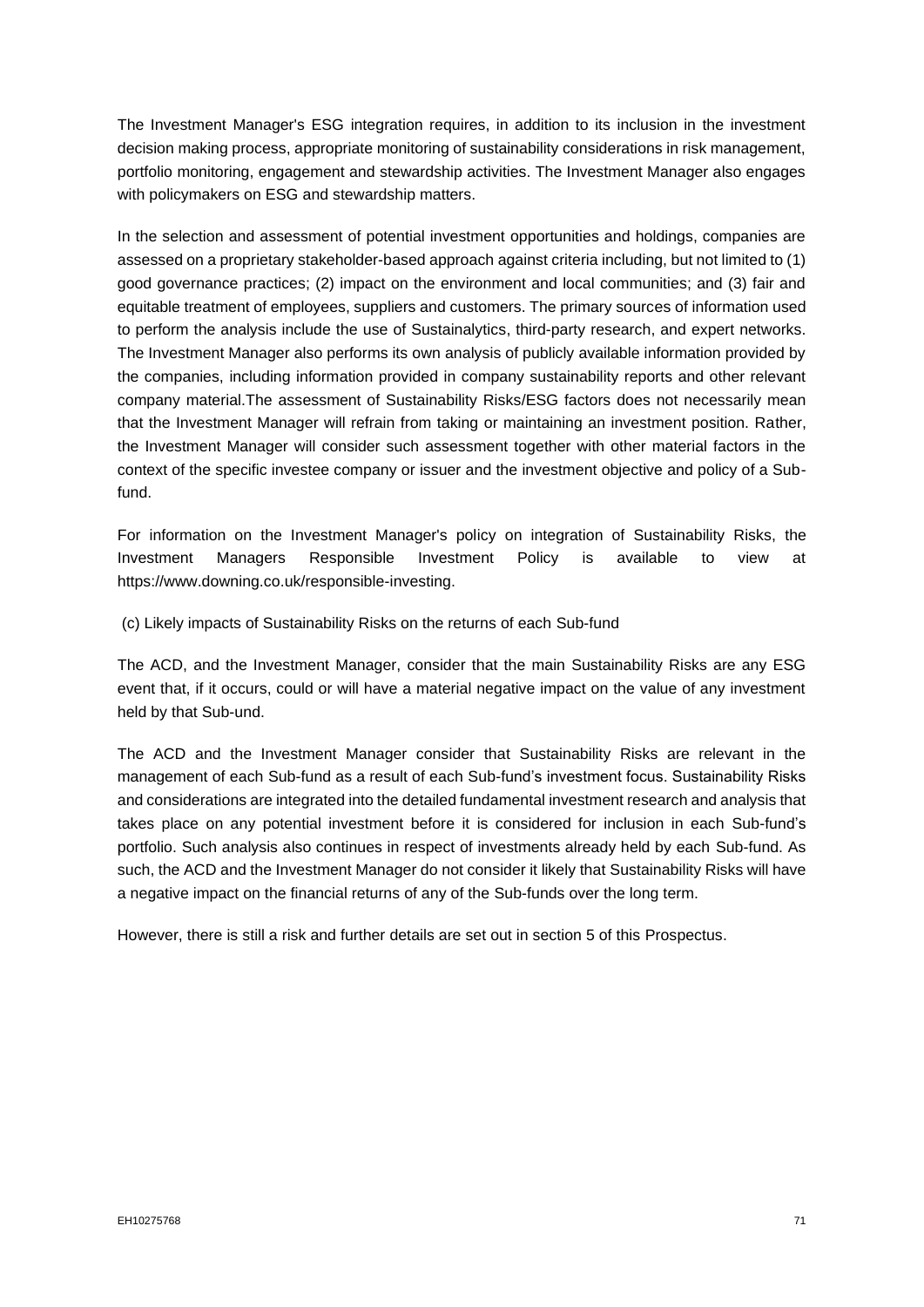### **APPENDIX I**

# **SUB-FUND DETAILS**

|                                          | <b>VT Downing Global Investors Fund</b>                                                                                                                                                                                                                                                                                       |
|------------------------------------------|-------------------------------------------------------------------------------------------------------------------------------------------------------------------------------------------------------------------------------------------------------------------------------------------------------------------------------|
| <b>Type of Scheme:</b>                   | <b>UCITS</b> scheme                                                                                                                                                                                                                                                                                                           |
| <b>Investment Manager:</b>               | Downing LLP                                                                                                                                                                                                                                                                                                                   |
| PRN:                                     | 921280                                                                                                                                                                                                                                                                                                                        |
| <b>Investment Objective</b><br>& Policy: | The investment objective of the Fund is to achieve capital growth and<br>income over the long term $(5 + \text{years})$ .                                                                                                                                                                                                     |
|                                          | The Fund will seek to achieve its objective by investing at least 70% in<br>equities across global markets (with up to 20% invested in higher risk<br>emerging markets).                                                                                                                                                      |
|                                          | The Fund may also invest in government securities, fixed income,<br>collective investment schemes (which may include those managed<br>and/or operated by the ACD and which will provide exposure to various<br>asset classes including equities and fixed income), money market<br>instruments, deposits, cash and near cash. |
|                                          | The Fund will be actively managed.                                                                                                                                                                                                                                                                                            |
|                                          | Save as noted above, the Fund will not have any particular geographic,<br>industry or economic sector focus and as such weightings in these may<br>vary as required.                                                                                                                                                          |
| <b>Derivatives:</b>                      | The Fund may hold derivatives for Efficient Portfolio Management<br>purposes (including hedging). It is not intended that the use of derivatives<br>for EPM purposes will increase the risk profile of the Fund.                                                                                                              |
| Performance<br>Comparator:               | The Fund is not managed to or constrained by a benchmark, and nor<br>does the ACD use a benchmark in order to assess performance.                                                                                                                                                                                             |
|                                          | However, many funds sold in the UK are grouped into sectors by the<br>Investment Association (the "IA") (the trade body that represents UK<br>investment managers), to help investors to compare funds with broadly<br>similar characteristics.                                                                               |
|                                          | In order to assess the Fund's performance, investors may find it useful<br>to compare the Fund against the performance of the IA Global Sector,<br>which serves as a method of comparing the Fund's performance with<br>other funds which have broadly similar characteristics.                                               |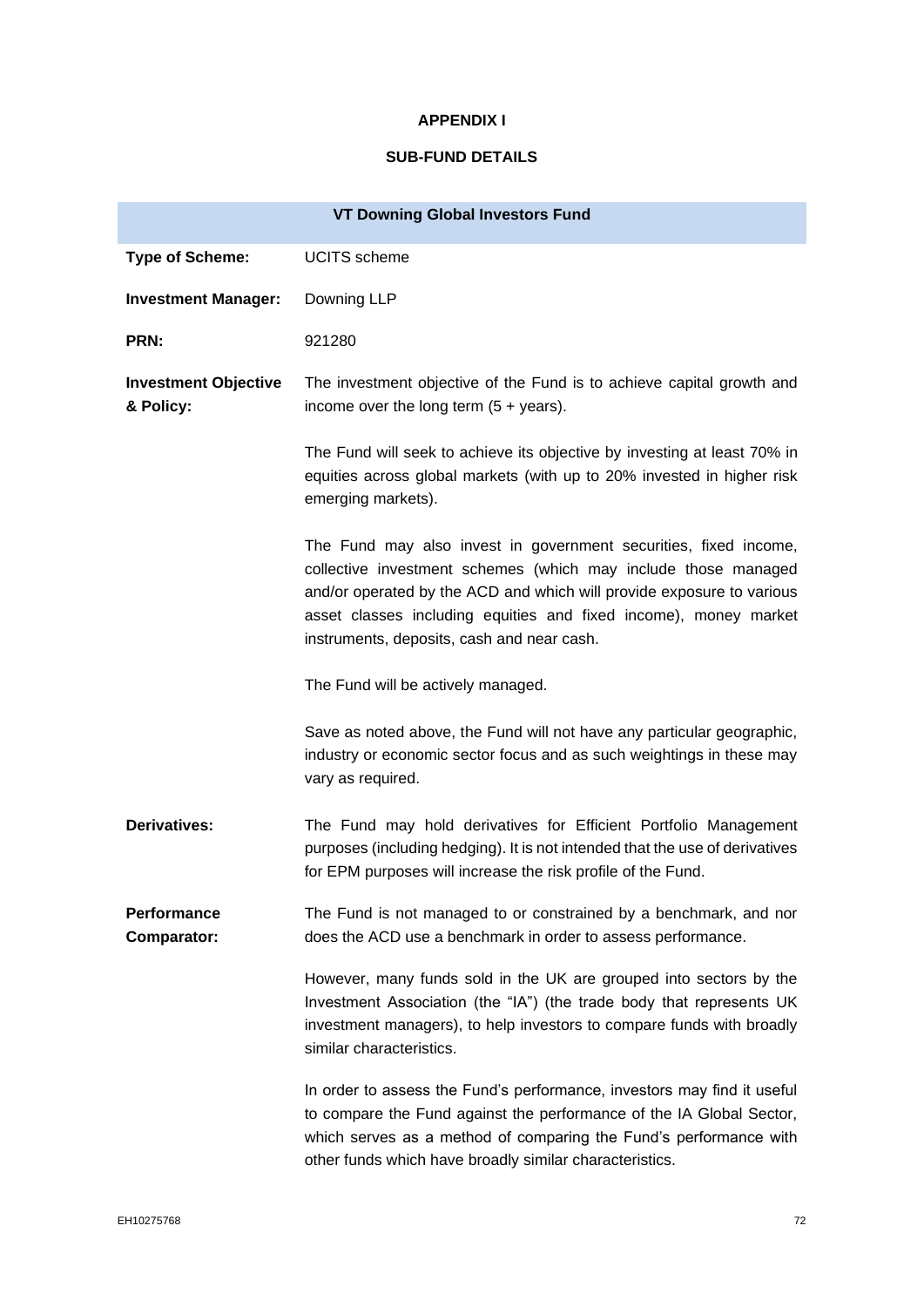| <b>Accounting date:</b>           | Final: 30 June                                                                  |
|-----------------------------------|---------------------------------------------------------------------------------|
|                                   | Interim: 31 December                                                            |
| <b>Income</b>                     | Final: By 31 August                                                             |
| distribution/allocation<br>dates: | Interim: By last day of February                                                |
|                                   |                                                                                 |
| <b>Shares Classes:</b>            | Class A (Accumulation)                                                          |
|                                   | Class A (Income)                                                                |
|                                   | Class F (Accumulation) <sup>1</sup>                                             |
|                                   | Class F (Income)                                                                |
|                                   |                                                                                 |
| Initial charge:                   | Nil                                                                             |
| <b>Redemption Charge:</b>         | Nil                                                                             |
| <b>Switching Charge:</b>          | Nil                                                                             |
| <b>Annual Management</b>          | £30,000 <sup>2</sup> per annum plus                                             |
| Charge:                           | Class $A - 0.75%$ per annum                                                     |
|                                   | Class $F - 0.60\%$ per annum                                                    |
|                                   | the above percentages being percentages of the Net Asset Value of the           |
|                                   | Sub-fund attributable to the relevant Class (plus VAT if applicable).           |
| <b>Charges taken from:</b>        | Capital                                                                         |
|                                   | (Note: deducting charges from capital may erode or constrain<br>capital growth) |
|                                   |                                                                                 |
|                                   |                                                                                 |

# **Investment minima: <sup>3</sup>**

| Lump sum subscription Class A: £1,000 |                     |  |
|---------------------------------------|---------------------|--|
|                                       | Class F: £1,000,000 |  |

<sup>1</sup> Class F shares are only available to those who invest at launch of the Fund (or otherwise at the ACD's discretion)

 $2$  The fixed element of the fee shall rise annually in line with the rate of inflation (calculated in accordance with the Consumer Prices Index) on 1 January each year (from 1 January 2021)). In the event of negative inflation, this fee will remain unchanged.

<sup>3</sup> **The ACD may waive the minimum levels (and initial charge and redemption charge) at its discretion.**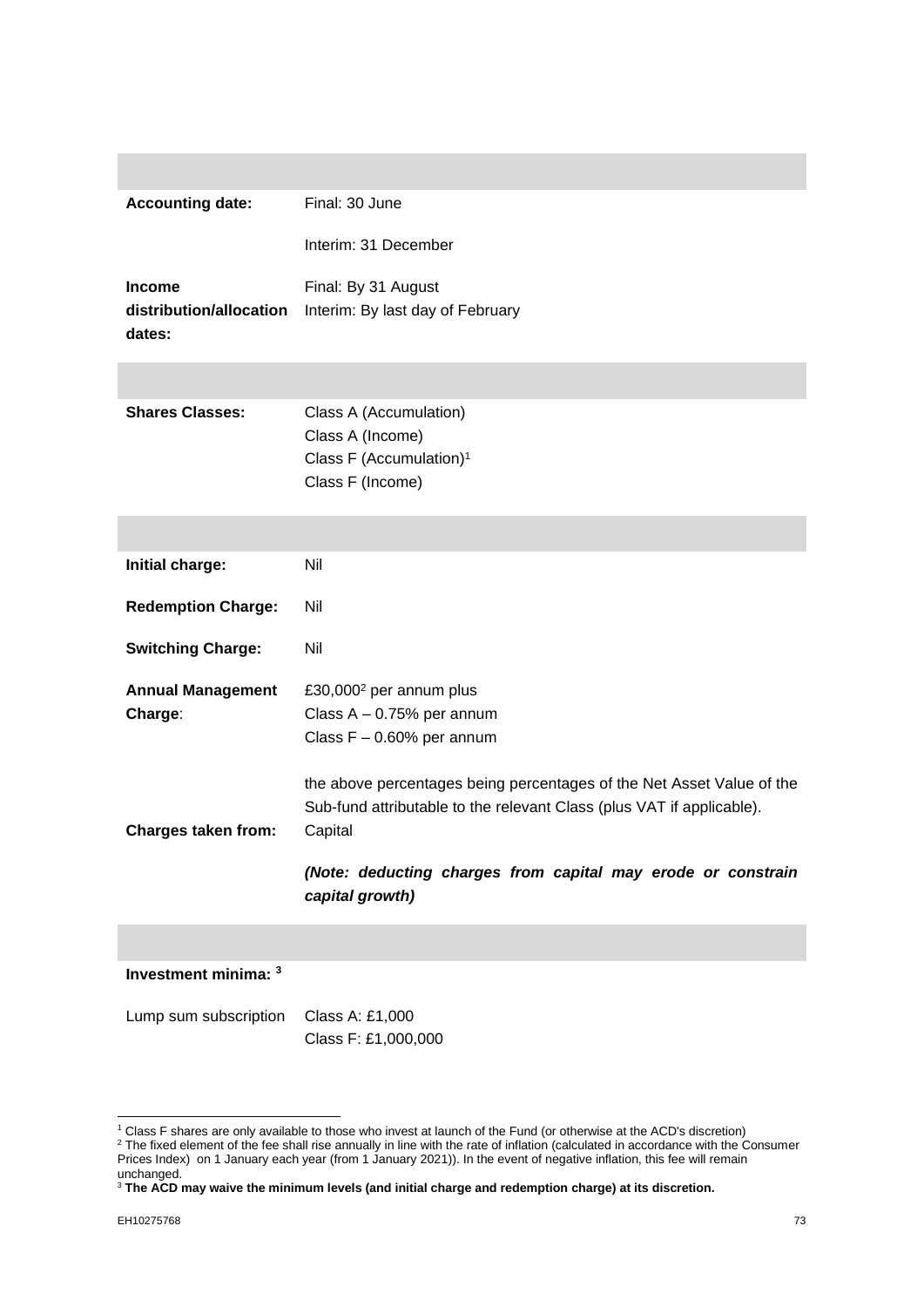| Top-up                                                | Class A: £100                                                                                                                                                                                                                                                                                                                                                                                                                                  |
|-------------------------------------------------------|------------------------------------------------------------------------------------------------------------------------------------------------------------------------------------------------------------------------------------------------------------------------------------------------------------------------------------------------------------------------------------------------------------------------------------------------|
|                                                       | Class F: £1,000                                                                                                                                                                                                                                                                                                                                                                                                                                |
| Holding                                               | Class A: £1,000<br>Class F: £1,000,000                                                                                                                                                                                                                                                                                                                                                                                                         |
| Regular saving:                                       | £100 per month                                                                                                                                                                                                                                                                                                                                                                                                                                 |
| Redemption                                            | N/A (provided minimum holding is maintained)                                                                                                                                                                                                                                                                                                                                                                                                   |
| Switching                                             | N/A (provided minimum holding is maintained)                                                                                                                                                                                                                                                                                                                                                                                                   |
|                                                       |                                                                                                                                                                                                                                                                                                                                                                                                                                                |
| Initial price of<br>Shares:                           | £1                                                                                                                                                                                                                                                                                                                                                                                                                                             |
|                                                       |                                                                                                                                                                                                                                                                                                                                                                                                                                                |
| <b>Past Performance:</b>                              | As this Sub-fund launched in March 2020 past performance data is not<br>yet available.                                                                                                                                                                                                                                                                                                                                                         |
|                                                       | NOTE: PAST PERFORMANCE SHOULD NOT BE TAKEN AS A                                                                                                                                                                                                                                                                                                                                                                                                |
|                                                       | GUIDE TO THE FUTURE. THE VALUE OF INVESTMENTS AND<br>INCOME FROM THEM CAN GO DOWN AS WELL AS UP AND<br>INVESTORS MAY NOT GET BACK THE AMOUNT ORIGINALLY<br><b>INVESTED.</b>                                                                                                                                                                                                                                                                    |
| <b>Profile of a Typical</b><br><b>Investor/Target</b> | Type of clients: retail, professional clients and eligible counterparties<br>(subject to the applicable legal and regulatory requirements in the<br>relevant jurisdiction).                                                                                                                                                                                                                                                                    |
| Market:                                               | Clients' knowledge and experience: investors with at least basic<br>knowledge and experience of funds which are to be managed in<br>accordance with a specific investment objective and policy.                                                                                                                                                                                                                                                |
|                                                       | Clients' financial situation with a focus on ability to bear losses:<br>Investors must be prepared to accept fluctuations in the value of capital<br>including capital loss and accept the risks of investing in equity markets,<br>including having the ability to bear 100% capital loss.                                                                                                                                                    |
|                                                       | Clients' risk tolerance and compatibility of risk/reward profile of the<br>product with the target market: due to the volatility of markets and<br>specific risks of investing in shares in a fund (including those set out in<br>the risk warnings in this Prospectus), investors should have a moderate<br>to high risk tolerance. They should be willing to accept price fluctuations<br>in exchange for the opportunity of higher returns. |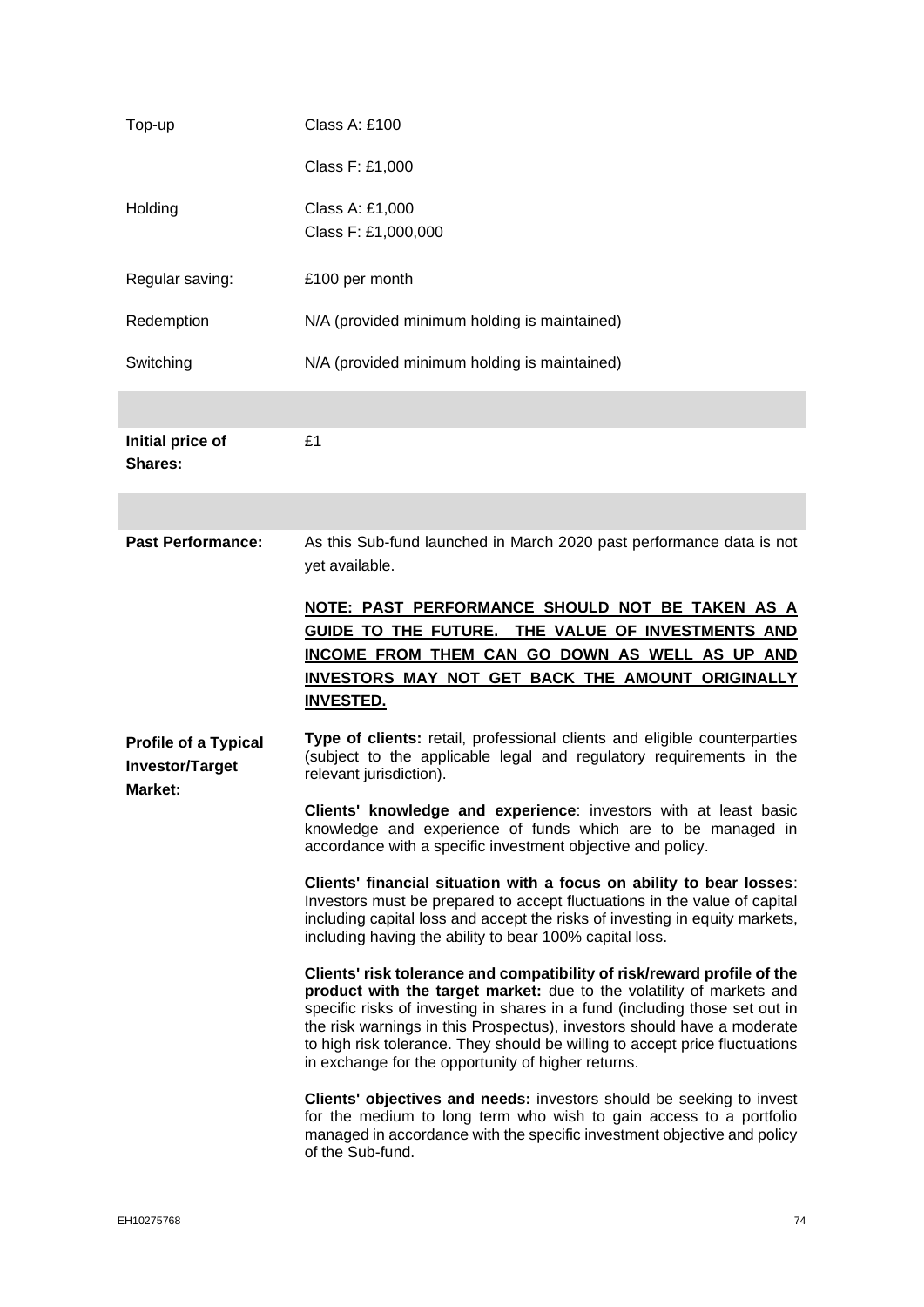**Clients' who should not invest:** shares in the Company is deemed incompatible for investors which:

- are looking for full capital protection or full repayment of the amount invested and clients who want a guaranteed return (whether income or capital)
- are fully risk averse/have no risk tolerance
- need a fully guaranteed income of fully predictable return profile

**Distribution channel:** This product is eligible for all distribution channels (e.g. investment advice, portfolio management, non-advised sales and pure execution services).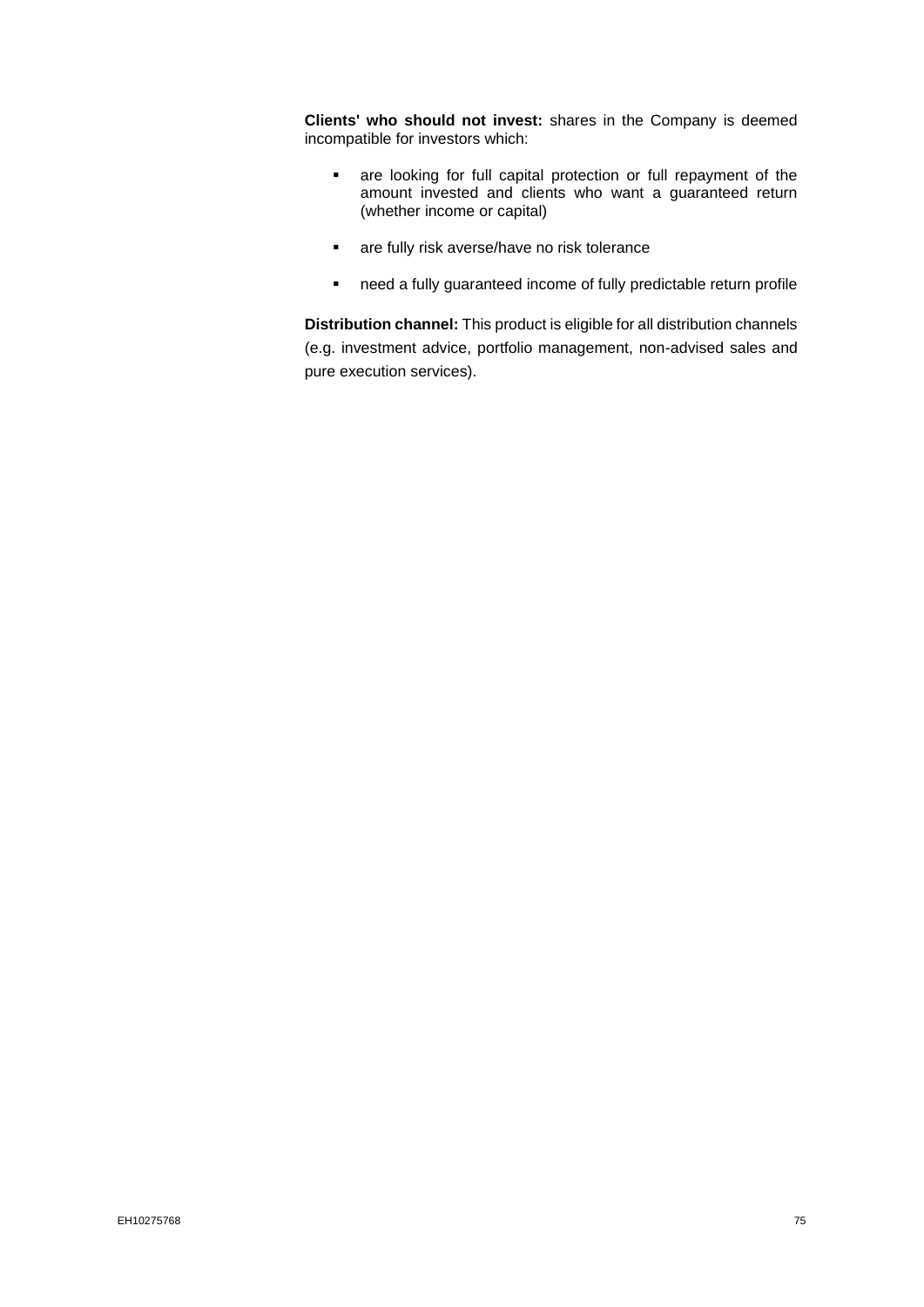|                                          |                     | <b>VT Downing Unique Opportunities Fund</b>                                                                                                                                                                                                                                                                                                                                                                                                                                                                                                                                                                                                                                                          |
|------------------------------------------|---------------------|------------------------------------------------------------------------------------------------------------------------------------------------------------------------------------------------------------------------------------------------------------------------------------------------------------------------------------------------------------------------------------------------------------------------------------------------------------------------------------------------------------------------------------------------------------------------------------------------------------------------------------------------------------------------------------------------------|
| <b>Type of Scheme:</b>                   | <b>UCITS</b> scheme |                                                                                                                                                                                                                                                                                                                                                                                                                                                                                                                                                                                                                                                                                                      |
| <b>Investment Manager:</b>               | Downing LLP         |                                                                                                                                                                                                                                                                                                                                                                                                                                                                                                                                                                                                                                                                                                      |
| PRN:                                     | 921281              |                                                                                                                                                                                                                                                                                                                                                                                                                                                                                                                                                                                                                                                                                                      |
| <b>Investment Objective</b><br>& Policy: |                     | The investment objective of the Fund is to achieve capital growth and<br>income over the long term $(5 + \text{years})$ .                                                                                                                                                                                                                                                                                                                                                                                                                                                                                                                                                                            |
|                                          |                     | The Fund seeks to achieve its investment objective by investing at least<br>80% in equities listed on UK markets (including the London Stock<br>Exchange, AIM and the ICAP Securities and Derivatives Exchange<br>(ISDX)). The Investment Manager will be seeking to invest in equities<br>which it considers to have a unique outlook and opportunity for growth.<br>The Investment Manager will be looking for the Fund to invest in<br>companies which have clearly identifiable characteristics to protect them<br>against the entry of competitors (which are expected to enable such<br>companies to produce an above average return on equity). The unique<br>characteristics sought include: |
|                                          |                     | having intangible assets e.g. brands, patents or regulatory<br>licences;                                                                                                                                                                                                                                                                                                                                                                                                                                                                                                                                                                                                                             |
|                                          |                     | having cost advantages stemming from process, location, scale<br>or access to a unique asset;                                                                                                                                                                                                                                                                                                                                                                                                                                                                                                                                                                                                        |
|                                          |                     | being the leading network in a business segment; and/or                                                                                                                                                                                                                                                                                                                                                                                                                                                                                                                                                                                                                                              |
|                                          |                     | there being high switching costs which generate high customer<br>retention rates.                                                                                                                                                                                                                                                                                                                                                                                                                                                                                                                                                                                                                    |
|                                          |                     | Such businesses are highly likely to be the only UK listed company in<br>their industry or one of very few and possessing a distinctive corporate<br>strategy and so are considered 'unique opportunities'.                                                                                                                                                                                                                                                                                                                                                                                                                                                                                          |
|                                          |                     | The Fund may also invest in other equities, fixed income, money market<br>instruments, deposits, warrants, cash and near cash.                                                                                                                                                                                                                                                                                                                                                                                                                                                                                                                                                                       |
|                                          |                     | The Fund will aim to hold a portfolio of between 25-40 investments.                                                                                                                                                                                                                                                                                                                                                                                                                                                                                                                                                                                                                                  |
|                                          |                     | The Fund will be actively managed.                                                                                                                                                                                                                                                                                                                                                                                                                                                                                                                                                                                                                                                                   |
|                                          |                     | Save as noted above (with a focus on UK listed investments), the Fund<br>will not have any particular, industry or economic sector focus and as<br>such weightings in these may vary as required.                                                                                                                                                                                                                                                                                                                                                                                                                                                                                                    |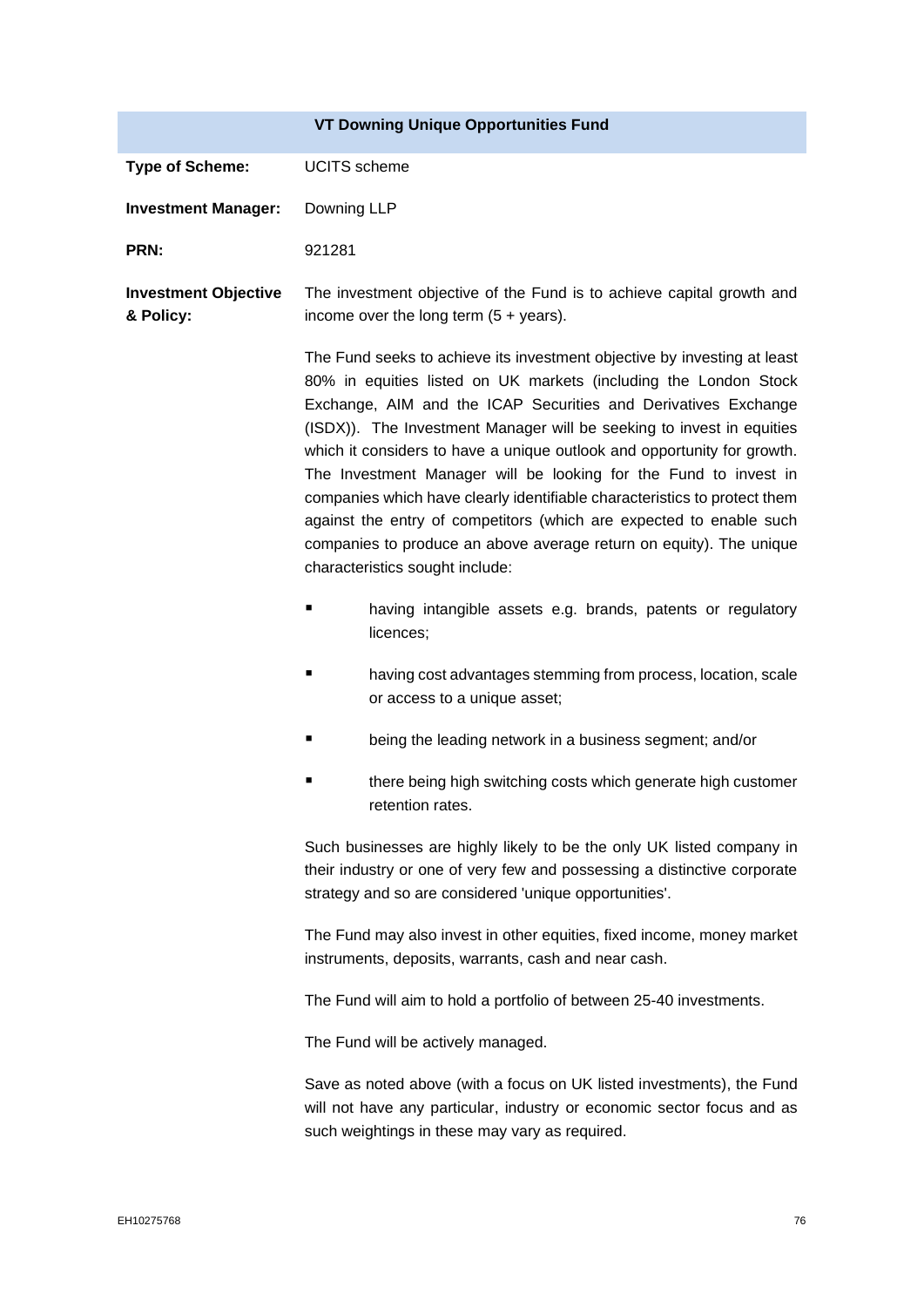| <b>Derivatives:</b> | The Fund may hold derivatives for Efficient Portfolio Management<br>purposes (including hedging). It is not intended that the use of derivatives<br>for EPM purposes will increase the risk profile of the Fund.                                                                             |
|---------------------|----------------------------------------------------------------------------------------------------------------------------------------------------------------------------------------------------------------------------------------------------------------------------------------------|
| <b>Performance</b>  | The Fund is not managed to or constrained by a benchmark, and nor                                                                                                                                                                                                                            |
| Comparator:         | does the ACD use a benchmark in order to assess performance.                                                                                                                                                                                                                                 |
|                     | However, many funds sold in the UK are grouped into sectors by the<br>Investment Association (the "IA") (the trade body that represents UK<br>investment managers), to help investors to compare funds with broadly<br>similar characteristics.                                              |
|                     | In order to assess the Fund's performance, investors may find it useful<br>to compare the Fund against the performance of the IA All Companies<br>Sector Index, which serves as a method of comparing the Fund's<br>performance with other funds which have broadly similar characteristics. |

| <b>Accounting date:</b>           | Final: 30 June                                                                                                                                 |
|-----------------------------------|------------------------------------------------------------------------------------------------------------------------------------------------|
|                                   | Interim: 31 December                                                                                                                           |
| Income                            | Final: By 31 August                                                                                                                            |
| distribution/allocation<br>dates: | Interim: By last day of February                                                                                                               |
|                                   |                                                                                                                                                |
| <b>Shares Classes:</b>            | Class A (Accumulation)<br>Class A (Income)                                                                                                     |
|                                   |                                                                                                                                                |
| Initial charge:                   | Nil                                                                                                                                            |
| <b>Redemption Charge:</b>         | Nil                                                                                                                                            |
| <b>Switching Charge:</b>          | Nil                                                                                                                                            |
| <b>Annual Management</b>          | £30,000 <sup>4</sup> per annum plus                                                                                                            |
| Charge:                           | Class A -0.75% per annum                                                                                                                       |
|                                   | the above percentages being percentages of the Net Asset Value of the<br>Sub-fund attributable to the relevant Class (plus VAT if applicable). |

<sup>4</sup> The fixed element of the fee shall rise annually in line with the rate of inflation (calculated in accordance with the Consumer Prices Index) on 1 January each year (from 1 January 2021)). In the event of negative inflation, this fee will remain unchanged.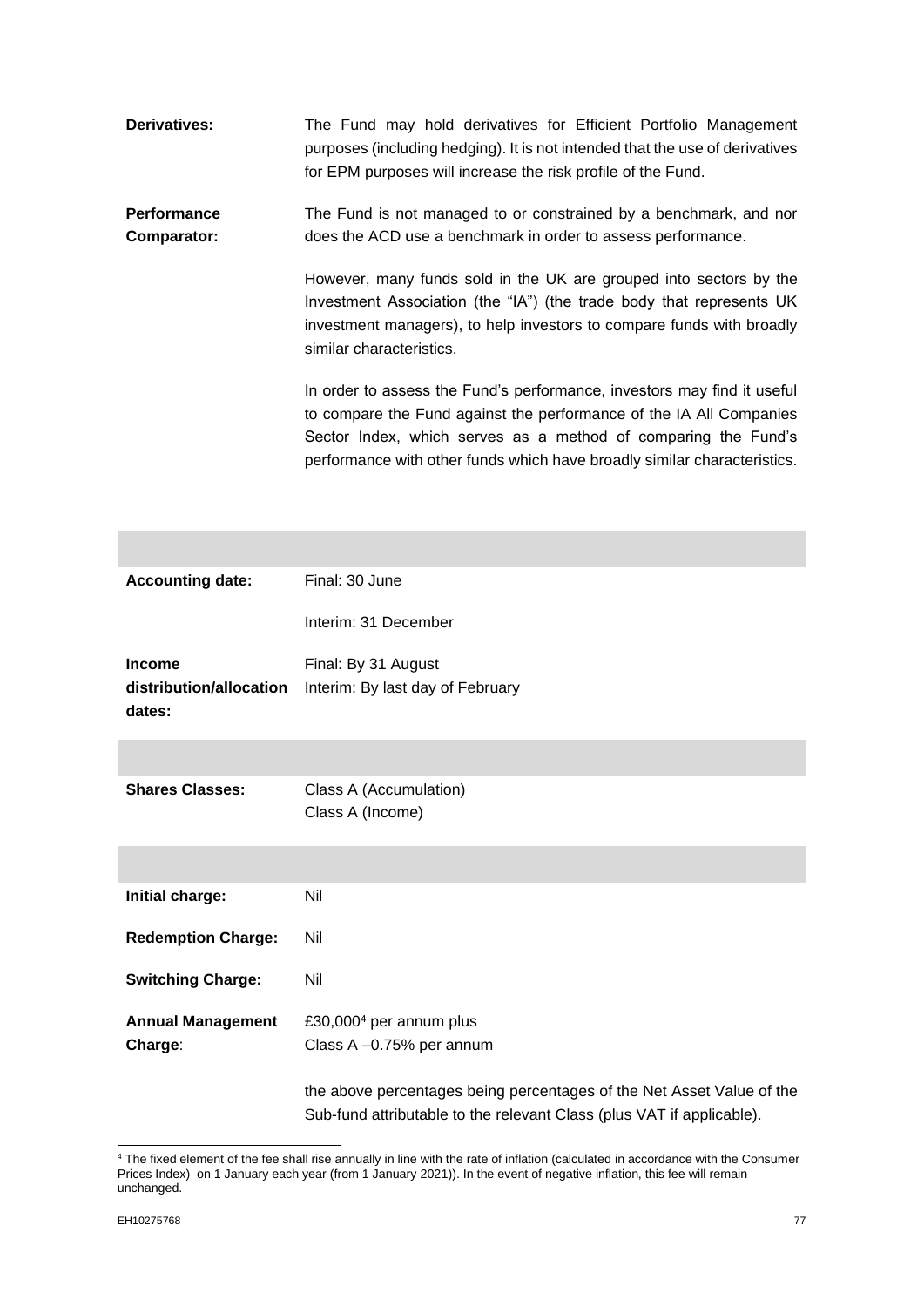# **Charges taken from:** Capital

*(Note: deducting charges from capital may erode or constrain capital growth)*

| Investment minima: 5                                                    |                                                                                                                                                                                                                                       |
|-------------------------------------------------------------------------|---------------------------------------------------------------------------------------------------------------------------------------------------------------------------------------------------------------------------------------|
| Lump sum subscription                                                   | Class $A - £1,000$                                                                                                                                                                                                                    |
| Top-up                                                                  | Class A - £100                                                                                                                                                                                                                        |
|                                                                         |                                                                                                                                                                                                                                       |
| Holding                                                                 | Class $A - £1,000$                                                                                                                                                                                                                    |
| Regular saving:                                                         | £100 per month                                                                                                                                                                                                                        |
| Redemption                                                              | N/A (provided minimum holding is maintained)                                                                                                                                                                                          |
| Switching                                                               | N/A (provided minimum holding is maintained)                                                                                                                                                                                          |
|                                                                         |                                                                                                                                                                                                                                       |
| Initial price of<br>Shares:                                             | £1                                                                                                                                                                                                                                    |
|                                                                         |                                                                                                                                                                                                                                       |
| Investment<br>restriction:                                              | VT Downing Unique Opportunities Fund is not permitted to invest in other<br>collective investment schemes.                                                                                                                            |
|                                                                         |                                                                                                                                                                                                                                       |
| <b>Past Performance:</b>                                                | As this Sub-fund launched in March 2020 past performance data is not<br>yet available.                                                                                                                                                |
|                                                                         | NOTE: PAST PERFORMANCE SHOULD NOT BE TAKEN AS A<br>GUIDE TO THE FUTURE. THE VALUE OF INVESTMENTS AND<br>INCOME FROM THEM CAN GO DOWN AS WELL AS UP AND<br><b>INVESTORS MAY NOT GET BACK THE AMOUNT ORIGINALLY</b><br><b>INVESTED.</b> |
| <b>Profile of a Typical</b><br><b>Investor/Target</b><br><b>Market:</b> | Type of clients: retail, professional clients and eligible counterparties<br>(subject to the applicable legal and regulatory requirements in the<br>relevant jurisdiction).                                                           |

<sup>5</sup> **The ACD may waive the minimum levels (and initial charge and redemption charge) at its discretion.**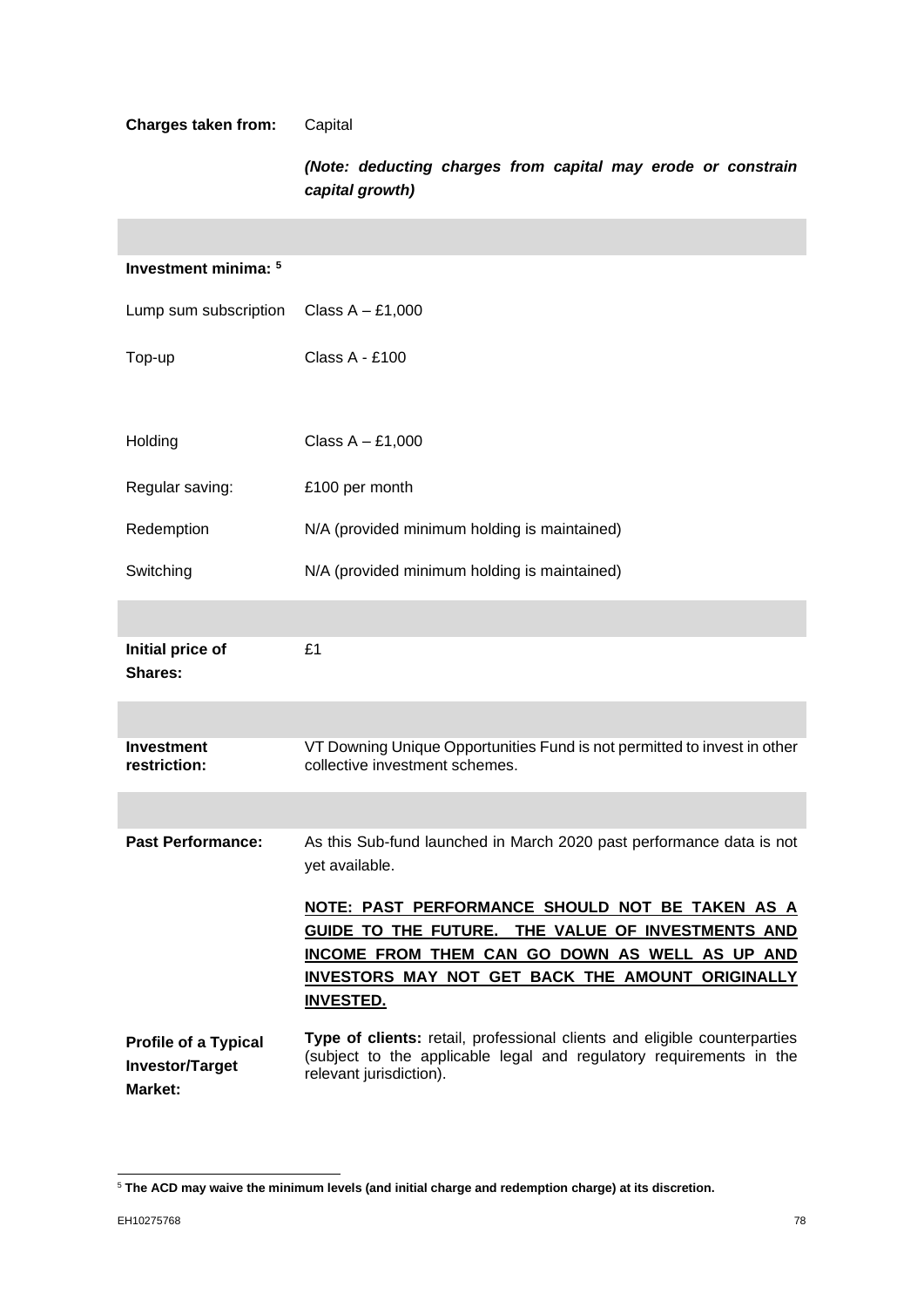**Clients' knowledge and experience**: investors with at least basic knowledge and experience of funds which are to be managed in accordance with a specific investment objective and policy.

**Clients' financial situation with a focus on ability to bear losses**: Investors must be prepared to accept fluctuations in the value of capital including capital loss and accept the risks of investing in equity markets, including having the ability to bear 100% capital loss.

**Clients' risk tolerance and compatibility of risk/reward profile of the product with the target market:** due to the volatility of markets and specific risks of investing in shares in a fund (including those set out in the risk warnings in this Prospectus), investors should have a moderate to high risk tolerance. They should be willing to accept price fluctuations in exchange for the opportunity of higher returns.

**Clients' objectives and needs:** investors should be seeking to invest for the medium to long term who wish to gain access to a portfolio managed in accordance with the specific investment objective and policy of the Sub-fund.

**Clients' who should not invest:** shares in the Company is deemed incompatible for investors which:

- are looking for full capital protection or full repayment of the amount invested and clients who want a guaranteed return (whether income or capital)
- are fully risk averse/have no risk tolerance
- need a fully quaranteed income of fully predictable return profile

**Distribution channel:** This product is eligible for all distribution channels (e.g. investment advice, portfolio management, non-advised sales and pure execution services).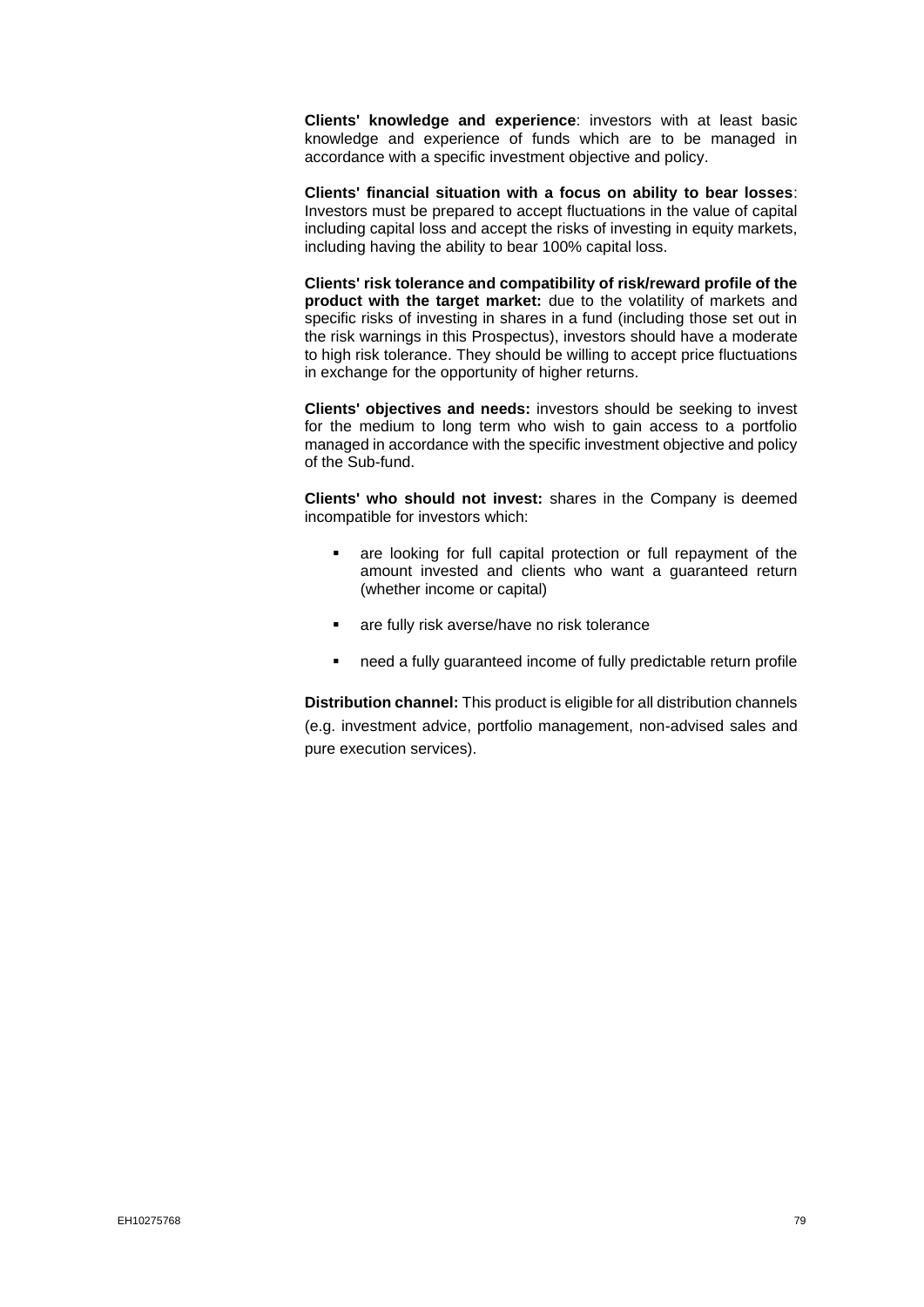# **VT Downing European Unconstrained Income Fund**

| <b>Type of Scheme:</b>                       | <b>UCITS</b> scheme                                                                                                                                                                                                                                                                                                                                                            |
|----------------------------------------------|--------------------------------------------------------------------------------------------------------------------------------------------------------------------------------------------------------------------------------------------------------------------------------------------------------------------------------------------------------------------------------|
| <b>Investment Manager:</b>                   | Downing LLP                                                                                                                                                                                                                                                                                                                                                                    |
| PRN:                                         | 936075                                                                                                                                                                                                                                                                                                                                                                         |
| <b>Investment Objective &amp;</b><br>Policy: | The investment objective of the Fund is to generate income with the<br>potential for long term (5 years) capital growth.                                                                                                                                                                                                                                                       |
|                                              | The Fund will seek to achieve its objective by investing at least 75%<br>in equities issued by companies based in developed European<br>markets (being member states of the European Union, Norway,<br>Switzerland or the United Kingdom). The Fund may also invest in<br>emerging and frontier European markets including Turkey, Russia<br>and Iceland.                      |
|                                              | The Fund may also invest in government securities, fixed income,<br>closed ended collective investment schemes/vehicles (which may<br>include those managed and/or operated by the ACD and which will<br>provide exposure to various asset classes including equities and<br>bonds), real estate investment trusts, money market instruments,<br>deposits, cash and near cash. |
|                                              | The Fund will be actively managed.                                                                                                                                                                                                                                                                                                                                             |
|                                              | Save as noted above, the Fund will not have any particular industry<br>or economic sector focus and as such weightings in these may vary<br>as required.                                                                                                                                                                                                                       |
|                                              | The Fund may hold derivatives for Efficient Portfolio Management<br>purposes (including hedging).                                                                                                                                                                                                                                                                              |
| <b>Derivatives:</b>                          | The Fund may hold derivatives for Efficient Portfolio Management<br>purposes (including hedging). It is not intended that the use of<br>derivatives for EPM purposes will increase the risk profile of the Fund.                                                                                                                                                               |
| Performance<br><b>Comparator:</b>            | The Fund is not managed to or constrained by a benchmark, and nor<br>does the ACD use a benchmark in order to assess performance.                                                                                                                                                                                                                                              |
|                                              | However, many funds sold in the UK are grouped into sectors by the<br>Investment Association (the "IA") (the trade body that represents UK<br>investment managers), to help investors to compare funds with<br>broadly similar characteristics.                                                                                                                                |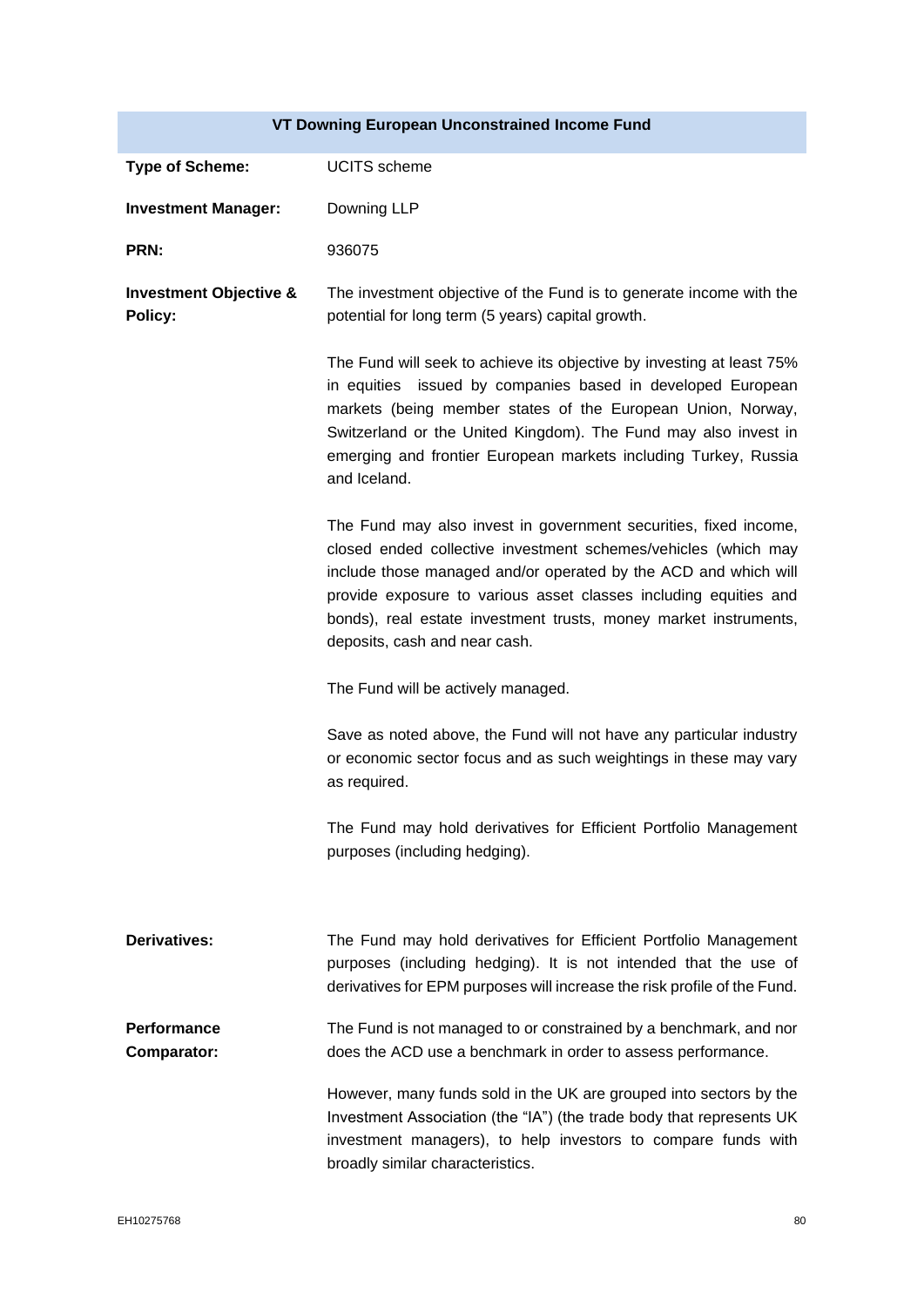In order to assess the Fund's performance, investors may find it useful to compare the Fund against the performance of the IA Europe (ex UK) Sector, which serves as a method of comparing the Fund's performance with other funds which have broadly similar characteristics. The IA Europe (excluding UK) has been chosen as a comparator rather than the IA Europe (including UK), as it is not the intention of the Fund to have a large exposure to UK equities that generate their revenue in the UK.

| <b>Accounting date:</b>           | Final: 30 June                                                    |
|-----------------------------------|-------------------------------------------------------------------|
|                                   | Interim: 30 September, 31 December, 31 March                      |
| <b>Income</b>                     | Final: By 31 August                                               |
| distribution/allocation<br>dates: | Interim: By 30 November; By last day of February; By 31 May       |
|                                   |                                                                   |
| <b>Shares Classes:</b>            | Class A (Accumulation)                                            |
|                                   | Class A (Income)                                                  |
|                                   | Class F (Accumulation) <sup>6</sup>                               |
|                                   | Class F (Income)                                                  |
|                                   |                                                                   |
|                                   |                                                                   |
| Initial charge:                   | Nil                                                               |
| <b>Redemption Charge:</b>         | Nil                                                               |
| <b>Switching Charge:</b>          | Nil                                                               |
| <b>Annual Management</b>          | £30,0007 per annum plus                                           |
| Charge:                           | Class $A - 0.75%$ per annum                                       |
|                                   | Class $F - 0.55%$ per annum                                       |
|                                   |                                                                   |
|                                   | the above percentages being percentages of the Net Asset Value of |
|                                   | the Sub-fund attributable to the relevant Class (plus VAT if      |
|                                   | applicable).                                                      |
| <b>Charges taken from:</b>        | Capital                                                           |

<sup>&</sup>lt;sup>6</sup> Class F shares are only available to those who invest at launch of the Fund (or otherwise at the ACD's discretion)

<sup>&</sup>lt;sup>7</sup> The fixed element of the fee shall rise annually in line with the rate of inflation (calculated in accordance with the Consumer Prices Index) on 1 January each year (from 1 January 2021)). In the event of negative inflation, this fee will remain unchanged.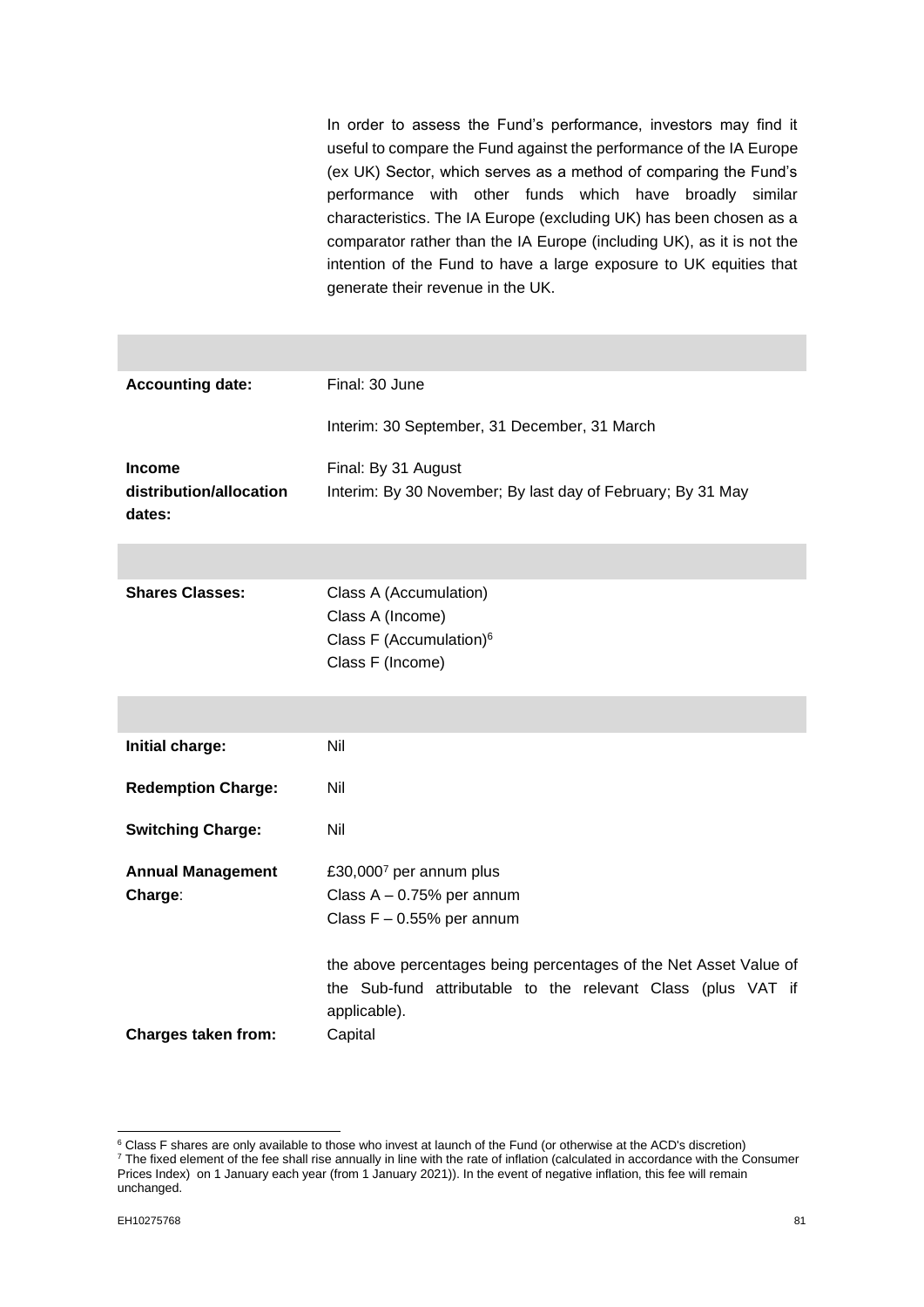# *(Note: deducting charges from capital may erode or constrain capital growth)*

| Class A: £1,000                                                                                                             |
|-----------------------------------------------------------------------------------------------------------------------------|
| Class F: £1,000,000                                                                                                         |
| Class A: £100                                                                                                               |
| Class F: £1,000                                                                                                             |
| Class A: £1,000                                                                                                             |
| Class F: £1,000,000                                                                                                         |
| £100 per month                                                                                                              |
| N/A (provided minimum holding is maintained)                                                                                |
| N/A (provided minimum holding is maintained)                                                                                |
|                                                                                                                             |
| £1                                                                                                                          |
| Downing European Unconstrained Income Fund is not permitted to<br>invest in other open-ended collective investment schemes. |
|                                                                                                                             |
| As this Sub-fund launched in November 2020 past performance data<br>is not yet available.                                   |
| NOTE: PAST PERFORMANCE SHOULD NOT BE TAKEN AS A                                                                             |
| GUIDE TO THE FUTURE. THE VALUE OF INVESTMENTS AND                                                                           |
| INCOME FROM THEM CAN GO DOWN AS WELL AS UP AND<br>INVESTORS MAY NOT GET BACK THE AMOUNT ORIGINALLY                          |
| <u>INVESTED.</u>                                                                                                            |
|                                                                                                                             |

<sup>8</sup> **The ACD may waive the minimum levels (and initial charge and redemption charge) at its discretion.**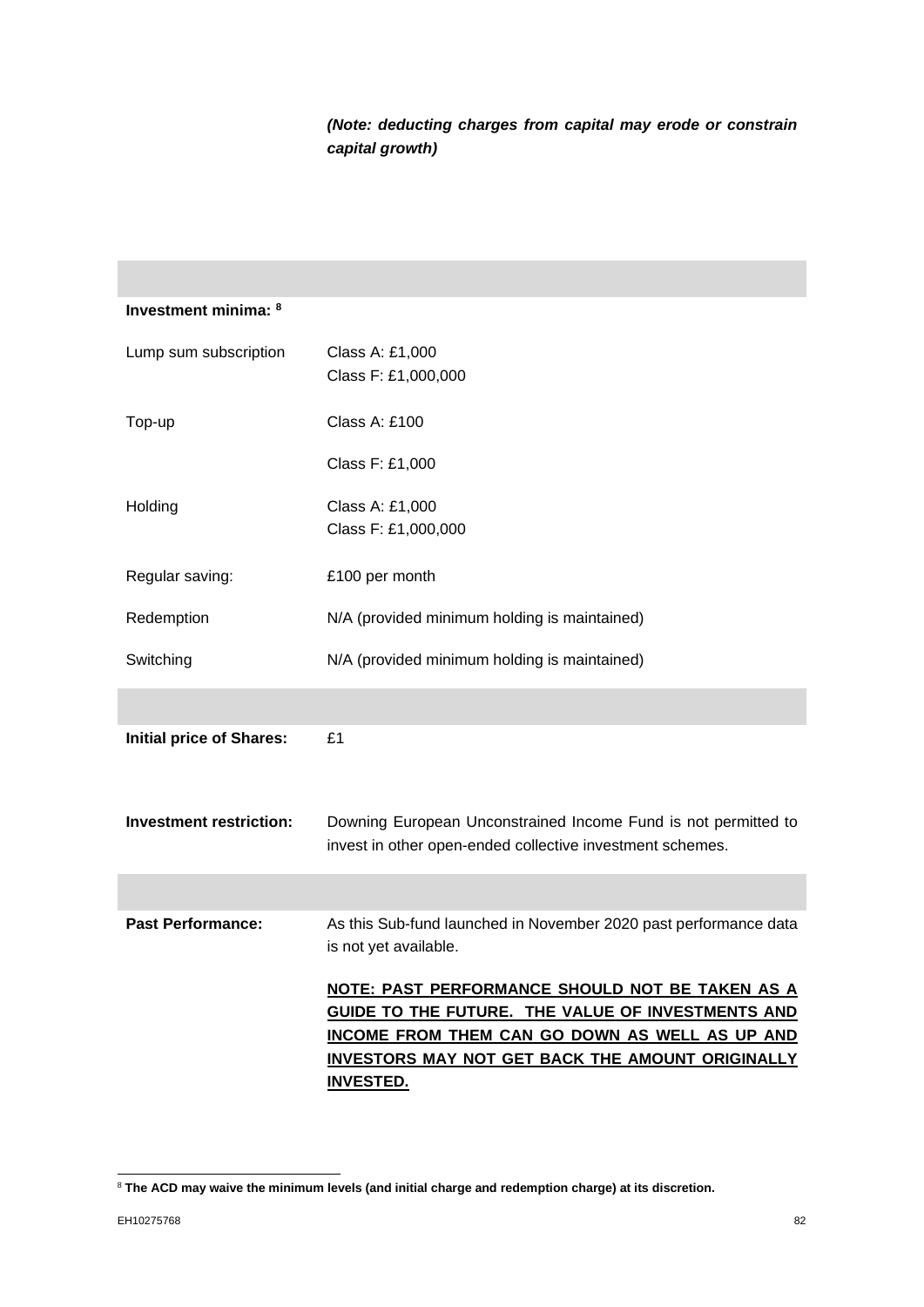| <b>Profile of a Typical</b>    | <b>Type of clients:</b> retail, professional clients and eligible counterparties |  |
|--------------------------------|----------------------------------------------------------------------------------|--|
| <b>Investor/Target Market:</b> | (subject to the applicable legal and regulatory requirements in the              |  |
|                                | relevant jurisdiction).                                                          |  |

**Clients' knowledge and experience**: investors with at least basic knowledge and experience of funds which are to be managed in accordance with a specific investment objective and policy.

**Clients' financial situation with a focus on ability to bear losses**: Investors must be prepared to accept fluctuations in the value of capital including capital loss and accept the risks of investing in equity markets, including having the ability to bear 100% capital loss.

**Clients' risk tolerance and compatibility of risk/reward profile of the product with the target market:** due to the volatility of markets and specific risks of investing in shares in a fund (including those set out in the risk warnings in this Prospectus), investors should have a moderate to high risk tolerance. They should be willing to accept price fluctuations in exchange for the opportunity of higher returns.

**Clients' objectives and needs:** investors should be seeking to invest for the medium to long term who wish to gain access to a portfolio managed in accordance with the specific investment objective and policy of the Sub-fund.

**Clients' who should not invest:** shares in the Company is deemed incompatible for investors which:

- are looking for full capital protection or full repayment of the amount invested and clients who want a guaranteed return (whether income or capital)
- are fully risk averse/have no risk tolerance
- need a fully guaranteed income of fully predictable return profile

**Distribution channel:** This product is eligible for all distribution channels (e.g. investment advice, portfolio management, nonadvised sales and pure execution services).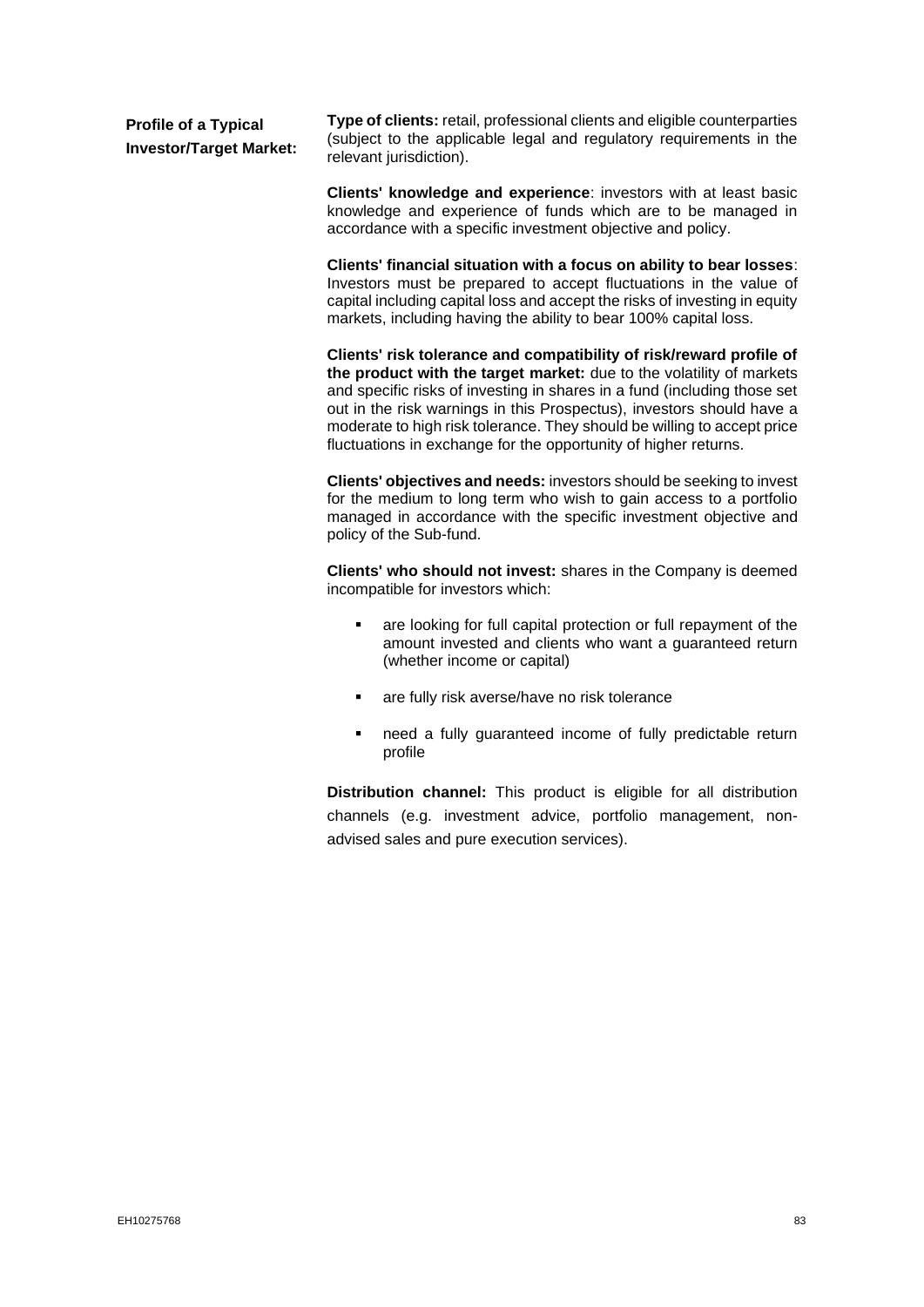| VT Downing Listed Infrastructure Income Fund |                                                                                                                                                                                                                                                                                                                                                                                                                                                                                                                                                                                                                           |  |
|----------------------------------------------|---------------------------------------------------------------------------------------------------------------------------------------------------------------------------------------------------------------------------------------------------------------------------------------------------------------------------------------------------------------------------------------------------------------------------------------------------------------------------------------------------------------------------------------------------------------------------------------------------------------------------|--|
| <b>Type of Scheme:</b>                       | <b>UCITS</b> scheme                                                                                                                                                                                                                                                                                                                                                                                                                                                                                                                                                                                                       |  |
| <b>Investment Manager:</b>                   | Downing LLP                                                                                                                                                                                                                                                                                                                                                                                                                                                                                                                                                                                                               |  |
| <b>PRN:</b>                                  | 968600                                                                                                                                                                                                                                                                                                                                                                                                                                                                                                                                                                                                                    |  |
| <b>Investment Objective</b><br>& Policy:     | The investment objective of the Fund is to generate income and preserve<br>capital with potential for capital growth, all over the long term (5 years).                                                                                                                                                                                                                                                                                                                                                                                                                                                                   |  |
|                                              | The Fund's will seek to achieve its objective by investing at least 80% in<br>a concentrated portfolio of infrastructure and infrastructure related<br>companies (including, but not limited to, those whose primary activity or<br>exposure is in the UK transport, healthcare, utilities, communication, and<br>renewable energy infrastructure sector which are listed in the United<br>Kingdom (including REITS). The Fund will have a specific focus on<br>investments denominated in Sterling, which are themselves invested in<br>Sterling assets and which have most or all of their activities within the<br>UK. |  |
|                                              | It is expected that the market capitalisation (i.e. value) of companies<br>within the Fund's portfolio will vary with the Investment Manager trying to<br>ensure there is a spread between larger and smaller companies at all<br>times. In addition to investing in equities, the Fund may also invest in<br>other transferable securities (i.e. including those which do not have an<br>infrastructure focus), bonds, collective investment schemes, money<br>market instruments, deposits, cash and near cash.                                                                                                         |  |
|                                              | The Fund may hold derivatives for Efficient Portfolio Management<br>purposes (including hedging). It is not intended that the use of derivatives<br>for EPM purposes will increase the risk profile of the Fund.                                                                                                                                                                                                                                                                                                                                                                                                          |  |
|                                              | The Fund does not integrate any kind of sustainability into the investment<br>process.                                                                                                                                                                                                                                                                                                                                                                                                                                                                                                                                    |  |
| Performance<br><b>Assessment:</b>            | The Fund is not managed to or constrained by a benchmark, and nor<br>does the ACD use a benchmark in order to assess performance,<br>however, the performance of the Fund can be compared to that of the<br>MSCI UK Index. This benchmark has been selected as it is considered<br>that this index most closely reflects the investments which the Fund will<br>make (and its risk/return objectives) at the current time. For the<br>avoidance of doubt, the Investment Manager is not bound or influenced<br>by the index when making its decisions and can make investments that<br>are not included in the index.     |  |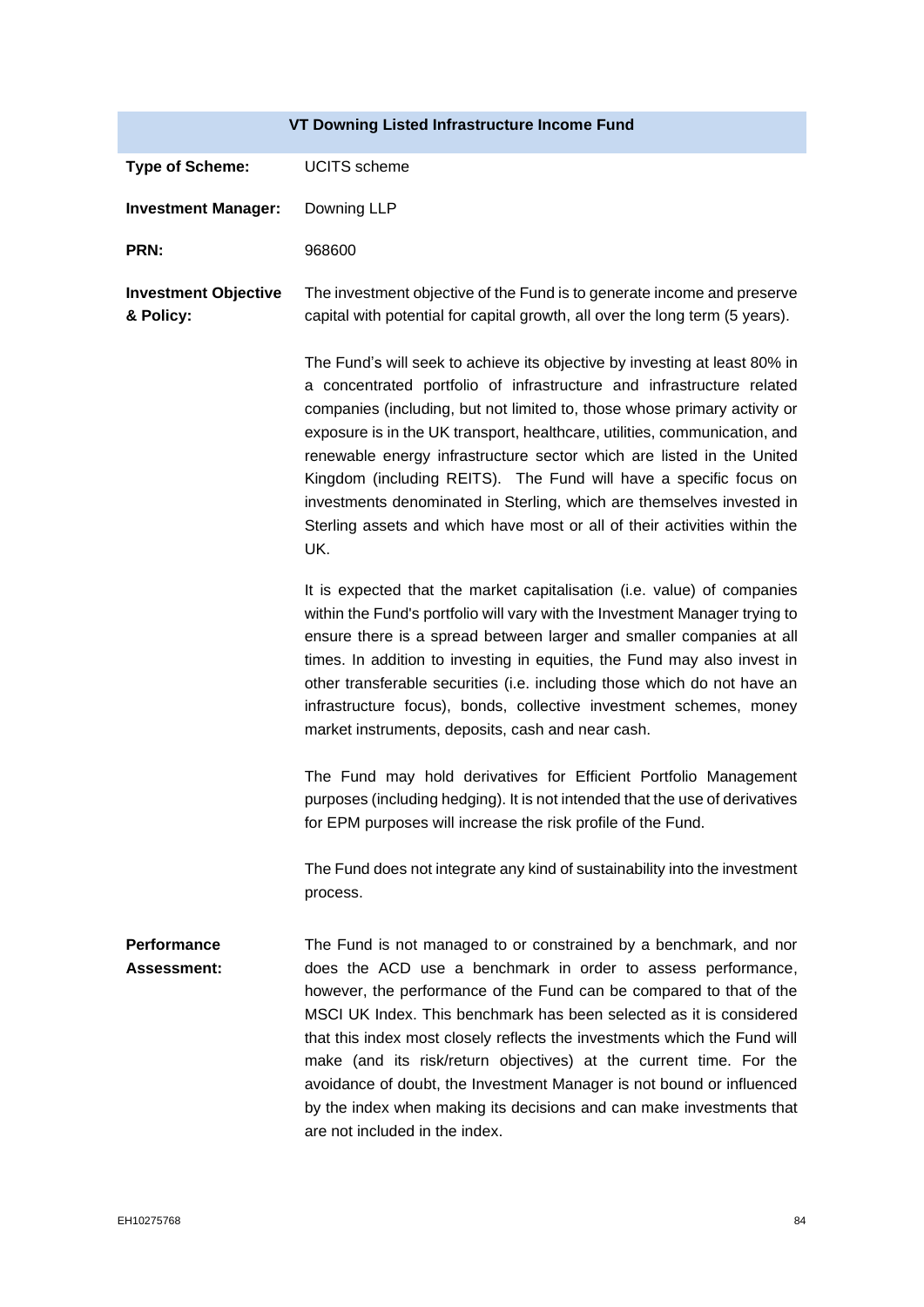| <b>Accounting date:</b>                            | Final: 30 June                                                                                                                                            |
|----------------------------------------------------|-----------------------------------------------------------------------------------------------------------------------------------------------------------|
|                                                    | Interim: 30 September, 31 December, 31 March                                                                                                              |
| <b>Income</b><br>distribution/allocation<br>dates: | Final: By 31 August<br>Interim: By 30 November; By last day of February; By 31 May                                                                        |
|                                                    |                                                                                                                                                           |
| <b>Shares Classes:</b>                             | Class A (Accumulation)<br>Class A (Income)<br>Class B (Accumulation)<br>Class B (Income)<br>Class SI (Accumulation)<br>Class SI (Income)                  |
|                                                    |                                                                                                                                                           |
| Initial charge:                                    | Nil                                                                                                                                                       |
| <b>Redemption Charge:</b>                          | Nil                                                                                                                                                       |
| <b>Switching Charge:</b>                           | Nil                                                                                                                                                       |
| <b>Annual Management</b><br>Charge:                | Class $A - 0.40\%$ per annum<br>Class $B - 0.30%$ per annum<br>Class SI - 0.20% per annum                                                                 |
| <b>Charges taken from:</b>                         | the above percentages being percentages of the Net Asset Value of the<br>Sub-fund attributable to the relevant Class (plus VAT if applicable).<br>Capital |
|                                                    | (Note: deducting charges from capital may erode or constrain<br>capital growth)                                                                           |
|                                                    |                                                                                                                                                           |

# **Investment minima: <sup>9</sup>**

Lump sum subscription Class A: £1,000 Class B: £20,000,000 Class SI: £30,000,000

<sup>9</sup> **The ACD may waive the minimum levels (and initial charge and redemption charge) at its discretion.**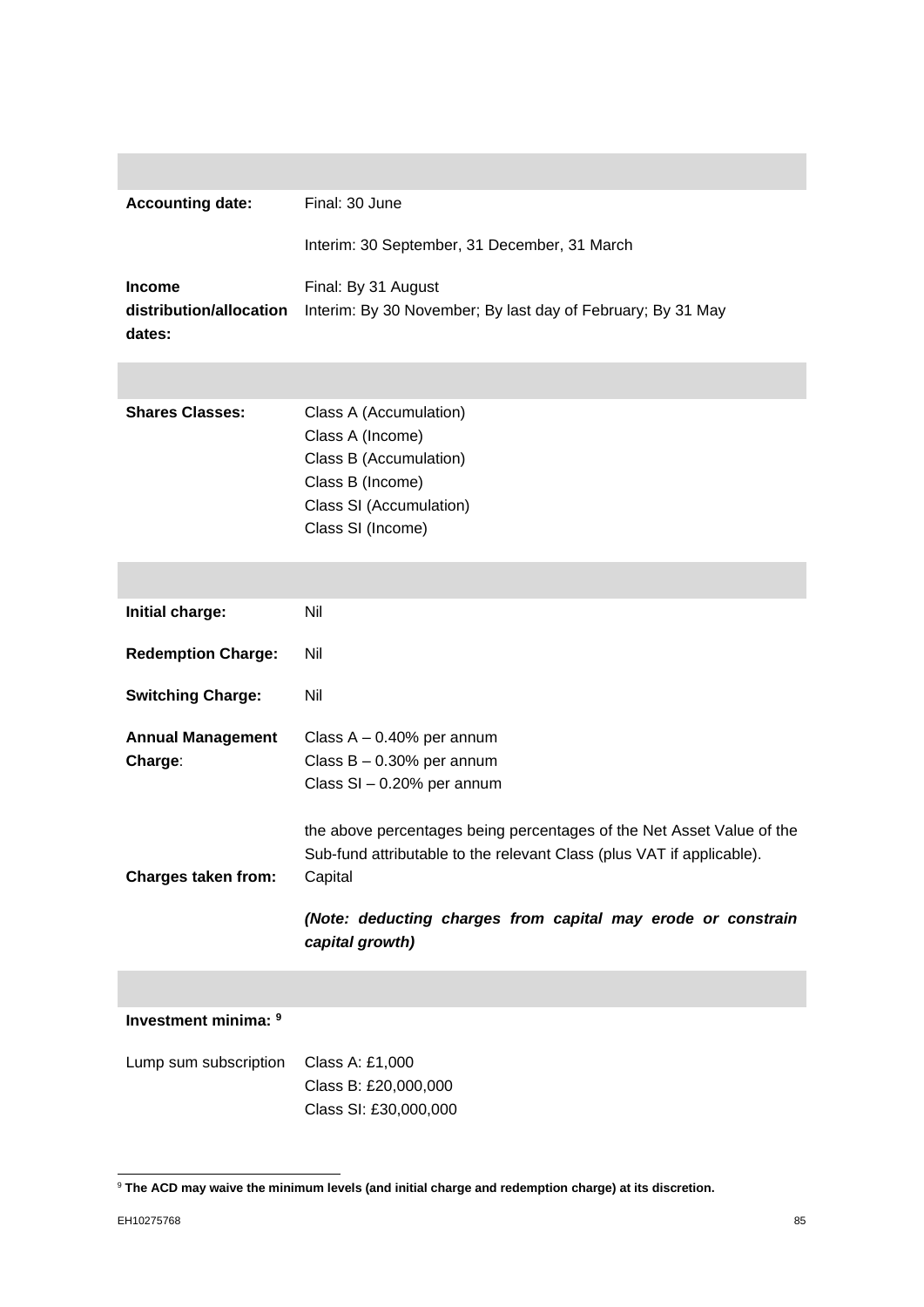| Top-up                                                | Class A: £100                                                                                                                                                                                                                                                                                                                                                                                                                                  |
|-------------------------------------------------------|------------------------------------------------------------------------------------------------------------------------------------------------------------------------------------------------------------------------------------------------------------------------------------------------------------------------------------------------------------------------------------------------------------------------------------------------|
|                                                       | Class B: £1,000                                                                                                                                                                                                                                                                                                                                                                                                                                |
|                                                       | Class SI: £10,000                                                                                                                                                                                                                                                                                                                                                                                                                              |
| Holding                                               | Class A: £1,000<br>Class B: £1,000,000<br>Class SI: £10,000,000                                                                                                                                                                                                                                                                                                                                                                                |
| Regular saving:                                       | £100 per month                                                                                                                                                                                                                                                                                                                                                                                                                                 |
| Redemption                                            | N/A (provided minimum holding is maintained)                                                                                                                                                                                                                                                                                                                                                                                                   |
| Switching                                             | N/A (provided minimum holding is maintained)                                                                                                                                                                                                                                                                                                                                                                                                   |
|                                                       |                                                                                                                                                                                                                                                                                                                                                                                                                                                |
| Initial price of<br><b>Shares:</b>                    | £1                                                                                                                                                                                                                                                                                                                                                                                                                                             |
|                                                       |                                                                                                                                                                                                                                                                                                                                                                                                                                                |
| <b>Past Performance:</b>                              | As this Sub-fund launched on 1 March 2022 past performance data is<br>not yet available.                                                                                                                                                                                                                                                                                                                                                       |
|                                                       |                                                                                                                                                                                                                                                                                                                                                                                                                                                |
|                                                       | NOTE: PAST PERFORMANCE SHOULD NOT BE TAKEN AS A<br>GUIDE TO THE FUTURE. THE VALUE OF INVESTMENTS AND<br>INCOME FROM THEM CAN GO DOWN AS WELL AS UP AND<br><b>INVESTORS MAY NOT GET BACK THE AMOUNT ORIGINALLY</b><br><b>INVESTED.</b>                                                                                                                                                                                                          |
| <b>Profile of a Typical</b><br><b>Investor/Target</b> | Type of clients: retail, professional clients and eligible counterparties<br>(subject to the applicable legal and regulatory requirements in the<br>relevant jurisdiction).                                                                                                                                                                                                                                                                    |
| Market:                                               | Clients' knowledge and experience: investors with at least basic<br>knowledge and experience of funds which are to be managed in<br>accordance with a specific investment objective and policy.                                                                                                                                                                                                                                                |
|                                                       | Clients' financial situation with a focus on ability to bear losses:<br>Investors must be prepared to accept fluctuations in the value of capital<br>including capital loss and accept the risks of investing in equity markets,<br>including having the ability to bear 100% capital loss.                                                                                                                                                    |
|                                                       | Clients' risk tolerance and compatibility of risk/reward profile of the<br>product with the target market: due to the volatility of markets and<br>specific risks of investing in shares in a fund (including those set out in<br>the risk warnings in this Prospectus), investors should have a moderate<br>to high risk tolerance. They should be willing to accept price fluctuations<br>in exchange for the opportunity of higher returns. |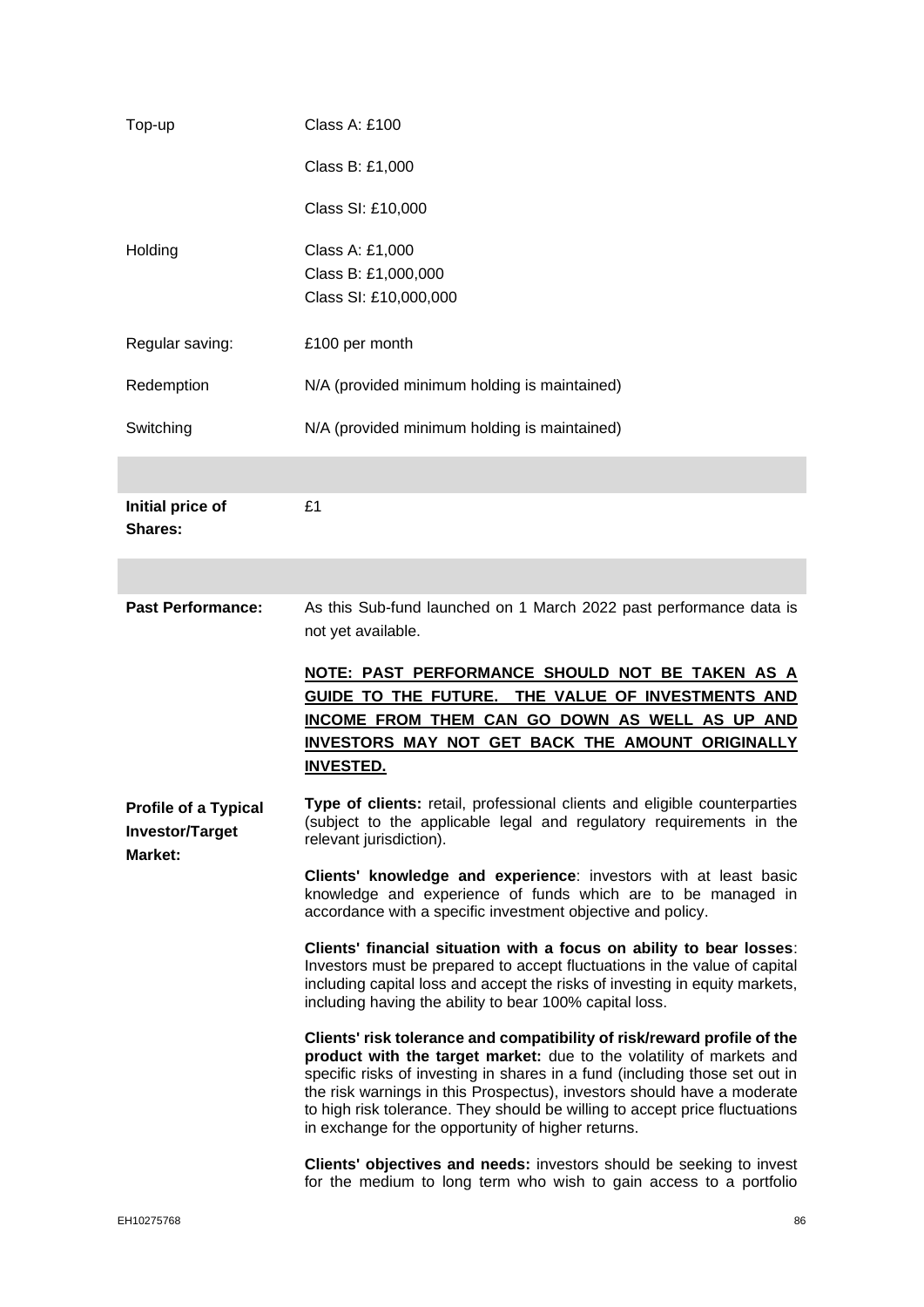managed in accordance with the specific investment objective and policy of the Sub-fund.

**Clients' who should not invest:** shares in the Company is deemed incompatible for investors which:

- are looking for full capital protection or full repayment of the amount invested and clients who want a guaranteed return (whether income or capital)
- are fully risk averse/have no risk tolerance
- need a fully guaranteed income of fully predictable return profile

**Distribution channel:** This product is eligible for all distribution channels (e.g. investment advice, portfolio management, non-advised sales and pure execution services).

#### **Ongoing Charges**

The Investment Manager aims to ensure that, during the initial stages of the funds growth, ongoing charges are maintained at a low level relative to the industry average.

In order to achieve such objective, the Investment Manager has, with the agreement of the ACD, undertaken that if the total OCF of the Fund (as calculated at the end of the relevant accounting period) exceeds 0.40%<sup>10</sup>, the Investment Manager shall reimburse the Fund for an amount which, when deducted from the operating costs incurred by the Fund during the relevant accounting period, would result in the Fund having a total OCF equal to 0.40%<sup>11</sup> in the relevant accounting period.

Any amount to be reimbursed as stated above may be reimbursed by the Investment Manager in any one, or a combination of any or all, of the following methods as the Investment Manager may elect in its absolute discretion:

- (a) by repaying to the ACD or the Fund any fees, charges or other remuneration that the Investment Manager has received in respect of the relevant accounting period or previous accounting periods in consideration for its services;
- (b) by making a cash payment to the ACD or the Fund as a reimbursement for operating costs incurred by the Fund during the relevant accounting period;
- (c) by waiving any fees, charges or other remuneration that the Investment Manager has accrued in respect of the relevant accounting period or previous accounting periods in consideration for its services as Investment Manager to the ACD of the Fund but in respect of which payment has not been received;

<sup>&</sup>lt;sup>10</sup> For Class B shareholders the cap will be 0.30% and for Class SI shareholders will be 0.20%

<sup>&</sup>lt;sup>11</sup> For Class B shareholders the cap will be 0.30% and for Class SI shareholders will be 0.20%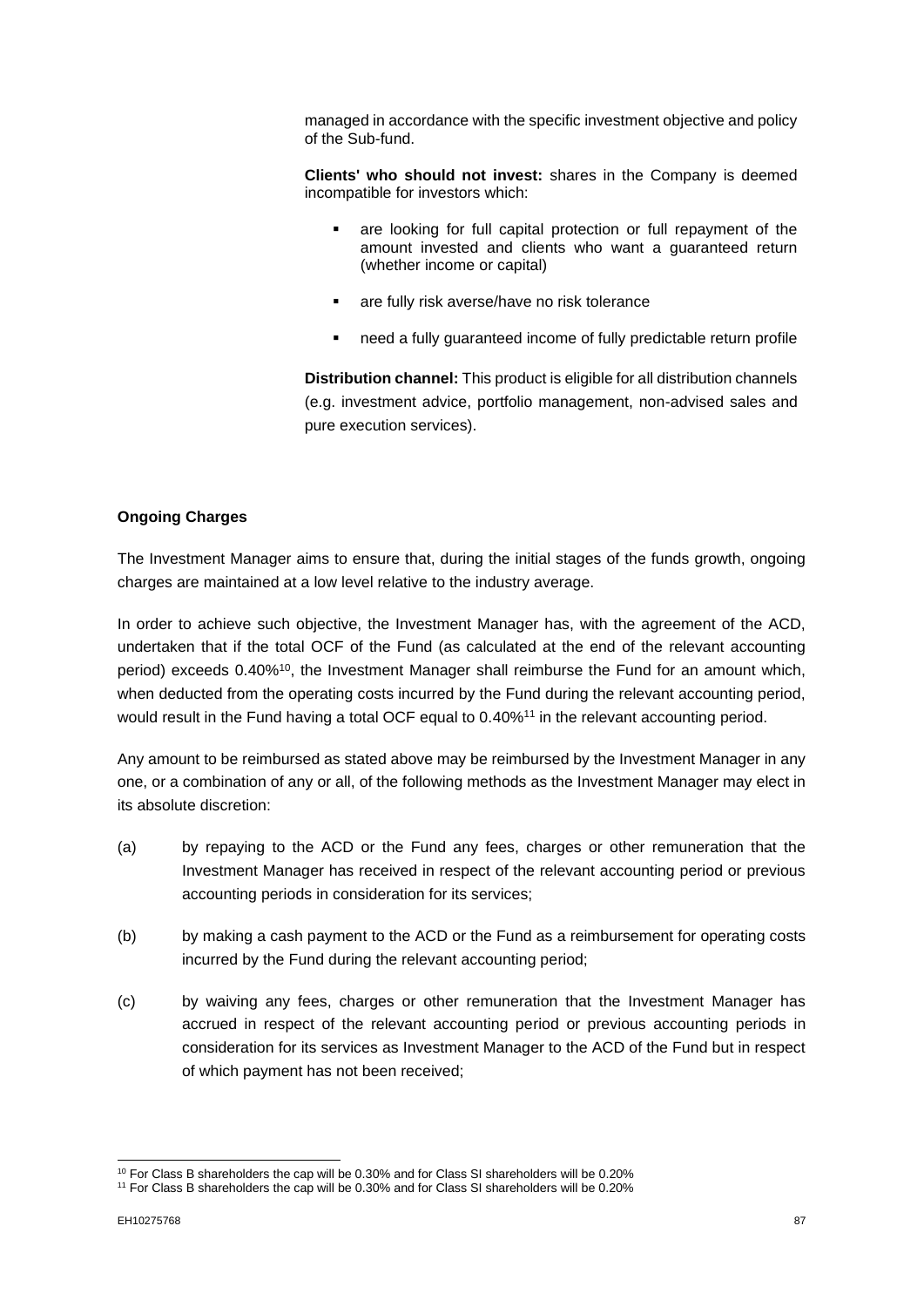(d) by waiving any fees, charges or other remuneration that the Investment Manager reasonably expects to accrue in respect of future periods in consideration for its services as the Investment Manager of the Fund.

The ACD has undertaken to procure that the Fund receives promptly the full benefit of any such reimbursement, payment or waiver.

Any extraordinary cost, one-time expense, nonrecurring charge or any other cost, expense, charge or liability suffered or incurred by the Fund in respect of a reasonably unpredictable event or which is unlikely to occur again will not be included in total operating costs for the purpose of calculating the OCF of the Fund for the purposes of the above provisions.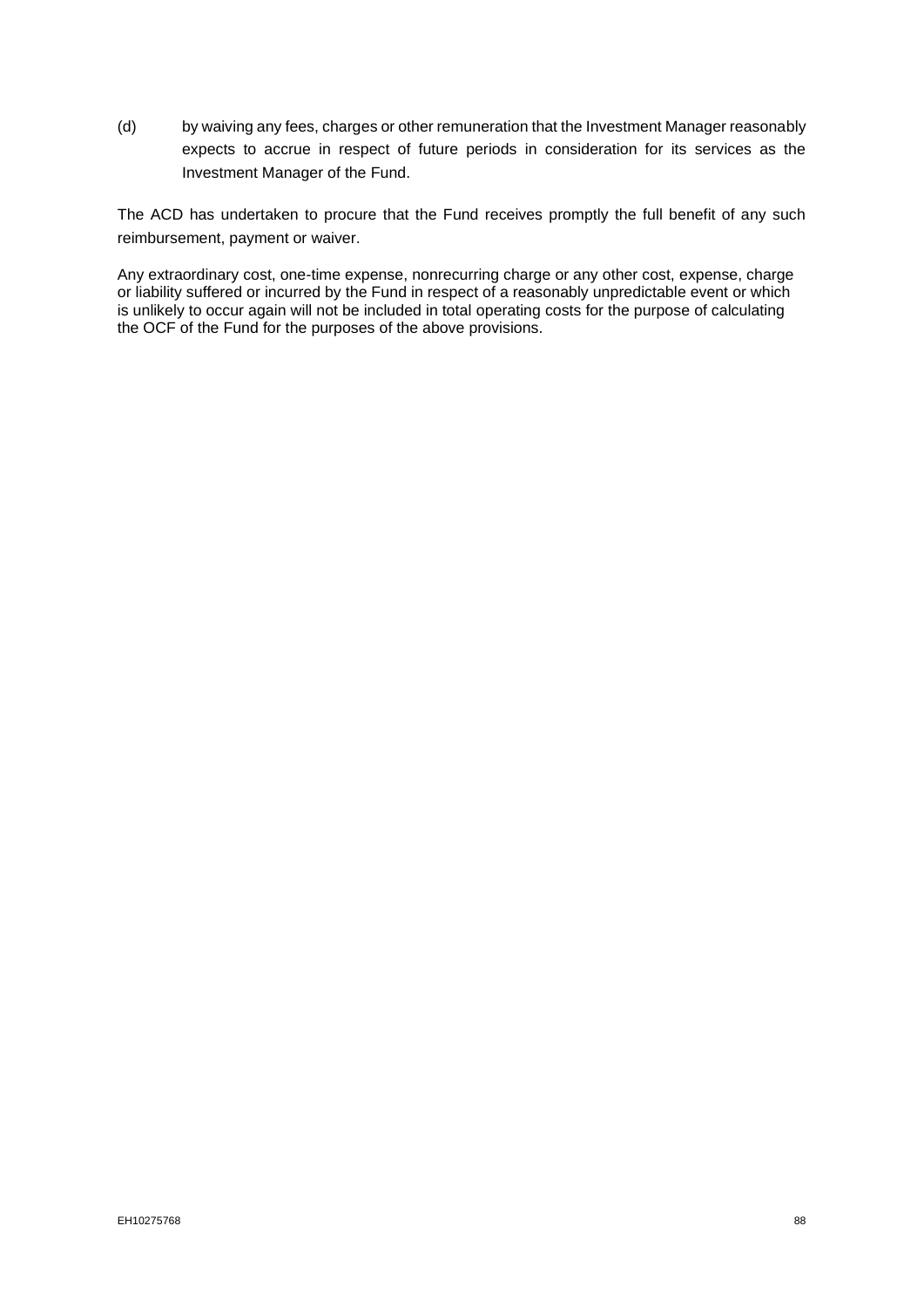#### **APPENDIX II**

### **PART I - ELIGIBLE SECURITIES MARKETS AND ELIGIBLE DERIVATIVES MARKETS**

All the Sub-funds may deal through securities and derivatives markets which are regulated markets (as defined in the glossary to the FCA Handbook) or markets established in an EEA State which are regulated, operate regularly and are open to the public (excluding Slovenia).

Each Sub-fund may also deal through the securities and derivatives markets and derivatives markets indicated below:

### **Eligible Securities Markets:**

| <b>United States of America</b> | <b>NYSE Euronext New York</b>                                                                                                                                                                                                                           |
|---------------------------------|---------------------------------------------------------------------------------------------------------------------------------------------------------------------------------------------------------------------------------------------------------|
|                                 | The NASDAQ Stock Market (NASDAQ)                                                                                                                                                                                                                        |
|                                 | <b>NYSE Amex Equities</b>                                                                                                                                                                                                                               |
|                                 | Chicago Mercantile Exchange (CME)                                                                                                                                                                                                                       |
|                                 | Chicago Board of Trade (CBOT)                                                                                                                                                                                                                           |
|                                 | The market in transferable securities issued by or on behalf of<br>the United States of America conducted through those persons<br>for the time being recognised and supervised by the Federal<br>Reserve Bank of New York and known as primary dealers |
| <b>Australia</b>                | Australian Securities Exchange (ASX)                                                                                                                                                                                                                    |
| Canada                          | Toronto Stock Exchange (TSX)                                                                                                                                                                                                                            |
|                                 | <b>TSX Venture Exchange</b>                                                                                                                                                                                                                             |
| <b>Cyprus</b>                   | Cyprus Stock Exchange                                                                                                                                                                                                                                   |
| <b>Hong Kong</b>                | Hong Kong Stock Exchange                                                                                                                                                                                                                                |
| <b>Iceland</b>                  | Nasdaq Iceland                                                                                                                                                                                                                                          |
| India                           | National Stock Exchange of India (NSE)                                                                                                                                                                                                                  |
| Indonesia                       | Indonesian Stock Exchange                                                                                                                                                                                                                               |
| Japan                           | <b>Tokyo Stock Exchange</b>                                                                                                                                                                                                                             |
|                                 | Nagoya Stock Exchange                                                                                                                                                                                                                                   |
| Korea                           | Korea Exchange (KRX)                                                                                                                                                                                                                                    |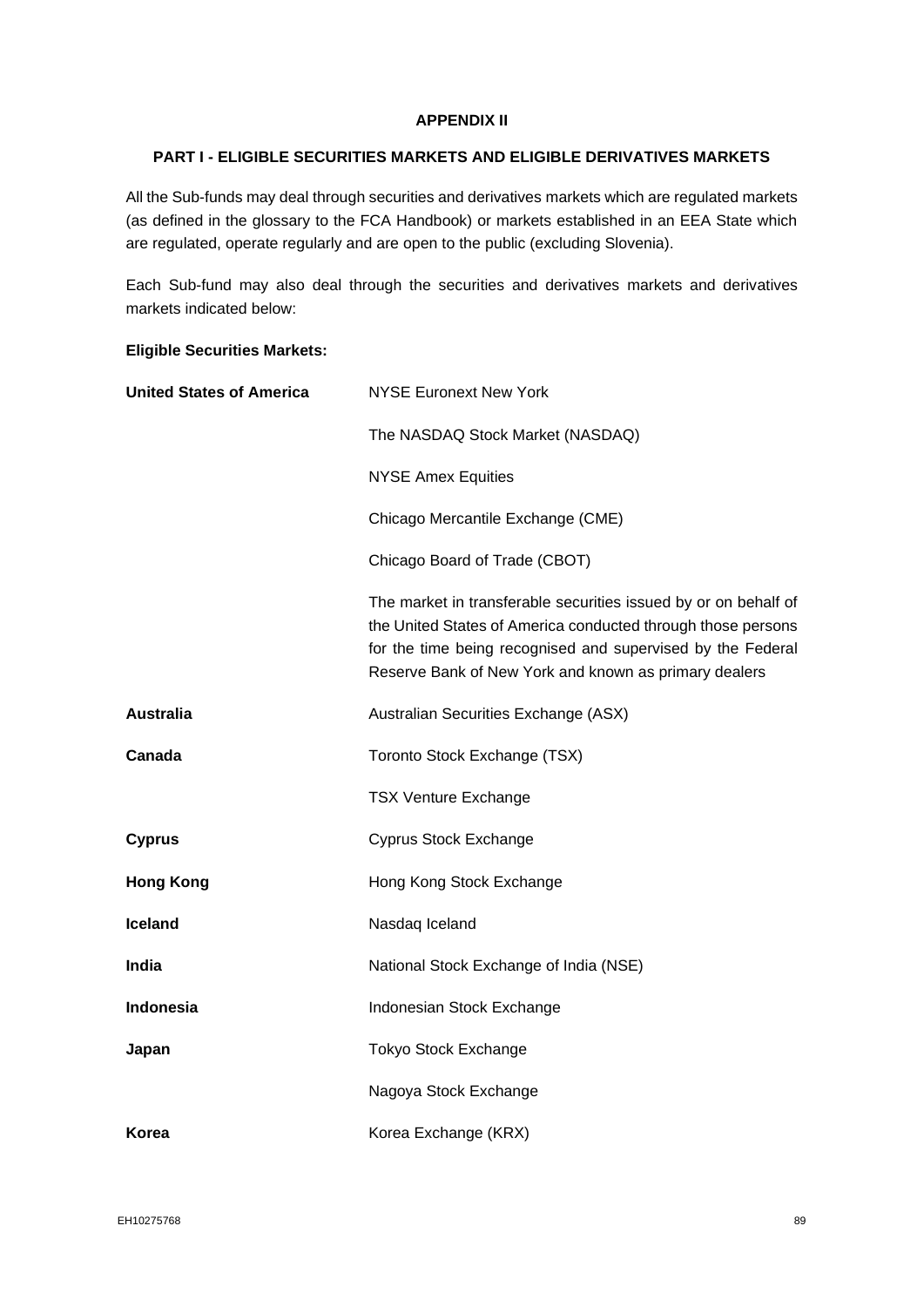| <b>Malaysia</b>                      | <b>Bursa Malaysia Securities Bhd</b>                               |
|--------------------------------------|--------------------------------------------------------------------|
| <b>Mexico</b>                        | Bolsa Mexicana de Valores (BMV)                                    |
| <b>Norway</b>                        | Oslo Stock Exchange                                                |
| <b>New Zealand</b>                   | New Zealand Stock Exchange (NZX)                                   |
| <b>Philippines</b>                   | Philippine Stock Exchange                                          |
| <b>Singapore</b>                     | Singapore Exchange (SGX)                                           |
| <b>South Africa</b>                  | <b>JSE Limited</b>                                                 |
| <b>Russia</b>                        | Moscow Exchange                                                    |
|                                      | Saint-Petersburg Exchange                                          |
| <b>Switzerland</b>                   | SIX Swiss Exchange (SWX)                                           |
| <b>Taiwan</b>                        | Taiwan Stock Exchange                                              |
| <b>Thailand</b>                      | The Stock Exchange of Thailand (SET)                               |
| <b>Turkey</b>                        | Borsa Istanbul                                                     |
| <b>United Kingdom</b>                | London Stock Exchange                                              |
| <b>Eligible Derivatives Markets:</b> |                                                                    |
| <b>United Kingdom</b>                | The London International Financial Futures and Options<br>Exchange |
|                                      | (NYSE LIFFE)                                                       |
| <b>United States of America</b>      | Chicago Mercantile Exchange (CME)                                  |
|                                      | Chicago Board of Trade (CBOT)                                      |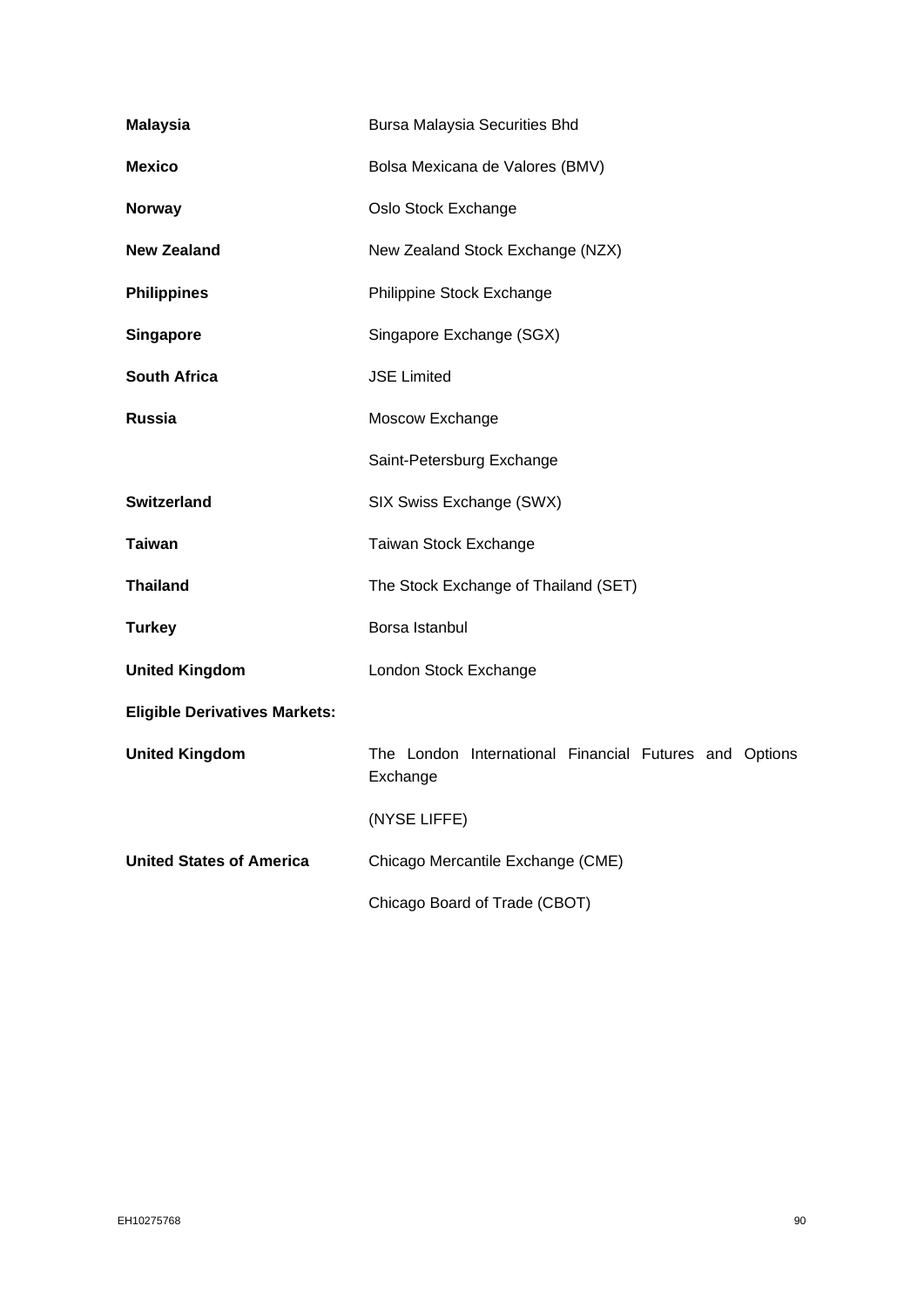# **Part II – List of Sub-custodians (as at the date of this Prospectus)**

| <b>MARKET</b>                                                                        | <b>SUB-CUSTODIAN</b>                                                                                                                                                     |
|--------------------------------------------------------------------------------------|--------------------------------------------------------------------------------------------------------------------------------------------------------------------------|
| Argentina                                                                            | Citibank N.A. Argentina Branch                                                                                                                                           |
| <b>Australia</b>                                                                     | <b>HSBC Bank Australia Limited</b>                                                                                                                                       |
| <b>Austria</b>                                                                       | Raiffeisen Bank International                                                                                                                                            |
| <b>Bahrain</b>                                                                       | <b>HSBC Bank Middle East Limited</b>                                                                                                                                     |
| <b>Bangladesh</b>                                                                    | <b>Standard Chartered Bank</b>                                                                                                                                           |
| <b>Belgium</b>                                                                       | <b>Citibank Europe</b>                                                                                                                                                   |
| <b>Bermuda</b>                                                                       | <b>HSBC Securities Services</b>                                                                                                                                          |
| <b>Bosnia-Herzegovina: The Federation</b><br>of Bosnia and Herzegovina<br>(Sarajevo) | Raiffeisen Bank International AG                                                                                                                                         |
| Bosnia-Herzegovina: The Republika<br>of Srpska (Banja Luka)                          |                                                                                                                                                                          |
| <b>Botswana</b>                                                                      | Standard Chartered Bank Botswana Ltd.                                                                                                                                    |
| <b>Brazil</b>                                                                        | Citibank N.A. - Filial Brasileira (Brazilian Branch)                                                                                                                     |
| <b>Bulgaria</b>                                                                      | UniCredit Bulbank AD                                                                                                                                                     |
| Canada                                                                               | <b>RBC</b>                                                                                                                                                               |
| <b>Chile</b>                                                                         | Banco de Chile (Citibank N.A.)                                                                                                                                           |
| China                                                                                | China- A Shares - Citibank (china) Co. Ltd<br>China - Shanghai- Standard Chartered Bank (China) Limited<br>China - Shenzhen - Standard Chartered Bank (China)<br>Limited |
| Colombia                                                                             | Cititrust Colombia S.A.                                                                                                                                                  |
| Croatia                                                                              | UniCredit Bank Austria AG                                                                                                                                                |
| <b>Cyprus</b>                                                                        | Citibank Europe plc, Greece Branch                                                                                                                                       |
| <b>Czech Republic</b>                                                                | Raiffeisen Bank International AG                                                                                                                                         |
| <b>Denmark</b>                                                                       | Danske Bank A/S                                                                                                                                                          |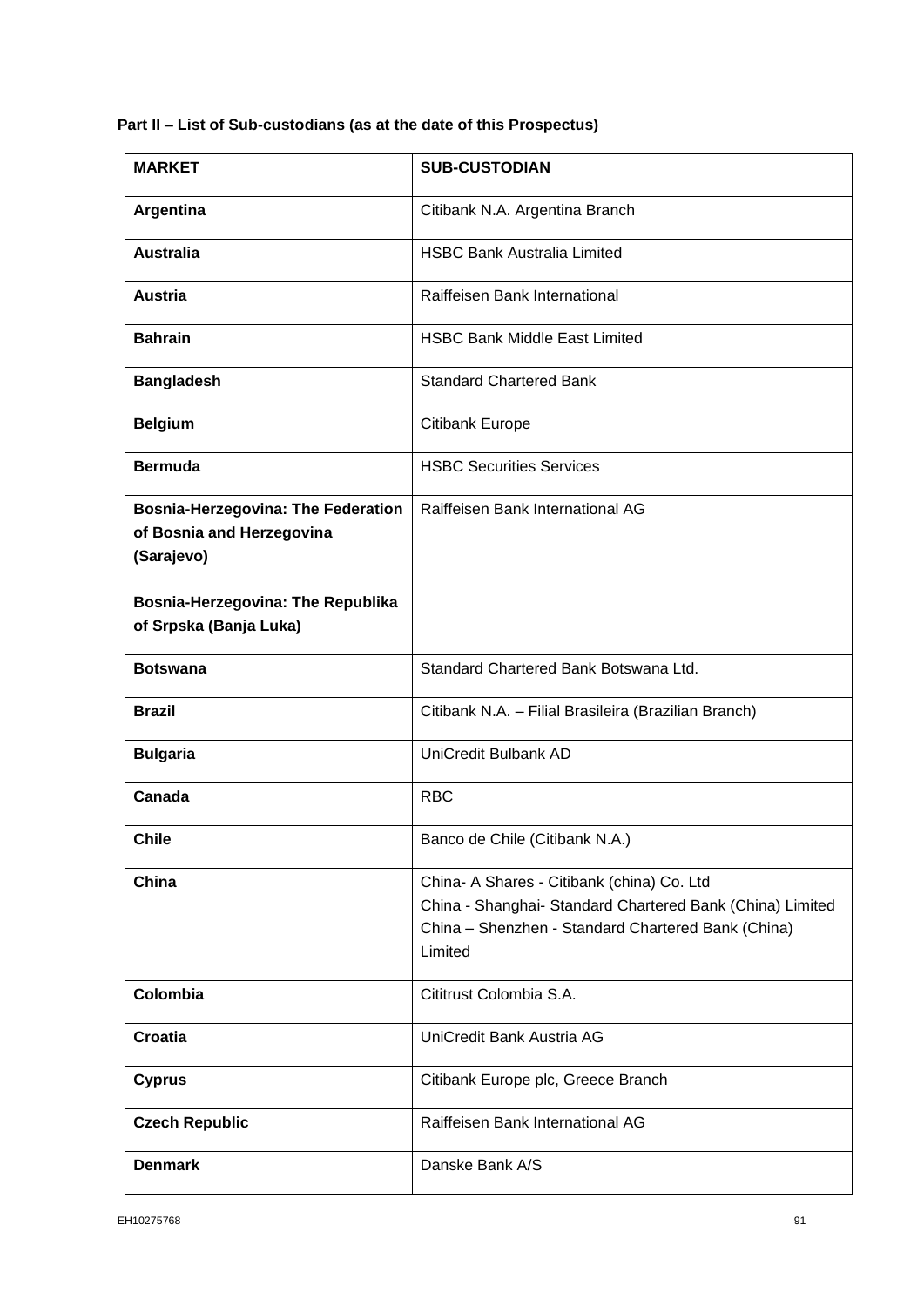| <b>Egypt</b>      | Citibank N.A.                                                                                        |
|-------------------|------------------------------------------------------------------------------------------------------|
| <b>Estonia</b>    | Swedbank                                                                                             |
| <b>Euroclear</b>  | Euroclear                                                                                            |
| <b>Finland</b>    | Nordea Bank AB (publ)                                                                                |
| <b>France</b>     | Deutsche Bank AG                                                                                     |
| Germany           | Citibank Europe PLC Dublin                                                                           |
| Ghana             | Standard Chartered Bank Ghana Ltd.                                                                   |
| Greece            | Citibank Europe PLC, Greece Branch                                                                   |
| <b>Hong Kong</b>  | Standard Chartered Bank (Hong Kong) Limited<br>Citibank N.A., Hong Kong Branch (Shanghai HK Connect) |
| <b>Hungary</b>    | Raiffeisen Bank International AG                                                                     |
| India             | The Hong Kong and Shanghai Banking Corporation Ltd                                                   |
| Indonesia         | <b>Standard Chartered Bank</b>                                                                       |
| <b>Ireland</b>    | <b>RBC Investor Services Trust</b>                                                                   |
| <b>Israel</b>     | Citibank N.A. Tel Aviv Branch                                                                        |
| <b>Italy</b>      | <b>BNP Paribas Securities Services</b>                                                               |
| Japan             | Citibank N.A., Tokyo Branch                                                                          |
| Jordan            | Standard Chartered Bank, Jordan Branch                                                               |
| <b>Kazakhstan</b> | <b>JSC Citibank Kazakhstan</b>                                                                       |
| Kenya             | Standard Chartered Bank Kenya                                                                        |
| <b>Kuwait</b>     | <b>HSBC Bank Middle East Limited</b>                                                                 |
| Latvia            | Swedbank AS                                                                                          |
| Lithuania         | Swedbank AB                                                                                          |
| Luxembourg        | <b>Euroclear Bank</b>                                                                                |
| <b>Malaysia</b>   | Standard Chartered Bank Malaysia Berhad                                                              |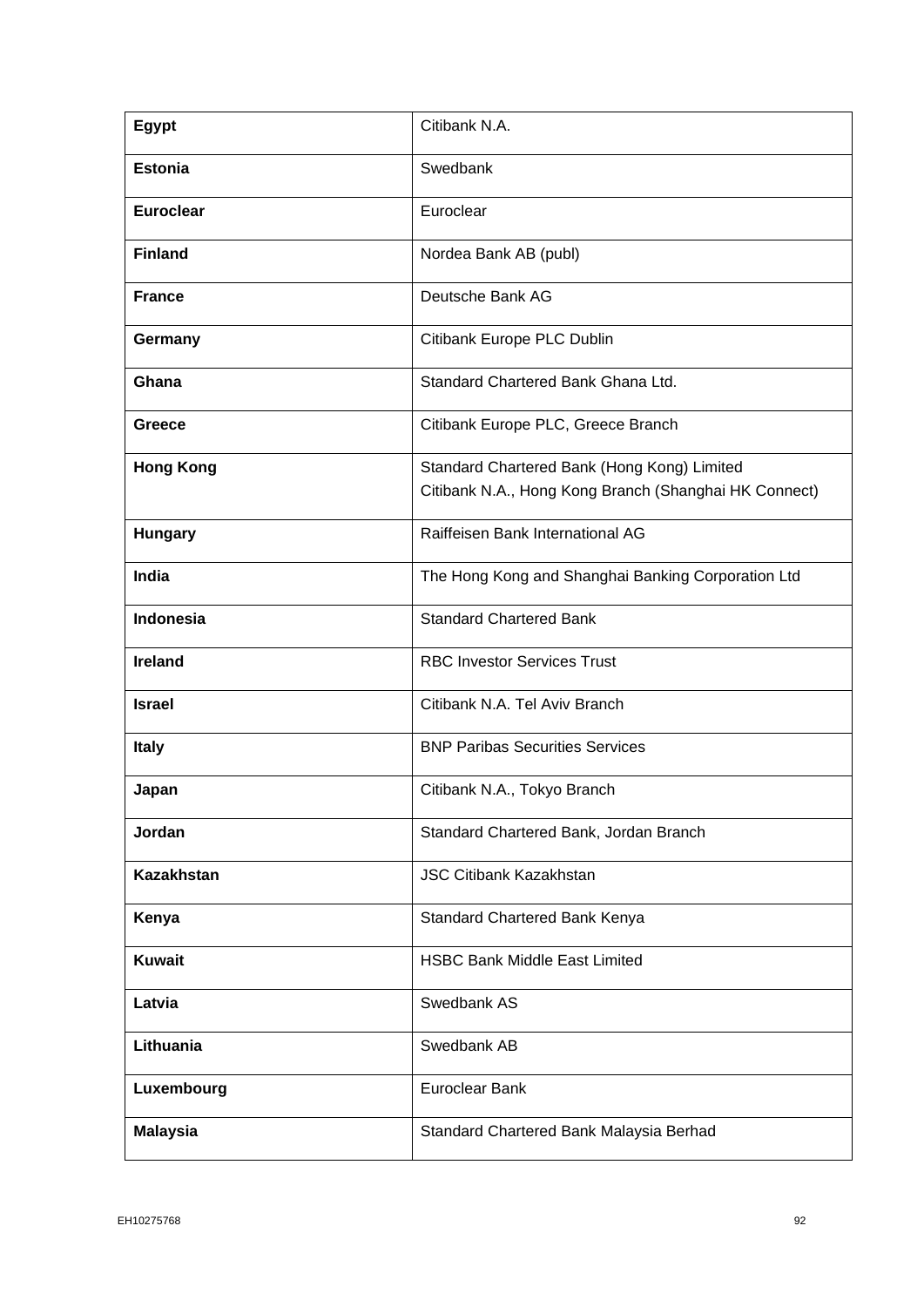| <b>Mauritius</b>       | The Hong Kong and Shanghai Banking Corporation Limited |
|------------------------|--------------------------------------------------------|
| <b>Mexico</b>          | Citibanamex                                            |
| <b>Morocco</b>         | Societe General Marocaine de Banques (SGMB)            |
| <b>Namibia</b>         | <b>Standard Bank of South Africa</b>                   |
| <b>Netherlands</b>     | Citibank Europe                                        |
| <b>New Zealand</b>     | Citibank N.A. New Zealand Branch                       |
| Nigeria                | Standard Chartered Bank, DIFC Branch                   |
| <b>Norway</b>          | <b>DNB Bank ASA</b>                                    |
| Oman                   | HSBC Bank Oman S.A.O.G.                                |
| <b>Pakistan</b>        | Deutsche Bank A.G.                                     |
| Peru                   | Citibank del Peru S.A.                                 |
| <b>Philippines</b>     | <b>Standard Chartered Bank</b>                         |
| Poland                 | Bank Polska Kasa Opieki S.A                            |
| Portugal               | <b>BNP Paribas Securities Services</b>                 |
| Qatar                  | <b>HSBC Bank Middle East Limited</b>                   |
| Romania                | <b>BRD- Group Societe Generale</b>                     |
| <b>Russia</b>          | Societe Generale, Rosbank                              |
| Saudi Arabia           | <b>HSBC Saudi Arabia</b>                               |
| <b>Serbia</b>          | UniCredit Bank Austria AG                              |
| <b>Singapore</b>       | Standard Chartered Bank (Singapore) Limited            |
| <b>Slovak Republic</b> | Raiffeisen Bank International AG                       |
| Slovenia               | Raiffeisen Bank International AG                       |
| <b>South Africa</b>    | Standard Chartered Bank Johannesburg                   |
| <b>South Korea</b>     | The Hong Kong and Shanghai Banking Corporation Limited |
| <b>Spain</b>           | Banco Inversis S.A                                     |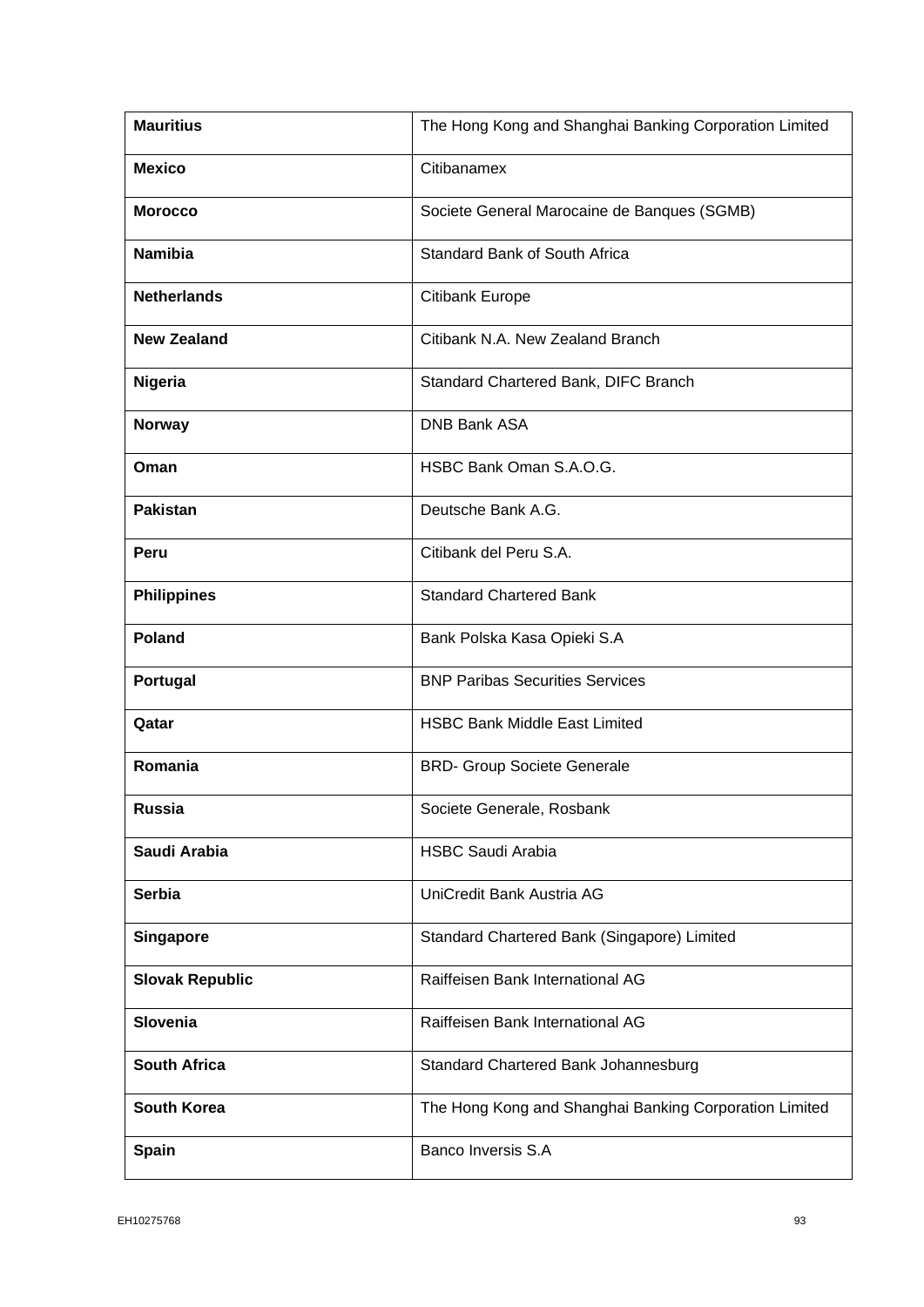| <b>Sri Lanka</b>                   | The Hong Kong and Shanghai Banking Corporation Limited |
|------------------------------------|--------------------------------------------------------|
| <b>Sweden</b>                      | Skandinaviska Enskilda Banken AB (publ)                |
| Switzerland                        | <b>Credit Suisse AG</b>                                |
| Taiwan*                            | HSBC Bank (Taiwan) Limited                             |
| <b>Thailand</b>                    | Standard Chartered Bank (Thai) Pcl                     |
| <b>Tunisia</b>                     | Societe Generale Securities Service UIB Tunisia        |
| <b>Turkey</b>                      | Citibank A.S.                                          |
| <b>Ukraine</b>                     | <b>PJSC Citibank</b>                                   |
| <b>United Arab Emirates-ADX</b>    | <b>HSBC Bank Middle East Limited</b>                   |
| <b>United Arab Emirates-DFM</b>    | <b>HSBC Bank Middle East Limited</b>                   |
| <b>United Arab Emirates-NASDAQ</b> | <b>HSBC Bank Middle East Limited</b>                   |
| <b>United Kingdom</b>              | RBC Investor Services Trust/Deutche Bank A.G           |
| <b>United States</b>               | The Bank of New York Mellon                            |
| <b>Uruguay</b>                     | Banco Itaú Uruguay S.A.                                |
| <b>Vietnam</b>                     | HSBC Bank (Vietnam) Ltd                                |
| Zambia                             | <b>Standard Chartered Bank Zambia PLC</b>              |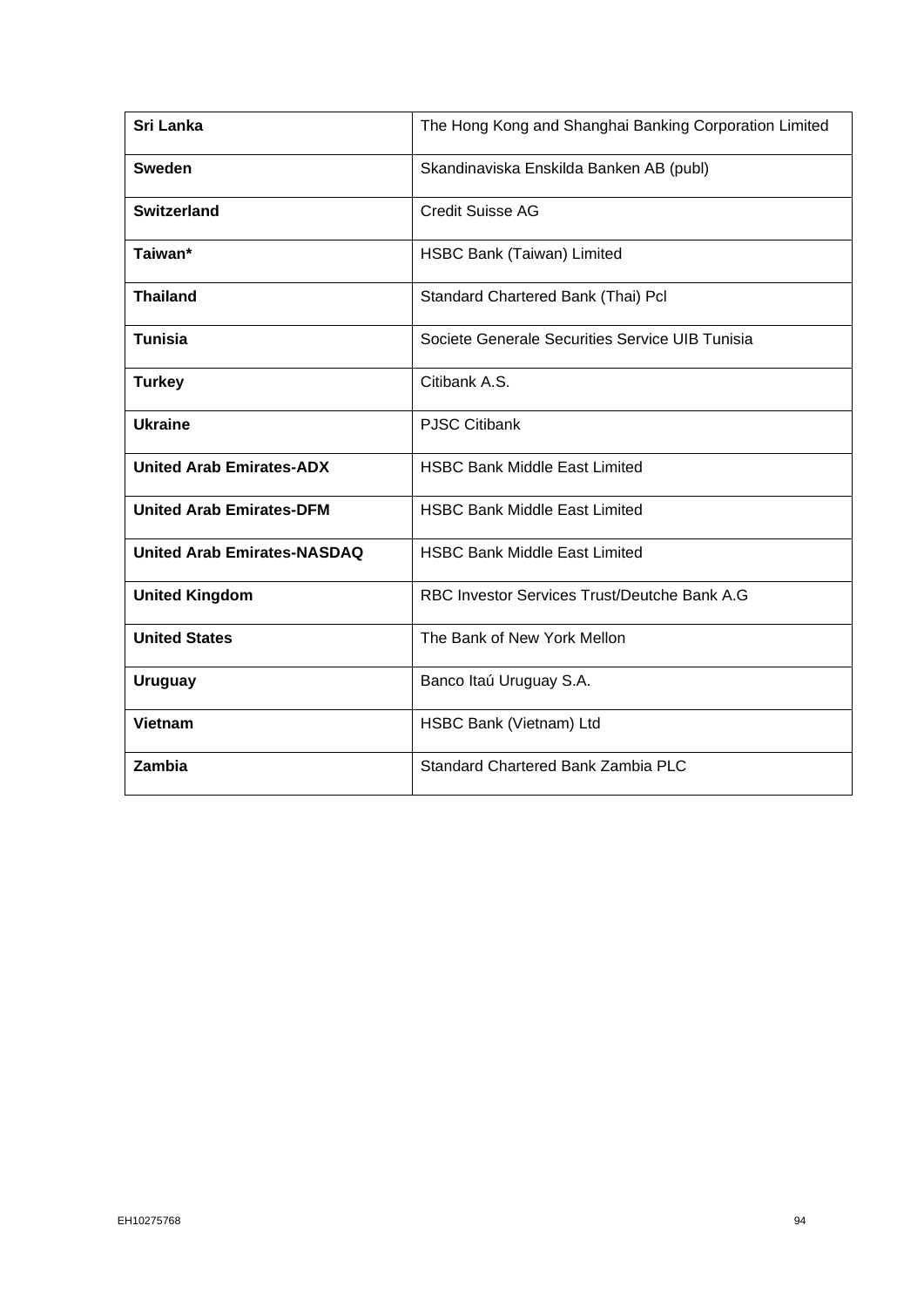#### **APPENDIX III**

#### **INVESTMENT AND BORROWING POWERS OF THE COMPANY**

#### **1. General**

The Scheme Property of a Sub-fund will be invested with the aim of achieving the investment objective of that Sub-fund but subject to the limits set out in a Sub-fund's investment policy and the limits set out in Chapter 5 of the COLL Sourcebook ("COLL 5") and this Prospectus. These limits apply to each Sub-fund as summarised below.

Normally, the Sub-funds will be fully invested save for an amount to enable redemption of shares, efficient management of the Sub-funds in relation to their strategic objectives and other purposes which may be reasonably regarded as ancillary to the investment objectives of the Sub-funds.

This amount will vary depending upon prevailing circumstances and although it would normally not exceed 10% of the total value of each Sub-fund, there may be times when the Investment Manager considers bond markets to be overpriced or that a period of instability exists which presents unusual risks. In such cases or during such periods, a higher level of liquidity may be maintained and, if considered prudent, the amount of fixed interest, cash or near cash instruments held would be increased. Unless market conditions were deemed unusually risky, the increased amount and period would not be expected to exceed 30% and six months respectively.

#### **1.1. Prudent spread of risk**

The ACD must ensure that, taking account of the investment objectives and policy of each Sub-fund, the Scheme Property of each Sub-fund aims to provide a prudent spread of risk.

#### **1.2. Cover**

- 1.2.1. Where the COLL Sourcebook allows a transaction to be entered into or an investment to be retained only (for example, investment in nil and partly paid securities and the general power to accept or underwrite) if possible obligations arising out of the investment transactions or out of the retention would not cause any breach of any limits in COLL 5, it must be assumed that the maximum possible liability of a Sub-fund under any other of those rules has also to be provided for.
- 1.2.2. Where the COLL Sourcebook permits an investment transaction to be entered into or an investment to be retained only if that investment transaction, or the retention, or other similar transactions, are covered: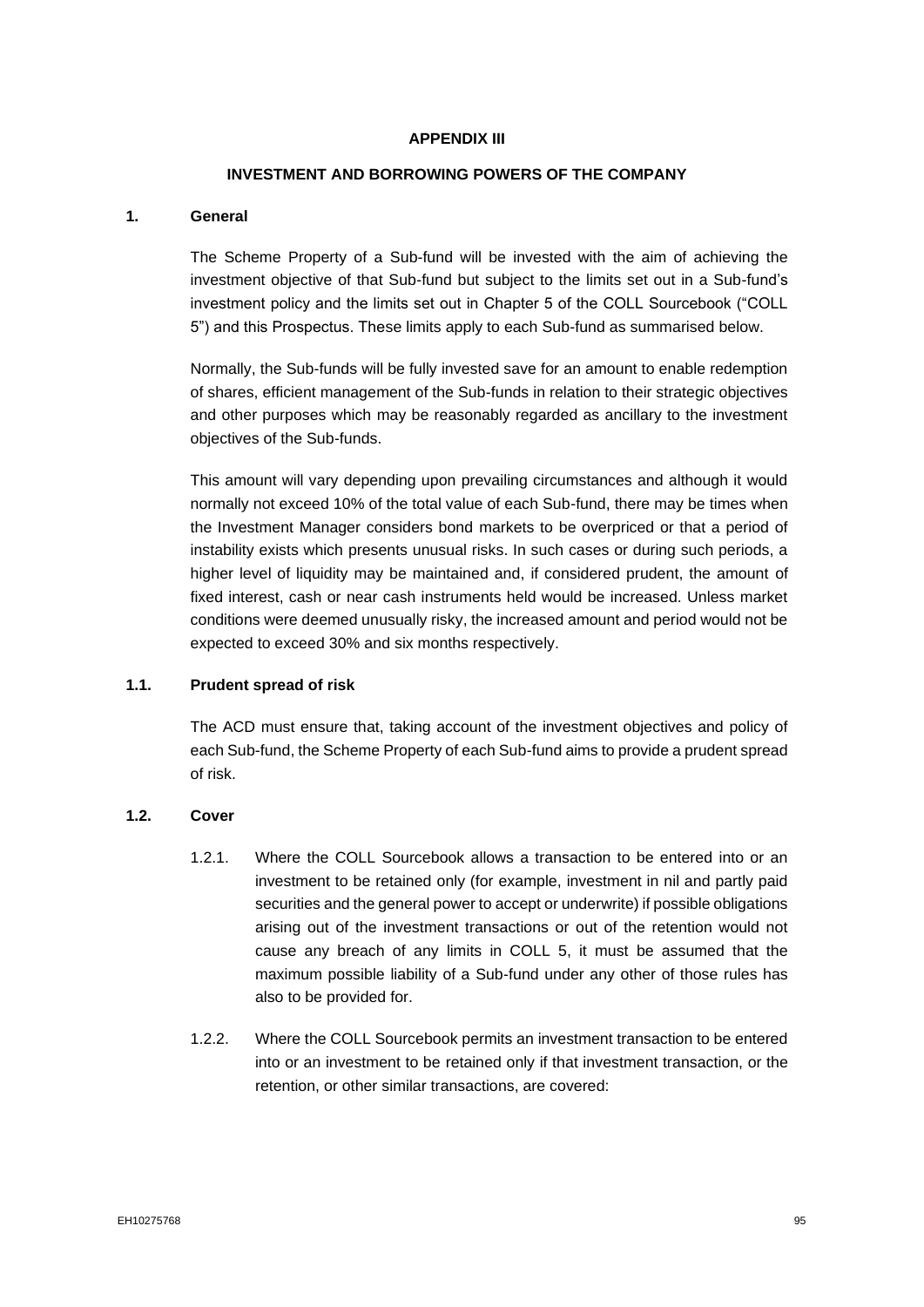- (a) it must be assumed that in applying any of those rules, a Sub-fund must also simultaneously satisfy any other obligation relating to cover; and
- (b) no element of cover must be used more than once.

#### **2. UCITS Schemes – general**

- 2.1. Subject to the investment objective and policy of a Sub-fund, the Scheme Property of a Sub-fund must, except where otherwise provided in COLL 5, only consist of any or all of:
	- 2.1.1. transferable securities;
	- 2.1.2. approved money-market instruments;
	- 2.1.3. permitted units in collective investments schemes;
	- 2.1.4. permitted derivatives and forward transactions; and
	- 2.1.5. permitted deposits.
- 2.2. It is not intended that the Sub-funds will have an interest in any immovable property or tangible movable property.

#### **3. Transferable securities**

- 3.1. A transferable security is an investment which is any of the following; (a) a share; (b) a debenture; (c) an alternative debenture; (d) a government and public security; (e) a warrant; or (f) a certificate representing certain securities.
- <span id="page-96-0"></span>3.2. An investment is not a transferable security if the title to it cannot be transferred, or can be transferred only with the consent of a third party.
- 3.3. In applying paragraph [3.2](#page-96-0) of this Appendix to an investment which is issued by a body corporate, and which is a share or debenture, the need for any consent on the part of the body corporate or any members or debenture holders of it may be ignored.
- 3.4. An investment is not a transferable security unless the liability of the holder of it to contribute to the debts of the issuer is limited to any amount for the time being unpaid by the holder of it in respect of the investment.
- <span id="page-96-1"></span>3.5. A Sub-fund may invest in a transferable security only to the extent that the transferable security fulfils the following criteria:
	- 3.5.1. the potential loss which a Sub-fund may incur with respect to holding the transferable security is limited to the amount paid for it;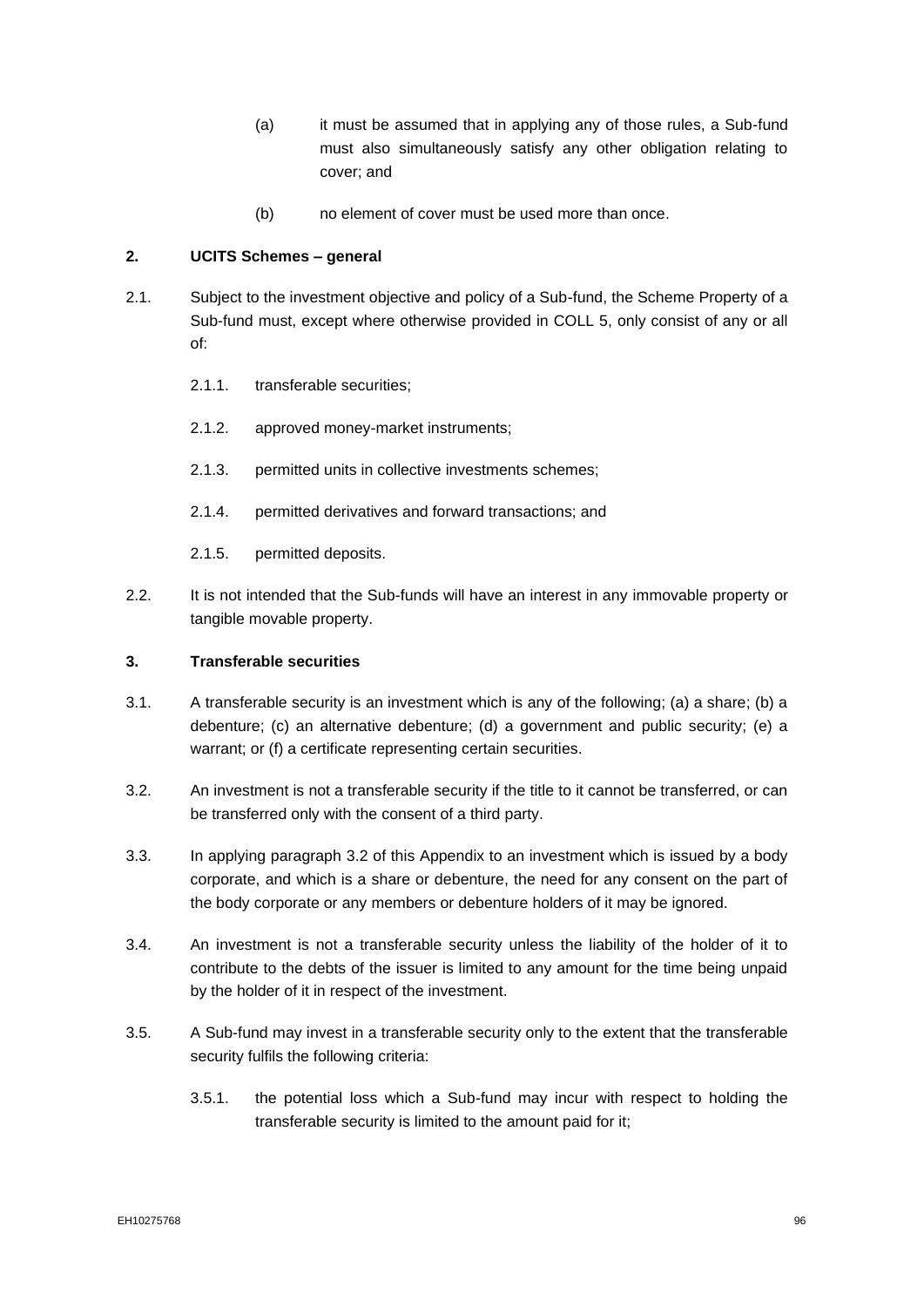- 3.5.2. its liquidity does not compromise the ability of the ACD to comply with its obligation to redeem Shares at the request of any qualifying Shareholder under the FCA Handbook;
- 3.5.3. reliable valuation is available for it as follows:
	- (a) in the case of a transferable security admitted to or dealt in on an eligible market, where there are accurate, reliable and regular prices which are either market prices or prices made available by valuation systems independent from issuers;
	- (b) in the case of a transferable security not admitted to or dealt in on an eligible market, where there is a valuation on a periodic basis which is derived from information from the issuer of the transferable security or from competent investment research;
- 3.5.4. appropriate information is available for it as follows:
	- (a) in the case of a transferable security admitted to or dealt in on an eligible market, where there is regular, accurate and comprehensive information available to the market on the transferable security or, where relevant, on the portfolio of the transferable security;
	- (b) in the case of a transferable security not admitted to or dealt in on an eligible market, where there is regular and accurate information available to the ACD on the transferable security or, where relevant, on the portfolio of the transferable security;
- 3.5.5. it is negotiable; and
- 3.5.6. its risks are adequately captured by the risk management process of the ACD.
- 3.6. Unless there is information available to the ACD that would lead to a different determination, a transferable security which is admitted to or dealt in on an eligible market shall be presumed:
	- 3.6.1. not to compromise the ability of the ACD to comply with its obligation to redeem Shares at the request of any qualifying Shareholder; and

3.6.2. to be negotiable.

#### **4. Closed end funds constituting transferable securities**

4.1. A unit or a share in a closed end fund shall be taken to be a transferable security for the purposes of investment by a Sub-fund, provided it fulfils the criteria for transferable securities set out in paragraph [3.5](#page-96-1) and either: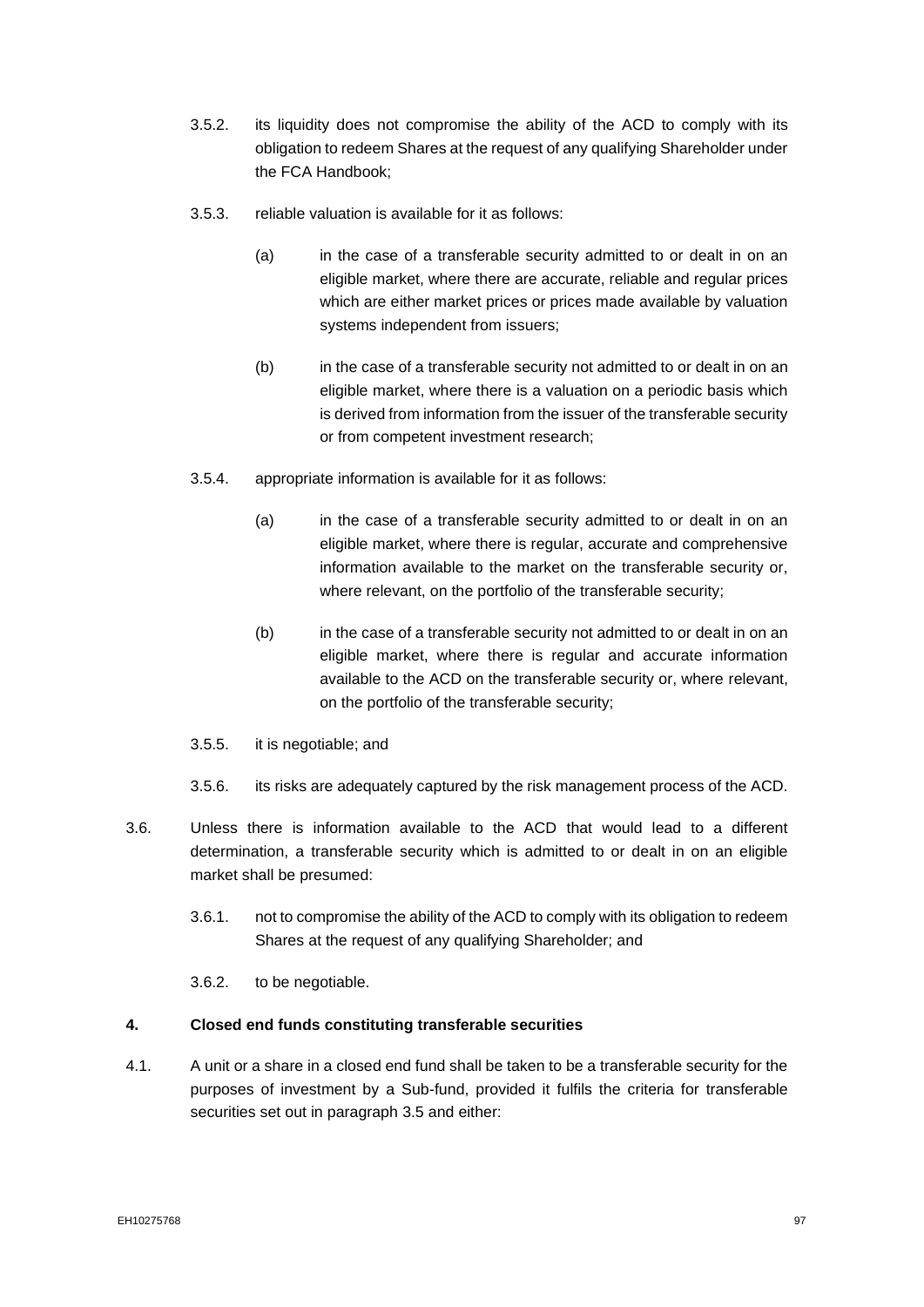- 4.1.1. where the closed end fund is constituted as an investment company or a unit trust:
	- (a) it is subject to corporate governance mechanisms applied to companies; and
	- (b) where another person carries out asset management activity on its behalf, that person is subject to national regulation for the purpose of investor protection; or
- 4.1.2. Where the closed end fund is constituted under the law of contract:
	- (a) it is subject to corporate governance mechanisms equivalent to those applied to companies; and
	- (b) it is managed by a person who is subject to national regulation for the purpose of investor protection.

#### **5. Transferable securities linked to other assets**

- <span id="page-98-0"></span>5.1. A Sub-fund may invest in any other investment which shall be taken to be a transferable security for the purposes of investment by a Sub-fund provided the investment:
	- 5.1.1. fulfils the criteria for transferable securities set out in [3.5](#page-96-1) above; and
	- 5.1.2. is backed by or linked to the performance of other assets, which may differ from those in which a Sub-fund can invest.
- 5.2. Where an investment in [5.1](#page-98-0) contains an embedded derivative component, the requirements of this section with respect to derivatives and forwards will apply to that component.

#### **6. Approved money-market instruments**

- 6.1. An approved money-market instrument is a money-market instrument which is normally dealt in on the money-market, is liquid and has a value which can be accurately determined at any time.
- <span id="page-98-3"></span><span id="page-98-2"></span><span id="page-98-1"></span>6.2. A money-market instrument shall be regarded as normally dealt in on the money-market if it:
	- 6.2.1. has a maturity at issuance of up to and including 397 days;
	- 6.2.2. has a residual maturity of up to and including 397 days;
	- 6.2.3. undergoes regular yield adjustments in line with money-market conditions at least every 397 days; or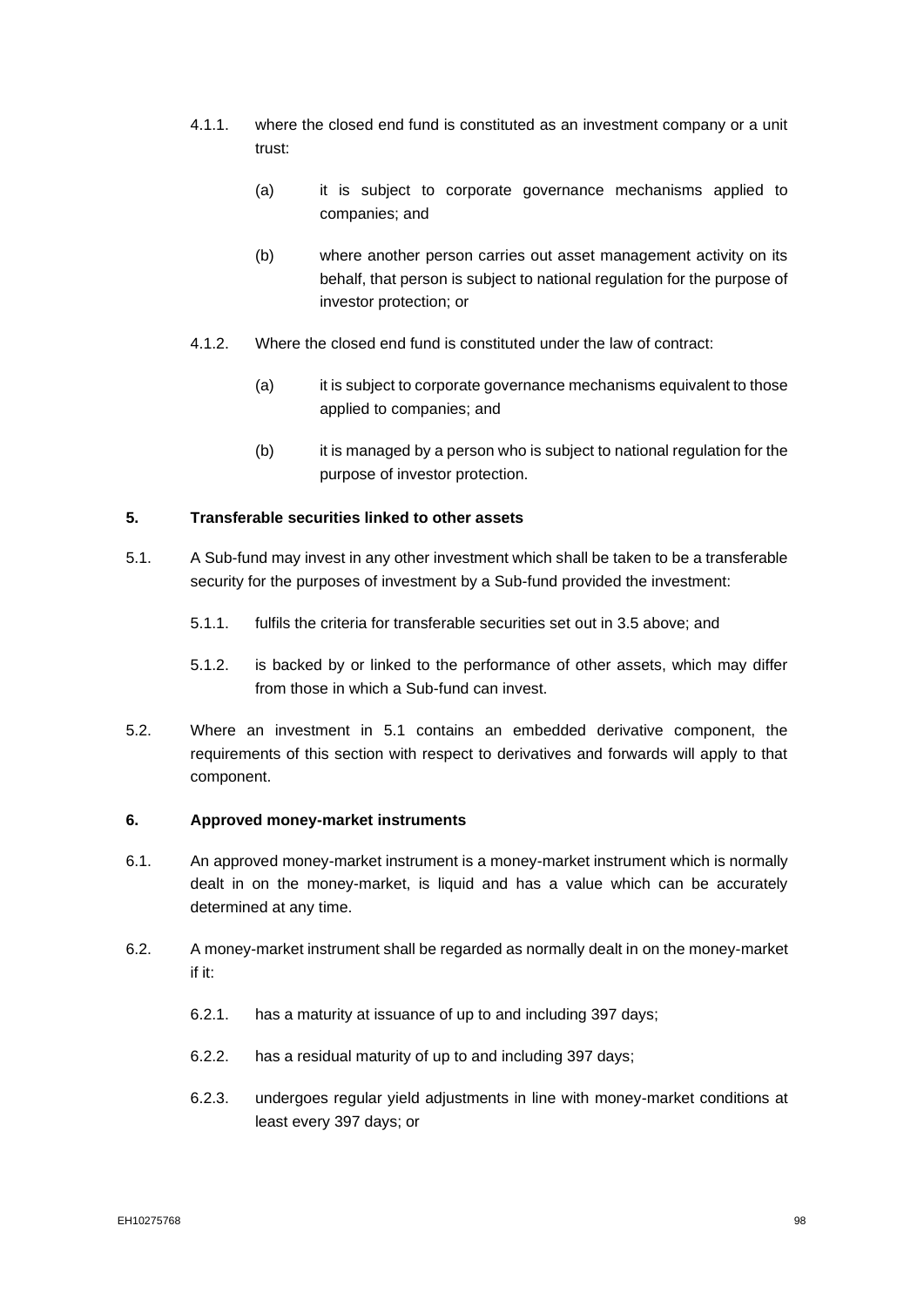- 6.2.4. has a risk profile, including credit and interest rate risks, corresponding to that of an instrument which has a maturity as set out in [6.2.1](#page-98-1) or [6.2.2](#page-98-2) or is subject to yield adjustments as set out in [6.2.3.](#page-98-3)
- 6.3. A money-market instrument shall be regarded as liquid if it can be sold at limited cost in an adequately short time frame, taking into account the obligation of the ACD to redeem Shares at the request of any qualifying Shareholder.
- 6.4. A money-market instrument shall be regarded as having a value which can be accurately determined at any time if accurate and reliable valuations systems, which fulfil the following criteria, are available:
	- 6.4.1. enabling the ACD to calculate a net asset value in accordance with the value at which the instrument held in the Scheme Property of a Sub-fund could be exchanged between knowledgeable willing parties in an arm's length transaction; and
	- 6.4.2. based either on market data or on valuation models including systems based on amortised costs.
- 6.5. A money-market instrument that is normally dealt in on the money-market and is admitted to or dealt in on an eligible market shall be presumed to be liquid and have a value which can be accurately determined at any time unless there is information available to the ACD that would lead to a different determination.

### **7. Transferable securities and money-market instruments generally to be admitted or dealt in on an Eligible Market**

- <span id="page-99-0"></span>7.1. Transferable securities and approved money-market instruments held within a Sub-fund must be:
	- 7.1.1. admitted to or dealt in on an eligible market as described in [8.3.1;](#page-100-0) or
	- 7.1.2. dealt in on an eligible market as described in 8.3.2; or
	- 7.1.3. admitted to or dealt in on an eligible market as described in [8.4;](#page-100-1) or
	- 7.1.4. for an approved money-market instrument not admitted to or dealt in on an eligible market, within [9.1;](#page-101-0) or
	- 7.1.5. recently issued transferable securities provided that:
		- (a) the terms of issue include an undertaking that application will be made to be admitted to an eligible market; and
		- (b) such admission is secured within a year of issue.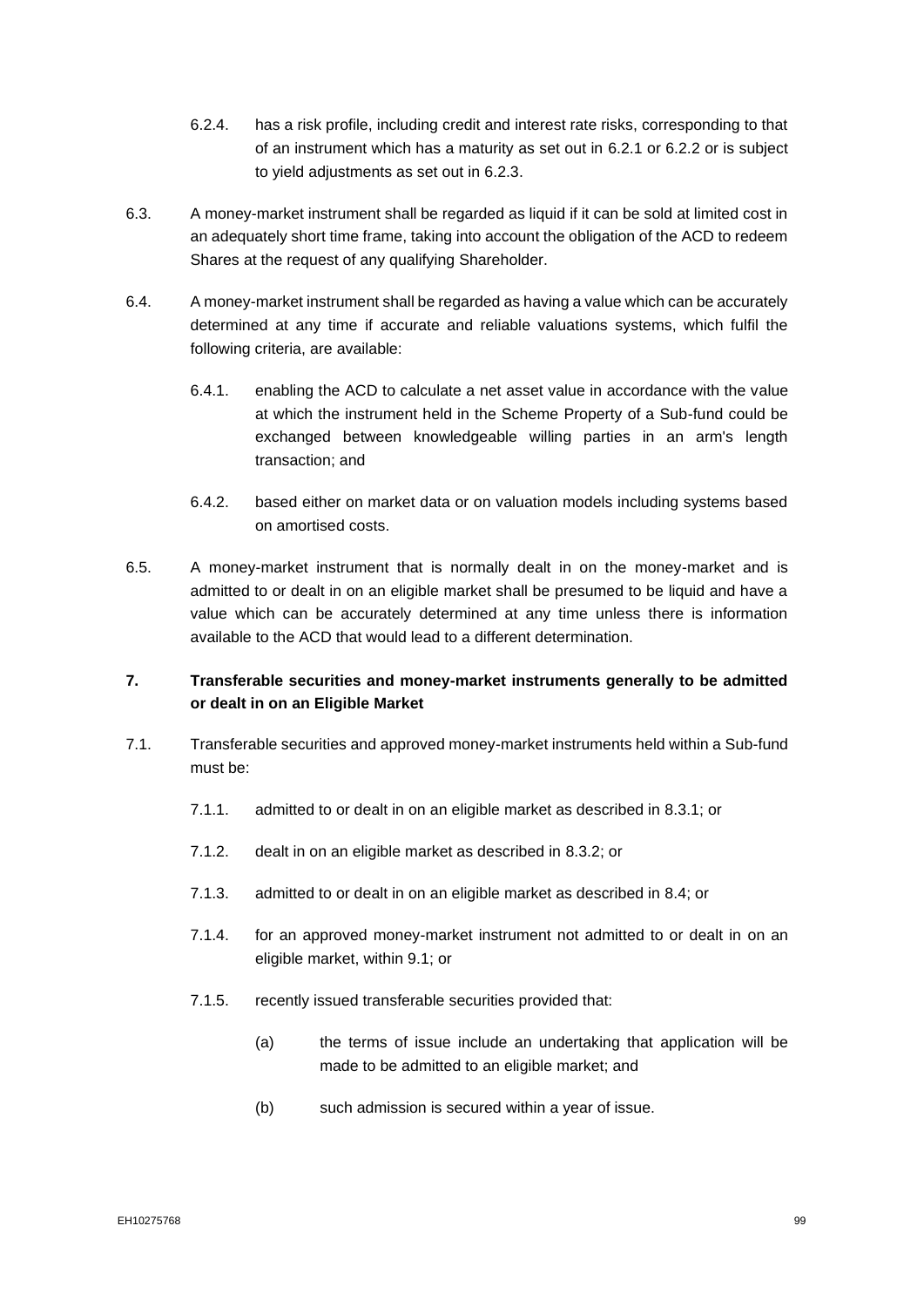<span id="page-100-2"></span>7.2. However, a Sub-fund may invest no more than 10% of its Scheme Property in transferable securities and approved money-market instruments other than those referred to in [7.1.](#page-99-0)

#### **8. Eligible markets regime: purpose and requirements**

- 8.1. To protect Shareholders the markets on which investments of the Sub-funds are dealt in or traded on should be of an adequate quality ("eligible") at the time of acquisition of the investment and until it is sold.
- 8.2. Where a market ceases to be eligible, investments on that market cease to be approved securities. The 10% restriction in [7.2](#page-100-2) above on investing in non approved securities applies and exceeding this limit because a market ceases to be eligible will generally be regarded as an inadvertent breach.
- <span id="page-100-0"></span>8.3. A market is eligible for the purposes of the rules if it is:
	- 8.3.1. a regulated market as defined in the FCA Handbook; or
	- 8.3.2. a market in the United Kingdom or an EEA State which is regulated, operates regularly and is open to the public; or
	- 8.3.3. a market in paragraph 8.4 of this Appendix.
- <span id="page-100-3"></span><span id="page-100-1"></span>8.4. A market not falling within paragraph 8.3 of this Appendix is eligible for the purposes of COLL 5 if:
	- 8.4.1. the ACD, after consultation with and notification to the Depositary, decides that market is appropriate for investment of, or dealing in, the Scheme Property;
	- 8.4.2. the market is included in a list in the prospectus; and
	- 8.4.3. the Depositary has taken reasonable care to determine that:
		- (a) adequate custody arrangements can be provided for the investment dealt in on that market; and
		- (b) all reasonable steps have been taken by the ACD in deciding whether that market is eligible.
- 8.5. In paragraph [8.4.1,](#page-100-3) a market must not be considered appropriate unless it is regulated, operates regularly, is recognised by an overseas regulator, is open to the public, is adequately liquid and has adequate arrangements for unimpeded transmission of income and capital to or for the order of Shareholders.
- 8.6. The Eligible Markets for the Sub-funds are set out in Appendix II.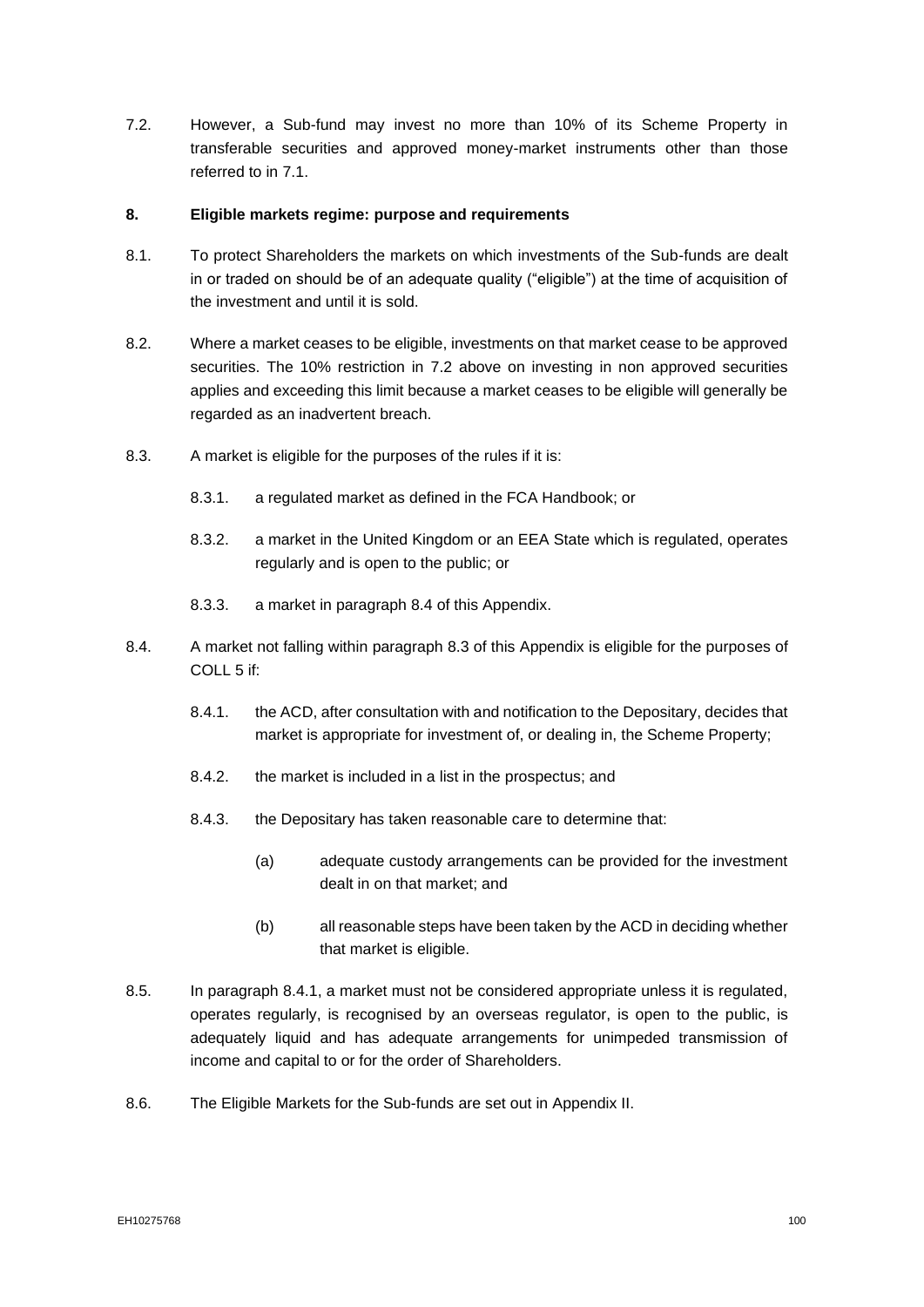#### **9. Money-market instruments with a regulated issuer**

- <span id="page-101-0"></span>9.1. In addition to instruments admitted to or dealt in on an eligible market, a Sub-fund may invest in an approved money-market instrument provided it fulfils the following requirements:
	- 9.1.1. the issue or the issuer is regulated for the purpose of protecting Shareholders and savings;
	- 9.1.2. the instrument is issued or guaranteed in accordance with paragraph [10](#page-101-1) (Issuers and guarantors of money-market instruments) below; and
	- 9.1.3. the issuer is a company whose capital and reserves amount to at least EUR 10 million and which presents and publishes its annual accounts in accordance with the requirements of the Companies Act 2006 applicable to public companies limited by shares or by guarantee, or private companies limited by shares or by guarantee, or, for companies incorporated in the EEA, Directive 2013/34/EU, is an entity which, within a group of companies which includes one or several listed companies, is dedicated to the financing of the group or is an entity which is dedicated to the financing of securitisation vehicles which benefit from a banking liquidity line.
- 9.2. The issue or the issuer of a money-market instrument, other than one dealt in on an eligible market, shall be regarded as regulated for the purpose of protecting Shareholders and savings if:
	- 9.2.1. the instrument is an approved money-market instrument;
	- 9.2.2. appropriate information is available for the instrument (including information which allows an appropriate assessment of the credit risks related to investment in it), in accordance with paragraph [11](#page-102-0) (Appropriate information for money-market instruments) below; and
	- 9.2.3. the instrument is freely transferable.

#### <span id="page-101-1"></span>**10. Issuers and guarantors of money-market instruments**

- <span id="page-101-3"></span><span id="page-101-2"></span>10.1. A Sub-fund may invest in an approved money-market instrument if it is:
	- 10.1.1. issued or guaranteed by any one of the following:
		- (a) a central authority of the United Kingdom or an EEA State or, if the EEA State is a federal state, one of the members making up the federation;
		- (b) a regional or local authority of the United Kingdom or an EEA State;
		- (c) the European Central Bank or a central bank of an EEA State;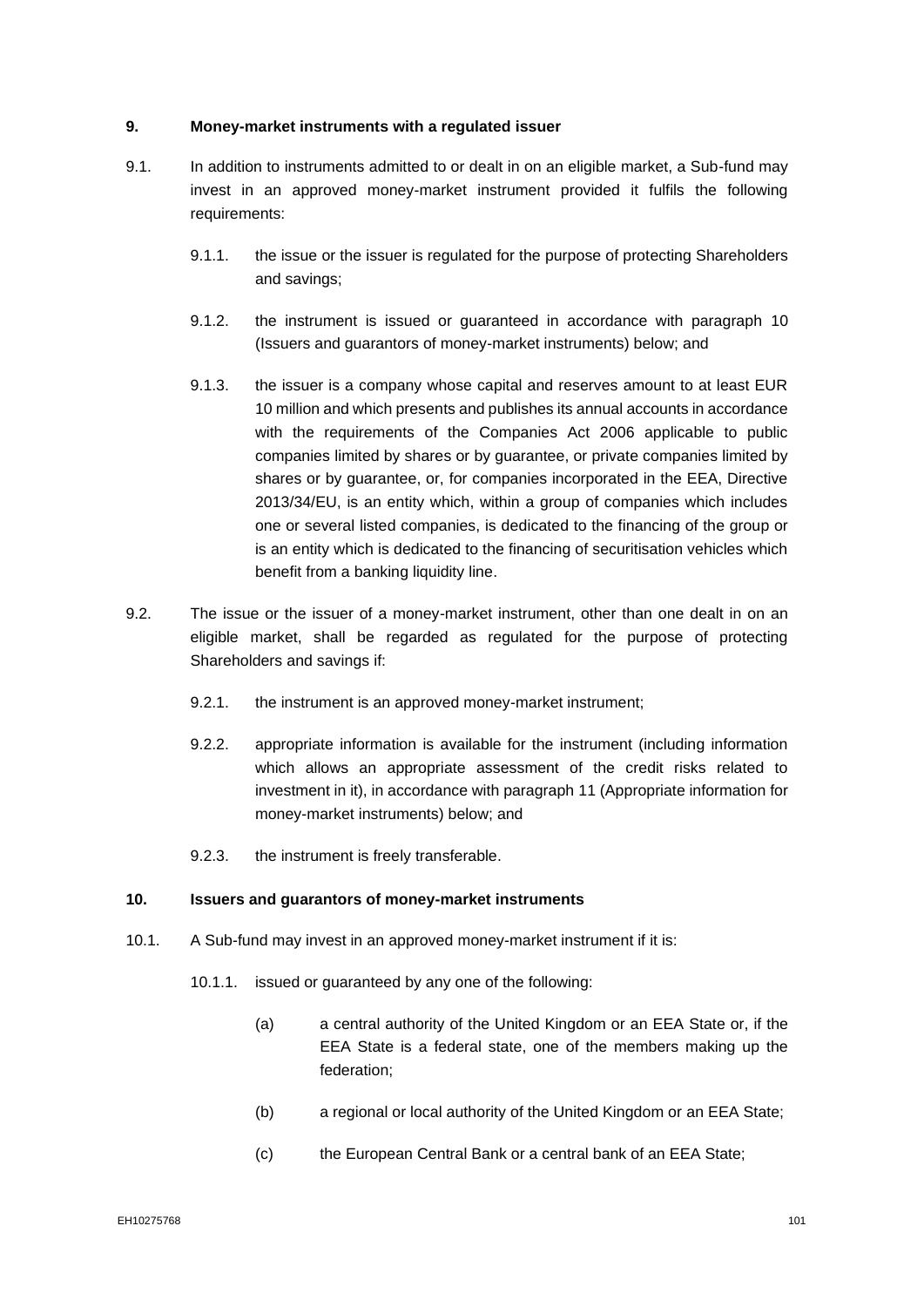- <span id="page-102-5"></span>(d) the European Union or the European Investment Bank;
- <span id="page-102-6"></span>(e) a non-EEA State or, in the case of a federal state, one of the members making up the federation;
- (f) a public international body to which the United Kingdom or one or more EEA States belong; or
- <span id="page-102-3"></span><span id="page-102-2"></span>10.1.2. issued by a body, any securities of which are dealt in on an eligible market; or
- <span id="page-102-4"></span>10.1.3. issued or guaranteed by an establishment which is:
	- (a) subject to prudential supervision in accordance with criteria defined by UK or EU law; or
	- (b) subject to and complies with prudential rules considered by the FCA to be at least as stringent as those laid down by UK or EU law.
- <span id="page-102-1"></span>10.2. An establishment shall be considered to satisfy the requirement i[n 10.1.3\(b\)](#page-102-1) if it is subject to and complies with prudential rules, and fulfils one or more of the following criteria:
	- 10.2.1. it is located in the European Economic Area;
	- 10.2.2. it is located in an OECD country belonging to the Group of Ten;
	- 10.2.3. it has at least investment grade rating;
	- 10.2.4. on the basis of an in-depth analysis of the issuer, it can be demonstrated that the prudential rules applicable to that issuer are at least as stringent as those laid down by UK or EU law.

#### <span id="page-102-0"></span>**11. Appropriate information for money-market instruments**

- 11.1. In the case of an approved money-market instrument within [10.1.2](#page-102-2) or issued by a body of the type referred to in COLL 5.2.10E G, or which is issued by an authority within [10.1.1\(b\)](#page-101-2) or a public international body within [10.1.1\(f\)](#page-102-3) but is not guaranteed by a central authority within [10.1.1\(a\),](#page-101-3) the following information must be available:
	- 11.1.1. information on both the issue or the issuance programme, and the legal and financial situation of the issuer prior to the issue of the instrument, verified by appropriately qualified third parties not subject to instructions from the issuer;
	- 11.1.2. updates of that information on a regular basis and whenever a significant event occurs; and
	- 11.1.3. available and reliable statistics on the issue or the issuance programme.
- 11.2. In the case of an approved money-market instrument issued or guaranteed by an establishment within [10.1.3,](#page-102-4) the following information must be available: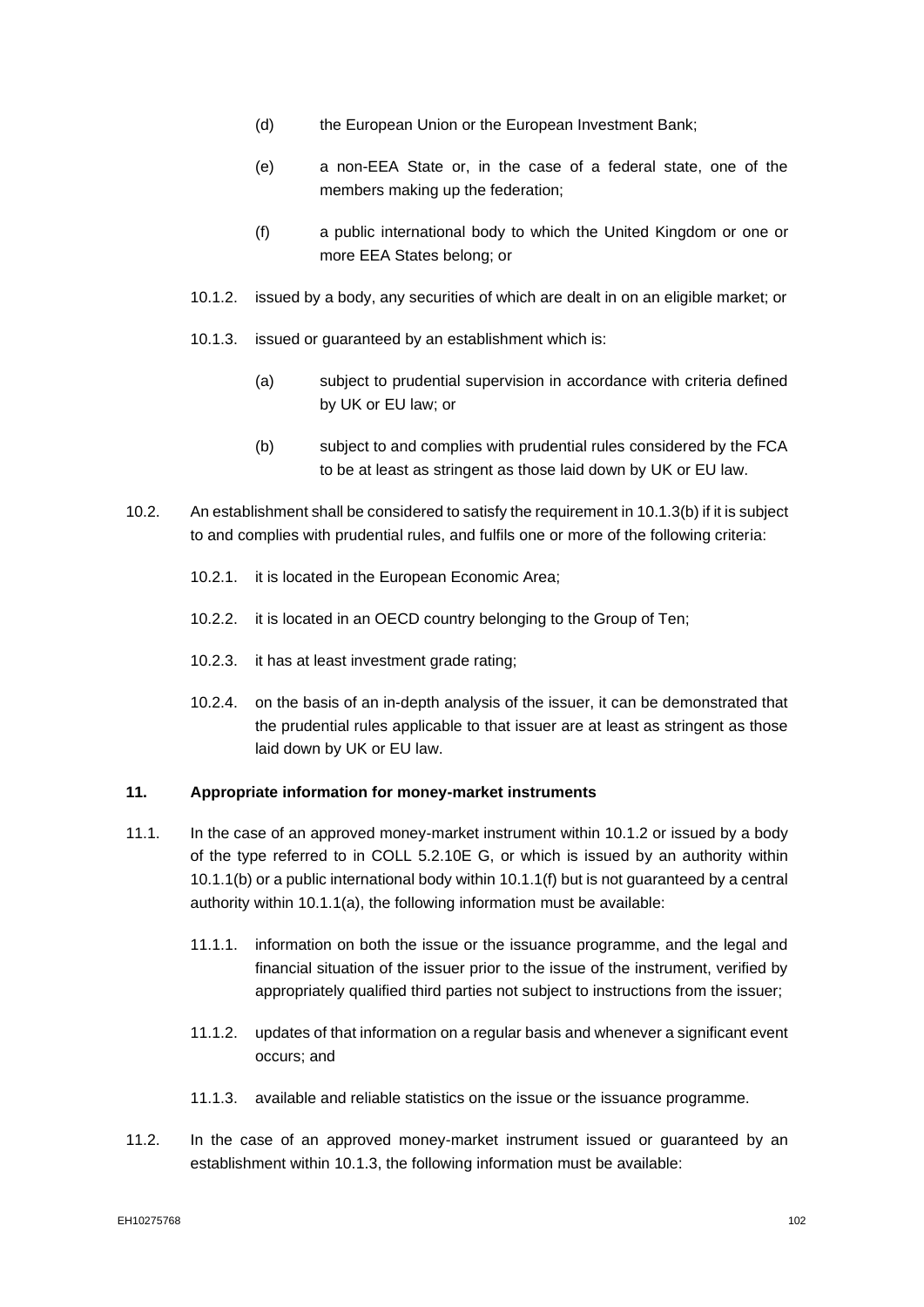- 11.2.1. information on the issue or the issuance programme or on the legal and financial situation of the issuer prior to the issue of the instrument;
- 11.2.2. updates of that information on a regular basis and whenever a significant event occurs; and
- 11.2.3. available and reliable statistics on the issue or the issuance programme, or other data enabling an appropriate assessment of the credit risks related to investment in those instruments.
- 11.3. In the case of an approved money-market instrument:
	- 11.3.1. within [10.1.1\(a\),](#page-101-3) [10.1.1\(d\)](#page-102-5) or [10.1.1\(e\);](#page-102-6) or
	- 11.3.2. which is issued by an authority within [10.1.1\(b\)](#page-101-2) or a public international body within [10.1.1\(f\)](#page-102-3) and is guaranteed by a central authority within [10.1.1\(a\);](#page-101-3)

information must be available on the issue or the issuance programme, or on the legal and financial situation of the issuer prior to the issue of the instrument.

#### <span id="page-103-5"></span>**12. Spread: general**

- <span id="page-103-4"></span>12.1. This rule on spread does not apply to government and public securities.
- 12.2. For the purposes of this requirement companies included in the same group for the purposes of consolidated accounts as defined in accordance with section 399 of the Companies Act 2006, Directive 83/349/EEC or in the same group in accordance with international accounting standards are regarded as a single body.
- <span id="page-103-0"></span>12.3. Not more than 20% in the value of the Scheme Property of a Sub-fund is to consist of deposits with a single body.
- <span id="page-103-1"></span>12.4. Not more than 5% in value of the Scheme Property of a Sub-fund is to consist of transferable securities or approved money-market instruments issued by any single body, except that the limit of 5% is raised to 10% in respect of up to 40% in value of the Scheme Property (covered bonds need not be taken into account for the purposes of applying the limit of 40%). For these purposes certificates representing certain securities are treated as equivalent to the underlying security.
- <span id="page-103-3"></span>12.5. The limit of 5% is raised to 25% in value of the Scheme Property in respect of covered bonds provided that when a Sub-fund invests more than 5% in covered bonds issued by a single body, the total value of covered bonds held must not exceed 80% in value of the Scheme Property.
- <span id="page-103-2"></span>12.6. The exposure to any one counterparty in an OTC derivative transaction must not exceed 5% in value of the Scheme Property of a Sub-fund. This limit is raised to 10% where the counterparty is an Approved Bank.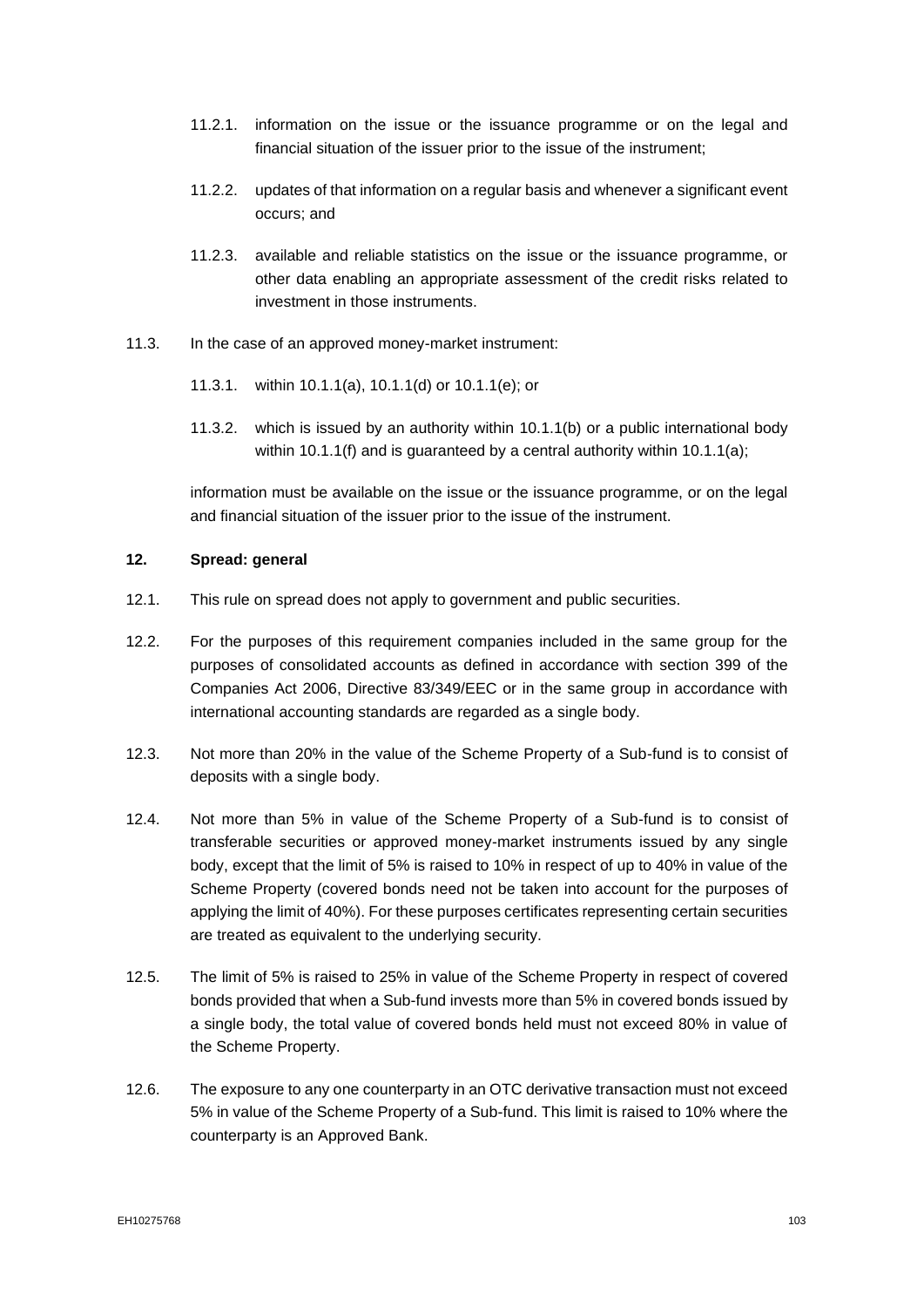- 12.7. Not more than 20% in value of the Scheme Property of a Sub-fund is to consist of transferable securities and approved money-market instruments issued by the same group.
- 12.8. Not more than 20% in value of the Scheme Property of a Sub-fund is to consist of the units of any one collective investment scheme.
- <span id="page-104-0"></span>12.9. The COLL Sourcebook provides that in applying the limits in [12.3,](#page-103-0) [12.4](#page-103-1) and [12.6](#page-103-2) and subject to [12.5,](#page-103-3) not more than 20% in value of the Scheme Property of a Sub-fund is to consist of any combination of two or more of the following:
	- 12.9.1. transferable securities (including covered bonds) or approved money-market instruments issued by; or
	- 12.9.2. deposits made with; or
	- 12.9.3. exposures from OTC derivatives transactions made with;

a single body.

#### **13. Counterparty risk and issuer concentration**

- 13.1. The ACD must ensure that counterparty risk arising from an OTC derivative is subject to the limits set out in paragraphs 12.6 and 12.9 above.
- 13.2. When calculating the exposure of a Sub-fund to a counterparty in accordance with the limits in paragraph 12.6 the ACD must use the positive mark-to-market value of the OTC derivative contract with that counterparty.
- 13.3. An ACD may net the OTC derivative positions of a Sub-fund with the same counterparty, provided they are able legally to enforce netting agreements with the counterparty on behalf of the Sub-fund.
- 13.4. The netting agreements in paragraph 13.3 above are permissible only with respect to OTC derivatives with the same counterparty and not in relation to any other exposures the Sub-fund may have with that same counterparty.
- 13.5. The ACD may reduce the exposure of Scheme Property to a counterparty of an OTC derivative through the receipt of collateral. Collateral received must be sufficiently liquid so that it can be sold quickly at a price that is close to its pre-sale valuation.
- 13.6. The ACD must take collateral into account in calculating exposure to counterparty risk in accordance with the limits in paragraph 12.6 when it passes collateral to an OTC counterparty on behalf of a Sub-fund.
- 13.7. Collateral passed in accordance with paragraph 13.6 may be taken into account on a net basis only if the ACD is able legally to enforce netting arrangements with this counterparty on behalf of that Sub-fund.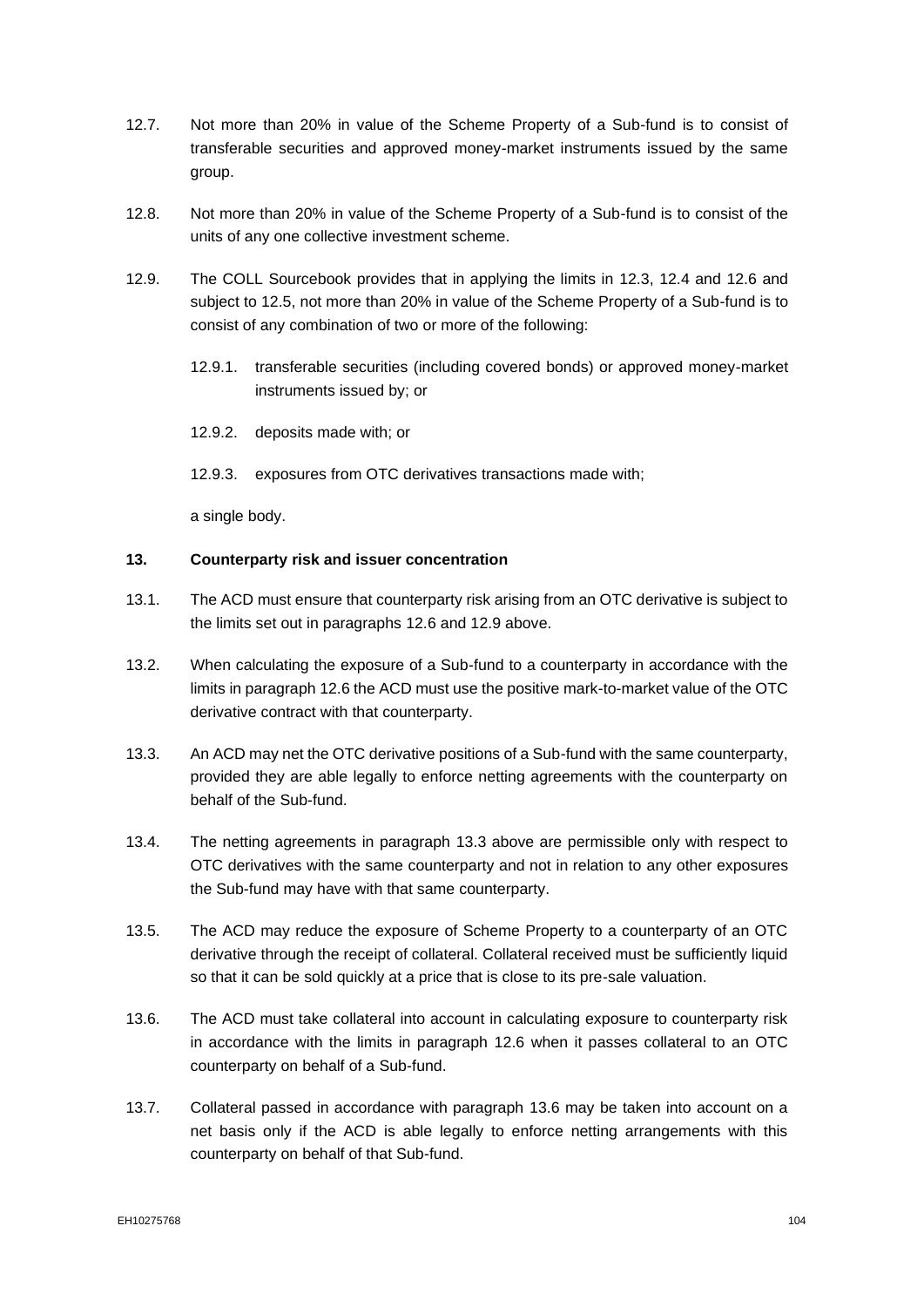- 13.8. The ACD must calculate the issuer concentration limits referred to in paragraph 12.6 on the basis of the underlying exposure created through the use of OTC derivatives pursuant to the commitment approach.
- 13.9. In relation to the exposure arising from OTC derivatives as referred to in paragraph 12.6 the ACD must include any exposure to OTC derivative counterparty risk in the calculation.
- 13.10. The ACD measures the creditworthiness of counterparties as part of the risk management process. The counterparties of these transactions will be highly rated financial institutions specialising in these types of transactions and approved by the ACD which may give rise to a conflict of interest. For further details of the ACD's conflict of interest policy please see "Conflicts of Interest".

#### **14. Spread: government and public securities**

- 14.1. The following section applies in respect of a transferable security or an approved moneymarket instrument ("such securities") that is issued by:
	- (a) the United Kingdom or an EEA state;
	- (b) a local authority of the United Kingdom or an EEA state;
	- (c) a non-EEA state; or
	- (d) a public international body to which the UK or one or more EEA states belong.
- 14.2. Where no more than 35% in value of the Scheme Property of a Sub-fund is invested in such securities issued by any one body, there is no limit on the amount which may be invested in such securities or in any one issue.
- 14.3. The Company or a Sub-fund may invest more than 35% in value of the Scheme Property in such securities issued by any one body provided that:
	- 14.3.1. the ACD has before any such investment is made consulted with the Depositary and as a result considers that the issuer of such securities is one which is appropriate in accordance with the investment objectives of the relevant Sub-fund;
	- 14.3.2. no more than 30% in value of the Scheme Property consists of such securities of any one issue;
	- 14.3.3. the Scheme Property includes such securities issued by that or another issuer, of at least six different issues;
	- 14.3.4. the disclosures required by the FCA have been made (it being noted that the Sub-funds may invest more than 35% of their value in UK government bonds (or gilts).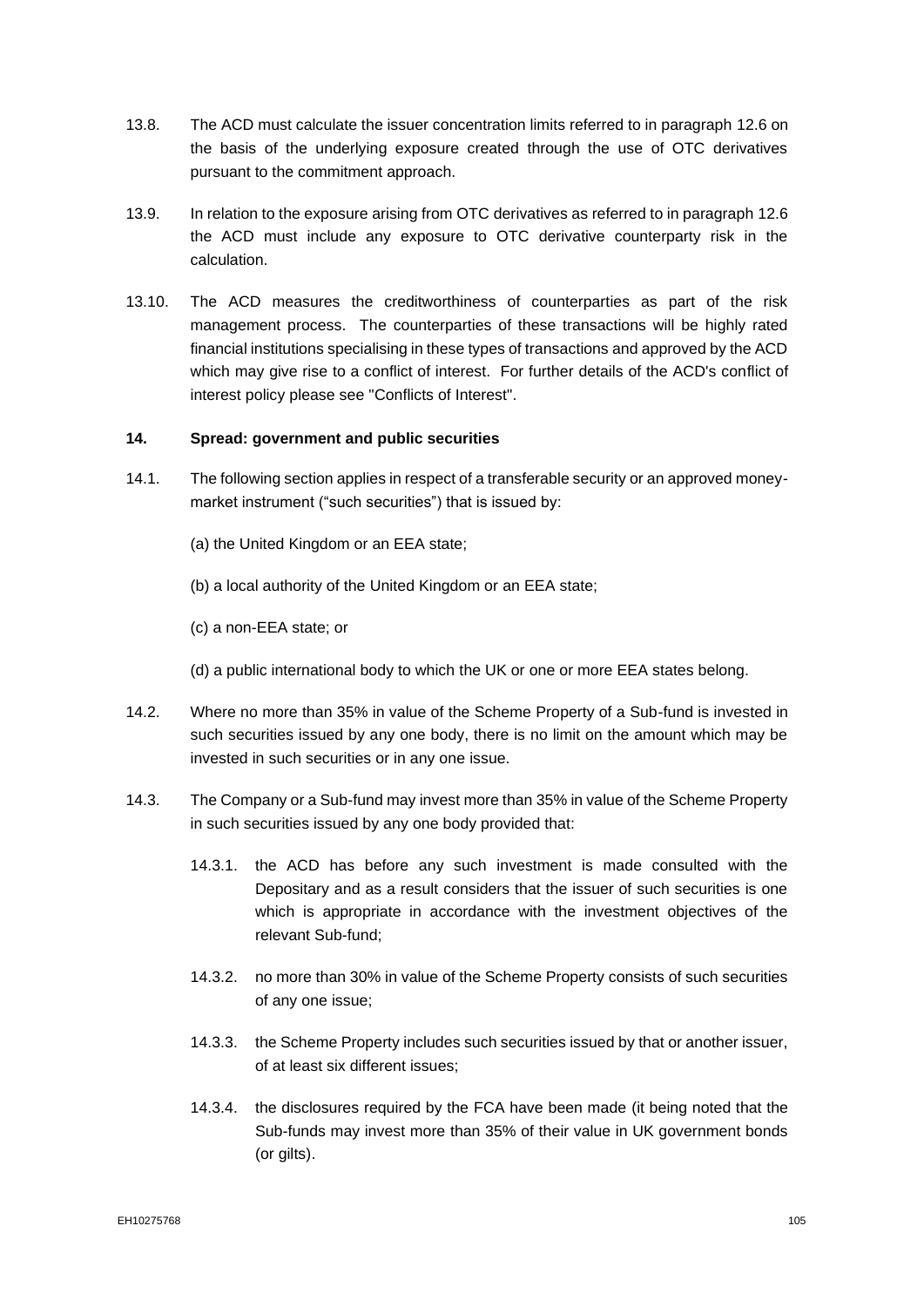14.4. Notwithstanding [12.1](#page-103-4) and subject to 14.2 and 14.3 above, in applying the 20% limit in paragraph [12.9](#page-104-0) with respect to a single body, government and public securities issued by that body shall be taken into account.

#### **15. Investment in collective investment schemes**

- 15.1. Save as noted in Appendix I in respect of a particular Sub-fund, up to 100% of the value of the Scheme Property of a Sub-fund may be invested in units or shares in other collective investment schemes ("Second Scheme") provided the Second Scheme satisfies all of the following conditions and provided that no more than 30% in value of the Scheme Property of a Sub-fund is invested in Second Schemes within 15.1.1(b) - 15.1.1 (e) below.
	- 15.1.1. The Second Scheme must:
		- (a) be a UK UCITS scheme or satisfy the conditions necessary for it to enjoy the rights conferred by the UCITS Directive as implemented in the EEA; or
		- (b) be recognised under the provisions of s.272 of the Financial Services and Markets Act 2000(individually recognised overseas schemes) that is authorised by the supervisory authorities of Guernsey, Jersey or the Isle of Man (provided the requirements of article 50(1)(e) of the UCITS Directive are met); or
		- (c) be authorised as a non-UCITS retail scheme (provided the requirements of Article 50(1)(e) of the UCITS Directive are met);
		- (d) be authorised in an EEA State provided the requirements of Article 50(1)(e) of the UCITS Directive are met; or
		- (e) be authorised by the competent authority of an OECD member country (other than another EEA State) which has:
			- (i) signed the IOSCO Multilateral Memorandum of Understanding; and
			- (ii) approved the Second Scheme's management company, rules and depositary/custody arrangements;

(provided the requirements of article 50(1)(e) of the UCITS Directive are met).

15.1.2. The Second Scheme must have terms which prohibit it from having more than 10% in value of the scheme property consisting of units in collective investment schemes. Where the Second Scheme is an umbrella, the provisions in this paragraph 15.1.2, paragraph 15.1.3 and paragraph [12](#page-103-5) (Spread: General) apply to each sub fund as if it were a separate scheme.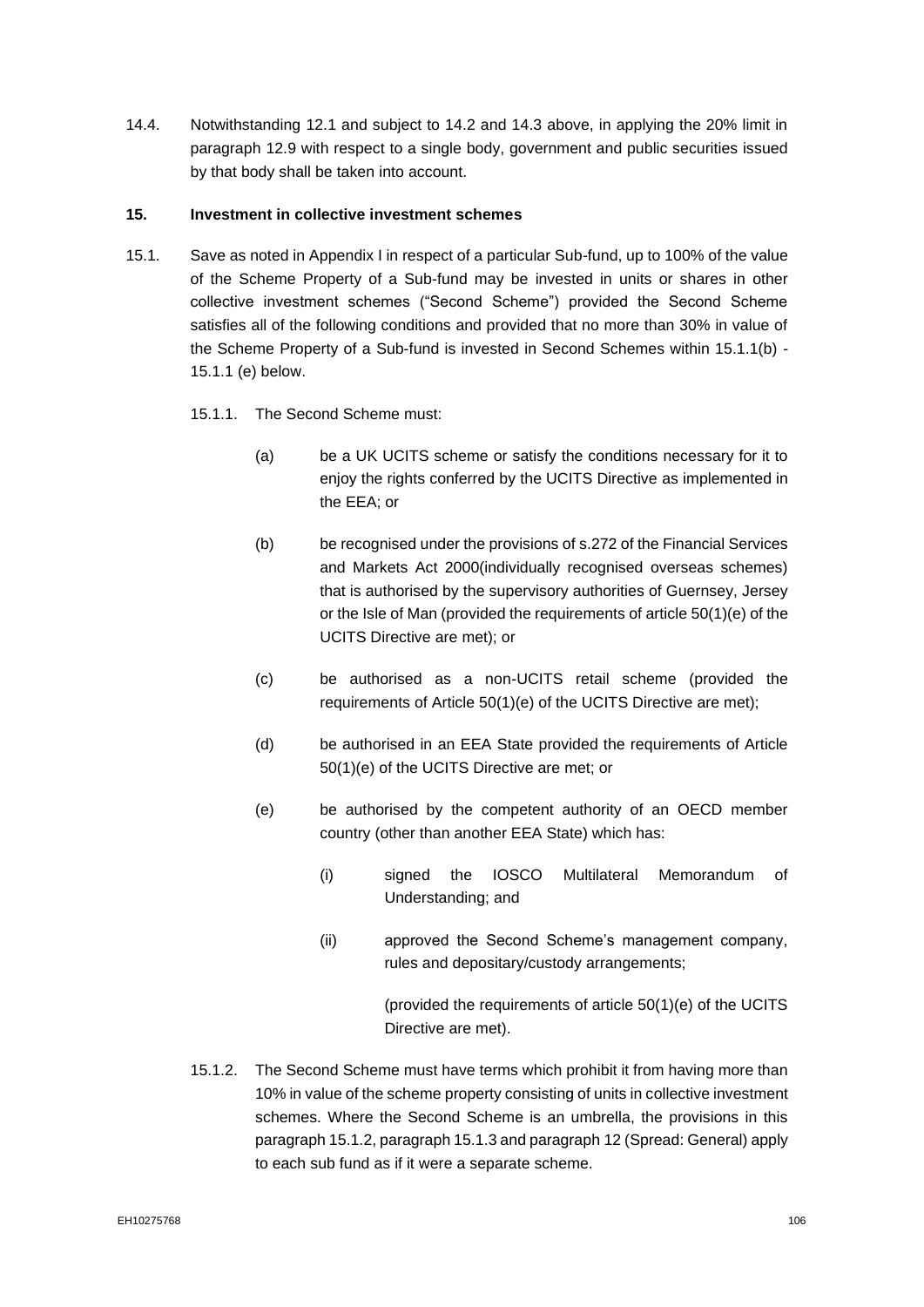- 15.1.3. Investment may only be made in other collective investment schemes managed by the ACD or an Associate of the ACD if the Sub-fund's Prospectus clearly states that it may enter into such investments and the rules on double charging contained in the COLL Sourcebook are complied with.
- **15.2. The Sub-funds may, subject to the limit set out in 15.1 above, invest in collective investment schemes managed or operated by, or whose authorised corporate director is, the ACD of the Sub-funds or one of its Associates.**
- 15.3. If a substantial proportion of a Sub-funds assets are invested in other collective investment schemes, the maximum level of management fees which may be charged by an investee collective investment scheme to the Sub-fund will be 6%.
- 15.4. Sub-funds in the Company are permitted to invest in other Sub-funds of the Company provided that the limits set out in 15.1 to 15.3 above are complied with.

#### **16. Investment in nil and partly paid securities**

A transferable security or an approved money-market instrument on which any sum is unpaid falls within a power of investment only if it is reasonably foreseeable that the amount of any existing and potential call for any sum unpaid could be paid by a Subfund, at the time when payment is required, without contravening the rules in COLL 5.

#### **17. Derivatives: general**

Unless otherwise stated in the Prospectus (see Appendix I for the approach of each Subfund), the Investment Manager may employ derivatives for the purposes of meeting the investment objectives of the Sub-funds. It may further employ derivatives for the purposes of hedging with the aim of reducing the risk profile of the Sub-funds, or reducing costs, or generating additional capital or income, in accordance with Efficient Portfolio Management ("EPM"), further information on EPM is provided in paragraph 18. To the extent that derivative instruments are utilised for hedging purposes, the risk of loss to the Sub-funds may be increased where the value of the derivative instrument and the value of the security or position which it is hedging prove to be insufficiently correlated.

- 17.1. A transaction in derivatives or a forward transaction must not be effected for the Company unless the transaction is of a kind specified in paragraph 19 (Permitted transactions (derivatives and forwards)) below, and the transaction is covered, as required by paragraph 31 (Cover for investment in derivatives and forward transactions) of this Appendix.
- 17.2. Where the Company invests in derivatives, the exposure to the underlying assets must not exceed the limits set out in the COLL Sourcebook in relation to COLL 5.2.11R (Spread: general) and COLL 5.2.12R (Spread: government and public securities) except for index based derivatives where the rules below apply.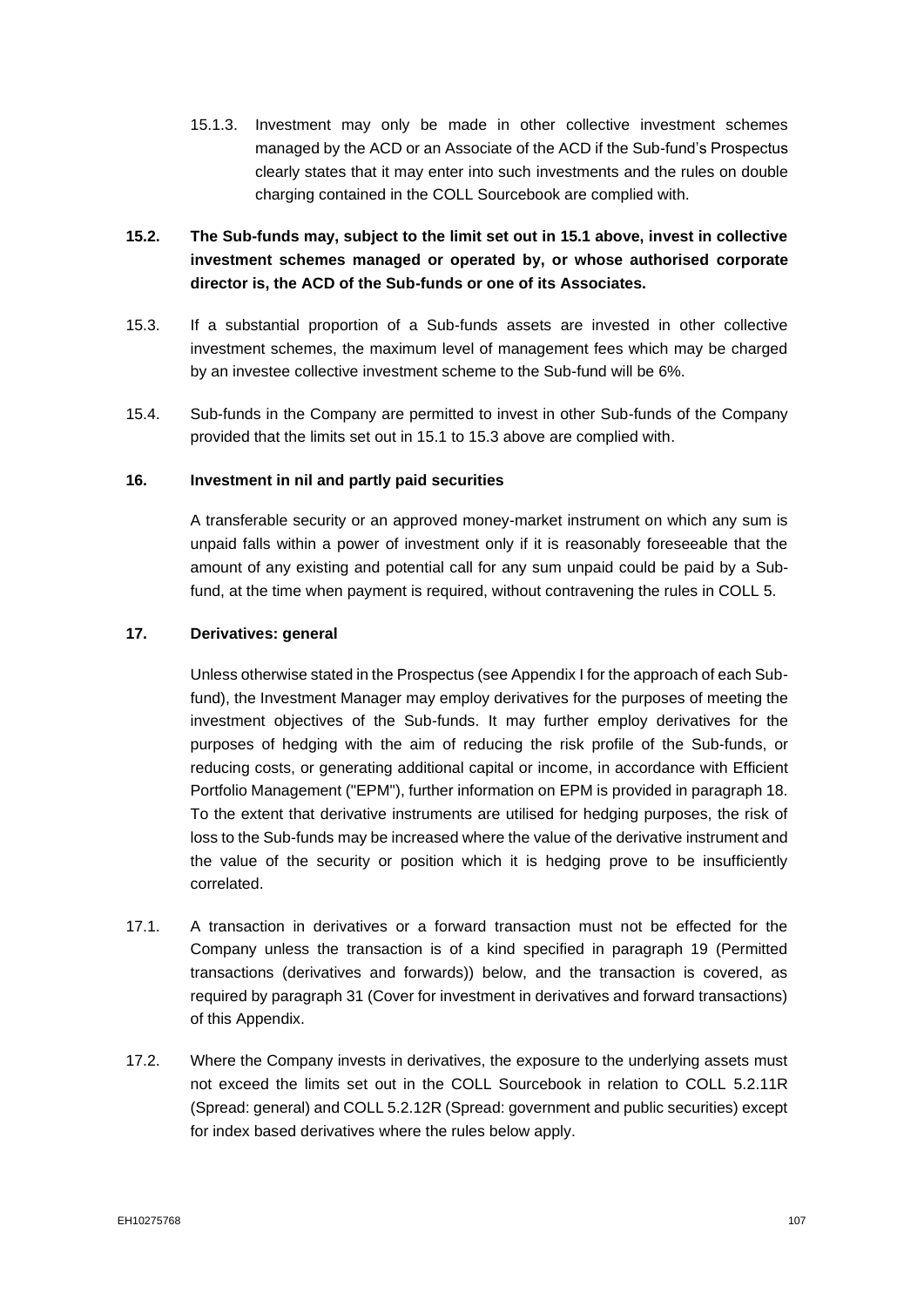- 17.3. Where a transferable security or approved money-market instrument embeds a derivative, this must be taken into account for the purposes of complying with this section.
- 17.4. A transferable security or an approved money-market instrument will embed a derivative if it contains a component which fulfils the following criteria:
	- 17.4.1. by virtue of that component some or all of the cash flows that otherwise would be required by the transferable security or approved money-market instrument which functions as host contract can be modified according to a specified interest rate, financial instrument price, foreign exchange rate, index of prices or rates, credit rating or credit index or other variable, and therefore vary in a way similar to a stand-alone derivative;
	- 17.4.2. its economic characteristics and risks are not closely related to the economic characteristics and risks of the host contract; and
	- 17.4.3. it has a significant impact on the risk profile and pricing of the transferable security or approved money-market instrument.
- 17.5. A transferable security or an approved money-market instrument does not embed a derivative where it contains a component which is contractually transferable independently of the transferable security or the approved money-market instrument. That component shall be deemed to be a separate instrument.
- 17.6. Where the Company invests in an index based derivative, provided the relevant index falls within paragraph 20 (Financial Indices underlying derivatives), the underlying constituents of the index do not have to be taken into account for the purposes of COLL 5.2.11R and COLL 5.2.12R.

#### **18. Efficient Portfolio Management**

- 18.1. The Company may enter into derivative and forward transactions for the purposes of Efficient Portfolio Management ("EPM"). EPM permits techniques and instruments which relate to transferable securities and approved money-market instruments and satisfy the following criteria:
	- 18.1.1. the transaction must be economically appropriate;
	- 18.1.2. the exposure on the transaction must be fully covered; and
	- 18.1.3. the transaction must be entered into for one of the following specific aims:
		- (a) the reduction of risk;
		- (b) the reduction of costs; or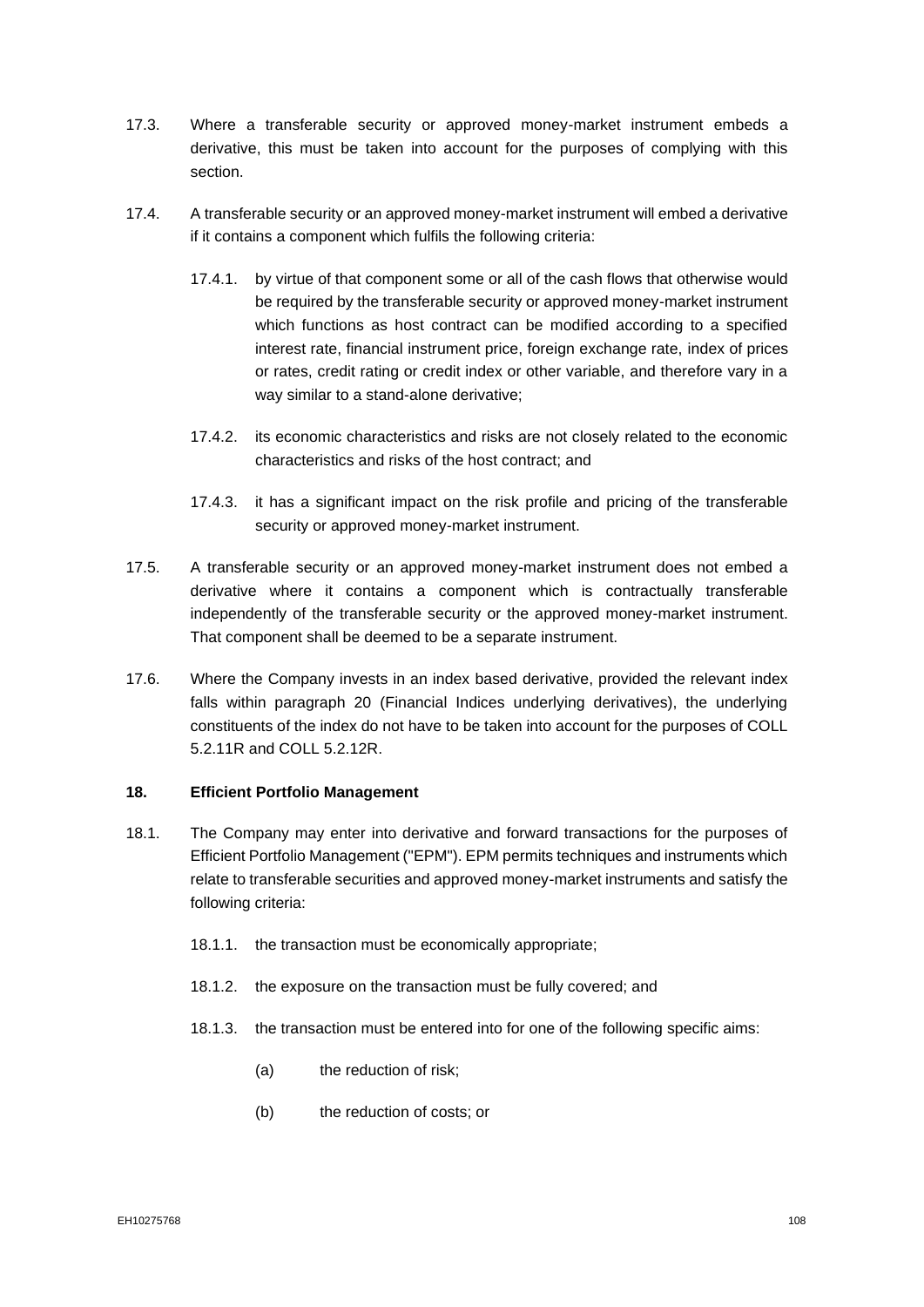- (c) the generation of additional capital or income for the Fund with a risk level which is consistent with the risk profile of the Fund and the risk diversification rules laid down in COLL.
- 18.2. A transaction which is regarded as speculative will not be permitted. A list of the current eligible derivatives markets is set out in Appendix 2. Further derivatives markets may be added following consultation with the Depositary in accordance with COLL.
- 18.3. A derivatives or forward transaction which would or could lead to delivery of property to the Depositary may be entered into only if such property can be held by the Company and the ACD has taken reasonable care to determine that delivery of the property pursuant to the transaction will not lead to a breach of the relevant provisions in COLL.
- 18.4. Where a transaction is entered into for hedging purposes and relates to the actual or potential acquisition of transferable securities, the ACD must intend that the Company should invest in such transferable securities within a reasonable time and the ACD must ensure that, unless the position has itself been closed out, that intention is realised within such time.

### **19. Permitted transactions (derivatives and forwards)**

- 19.1. A transaction in a derivative must be in an approved derivative; or be one which complies with paragraph 23(OTC transactions in derivatives).
- 19.2. A transaction in a derivative must have the underlying consisting of any one or more of the following to which a Sub-fund is dedicated:
	- 19.2.1. transferable securities;
	- 19.2.2. approved money-market instruments permitted under paragraphs 7.1.1 to [7.1.4;](#page-99-0)
	- 19.2.3. deposits permitted under paragraph 26.1;
	- 19.2.4. permitted derivatives under this paragraph;
	- 19.2.5. collective investment scheme units permitted under paragraph 15 (Investment in collective investment schemes);
	- 19.2.6. financial indices which satisfy the criteria set out in paragraph 20 (Financial indices underlying derivatives);
	- 19.2.7. interest rates;
	- 19.2.8. foreign exchange rates; and
	- 19.2.9. currencies.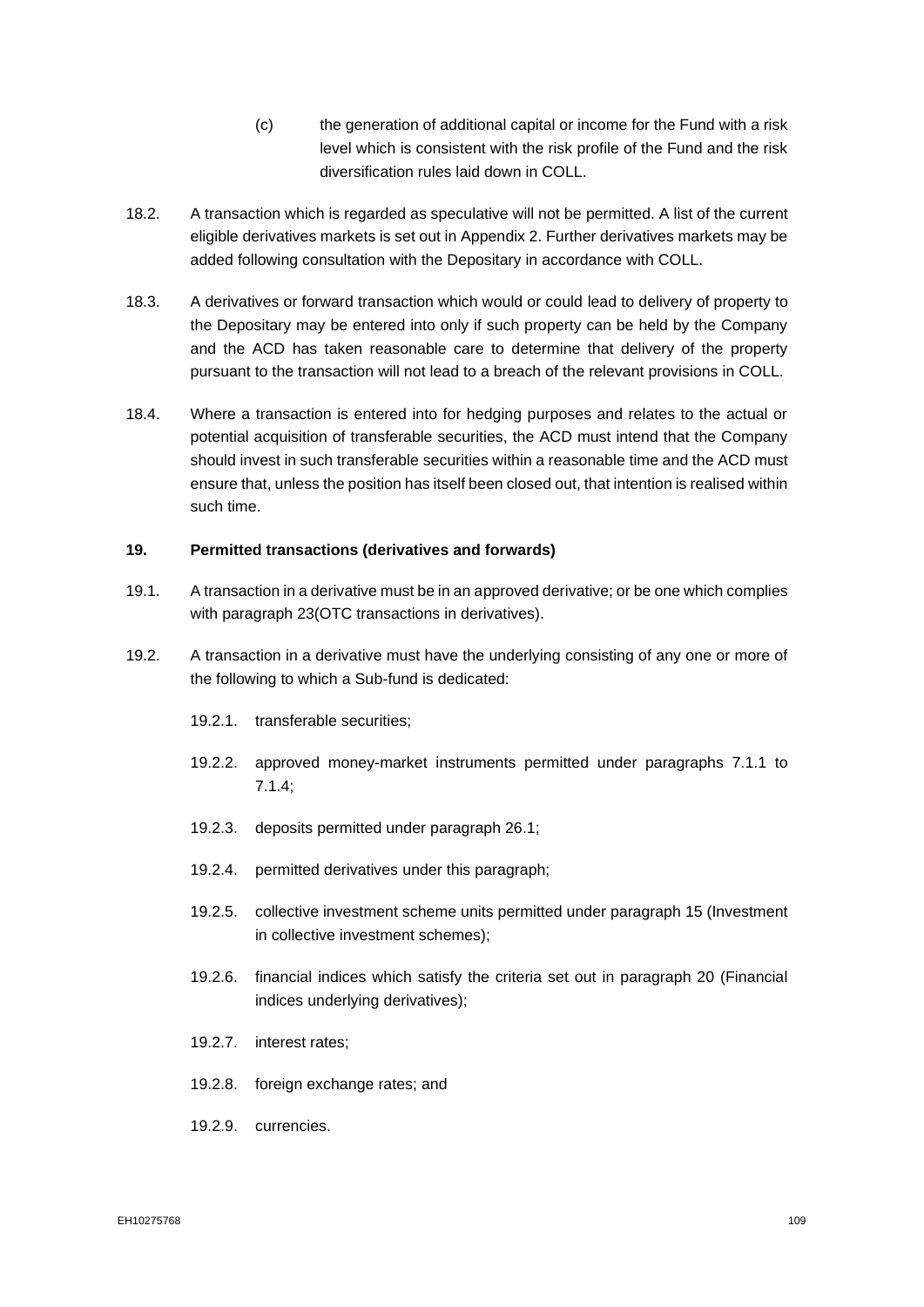- 19.3. A transaction in an approved derivative must be effected on or under the rules of an eligible derivatives market.
- 19.4. A transaction in a derivative must not cause a Sub-fund to diverge from its investment objectives as stated in the Instrument constituting a Sub-fund and the most recently published version of this Prospectus.
- 19.5. A transaction in a derivative must not be entered into if the intended effect is to create the potential for an uncovered sale of one or more, transferable securities, approved money-market instruments, units in collective investment schemes, or derivatives.
- 19.6. Any forward transaction must be with an Eligible Institution or an Approved Bank.
- 19.7. A derivative includes an investment which fulfils the following criteria:
	- 19.7.1. it allows transfer of the credit risk of the underlying independently from the other risks associated with that underlying;
	- 19.7.2. it does not result in the delivery or the transfer of assets other than those referred to in COLL 5.2.6AR, including cash;
	- 19.7.3. in the case of an OTC derivative, it complies with the requirements in paragraph 23; and
	- 19.7.4. its risks are adequately captured by the risk management process of the ACD and by its internal control mechanisms in the case of risk asymmetry of information between the ACD and the counterparty to the derivative resulting from the potential access of the counterparty to non-public information on persons whose assets are used as the underlying by that derivative.
- 19.8. A Sub-fund may not undertake transactions in derivatives on commodities.

## **20. Financial Indices underlying derivatives**

- 20.1. The financial indices referred to in 19.2.6 are those which satisfy the following criteria:
	- 20.1.1. the index is sufficiently diversified;
	- 20.1.2. the index represents an adequate benchmark for the market to which it refers; and
	- 20.1.3. the index is published in an appropriate manner.
- 20.2. A financial index is sufficiently diversified if:
	- 20.2.1. it is composed in such a way that price movements or trading activities regarding one component do not unduly influence the performance of the whole index;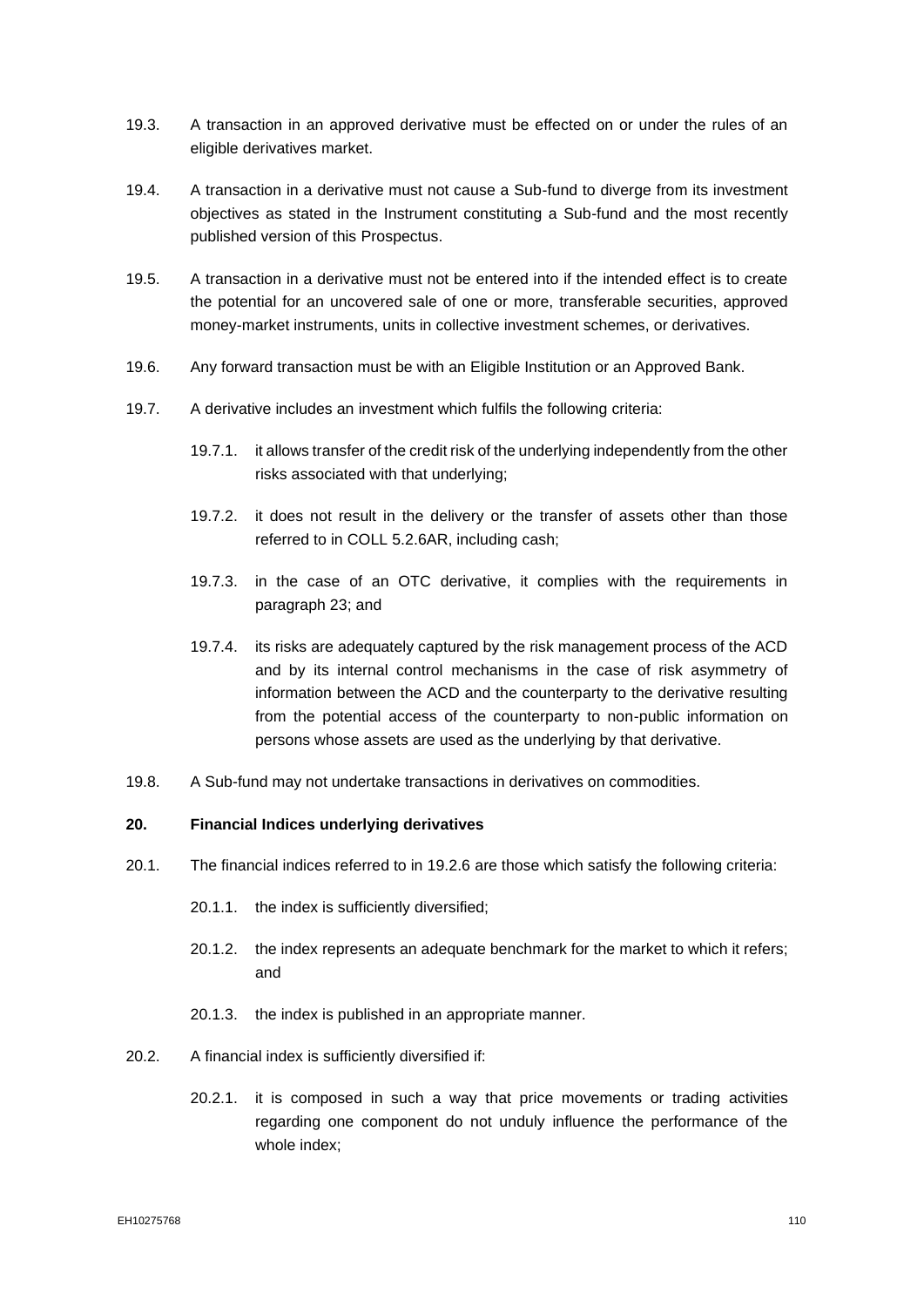- 20.2.2. where it is composed of assets in which a Sub-fund is permitted to invest, its composition is at least diversified in accordance with the requirements with respect to spread and concentration set out in this section; and
- 20.2.3. where it is composed of assets in which a Sub-fund cannot invest, it is diversified in a way which is equivalent to the diversification achieved by the requirements with respect to spread and concentration set out in this section.
- 20.3. A financial index represents an adequate benchmark for the market to which it refers if:
	- 20.3.1. it measures the performance of a representative group of underlyings in a relevant and appropriate way;
	- 20.3.2. it is revised or rebalanced periodically to ensure that it continues to reflect the markets to which it refers, following criteria which are publicly available; and
	- 20.3.3. the underlyings are sufficiently liquid, allowing users to replicate it if necessary.
- 20.4. A financial index is published in an appropriate manner if:
	- 20.4.1. its publication process relies on sound procedures to collect prices, and calculate and subsequently publish the index value, including pricing procedures for components where a market price is not available; and
	- 20.4.2. material information on matters such as index calculation, rebalancing methodologies, index changes or any operational difficulties in providing timely or accurate information is provided on a wide and timely basis.
- 20.5. Where the composition of underlyings of a transaction in a derivative does not satisfy the requirements for a financial index, the underlyings for that transaction shall where they satisfy the requirements with respect to other underlyings pursuant to 19.2, be regarded as a combination of those underlyings.

## **21. Transactions for the purchase of property**

21.1. A derivative or forward transaction which will or could lead to the delivery of property for the account of a Sub-fund may be entered into only if that property can be held for the account of that Sub-fund, and the ACD having taken reasonable care determines that delivery of the property under the transaction will not occur or will not lead to a breach of the COLL Sourcebook.

#### **22. Requirement to cover sales**

22.1. No agreement by or on behalf of a Sub-fund to dispose of property or rights may be made unless the obligation to make the disposal and any other similar obligation could immediately be honoured by that Sub-fund by delivery of property or the assignment (or, in Scotland, assignation) of rights, and the property and rights above are owned by a Sub-fund at the time of the agreement. This requirement does not apply to a deposit.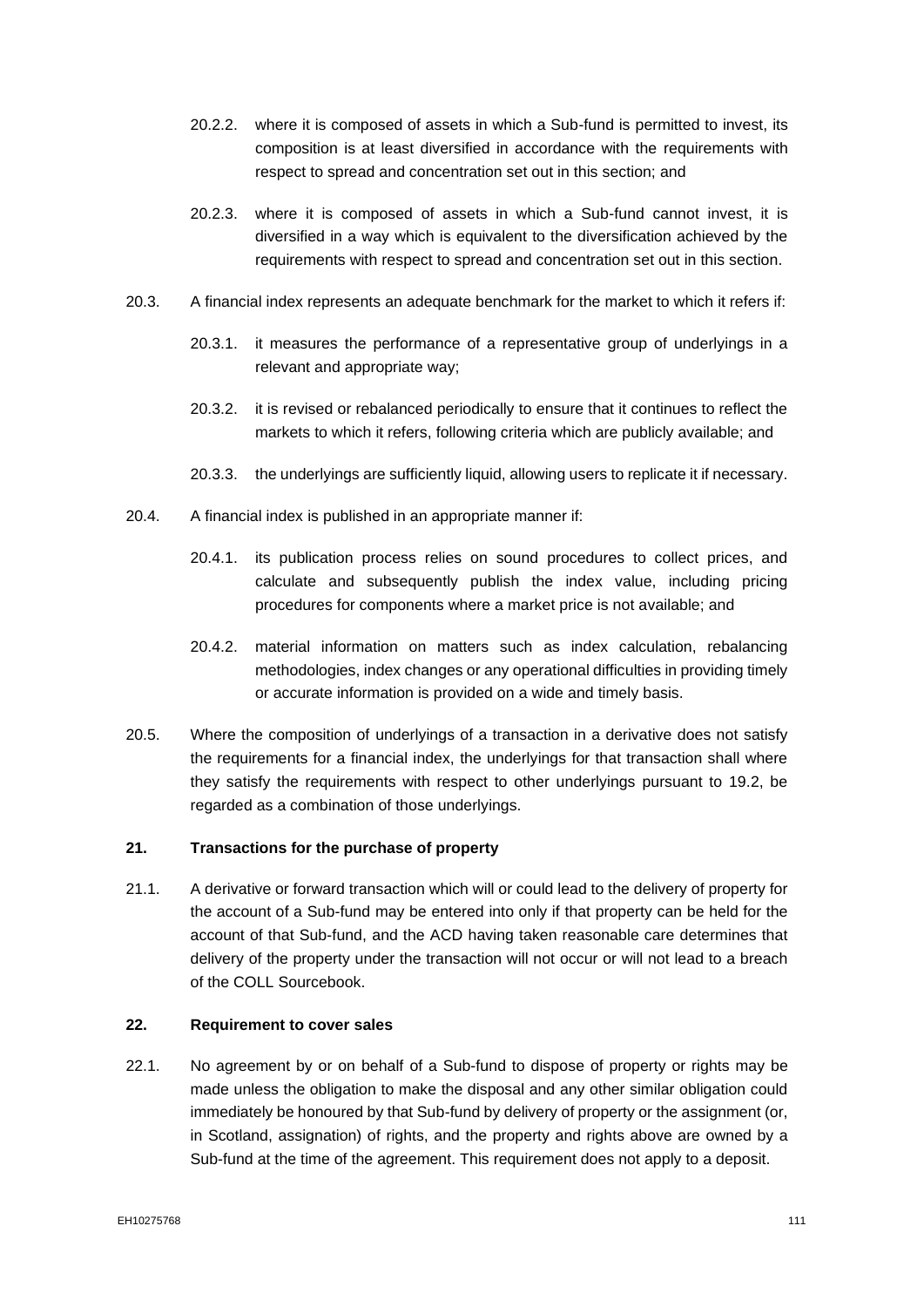## **23. OTC transactions in derivatives**

- 23.1. Any transaction in an OTC derivative under paragraph 19.1 must be:
	- 23.1.1. with an approved counterparty; a counterparty to a transaction in derivatives is approved only if the counterparty is an Eligible Institution or an Approved Bank; a person whose permission (including any requirements or limitations), as published in the Financial Services Register, permits it to enter into the transaction as principal off-exchange; a central counterparty ("CCP") that is authorised and recognised in that capacity in accordance with the EMIR; or a CCP supervised in a jurisdiction that has implemented the relevant G20 reforms on over-the-counter derivatives to at least the same extent as the United Kingdom; and is identified as having done so by the Financial Stability Board in its summary report on progress in implementation of G20 financial regulatory reforms dated 25 June 2019;
	- 23.1.2. on approved terms; the terms of the transaction in derivatives are approved only if, the ACD: carries out, at least daily, a reliable and verifiable valuation in respect of that transaction corresponding to its fair value and which does not rely only on market quotations by the counterparty and can enter into one or more further transactions to sell, liquidate or close out that transaction at any time, at its fair value; and
	- 23.1.3. capable of reliable valuation; a transaction in derivatives is capable of reliable valuation only if the ACD having taken reasonable care determines that, throughout the life of the derivative (if the transaction is entered into), it will be able to value the investment concerned with reasonable accuracy:
		- (a) on the basis of an up-to-date market value which the ACD and the Depositary have agreed is reliable; or
		- $(b)$  if the value referred to in 23.1.3 (a) is not available, on the basis of a pricing model which the ACD and the Depositary have agreed uses an adequate recognised methodology; and
	- 23.1.4. subject to verifiable valuation: a transaction in derivatives is subject to verifiable valuation only if, throughout the life of the derivative (if the transaction is entered into) verification of the valuation is carried out by:
		- (a) an appropriate third party which is independent from the counterparty of the derivative at an adequate frequency and in such a way that the ACD is able to check it; or
		- (b) a department within the ACD which is independent from the department in charge of managing a Sub-fund and which is adequately equipped for such a purpose.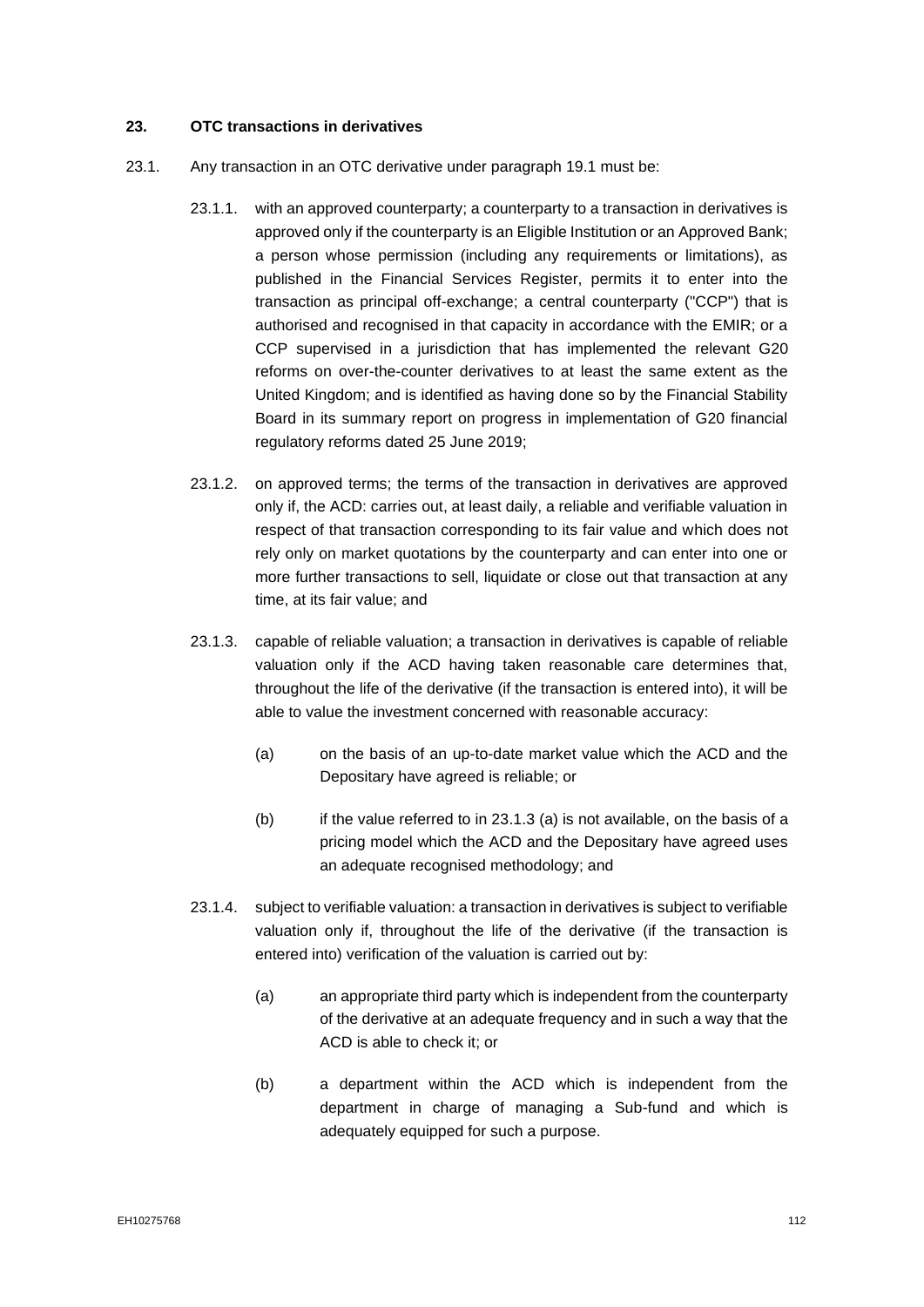- 23.2. For the purposes of paragraph 23.1.2, "fair value" is the amount for which an asset could be exchanged, or a liability settled, between knowledgeable, willing parties in an arm's length transaction.
- 23.3. When a Sub-fund invests in a total return swap or other financial derivative instrument with similar characteristics, the underlying assets and investment strategies to which exposure will be gained are described in the relevant Sub-fund's investment objective and policy. The counterparty does not have discretion over the composition or management of a Sub-fund's portfolio or over the underlying of financial derivative instruments used by a Sub-fund. Counterparty approval is not required in relation to any investment decision made by a Sub-fund.
- 23.4. The maximum proportion of the assets under management of a Sub-fund which can be subject to total return swaps is 110% although the expected proportion of the assets under management of a Sub-fund that, in practice, could be subject to total return swaps is 100%.
- 23.5. Collateral will be acceptable if it is in the form of cash or securities that are issued by certain governments or local authorities and that may have different maturities. Collateral received from a counterparty must meet a range of standards listed in ESMA Guidelines 2012/832 including those for liquidity, valuation, issue, credit quality, correlation and diversification.
- 23.6. Non-cash collateral received is not sold, reinvested or pledged. Cash collateral received in the context of OTC Transactions in Derivatives may be:
	- placed on deposit with entities prescribed in Article 50 (f) of the UCITS Directive;
	- invested in high-quality government bonds;

- used for the purpose of reverse repurchase transactions provided the transactions are with credit institutions subject to prudential supervision and the UCITS is able to recall at any time the full amount of cash on an accrued basis; and

- invested in short-term money market funds as defined in the Guidelines on a Common Definition of European Money Market Funds

- 23.7. To the extent required by the COLL Sourcebook, reinvestments of such cash collateral must be taken into account for the calculation of a Sub-fund's global exposure.
- 23.8. Collateral received from the counterparty to an OTC Derivative transaction may be offset against gross counterparty exposure provided it meets a range of standards listed in ESMA Guidelines 2012/832, including those for liquidity, valuation, issuer credit quality, correlation and diversification. In offsetting collateral, its value is reduced by a percentage (a "haircut") which provides, inter alia, for short term fluctuations in the value of the exposure and of the collateral. Collateral levels are maintained to ensure that net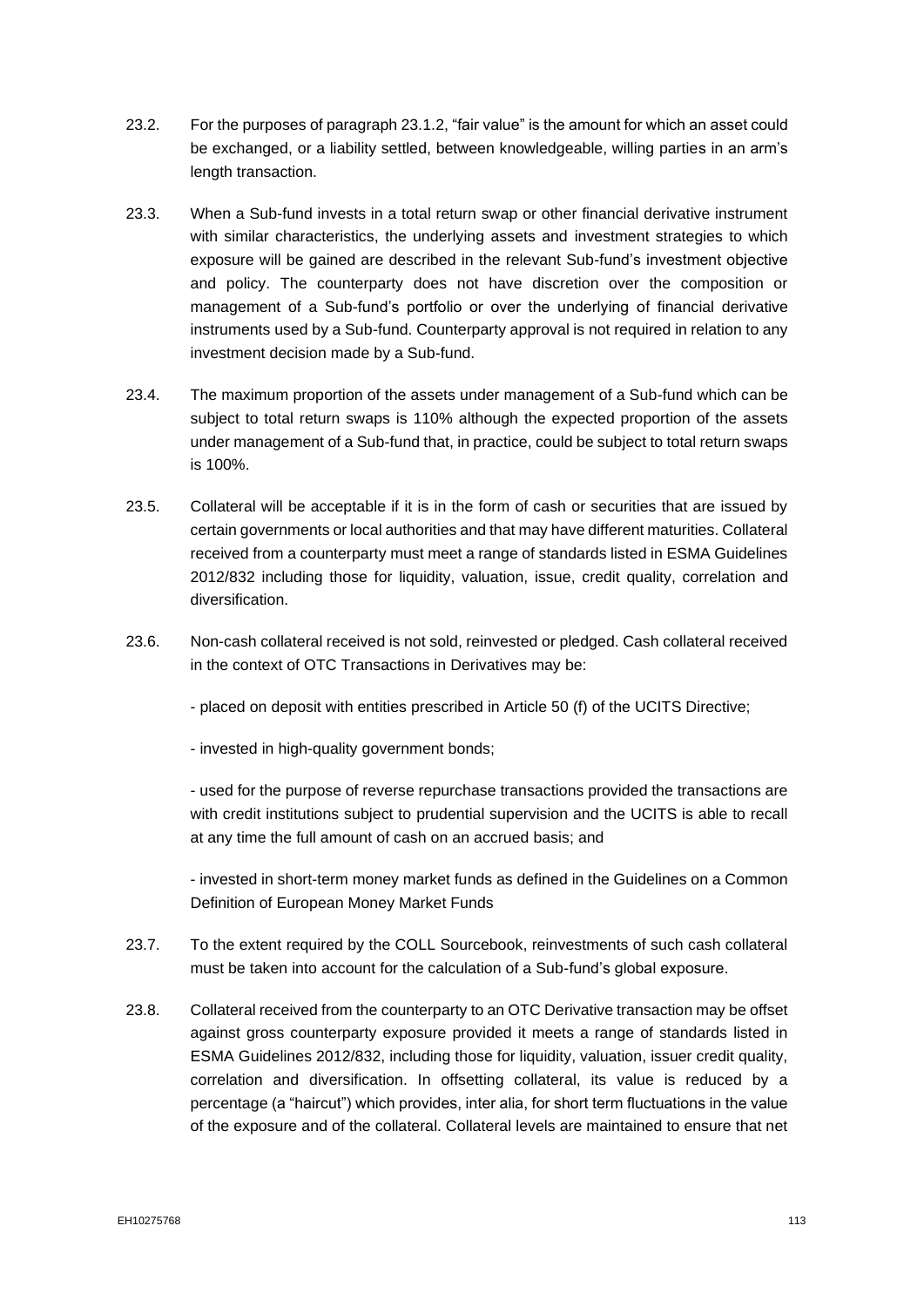counterparty exposure does not exceed the limits per counterparty as set out in section 13 (Counterparty risk and issuer concentration).

- 23.9. The reinvestment of cash collateral received is restricted to high quality government bonds, deposits, reverse repurchase transactions and short term money market funds, in order to mitigate the risk of losses on reinvestment. For Sub-funds which receive collateral for at least 30% of their assets, the associated liquidity risk is assessed.
- 23.10. At as the date of this Prospectus, the Sub-funds do not reinvest cash collateral received in respect of the OTC Derivatives in any reverse repurchase transactions. Should this be the case, the Prospectus will be amended accordingly.
- 23.11. Where there is a title transfer, collateral received will be held by the Depositary (or subcustodian on the behalf of the Depositary) on behalf of the relevant Sub-fund in accordance with the Depositary's safekeeping duties under the Depositary Agreement. The Depositary will verify the ownership of the Sub-fund of the OTC Derivatives and the Depositary will maintain an updated inventory of such OTC Derivatives. For other types of collateral arrangement, the collateral can be held by a third party custodian which is subject to prudential supervision and which should be unrelated to the provider of the collateral.
- 23.12. Collateral will be valued on a daily basis, using available market prices and taking into account appropriate discounts determined for each asset class based on the haircut policy. The collateral will be marked to market daily and may be subject to daily variation margin requirements.
- 23.13. All revenues, after the deduction of appropriate fees, arising from total return swaps will be returned to the relevant Sub-funds, and the ACD will not take any fees or costs out of those revenues additional to its charge on the Scheme Property of the relevant Subfunds as set out in this Prospectus.

#### **24. Valuation of OTC derivatives**

- 24.1. For the purposes of paragraph 23.1.2 the ACD must:
	- 24.1.1. establish, implement and maintain arrangements and procedures which ensure appropriate, transparent and fair valuation of the exposures of a Subfund to OTC derivatives; and
	- 24.1.2. ensure that the fair value of OTC derivatives is subject to adequate, accurate and independent assessment.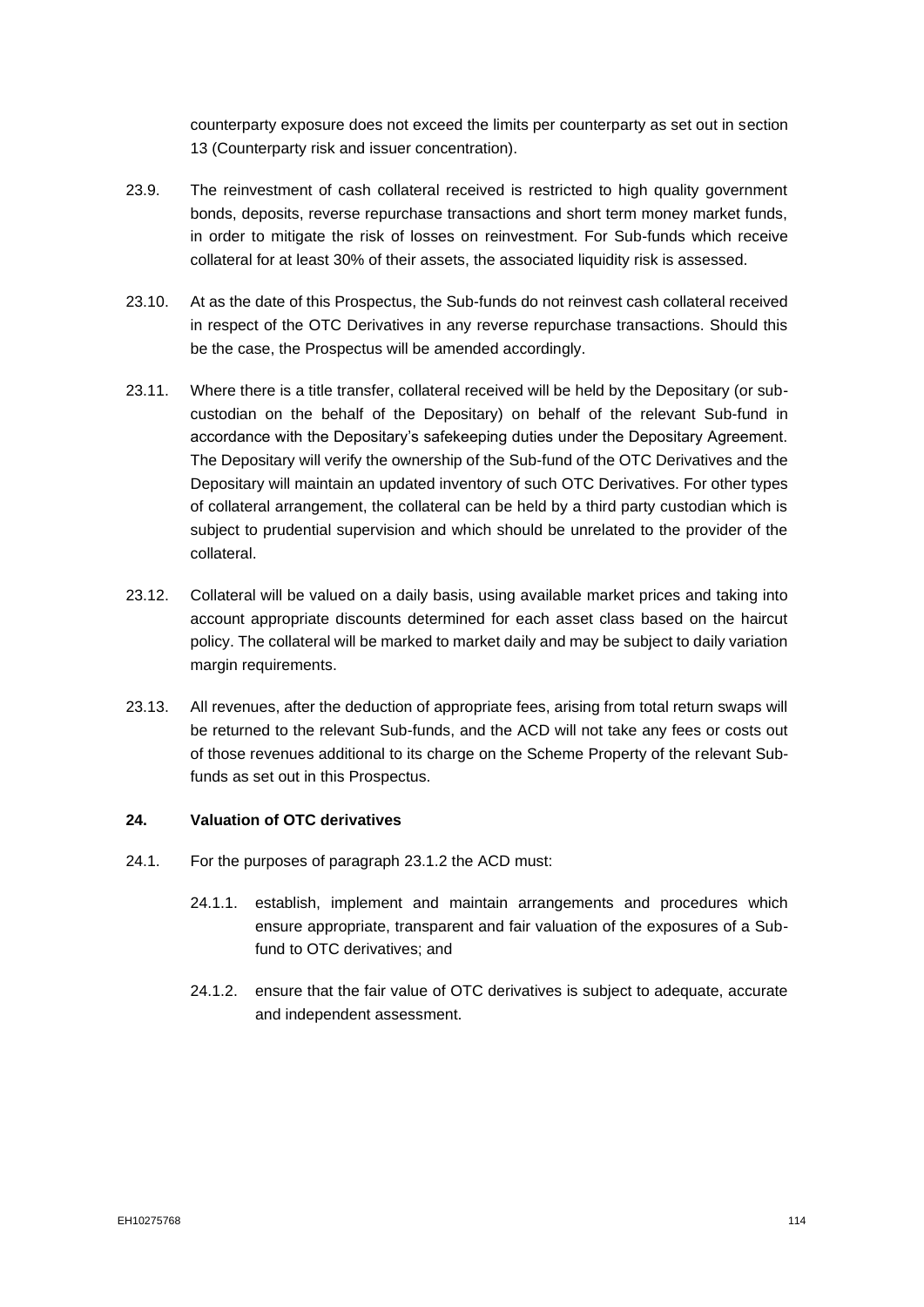- 24.2. Where the arrangements and procedures referred to in paragraph 24.1 above involve the performance of certain activities by third parties, the ACD must comply with the requirements in SYSC 8.1.13 R (Additional requirements for a management company) and COLL 6.6A.4 R (5) to (6) (Due diligence requirements of AFMs of UCITS schemes).
- 24.3. The arrangements and procedures referred to in 24.1 must be:
	- 24.3.1. adequate and proportionate to the nature and complexity of the OTC derivative concerned; and
	- 24.3.2. adequately documented.

## **25. Risk management**

- 25.1. The ACD uses a risk management process (including a risk management policy) in accordance with COLL 6.12, as reviewed by the Depositary and filed with the FCA, enabling it to monitor and measure any time the risk of a Sub-fund's positions and their contribution to the overall risk profile of the Sub-fund. The following details of the risk management process. must be regularly notified to the FCA and at least on an annual basis:
	- 25.1.1. a true and fair view of the types of derivatives and forward transactions to be used within the Sub-fund together with their underlying risks and any relevant quantitative limits.
	- 25.1.2. the methods for estimating risks in derivative and forward transactions.
- 25.2. The ACD must notify the FCA in advance of any material alteration to the details above.

## **26. Investment in deposits**

26.1. A Sub-fund may invest in deposits only with an Approved Bank and which are repayable on demand or have the right to be withdrawn, and maturing in no more than 12 months.

## **27. Significant influence**

- 27.1. The Company must not acquire transferable securities issued by a body corporate and carrying rights to vote (whether or not on substantially all matters) at a general meeting of that body corporate if:
	- 27.1.1. immediately before the acquisition, the aggregate of any such securities held by the Company gives the Company power significantly to influence the conduct of business of that body corporate; or
	- 27.1.2. the acquisition gives the Company that power.
- 27.2. For the purposes of paragraph 27.1, the Company is to be taken to have power significantly to influence the conduct of business of a body corporate if it can, because of the transferable securities held by it, exercise or control the exercise of 20% or more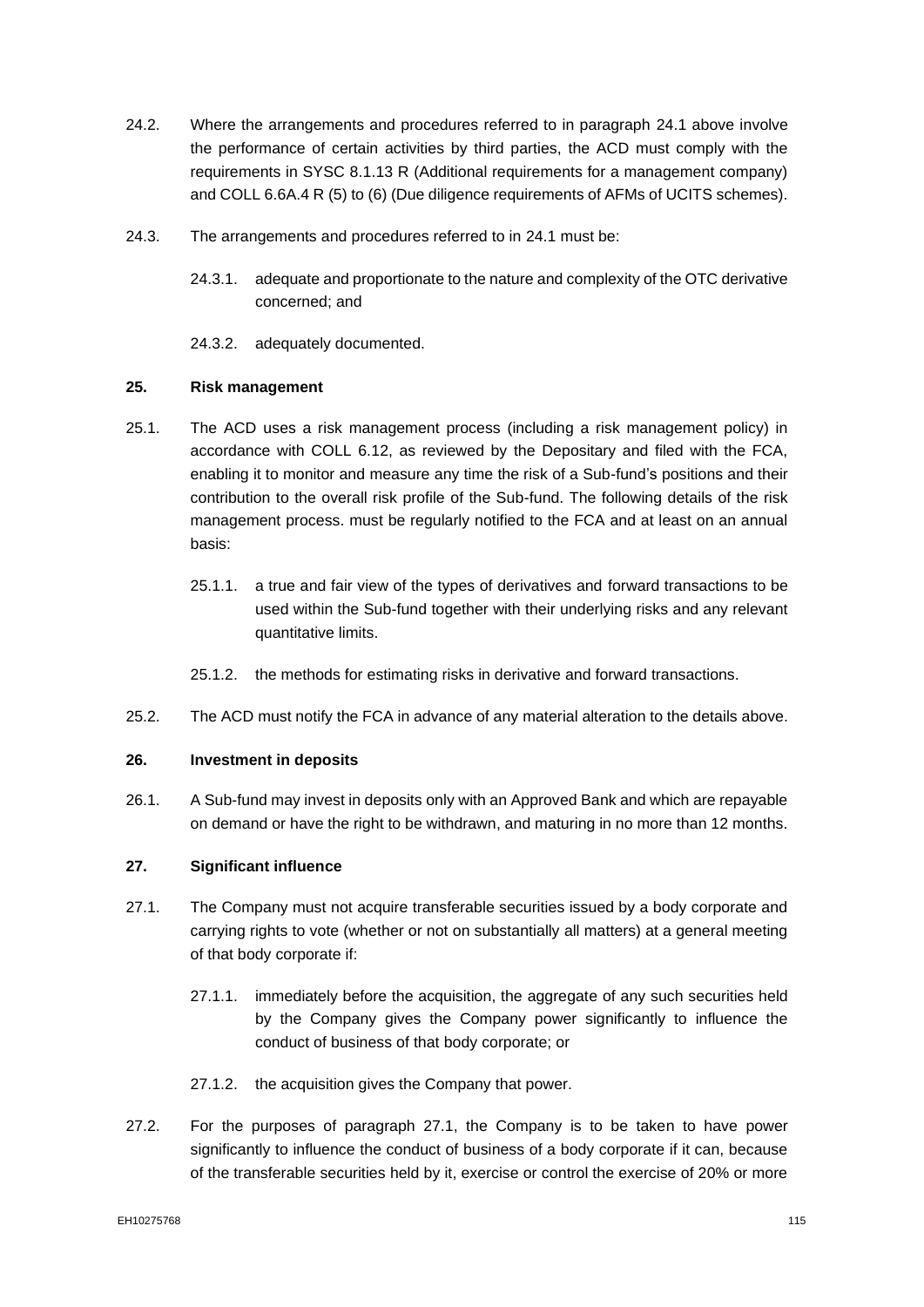of the voting rights in that body corporate (disregarding for this purpose any temporary suspension of voting rights in respect of the transferable securities of that body corporate).

#### **28. Concentration**

- 28.1. The Company: must not acquire transferable securities other than debt securities which:
	- 28.1.1. do not carry a right to vote on any matter at a general meeting of the body corporate that issued them; and
	- 28.1.2. represent more than 10% of these securities issued by that body corporate;
- 28.2. The Company must not acquire more than 10% of the debt securities issued by any single issuing body;
- 28.3. The Company must not acquire more than 25% of the units in a collective investment scheme;
- 28.4. The Company must not acquire more than 10% of the approved money-market instruments issued by any single body; and
- 28.5. need not comply with the limits in paragraphs 28.2, 28.3 and 28.4 of this Appendix if, at the time of the acquisition, the net amount in issue of the relevant investment cannot be calculated.

# **29. Derivative exposure**

- 29.1. The Sub-funds may invest in derivatives and forward transactions as long as the exposure to which a Sub-fund is committed by that transaction itself is suitably covered from within its Scheme Property and/or as otherwise provided by COLL. Exposure will include any initial outlay in respect of that transaction.
- 29.2. Cover ensures that a Sub-fund is not exposed to the risk of loss of property, including money, to an extent greater than the net value of the Scheme Property. Therefore, a Sub-fund must, subject to any other provisions of COLL, hold Scheme Property sufficient in value or amount to match the exposure arising from a derivative obligation to which that Sub-fund is committed. Paragraph 31 (Cover for investment in derivatives and forward transactions) below sets out detailed requirements for cover of that Sub-fund.
- 29.3. A future is to be regarded as an obligation to which a Sub-fund is committed (in that, unless closed out, the future will require something to be delivered, or accepted and paid for); a written option as an obligation to which a Sub-fund is committed (in that it gives the right of potential exercise to another thereby creating exposure); and a bought option as a right (in that the purchaser can, but need not, exercise the right to require the writer to deliver and accept and pay for something).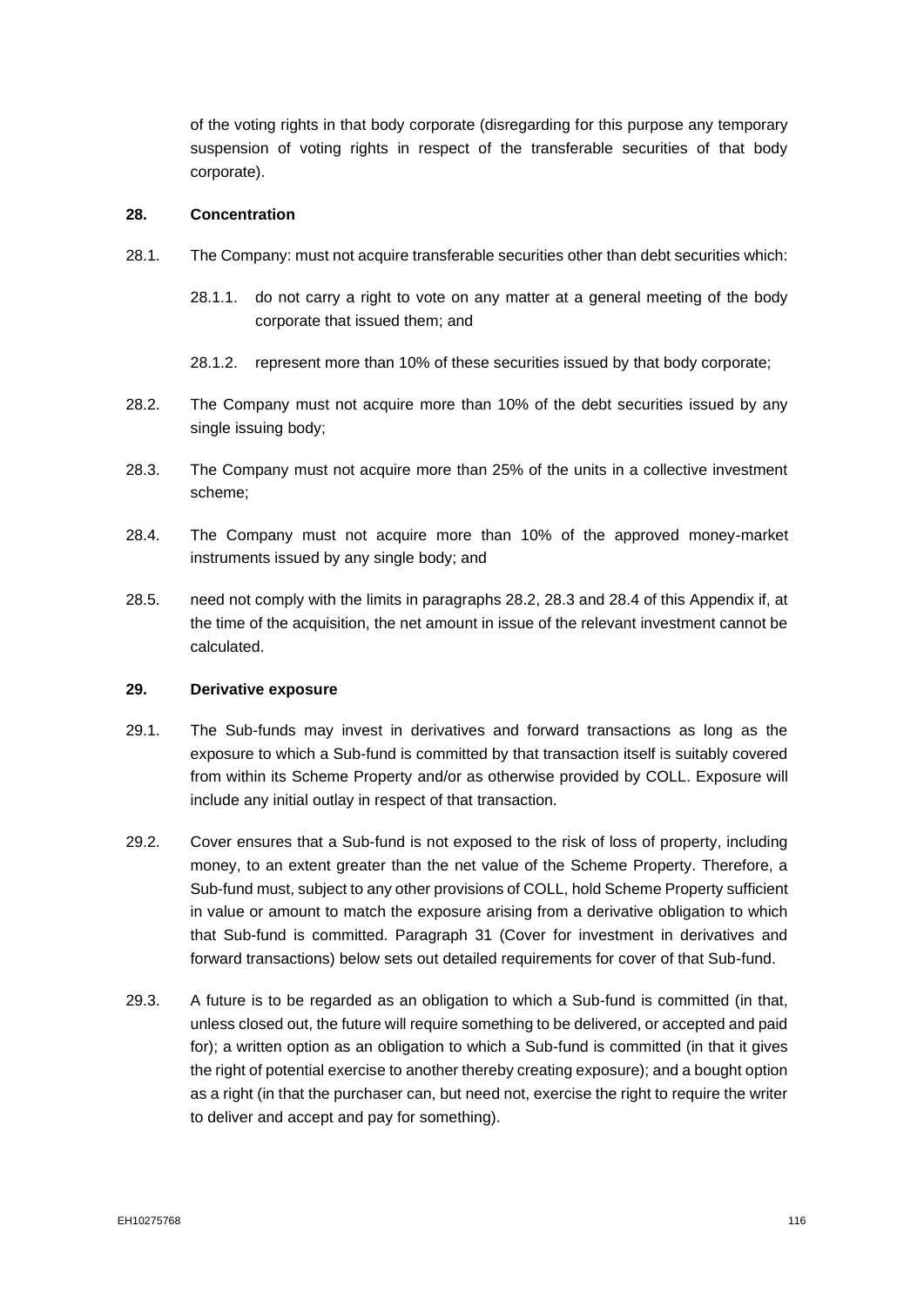29.4. Cover used in respect of one transaction in derivatives or forward transaction must not be used for cover in respect of another transaction in derivatives or a forward transaction.

### **30. Schemes replicating an index**

- 30.1. Notwithstanding paragraph [12](#page-103-0) (Spread: general),a Sub-fund may invest up to 20% in value of the Scheme Property in shares and debentures which are issued by the same body where the stated investment policy is to replicate the composition of a relevant index as defined below.
- 30.2. Replication of the composition of a relevant index shall be understood to be a reference to a replication of the composition of the underlying assets of that index, including the use of techniques and instruments permitted for the purpose of efficient portfolio management.
- 30.3. The 20% limit can be raised for a particular Sub-fund up to 35% in value of the Scheme Property, but only in respect of one body and where justified by exceptional market conditions.
- 30.4. In the case of a Sub-fund replicating an index the Scheme Property need not consist of the exact composition and weighting of the underlying in the relevant index in cases where a Sub-fund's investment objective is to achieve a result consistent with the replication of an index rather than an exact replication.
- 30.5. The indices referred to above are those which satisfy the following criteria:
	- 30.5.1. the composition is sufficiently diversified;
	- 30.5.2. the index represents an adequate benchmark for the market to which it refers; and
	- 30.5.3. the index is published in an appropriate manner.
- 30.6. The composition of an index is sufficiently diversified if its components adhere to the spread and concentration requirements in this section.
- 30.7. An index represents an adequate benchmark if its provider uses a recognised methodology which generally does not result in the exclusion of a major issuer of the market to which it refers.
- 30.8. An index is published in an appropriate manner if:
	- 30.8.1. it is accessible to the public;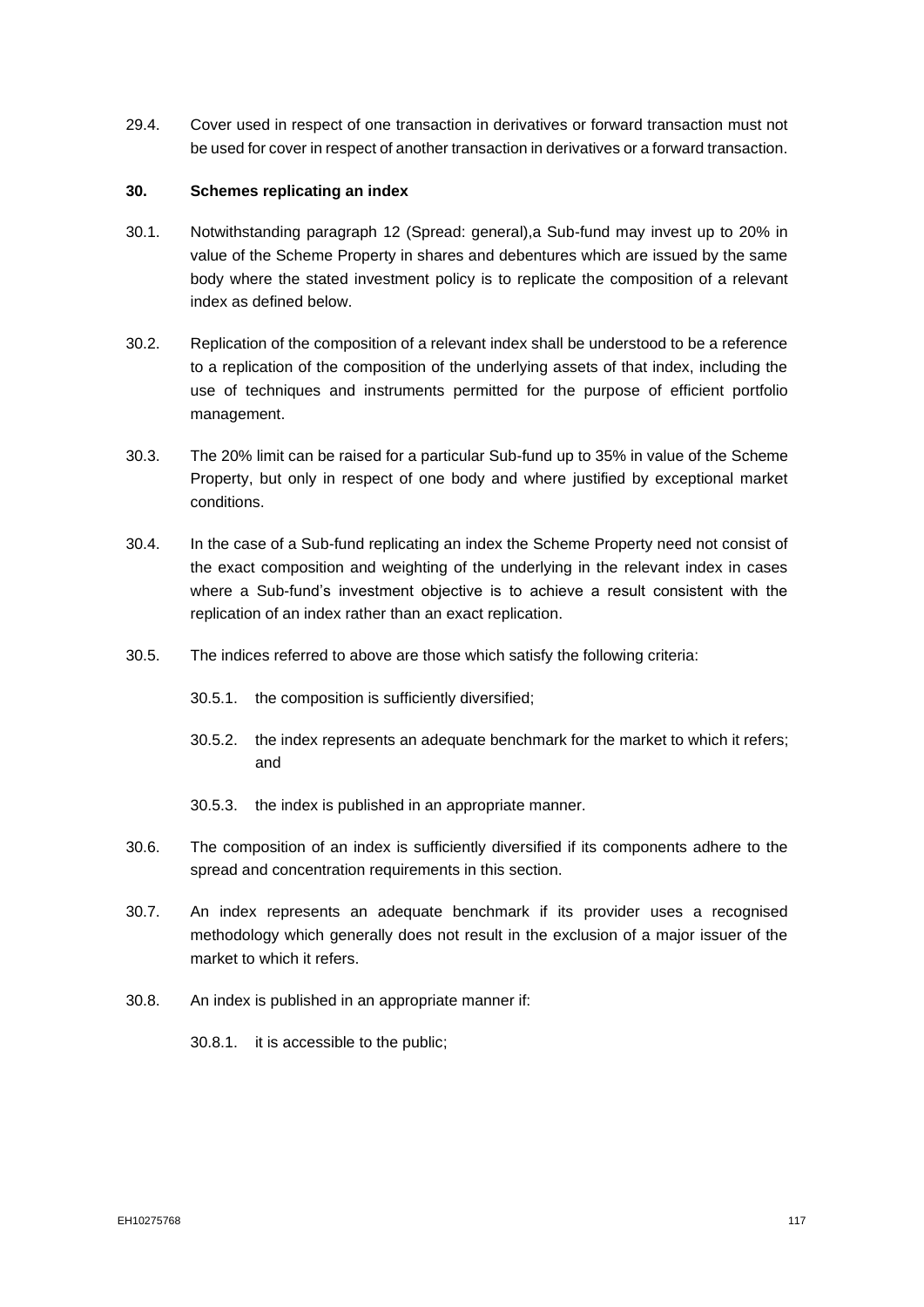30.8.2. the index provider is independent from the index-replicating UCITS scheme; this does not preclude index providers and the UCITS scheme from forming part of the same group, provided that effective arrangements for the management of conflicts of interest are in place.

## **31. Cover for investment in derivatives and forward transactions**

- 31.1. A Sub-fund may invest in derivatives and forward transactions as part of its investment policy provided:
	- 31.1.1. its global exposure relating to derivatives and forward transactions held in the Sub-fund does not exceed the net value of the Scheme Property; and
	- 31.1.2. its global exposure to the underlying assets does not exceed in aggregate the investment limits laid down in paragraph 12 above.

### **32. Cover and borrowing**

- 32.1. Cash obtained from borrowing, and borrowing which the ACD reasonably regards an Eligible Institution or an Approved Bank to be committed to provide, is not available for cover under paragraph 31 (Cover for investment in derivatives and forward transactions) except where 32.2 below applies.
- 32.2. Where, for the purposes of this paragraph a Sub-fund borrows an amount of currency from an Eligible Institution or an Approved Bank; and keeps an amount in another currency, at least equal to such borrowing for the time being in 32.1 on deposit with the lender (or his agent or nominee), then this paragraph 32.2 applies as if the borrowed currency, and not the deposited currency, were part of the Scheme Property.

#### **33. Calculation of global exposure**

- 33.1. The ACD must calculate the global exposure of a Sub-fund on at least a daily basis.
- 33.2. The ACD must calculate the global exposure of any Sub-fund it manages either as:
	- 33.2.1. the incremental exposure and leverage generated through the use of derivatives and forward transactions (including embedded derivatives as referred to in paragraph 17 (Derivatives: general), which may not, subject to compliance with other provisions of COLL, exceed 100% of the net value of the Scheme Property; or
	- 33.2.2. the market risk of the Scheme Property.
- 33.3. For the purposes of this section exposure must be calculated taking into account the current value of the underlying assets, the counterparty risk, future market movements and the time available to liquidate the positions.
- 33.4. The ACD must calculate the global exposure of a Sub-fund by using: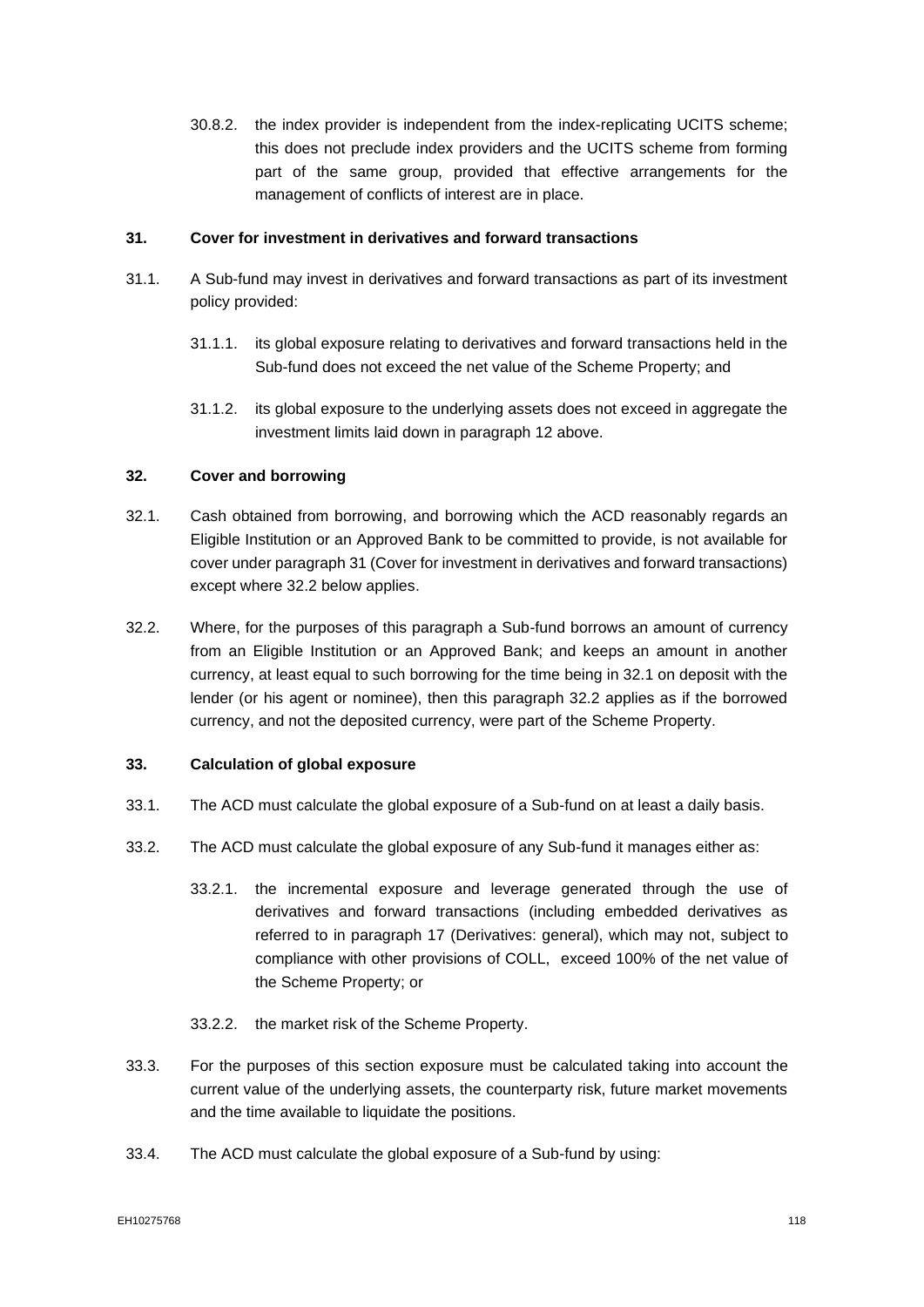33.4.1. commitment approach; or

33.4.2. the value at risk approach.

- 33.5. The ACD must ensure that the method selected above is appropriate, taking into account:
	- 33.5.1. the investment strategy pursued by the Sub-fund;
	- 33.5.2. types and complexities of the derivatives and forward transactions used; and
	- 33.5.3. the proportion of the Scheme Property comprising derivatives and forward transactions.
- 33.6. Where a Sub-fund employs techniques and instruments including Reverse Repurchase Transactions (Repo Contracts) or stock lending transactions in accordance with paragraph 42 (Stock Lending) in order to generate additional leverage or exposure to market risk, the authorised fund manager must take those transactions into consideration when calculating global exposure.

#### **34. Cash and near cash**

- 34.1. Cash and near cash must not be retained in the Scheme Property of the Sub-funds except to the extent that, where this may reasonably be regarded as necessary in order to enable:
	- 34.1.1. the pursuit of a Sub-fund's investment objectives; or
	- 34.1.2. redemption of Shares; or
	- 34.1.3. efficient management of a Sub-fund in accordance with its investment objectives; or
	- 34.1.4. other purposes which may reasonably be regarded as ancillary to the investment objectives of a Sub-fund.
	- 34.1.5. During the period of the initial offer the Scheme Property of the Sub-funds may consist of cash and near cash without limitation.

### **35. General**

- 35.1. It is envisaged that a Sub-fund will normally be fully invested but there may be times that it is appropriate not to be fully invested when the ACD reasonably regards this as necessary in pursuit of the investment objective and policy, redemption of Shares, efficient management of a Sub-fund or any one purpose which may reasonably be regarded as ancillary to the investment objectives of a Sub-fund.
- 35.2. Where a Sub-fund invests in or disposes of units or shares in another collective investment scheme which is managed or operated by the ACD or an Associate of the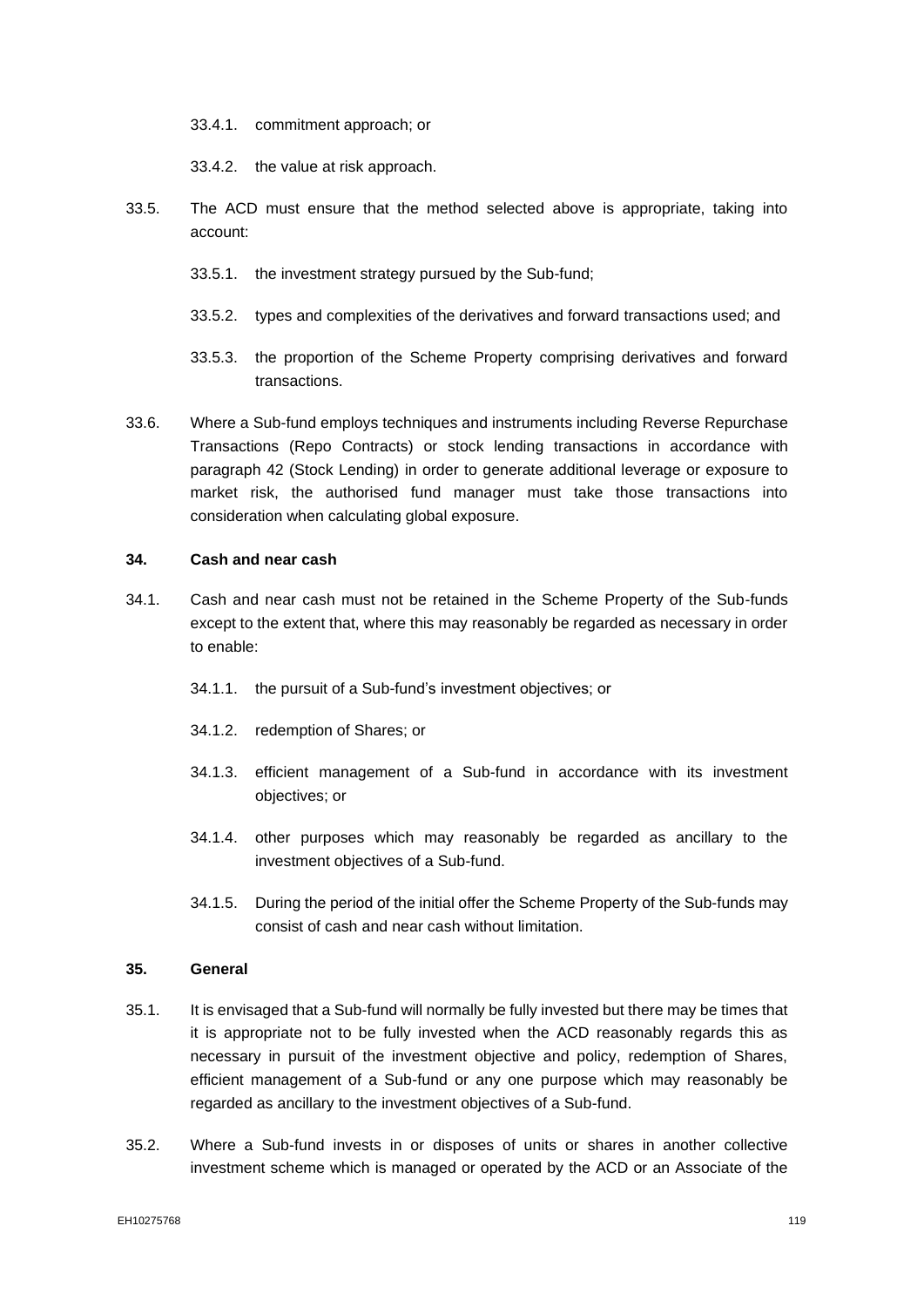ACD, the ACD must pay to a Sub-fund by the close of business on the fourth Business Day the amount of any preliminary charge in respect of a purchase, and in the case of a sale, any charge made for the disposal.

- 35.3. A potential breach of any of these limits does not prevent the exercise of rights conferred by investments held by a Sub-fund but, in the event of a consequent breach, the ACD must then take such steps as are necessary to restore compliance with the investment limits as soon as practicable having regard to the interests of Shareholders.
- 35.4. The COLL Sourcebook permits the ACD to use certain techniques when investing in derivatives in order to manage a Sub-fund's exposure to particular counterparties and in relation to the use of collateral to reduce overall exposure with respect to over-thecounter ("OTC") derivatives; for example a Sub-fund may take collateral from counterparties with whom they have an OTC derivative position and use that collateral to net off against the exposure they have to the counterparty under that OTC derivative position, for the purposes of complying with counterparty spread limits. The COLL Sourcebook also permits a Sub-fund to use derivatives to effectively short sell (agree to deliver the relevant asset without holding it in a Sub-fund) under certain conditions.
- 35.5. A Sub-fund may invest in Shares of another Sub-fund within the Company.

### **36. Underwriting**

36.1. Underwriting and sub underwriting contracts and placings may also, subject to certain conditions set out in the COLL Sourcebook, be entered into for the account of a Subfund.

#### **37. General power to borrow**

- 37.1. The Company may, on the instructions of the ACD and subject to the COLL Sourcebook, borrow money from an Eligible Institution or an Approved Bank for the use of a Sub-fund on terms that the borrowing is to be repayable out of the Scheme Property.
- 37.2. Borrowing must be on a temporary basis, must not be persistent, and in any event must not exceed three months without the prior consent of the Depositary, which may be given only on such conditions as appear appropriate to the Depositary to ensure that the borrowing does not cease to be on a temporary basis.
- 37.3. The ACD must ensure that borrowing does not, on any Business Day, exceed 10% of the value of a Sub-fund.
- 37.4. These borrowing restrictions do not apply to "back to back" borrowing for currency hedging purposes (i.e. borrowing permitted in order to reduce or eliminate risk arising by reason of fluctuations in exchange rates).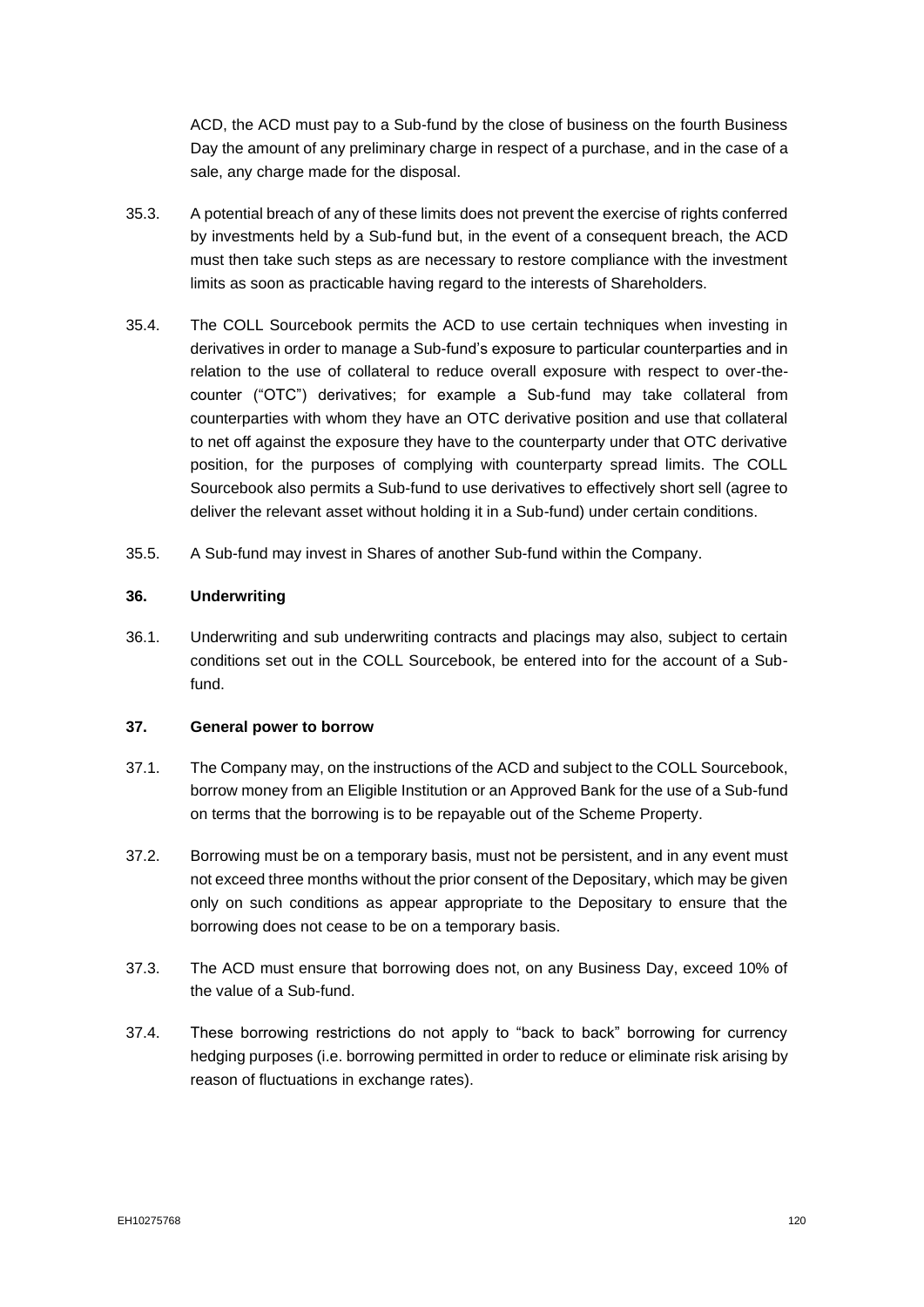## **38. Restrictions on lending of money**

- 38.1. None of the money in the Scheme Property of a Sub-fund may be lent and, for the purposes of this paragraph, money is lent by a Sub-fund if it is paid to a person ("the payee") on the basis that it should be repaid, whether or not by the payee.
- 38.2. Acquiring a debenture is not lending for the purposes of paragraph 38.1, nor is the placing of money on deposit or in a current account.
- 38.3. Nothing in paragraph 38.1 prevents the Company from providing an officer of the Company with funds to meet expenditure to be incurred by him for the purposes of the Company (or for the purposes of enabling him properly to perform his duties as an officer of the Company) or from doing anything to enable an officer to avoid incurring such expenditure.

## **39. Restrictions on lending of property other than money**

- 39.1. Scheme Property of the Sub-funds other than money must not be lent by way of deposit or otherwise.
- 39.2. The Scheme Property of the Sub-funds must not be mortgaged.
- 39.3. Where transactions in derivatives or forward transactions are used for the account of the Company in accordance with COLL 5, nothing in this paragraph prevents the Company or the Depositary at the request of the Company: from lending, depositing, pledging or charging its Scheme Property for margin requirements; or transferring Scheme Property under the terms of an agreement in relation to margin requirements, provided that the ACD reasonably considers that both the agreement and the margin arrangements made under it (including in relation to the level of margin) provide appropriate protection to Shareholders.

#### **40. General power to accept or underwrite placings**

- 40.1. Any power in COLL 5 to invest in transferable securities may be used for the purpose of entering into transactions to which this section applies, subject to compliance with any restriction in the Instrument of Incorporation. This section applies, to any agreement or understanding: which is an underwriting or sub-underwriting agreement, or which contemplates that securities will or may be issued or subscribed for or acquired for the account of a Sub-fund.
- 40.2. This ability does not apply to an option, or a purchase of a transferable security which confers a right to subscribe for or acquire a transferable security, or to convert one transferable security into another.
- 40.3. The exposure of a Sub-fund to agreements and understandings as set out above, on any Business Day be covered and be such that, if all possible obligations arising under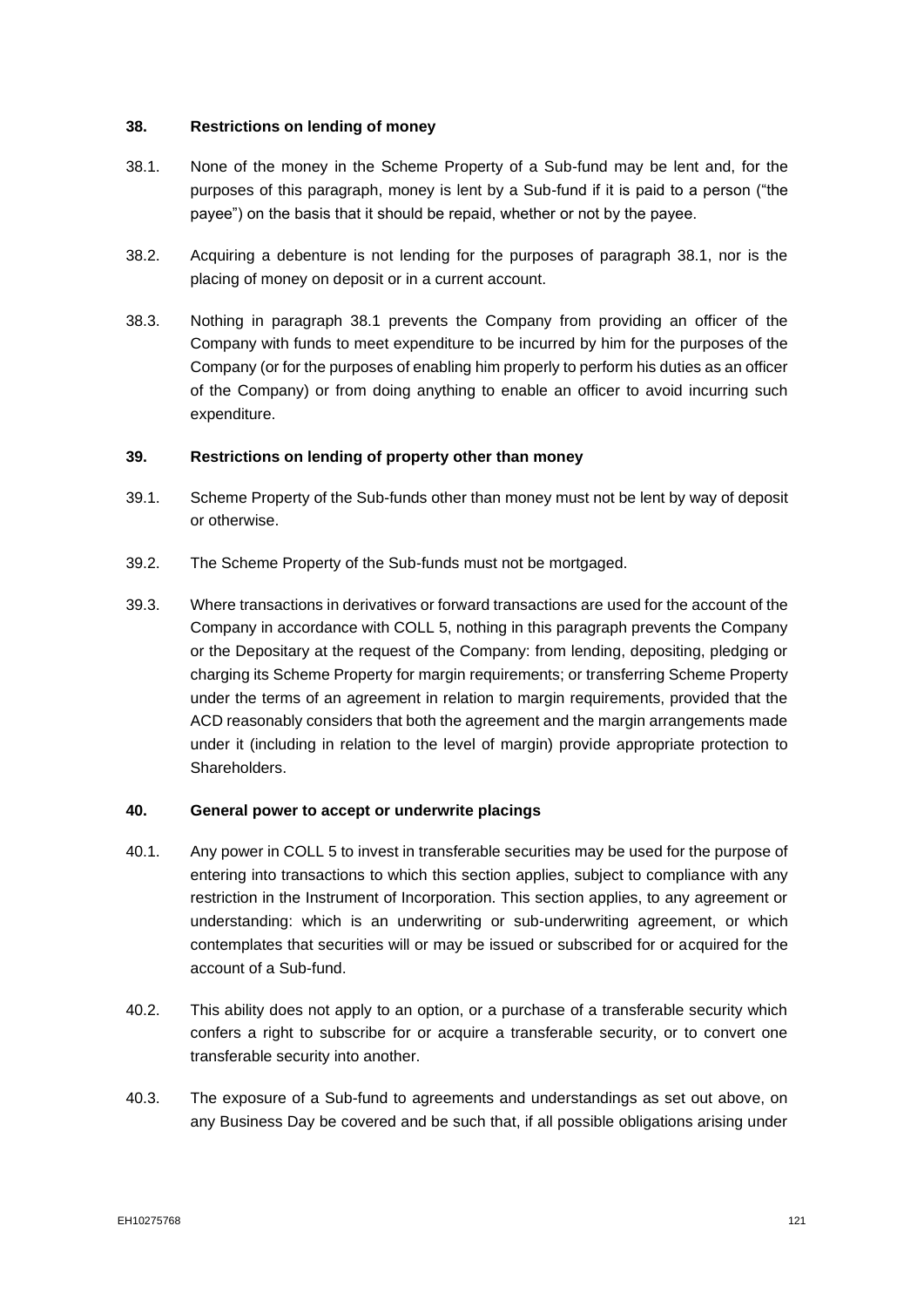them had immediately to be met in full, there would be no breach of any limit in the COLL Sourcebook.

### **41. Guarantees and indemnities**

- 41.1. The Company or the Depositary for the account of the Company must not provide any guarantee or indemnity in respect of the obligation of any person.
- 41.2. None of the Scheme Property may be used to discharge any obligation arising under a guarantee or indemnity with respect to the obligation of any person.
- 41.3. Paragraphs 41.1 and 41.2 do not apply to in respect of the Company:
	- 41.3.1. any indemnity or guarantee given for margin requirements where the derivative or forward transactions are being used in accordance with COLL 5; and
	- 41.3.2. an indemnity falling within the provisions of regulation 62(3) (Exemptions from liability to be void) of the OEIC Regulations;
	- 41.3.3. an indemnity (other than any provision in it which is void under regulation 62 of the OEIC Regulations) given to the Depositary against any liability incurred by it as a consequence of the safekeeping of any of the Scheme Property by it or by anyone retained by it to assist it to perform its function of the safekeeping of the Scheme Property; and
	- 41.3.4. an indemnity given to a person winding up a scheme if the indemnity is given for the purposes of arrangements by which the whole or part of the property of that scheme becomes the first property of the Company and the holders of units in that scheme become the first Shareholders in the Company.

### **42. Stock lending**

- 42.1. The entry into stock lending transactions or Repo Contracts for the account of a Subfund is permitted for the generation of additional income for the benefit of that Sub-fund, and hence for its Shareholders. 'Stock Lending and Reverse Repurchase Transactions involve counterparty risk in that the borrower or seller may default on a loan or a transaction, become insolvent or otherwise be unable to meet, or refuse to honour, its obligations to sell (in the case of Reverse Repurchase Transactions) or return loaned or equivalent securities (in the case of Stock Lending). In this event, the relevant Fund could experience delays in recovering the securities, may not be able to recover the securities and may incur a capital loss which might result in a reduction in the net asset value of the Fund.
- 42.2. The specific method of stock lending permitted in this section is in fact not a transaction which is a loan in the normal sense. Rather it is an arrangement of the kind described in section 263B of the Taxation of Chargeable Gains Act 1992, under which the lender transfers securities to the borrower otherwise than by way of sale and the borrower is to transfer those securities, or securities of the same type and amount, back to the lender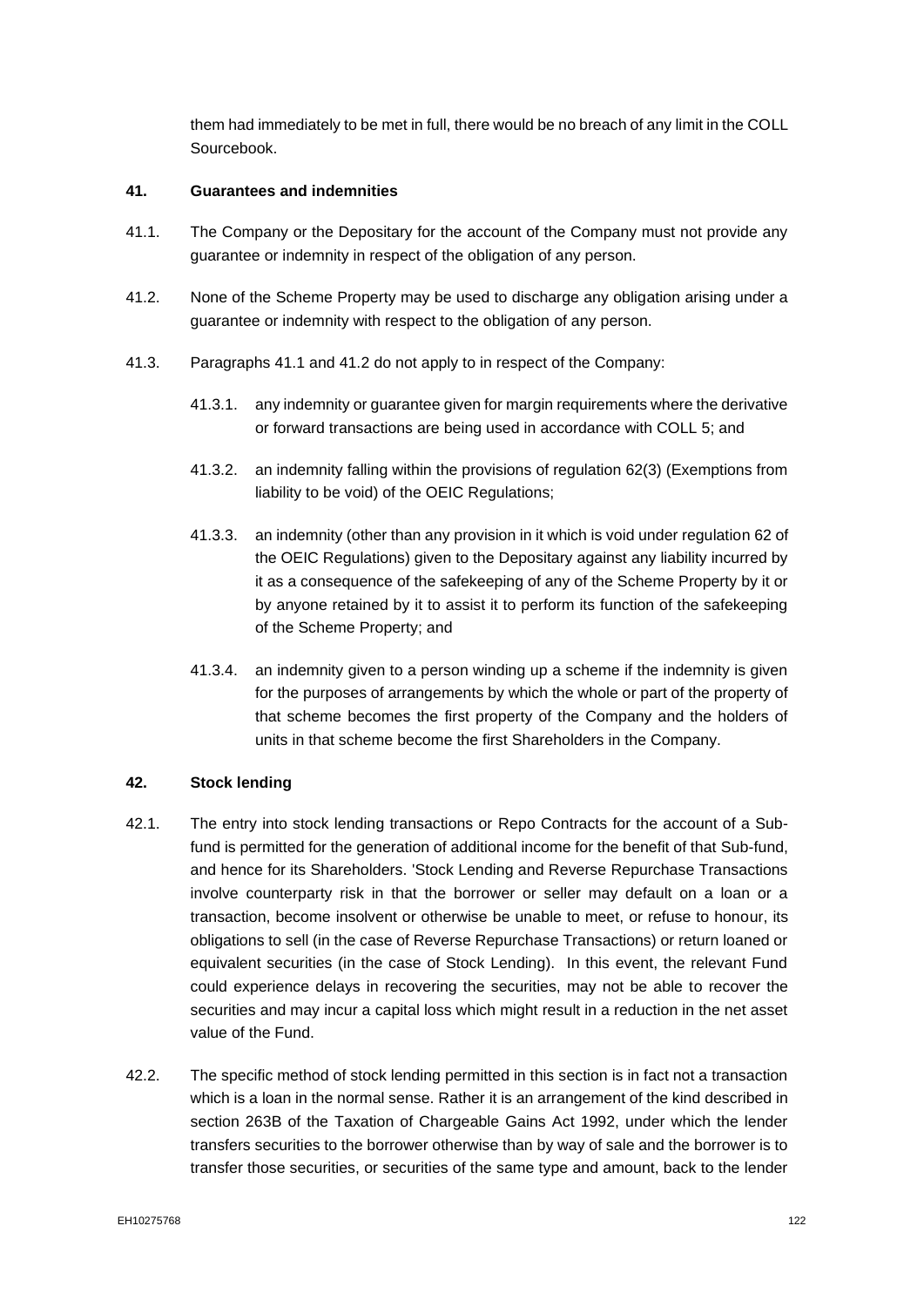at a later date. In accordance with good market practice, a separate transaction by way of transfer of assets is also involved for the purpose of providing collateral to the "lender" to cover him against the risk that the future transfer back of the securities may not be satisfactorily completed. Collateral may be in the form of cash or other acceptable collateral as set out in this prospectus.

- 42.3. The stock lending permitted by this section may be exercised by a Sub-fund when it reasonably appears to a Sub-fund to be appropriate to do so with a view to generating additional income with an acceptable degree of risk.
- 42.4. The Company or the Depositary at the request of the Company may enter into a stock lending arrangement of the kind described in section 263B of the Taxation of Chargeable Gains Act 1992 (without extension by section 263C), but only if all the terms of the agreement under which securities are to be reacquired by the Depositary for the account of a Sub-fund, are in a form which is acceptable to the Depositary and are in accordance with good market practice, the counterparty meets the criteria set out in COLL 5.4.4, and collateral is obtained to secure the obligation of the counterparty. Collateral must be acceptable to the Depositary, adequate and sufficiently immediate.
- 42.5. The Depositary must ensure that the value of the collateral at all times is at least equal to the value of the securities transferred by the Depositary plus a premium. This duty may be regarded as satisfied in respect of collateral the validity of which is about to expire or has expired where the Depositary takes reasonable care to determine that sufficient collateral will again be transferred at the latest by the close of business on the day of expiry.
- 42.6. Any agreement for transfer at a future date of securities or of collateral (or of the equivalent of either) may be regarded, for the purposes of valuation under the COLL Sourcebook, as an unconditional agreement for the sale or transfer of property, whether or not the property is part of the property of a Sub-fund.
- 42.7. There is no limit on the value of the Scheme Property of a Sub-fund which may be the subject of stock lending transactions or Repo Contracts.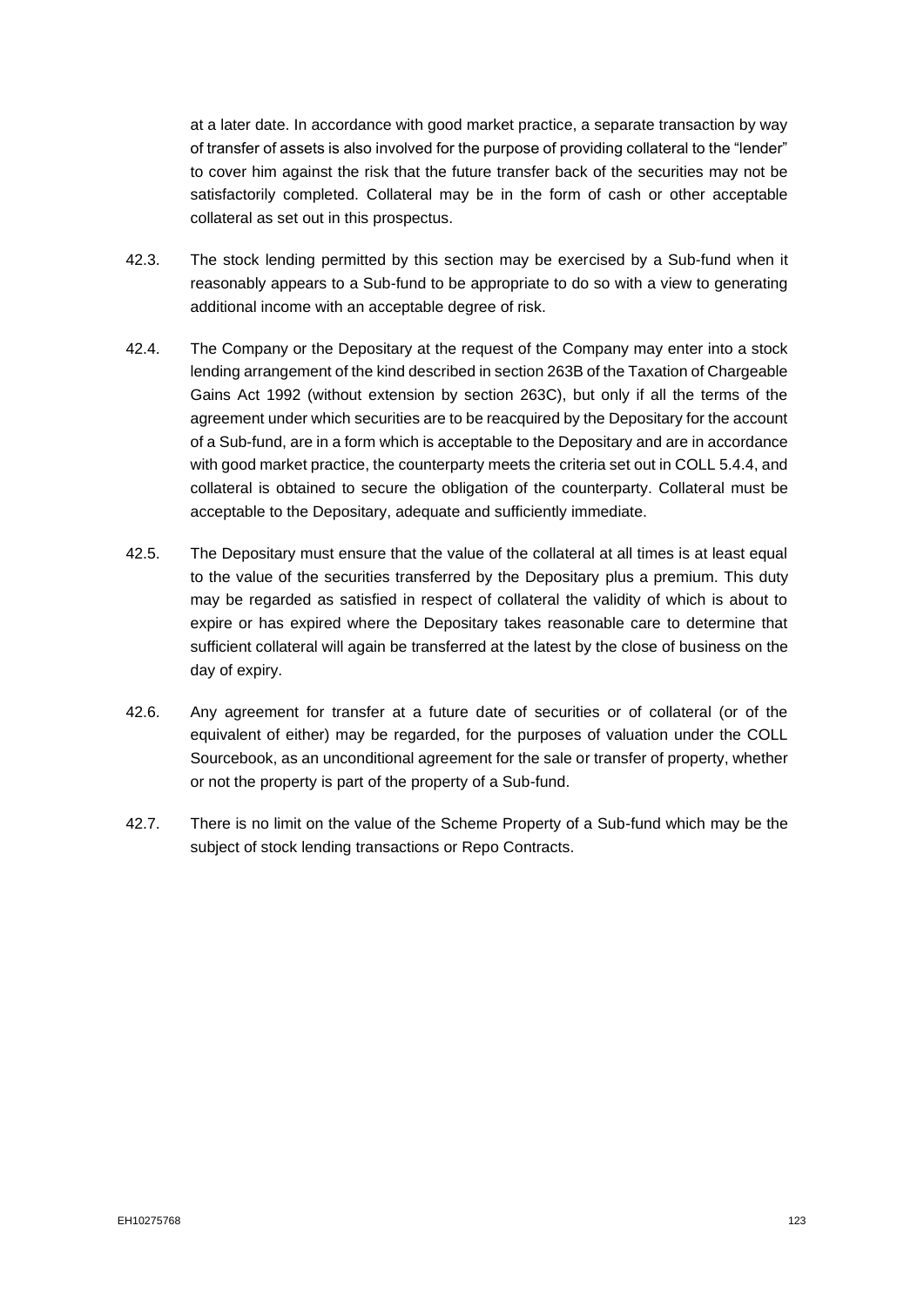# **APPENDIX IV**

### **LIST OF OTHER INTERESTS OF DIRECTORS AND OTHER AUTHORISED COLLECTIVE INVESTMENT SCHEMES OPERATED BY THE ACD**

**Directors of the ACD and their significant business activities not connected with the business of the Company**

| Anne Laing              | None.                                         |  |  |  |
|-------------------------|-----------------------------------------------|--|--|--|
| <b>Martin Henderson</b> | None.                                         |  |  |  |
| Douglas Halley          | None.                                         |  |  |  |
| Michael Barron          | None.                                         |  |  |  |
| Jeremy Brettell         | Non-Executive Director:                       |  |  |  |
|                         | Integrated Financial Arrangements Ltd         |  |  |  |
|                         | Wesleyan Bank Ltd<br>$\overline{\phantom{a}}$ |  |  |  |
|                         | Anderson Strathern Asset Management Ltd       |  |  |  |
|                         | Albaco Ltd                                    |  |  |  |

| Authorised collective investment schemes of which the ACD is the authorised corporate<br>director |                              |     |                               |                                    |
|---------------------------------------------------------------------------------------------------|------------------------------|-----|-------------------------------|------------------------------------|
| <b>Name</b>                                                                                       | <b>Place</b><br>registration | of  | <b>Registration</b><br>number | <b>Product</b><br><b>Reference</b> |
| <b>Alligator Fund ICVC</b>                                                                        | England<br>Wales             | and | IC000203                      | 407790                             |
| Moray<br>Place<br>Investment<br>Company*                                                          | Scotland                     |     | IC000934                      | 573760                             |
| The Beagle Fund*                                                                                  | England<br>Wales             | and | IC000789                      | 505177                             |
| The Discovery Fund                                                                                | England<br>Wales             | and | IC000365                      | 413970                             |
| The Mulben Investment Funds                                                                       | England<br>Wales             | and | IC000816                      | 516628                             |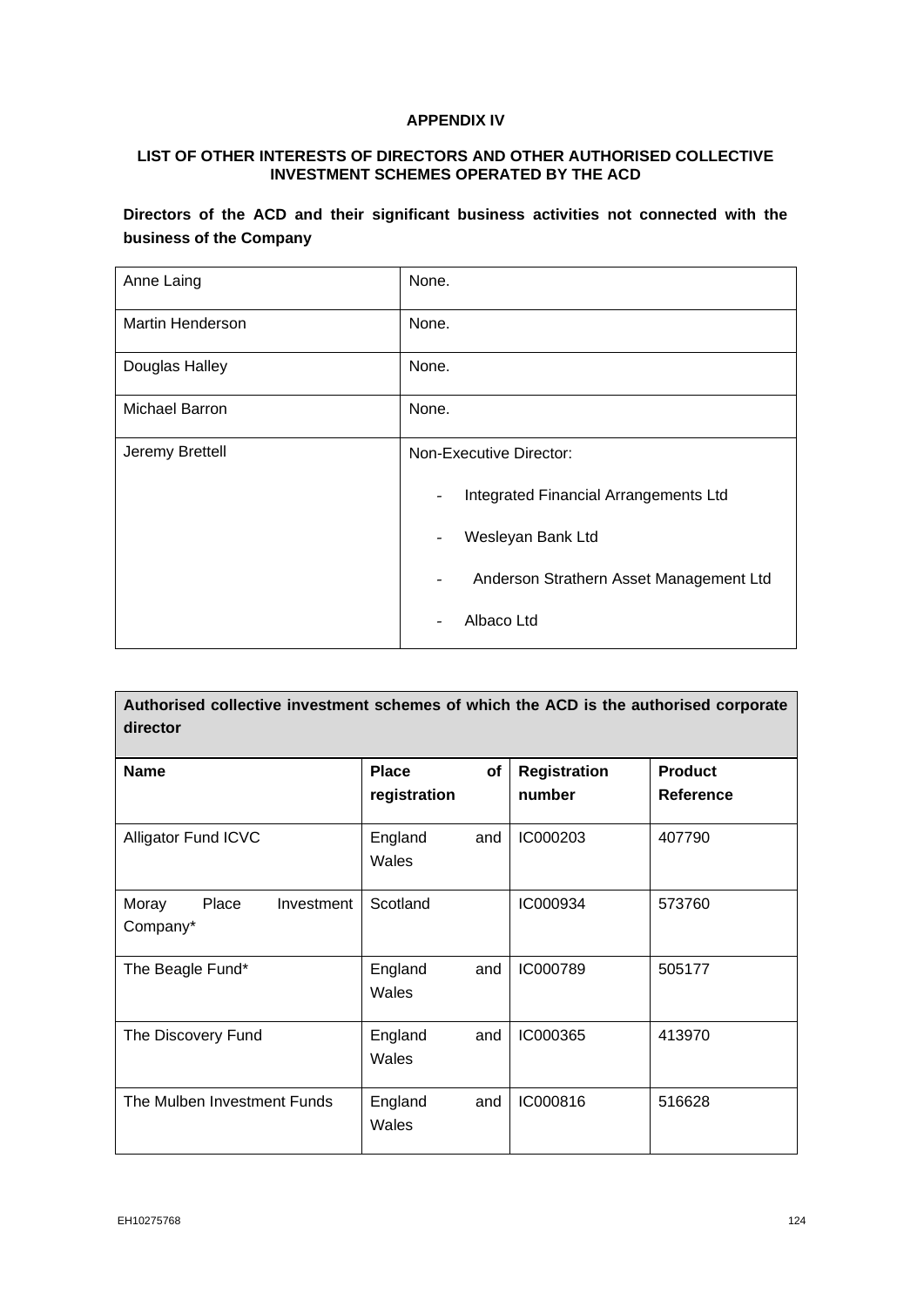| The Prestney Fund                                      | England<br>Wales | and | IC000175 | 407766 |
|--------------------------------------------------------|------------------|-----|----------|--------|
| The Teal Fund                                          | England<br>Wales | and | IC000257 | 227831 |
| The VT Cindabbella Fund                                | England<br>Wales | and | IC001049 | 714901 |
| The VT Oxeye Funds**                                   | England<br>Wales | and | IC001063 | 743815 |
| Valu-Trac<br>Investment<br>Funds<br><b>ICVC</b>        | Scotland         |     | IC000953 | 581955 |
| Proprietary<br>Funds<br>Valu-Trac<br>ICVC*             | Scotland         |     | IC000986 | 605631 |
| VT AI-FUNDS ICVC                                       | England<br>Wales | and | IC016426 | 913889 |
| VT AJ Bell ICVC                                        | England<br>Wales | and | IC001082 | 769363 |
| VT Argonaut Funds                                      | England<br>Wales | and | IC000934 | 576956 |
| Intelligence<br>Fund<br>VT<br>Asset<br>Solutions ICVC* | England<br>Wales | and | IC035155 | 940231 |
| VT Astute Funds ICVC                                   | England<br>Wales | and | IC029376 | 928663 |
| VT Avastra Funds                                       | England<br>Wales | and | IC000854 | 532059 |
| VT Blackfinch Funds ICVC                               | England<br>Wales | and | IC026707 | 925120 |
| VT Cantab Funds ICVC                                   | England<br>Wales | and | IC001114 | 808050 |
| VT Cape Wrath Focus Fund*                              | England<br>Wales | and | IC001061 | 741524 |
| VT Chelsea Managed ICVC                                | England<br>Wales | and | IC001085 | 773989 |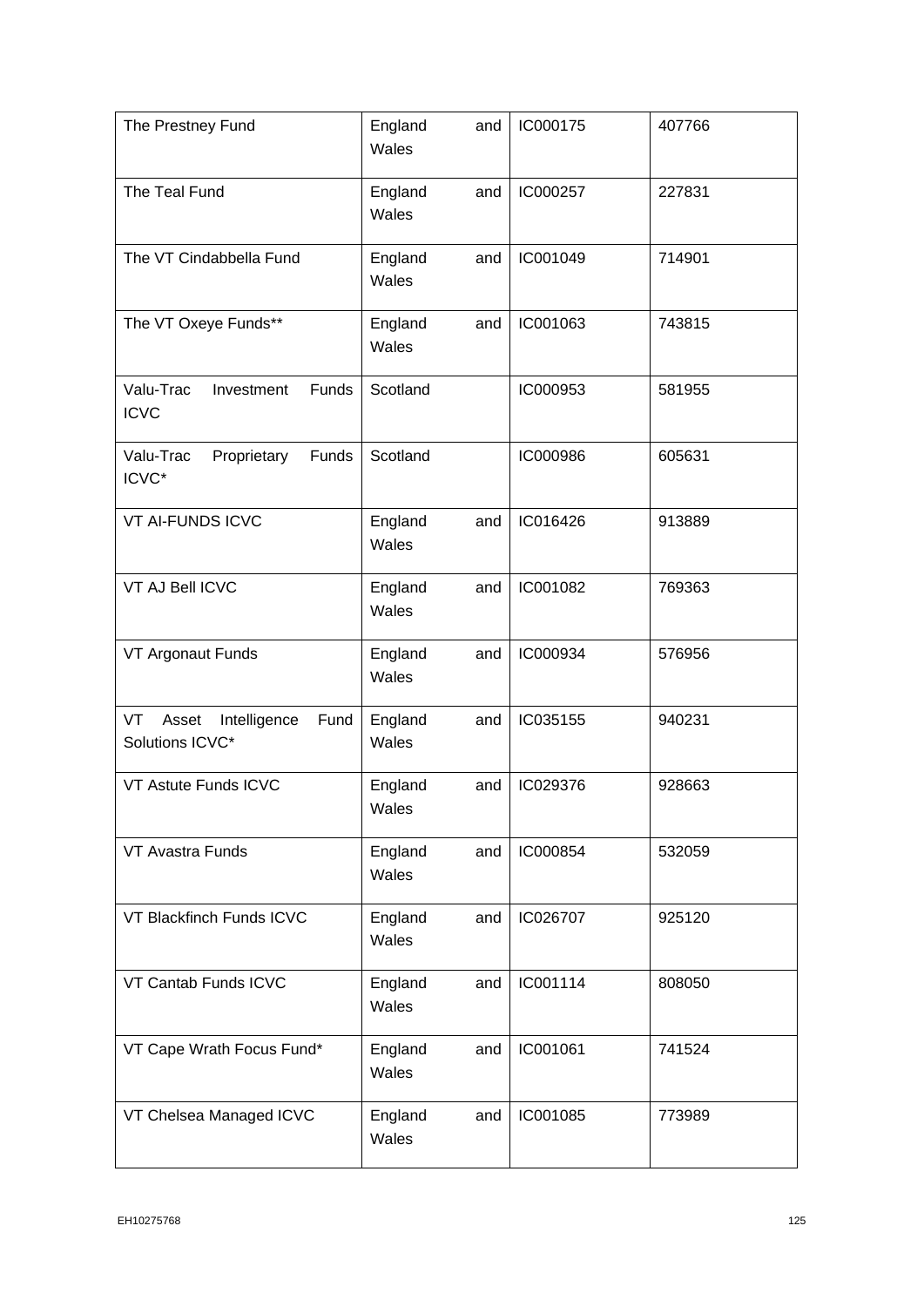| VT Clear Peak Capital ICVC                    | England<br>Wales | and | IC011866          | 841768 |
|-----------------------------------------------|------------------|-----|-------------------|--------|
| VT Contra Capital Funds ICVC                  | England<br>Wales | and | IC021606          | 918272 |
| VT Dominium Holdings ICVC*                    | England<br>Wales | and | IC001093          | 778841 |
| VT Downing Investment Funds<br><b>ICVC</b>    | England<br>Wales | and | IC000824          | 521374 |
| VT Downing Investor Funds ICVC                | England<br>Wales | and | IC024590          | 921279 |
| VT EPIC Investment Funds ICVC                 | England<br>Wales | and | IC000935          | 573884 |
| VT EPIC Investment Fund Series<br>Ш           | England<br>Wales | and | IC000025          | 188718 |
| VT EPIC Investment Fund Series<br>Ш           | England<br>Wales | and | IC000584          | 472521 |
| VT Esprit FS ICVC                             | England<br>Wales | and | IC001105          | 794635 |
| VT Freedom UCITS OEIC                         | England<br>Wales | and | IC031441          | 932492 |
| VT Garraway Investment Fund<br>Series IV      | England<br>Wales | and | IC000534          | 465988 |
| VT Gravis UK Listed Property<br>(Feeder) Fund | England<br>Wales | and | <b>Unit Trust</b> | 913629 |
| VT Gravis Funds ICVC                          | England<br>Wales | and | IC001055          | 724240 |
| VT Gravis Real Assets Fund                    | England<br>Wales | and | IC016070          | 913626 |
| VT Greystone ICVC                             | England<br>Wales | and | IC000403          | 434235 |
| VT Greystone Cautious Managed<br>ICVC*        | England<br>Wales | and | IC000407          | 435265 |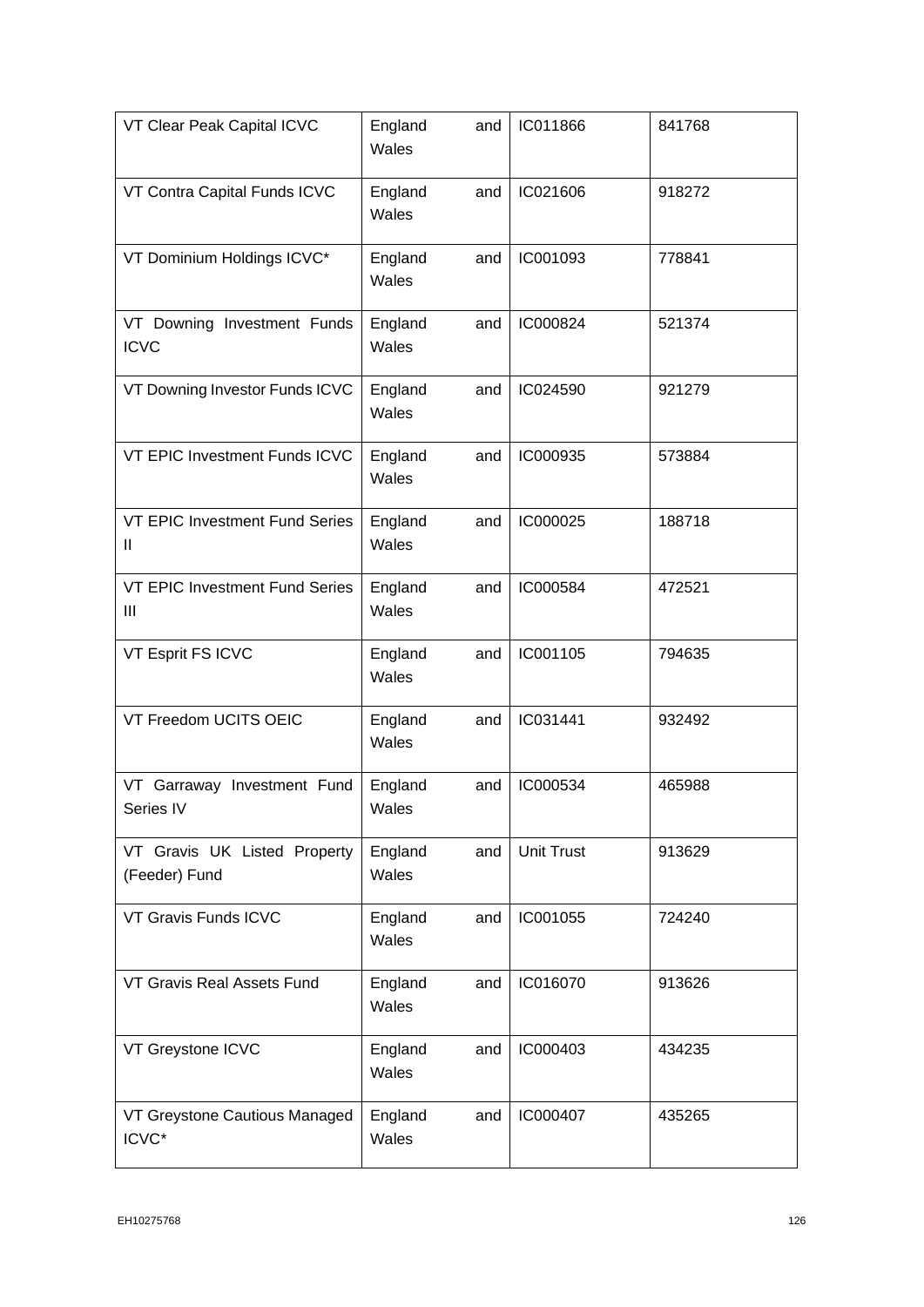| Greystone<br>Conservative<br>VT<br>Managed ICVC* | England<br>Wales | and | IC000533 | 465365 |
|--------------------------------------------------|------------------|-----|----------|--------|
| VT Grosvenor Funds ICVC                          | England<br>Wales | and | IC001077 | 762880 |
| VT Halo Funds ICVC                               | England<br>Wales | and | IC001018 | 629070 |
| VT Holland Advisors Funds ICVC                   | England<br>Wales | and | IC040266 | 947634 |
| Johnston Financial Funds<br>VT<br><b>ICVC</b>    | England<br>Wales | and | IC027796 | 926097 |
| VT KMGIM Strategies ICVC                         | England<br>Wales | and | IC016648 | 914127 |
| VT Momentum Investment Funds                     | England<br>Wales | and | IC000851 | 531222 |
| VT Momentum Investment Funds<br>Ш                | England<br>Wales | and | IC000342 | 407990 |
| VT Munro Smart-Beta Fund                         | England<br>Wales | and | IC000551 | 467964 |
| VT North Capital Funds ICVC                      | England<br>Wales | and | IC026575 | 924848 |
| VT Plain English Finance Funds<br><b>ICVC</b>    | England<br>Wales | and | IC001096 | 782737 |
| VT PortfolioMetrix GBP Funds<br><b>ICVC</b>      | England<br>Wales | and | IC035161 | 940234 |
| VT Portfolio Solutions ICVC                      | England<br>Wales | and | IC030801 | 931577 |
| <b>VT PPM Investment Funds</b>                   | England<br>Wales | and | IC017239 | 914471 |
| VT Price Value Partners Funds<br><b>ICVC</b>     | England<br>Wales | and | IC001033 | 671132 |
| <b>VT Redlands Fund</b>                          | England<br>Wales | and | IC001043 | 694999 |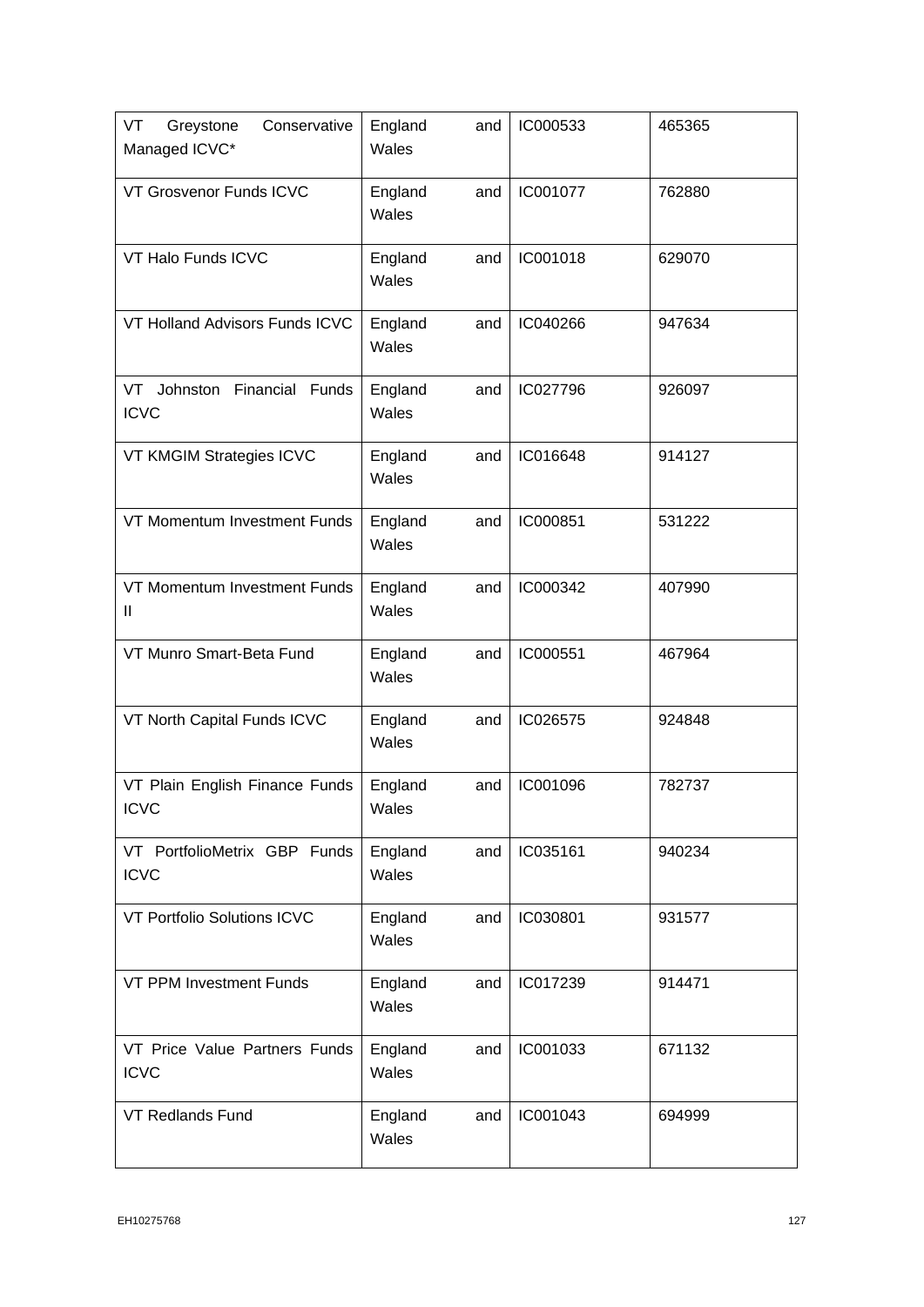| VT Redlands NURS ICVC*                               | England<br>Wales | and | IC001089 | 776548 |
|------------------------------------------------------|------------------|-----|----------|--------|
| VT RM Funds ICVC                                     | England<br>Wales | and | IC001108 | 800855 |
| VT Rossie House Investment<br>Management Funds ICVC* | England<br>Wales | and | IC000991 | 607962 |
| VT SG Defined Return Assets<br><b>ICVC</b>           | England<br>Wales | and | IC001097 | 784172 |
| VT Sinfonia OEIC                                     | England<br>Wales | and | IC000624 | 478014 |
| VT Smartfund ICVC                                    | England<br>Wales | and | IC001012 | 621247 |
| VT Sorbus Vector Funds ICVC                          | England<br>Wales | and | IC001059 | 731963 |
| VT Tatton Oak ICVC                                   | England<br>Wales | and | IC000737 | 494501 |
| VT Teviot Funds ICVC                                 | England<br>Wales | and | IC001094 | 780433 |
| VT Thistledown ICVC                                  | England<br>Wales | and | IC001011 | 621244 |
| VT Tyndall Funds ICVC                                | England<br>Wales | and | IC001050 | 715282 |
| VT Ursus Arctos Funds ICVC                           | Scotland         |     | IC001004 | 613236 |
| VT Vanneck Equity Fund                               | England<br>Wales | and | IC001003 | 613235 |
| VT Vanneck Funds ICVC                                | England<br>Wales | and | IC001112 | 806954 |
| VT Woodhill Investment Funds<br><b>ICVC</b>          | England<br>Wales | and | IC001009 | 618204 |

*\* denotes a Non-UCITS Retail Scheme*

*1.*

*\*\* denotes a Qualified Investor Scheme*